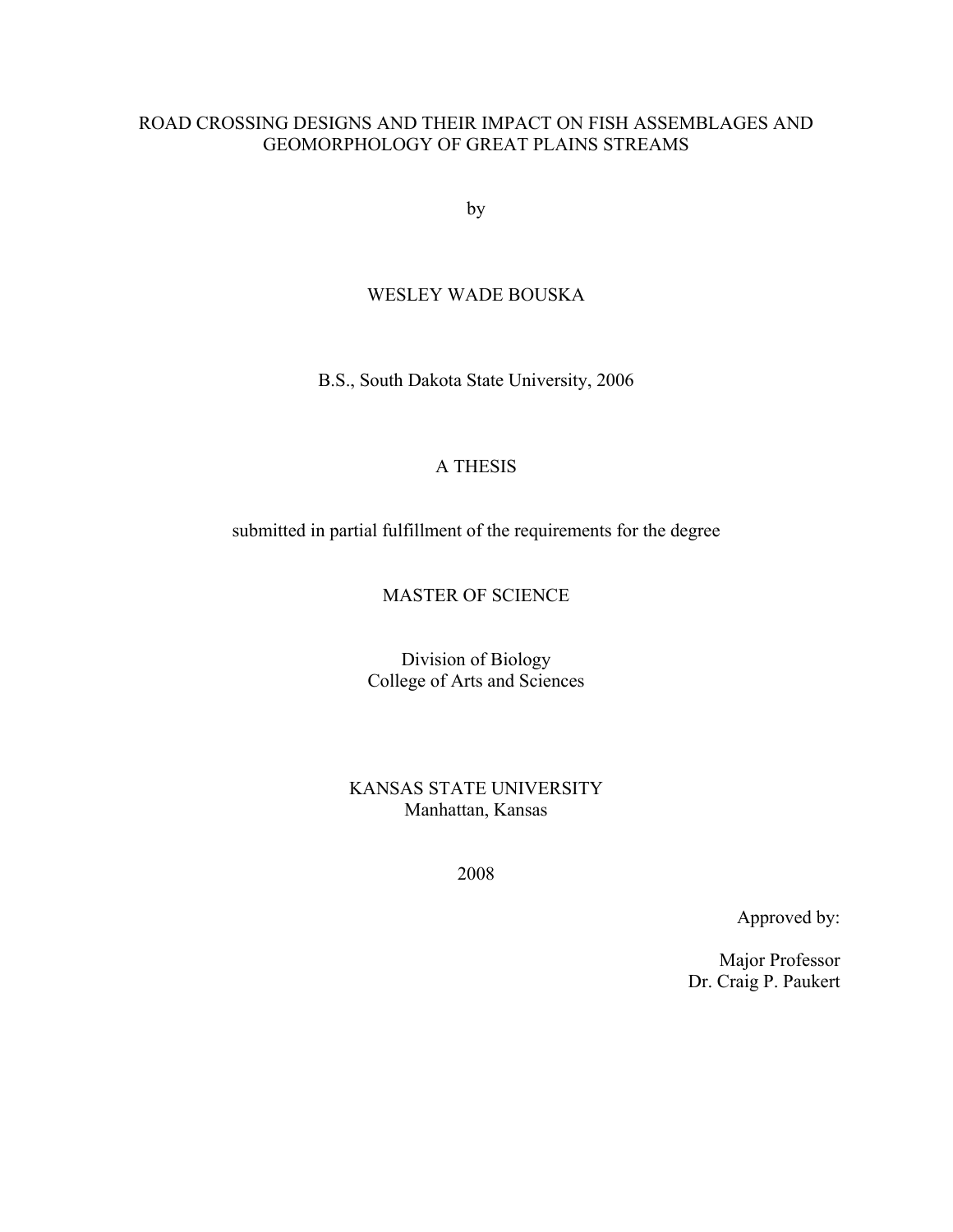### **Abstract**

Improperly designed stream crossings may prohibit movement of stream fishes by creating physical or behavioral barriers and may alter the form and function of stream ecosystems. A mark-recapture and geomorphological study was conducted to evaluate fish passage and stream morphology at three types of vehicle crossings (compared to control sites) located on streams in the Flint Hills of Northeast Kansas. We investigated five concrete box culverts, five low-water crossings (concrete slabs vented by one or multiple culverts), and two single corrugated culverts. A total of 6,433 fish were marked April to May 2007 and 709 were recaptured June to August 2007. Fish passage occurred at all crossing types, but upstream movement of recaptured fish was higher at controls (41.1%) than at crossing reaches (19.1%) for low-water crossings. Control sites had more species in common upstream and downstream than did crossings. There was reduced overall abundance of fish upstream at low-water crossings, commonly percids and centrarchids. A comparison of channel and road crossing dimensions showed that box culverts and corrugated culverts would be more effective than low-water crossings at transporting water, sediments, and debris during bankfull flows, and fish passage at base flows. Upstream passage of Topeka shiner (*Notropis topeka*), green sunfish (*Lepomis cyanellus*), red shiner (*Cyprinella lutrensis*), and Southern redbelly dace (*Phoxinus erythrogaster*) was tested through three simulated crossing designs (box culverts, round corrugated culverts, and natural rock) across 11 different water velocities (0.1 m/s to 1.1 m/s) in an experimental stream. Upstream movement did not differ among designs, except natural rock crossings had lower movement than box or corrugated culverts for red shiners. A greater proportion of Topeka shiners moved upstream at higher velocities. These results suggest that crossing type affects fish passage and the morphology of the stream, although water velocity in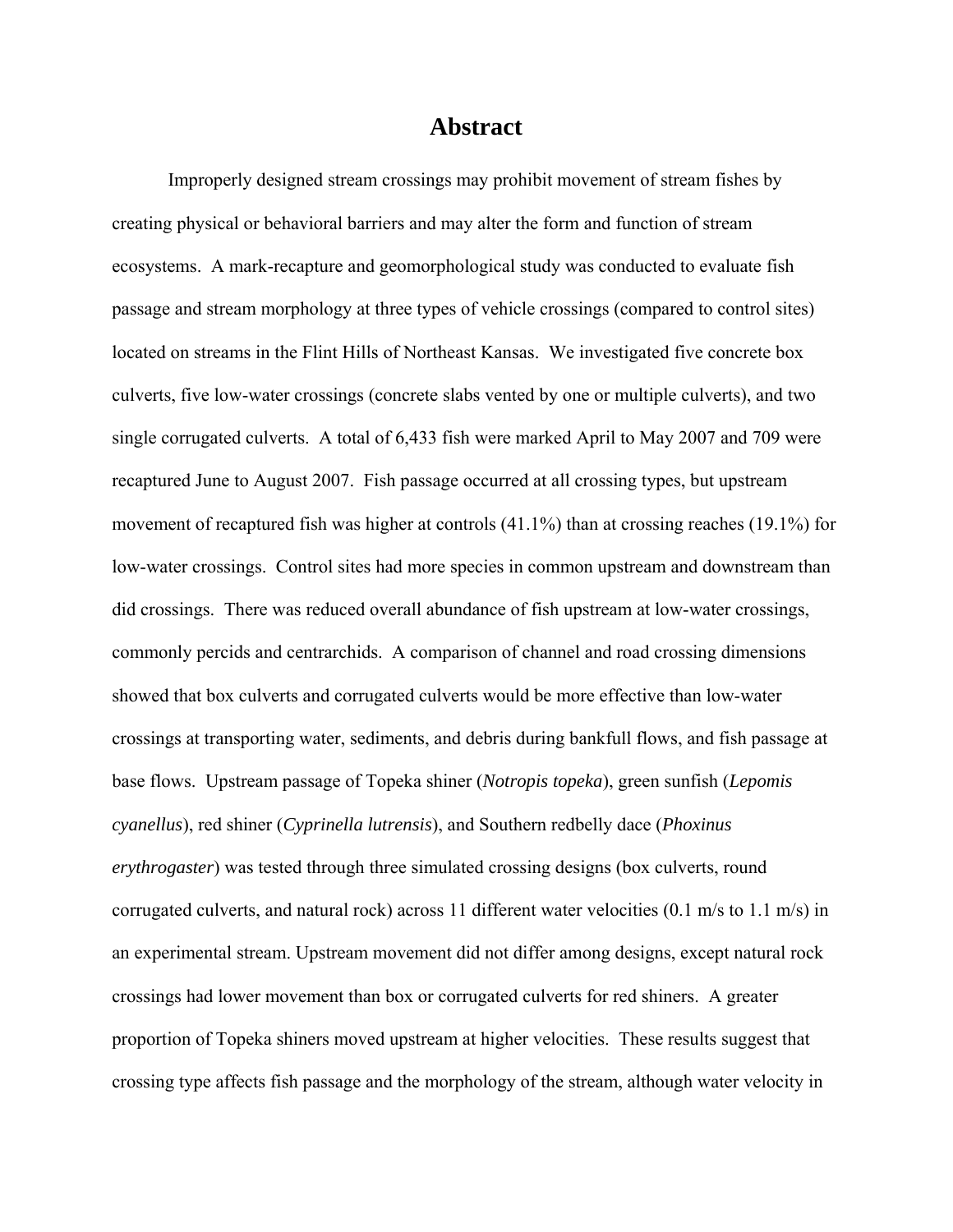different crossing designs alone may not be a determining factor in fish passage. Low-water crossings had the greatest impact on fish community and movement, but barriers to fish movement are likely caused by other variables (e.g. perching). Use of properly designed crossing structures has great promise in conserving critical stream habitat and preserving native fish communities.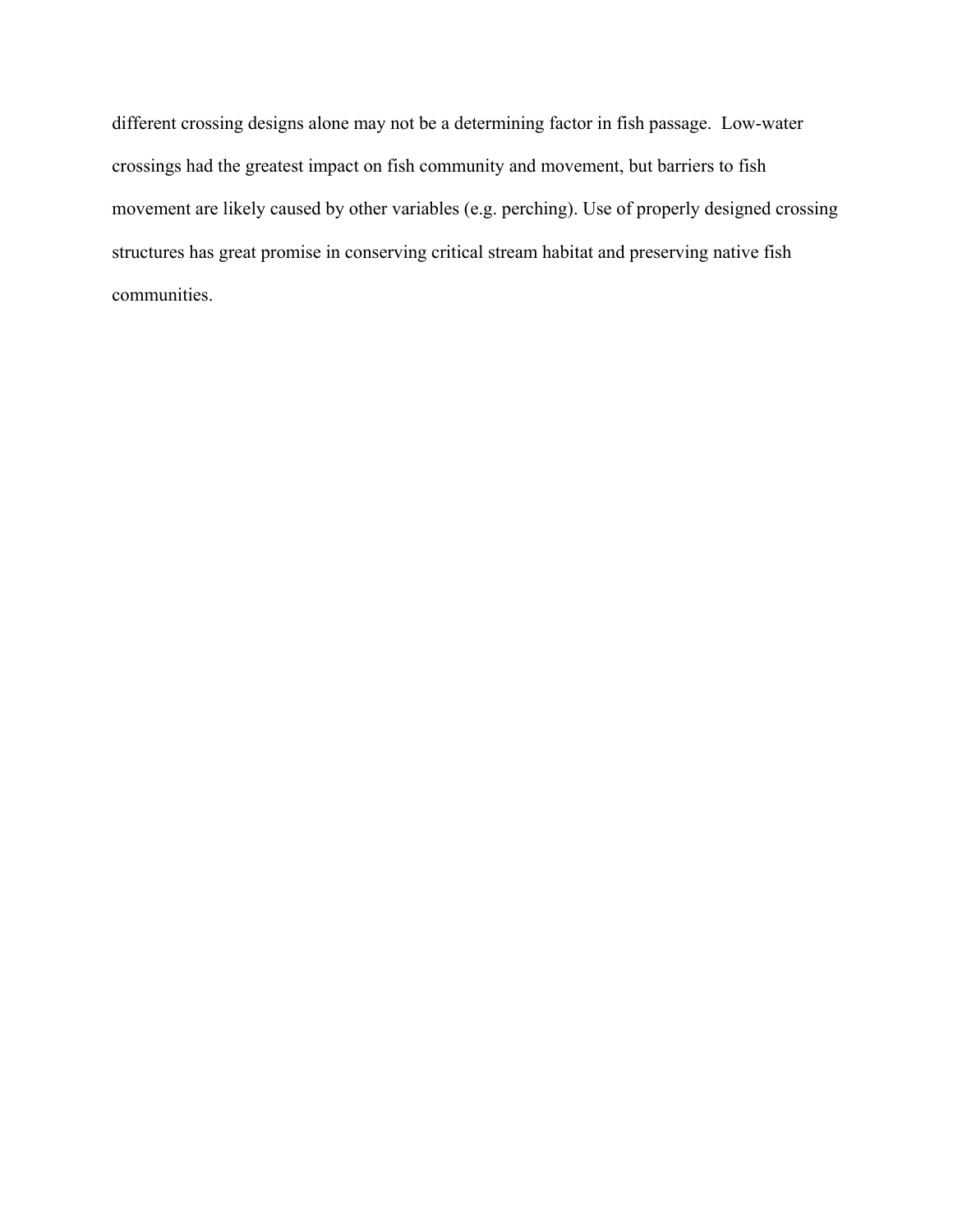# **Table of Contents**

| Chapter 1: Road crossing designs and their impact on movement and diversity of Great |  |
|--------------------------------------------------------------------------------------|--|
|                                                                                      |  |
|                                                                                      |  |
|                                                                                      |  |
|                                                                                      |  |
|                                                                                      |  |
|                                                                                      |  |
|                                                                                      |  |
|                                                                                      |  |
|                                                                                      |  |
|                                                                                      |  |
|                                                                                      |  |
|                                                                                      |  |
|                                                                                      |  |
|                                                                                      |  |
|                                                                                      |  |
|                                                                                      |  |
|                                                                                      |  |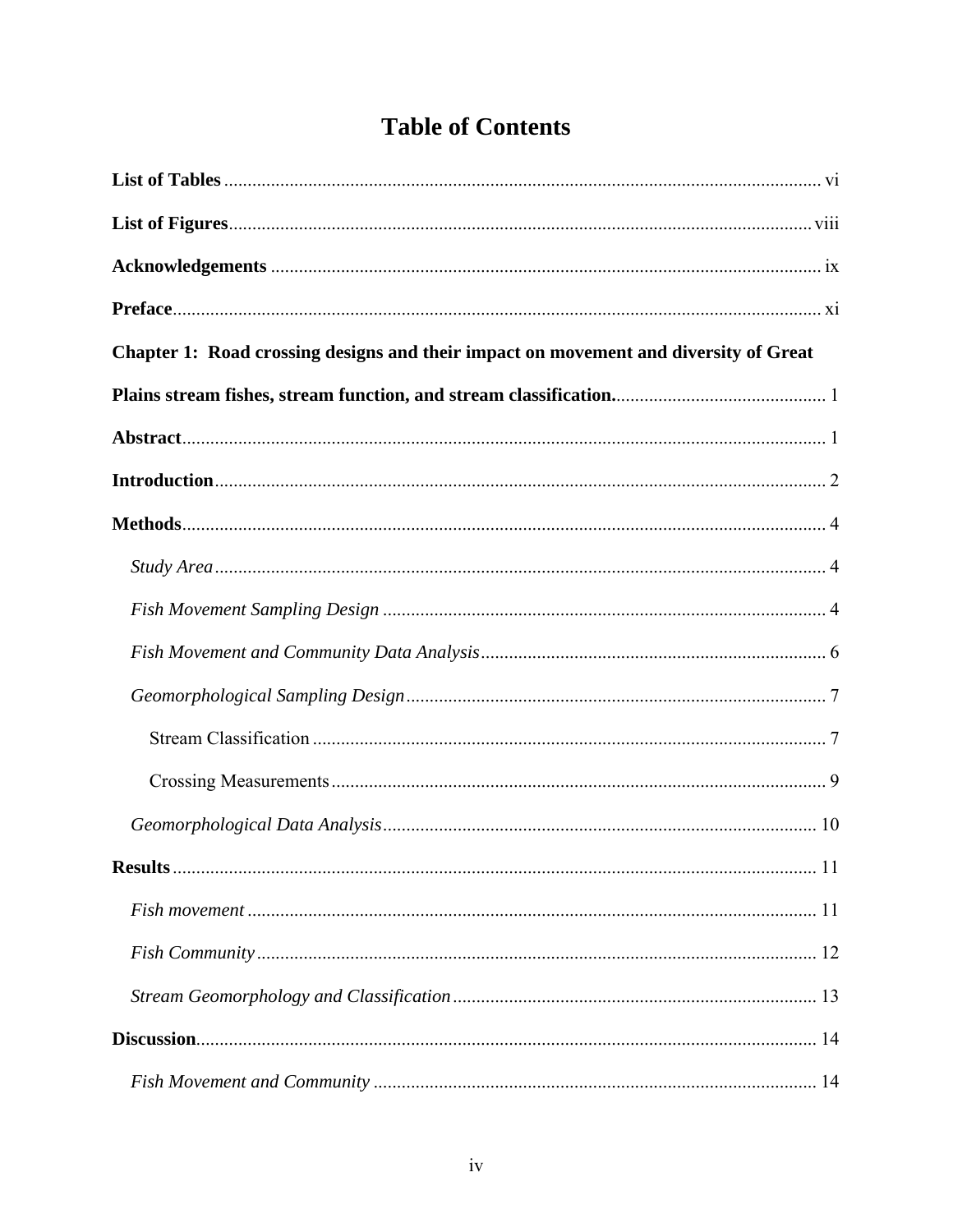| Chapter 2: The effects of crossing design and water velocity on the movement of Great |  |
|---------------------------------------------------------------------------------------|--|
|                                                                                       |  |
|                                                                                       |  |
|                                                                                       |  |
|                                                                                       |  |
|                                                                                       |  |
|                                                                                       |  |
|                                                                                       |  |
|                                                                                       |  |
|                                                                                       |  |
|                                                                                       |  |
|                                                                                       |  |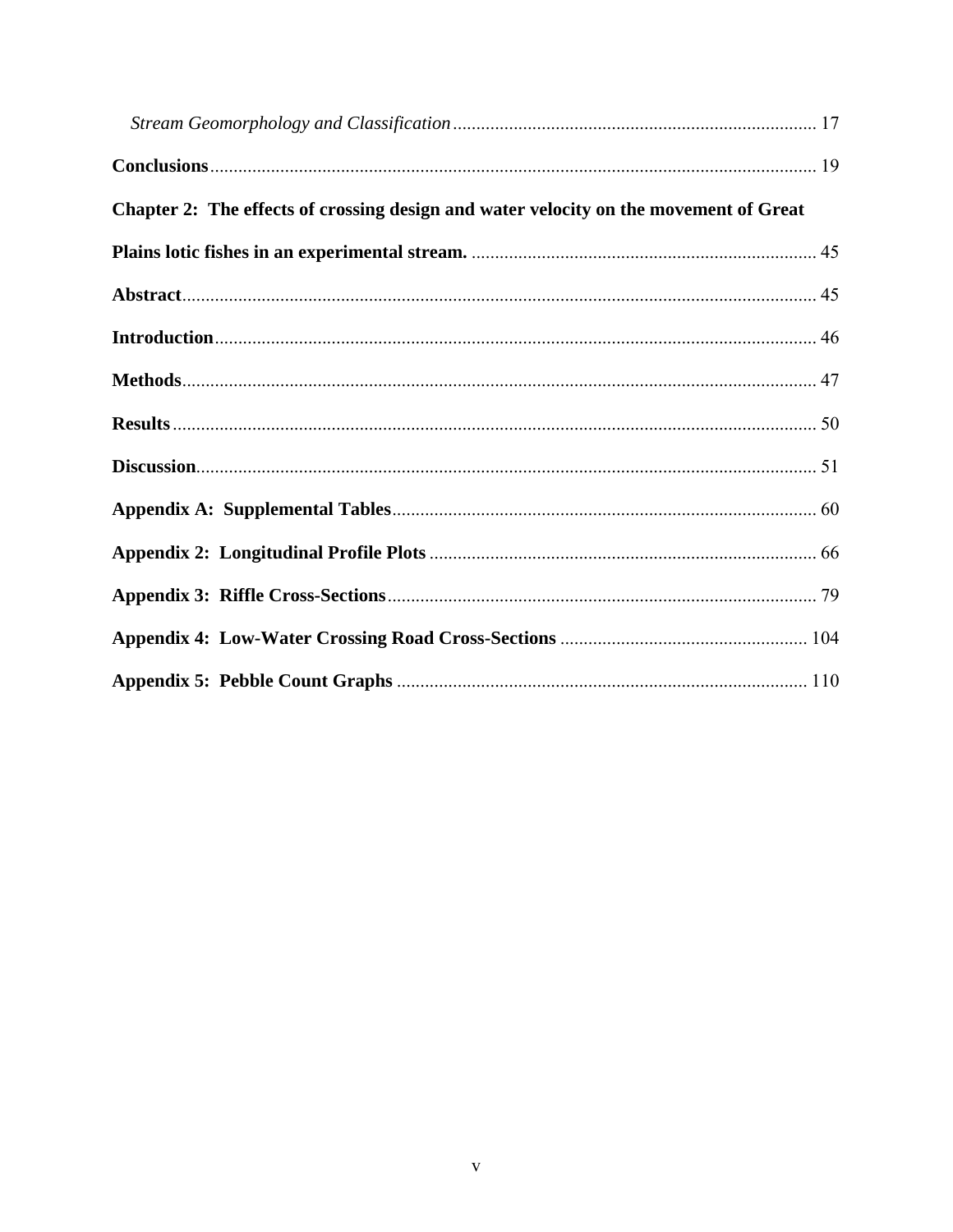# **List of Tables**

<span id="page-5-0"></span>

| <b>Table</b> |                                                                                                                                                                                                                                                                                                                                                                                                                                                                                                   | Page |
|--------------|---------------------------------------------------------------------------------------------------------------------------------------------------------------------------------------------------------------------------------------------------------------------------------------------------------------------------------------------------------------------------------------------------------------------------------------------------------------------------------------------------|------|
| 1.1:         | Tagging and recapture statistics for all fishes at 12 road-stream crossings in<br>the Kansas Flint Hills, May to August, 2007.                                                                                                                                                                                                                                                                                                                                                                    | 28   |
| 1.2:         | Proportional upstream movement (standard error in parentheses) by<br>taxonomic group and for all species combined at three crossings designs (12)<br>sites) in the Kansas Flint Hills, with p-values from logistic regression<br>indicating significant differences in proportional movement between<br>crossings and controls, $N =$ total number of recaptured fish for control and<br>crossing combined. No standard error was calculated when movement was<br>only detected at only one site. | 29   |
| 1.3:         | Total number of Topeka shiners (Notropis topeka) tagged and recaptured by<br>crossing design at 12 sites in the Kansas Flint Hills, including an additional<br>123 fish marked during the first recapture sampling event, after the initial<br>tagging at control and experimental pools.                                                                                                                                                                                                         | 30   |
| 1.4:         | Mean water depths (cm), bottom velocities (m/s), and perching (cm)<br>from May to August, 2007 at 12 sites in the Kansas Flint Hills, $LW = low-$<br>water crossings, $BC = box$ culverts, and $CC = large$ single corrugated pipe<br>culverts, numbers (e.g. LW1-5) indicate site number. Absence of data<br>indicates a dry stream. No standard error (SE) was reported if all values<br>were zero.                                                                                             | 31   |
| 1.5:         | Site information and Rosgen Level II delineative criteria and classification<br>(Rosgen, 1996) for the entire sampled reach at 12 road-stream crossing sites in<br>the Kansas Flint Hills, $BKF = bankfull$ , $D50 = median$ substrate particle size,<br>$LW = low$ -water crossings, BC = box culverts, and CC = large single<br>corrugated pipe culverts, numbers (e.g. LW1-5) indicate site number.                                                                                            | 32   |
| 1.6:         | Measurements and physical parameters of the culverts or crossing cells at 12<br>road-stream crossings in the Kansas Flint Hills. Cell placement ( $L = Left$ , LC<br>= Left center, $RC = Right center$ , $R = Right$ looking upstream) $LW = low-$<br>water crossings, $BC = box$ culverts, and $CC = large$ single corrugated pipe<br>culverts, numbers (e.g. LW1-5) indicate site number.                                                                                                      | 33   |
| 1.7:         | Measured parameters at 12 road-stream crossings in the Kansas Flint Hills and<br>their effect on overall proportional fish movement and proportional movement<br>by taxonomic group as determined by logistic regression. Slope is the slope<br>of the line relating proportional fish movement to the measured crossing<br>parameters. $SE =$ standard error.                                                                                                                                    | 34   |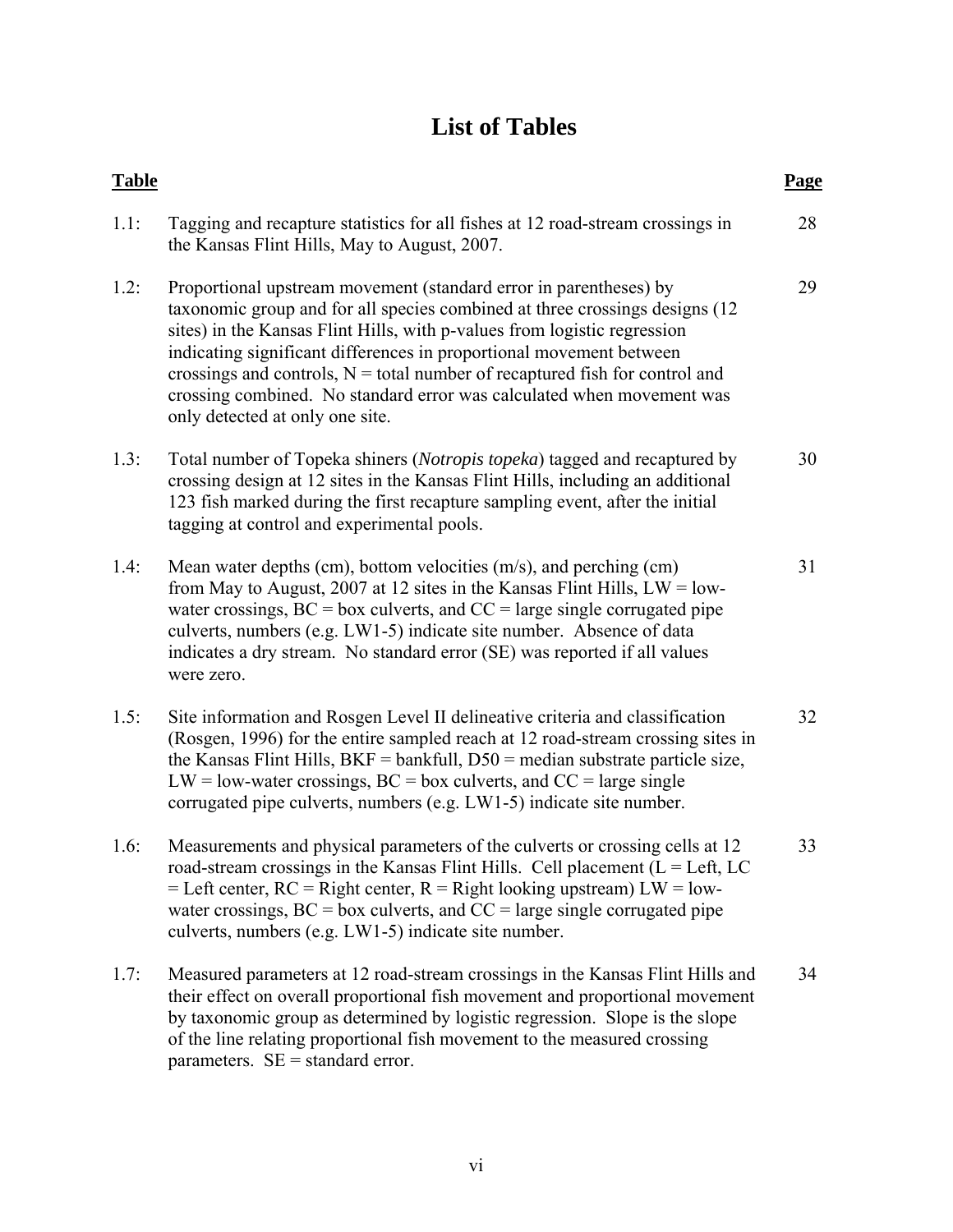| Table |                                                                                                                                                                                                                                                                                                                                                                               | Page |
|-------|-------------------------------------------------------------------------------------------------------------------------------------------------------------------------------------------------------------------------------------------------------------------------------------------------------------------------------------------------------------------------------|------|
| 1.8:  | Mean riffle spacing (bankfull widths) at 12 road-stream crossings in the<br>Kansas Flint Hills. * Site CC2 was a riffle-run dominated stream, so no pools<br>were present to calculate spacing.                                                                                                                                                                               | 35   |
| 1.9:  | Dimensions of road-stream crossings, the adjacent stream channel, and<br>estimated values from regional curves at 12 sites in the Kansas Flint Hills,<br>$BKF =$ bankfull, $XS =$ channel cross-section, $LW =$ low-water crossings, BC<br>$=$ box culverts, and $CC =$ large single corrugated pipe culverts, numbers<br>$(e.g. LW1-5)$ indicate site number.                | 36   |
| 2.1   | Analysis of covariance (ANCOVA) results and summary statistics testing if<br>the proportion (P) of fish that moved upstream differed by water velocity,<br>culvert design, or their interaction (tests for slopes) of four prairie stream<br>fishes in an experimental stream system. Degrees freedom (DF) 2 for slopes<br>and design, 1 for velocity, $SE =$ standard error. | 58   |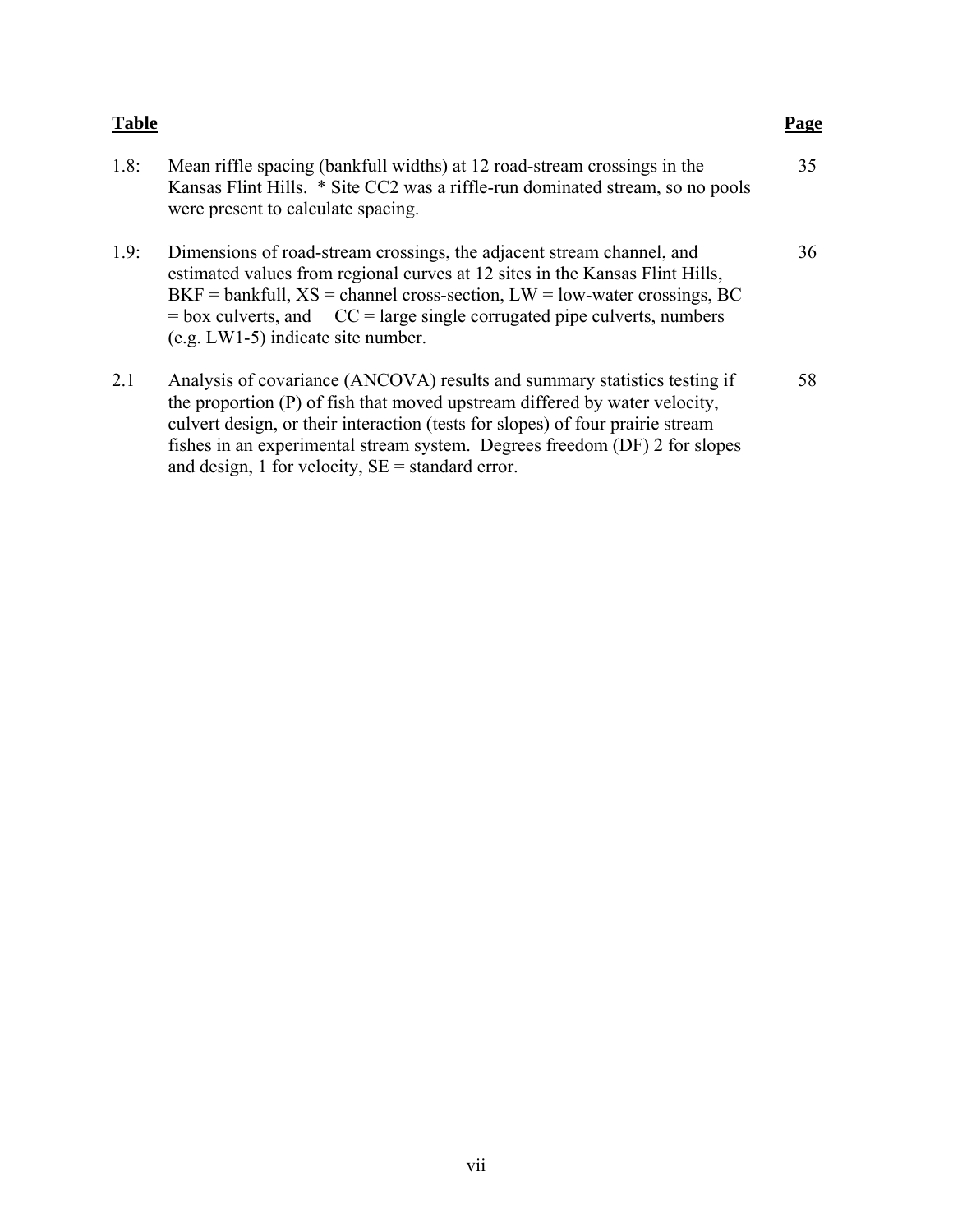# **List of Figures**

<span id="page-7-0"></span>

| <b>Figure</b> |                                                                                                                                                                                                                                                                                                                                                                                                                                                           | Page |
|---------------|-----------------------------------------------------------------------------------------------------------------------------------------------------------------------------------------------------------------------------------------------------------------------------------------------------------------------------------------------------------------------------------------------------------------------------------------------------------|------|
| 1.1:          | Schematic of a corrugated highway culvert indicating long and cross-sections,<br>and collected measurements.                                                                                                                                                                                                                                                                                                                                              | 37   |
| 1.2:          | Diagram of control and experimental site locations in relation to the road<br>crossing for 12 sites in Kansas Flint Hills streams.                                                                                                                                                                                                                                                                                                                        | 38   |
| 1.3:          | Example of a riffle cross-section profile and collected measurements for<br>Rosgen classification (Rosgen, 1996) at Kansas Flint Hills streams. AMSL =<br>above mean sea level.                                                                                                                                                                                                                                                                           | 39   |
| 1.4:          | Mean proportional upstream movement of marked fish through three crossing<br>designs and control reaches at 12 sites in the Kansas Flint Hills, with p-values<br>from logistic regression indicating significant differences in proportional<br>movement between crossings and controls. Error bars represent one standard<br>error.                                                                                                                      | 40   |
| 1.5:          | Relationship between predicted probability of fish passage and culvert water<br>velocity for three crossing designs at 12 sites in the Kansas Flint Hills.                                                                                                                                                                                                                                                                                                | 41   |
| 1.6           | Mean Jaccard's index of similarity (top) and Percent similarity (PSI) of fish<br>communities (bottom) upstream and downstream of three crossing designs,<br>and upstream and downstream of their respective controls at 12 sites in the<br>Kansas Flint Hills. Error bars represent one standard error.                                                                                                                                                   | 42   |
| 1.7:          | Catch per unit effort (CPUE; fish per meter seined) above and below<br>low-water crossings compared to control reaches in the same Kansas Flint<br>Hills streams for overall, percid, and centrarchid CPUE at low-water crossings<br>and centrarchid CPUE at corrugated pipe crossings with p-values from<br>analysis of variance indicating significant differences in abundance upstream<br>versus downstream. Error bars represent one standard error. | 43   |
| 1.8           | Discriminant function analysis comparing differences of five geomorphic<br>measurements upstream versus downstream of stream crossings by crossing<br>design. Riffle $D50$ = the median substrate size at riffle cross-sections.                                                                                                                                                                                                                          | 44   |
| 2.1           | Relationship between the proportion of fish that moved upstream and water<br>velocities for four prairie stream fishes through three crossing designs in an<br>experimental stream. P-values are testing if the proportion of fish that moved<br>upstream differed by crossing design, velocity or their interaction (analysis of<br>covariance test for equal slopes).                                                                                   | 59   |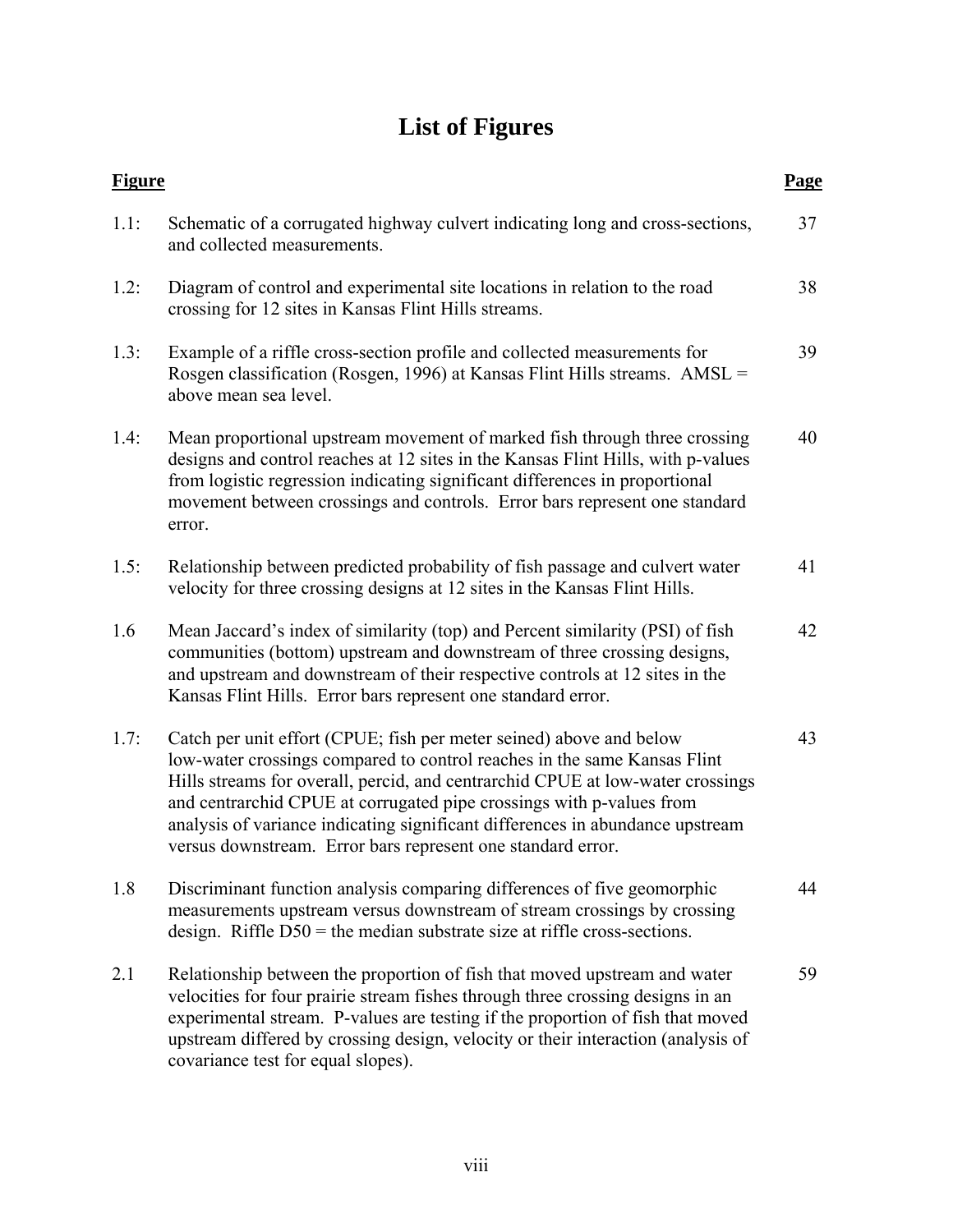## **Acknowledgements**

<span id="page-8-0"></span>I would like to thank Dr. Craig Paukert for the enormous amount of help and guidance he has given me over the last two years. His door was always open and he was always helpful and friendly. I could not have completed this thesis without his editorial comments and statistical expertise. Thank you to the Kansas Department of Transportation, the Division of Biology, and the Kansas Cooperative Fish and Wildlife Research Unit for providing funding for this project. I would also like to thank my committee members, Dr. Keith Gido and Dr. Timothy Keane who helped me to develop and refine my research question and methods, and were able to give helpful insight into this project. Dr. Joanna Whittier was also very helpful throughout my time at Kansas State University, especially in helping me with G.I.S. and any other computer problems I might have had.

I would like to thank my field technicians, Kirk Mammoliti and Alex Lyons, without whom I would never have been able to collect and analyze all of my field data. Also, my fellow graduate students in the co-op unit (Jeff Eitzmann, Josh Schloesser, Kristen Pitts, Jesse Fischer, Andrea Severson, Mackenzie Shardlow, and Joe Gerkin) who volunteered some of their time to help me with field work, and without whom my time in the office would have been much less enjoyable. I would like to thank all of the people from our aquatic journal club, the other aquatic grad students, post docs, and faculty that always provided lively discussion at our weekly meetings and helped me to become a more critical thinker. Also Dr. Walter Dodds who helped me to appreciate algae (just a little) and helped our advanced aquatic ecology class publish our research paper.

I would like to thank the rest of the faculty, staff, and graduate students within the Division of Biology at Kansas State University for their support throughout my time in

ix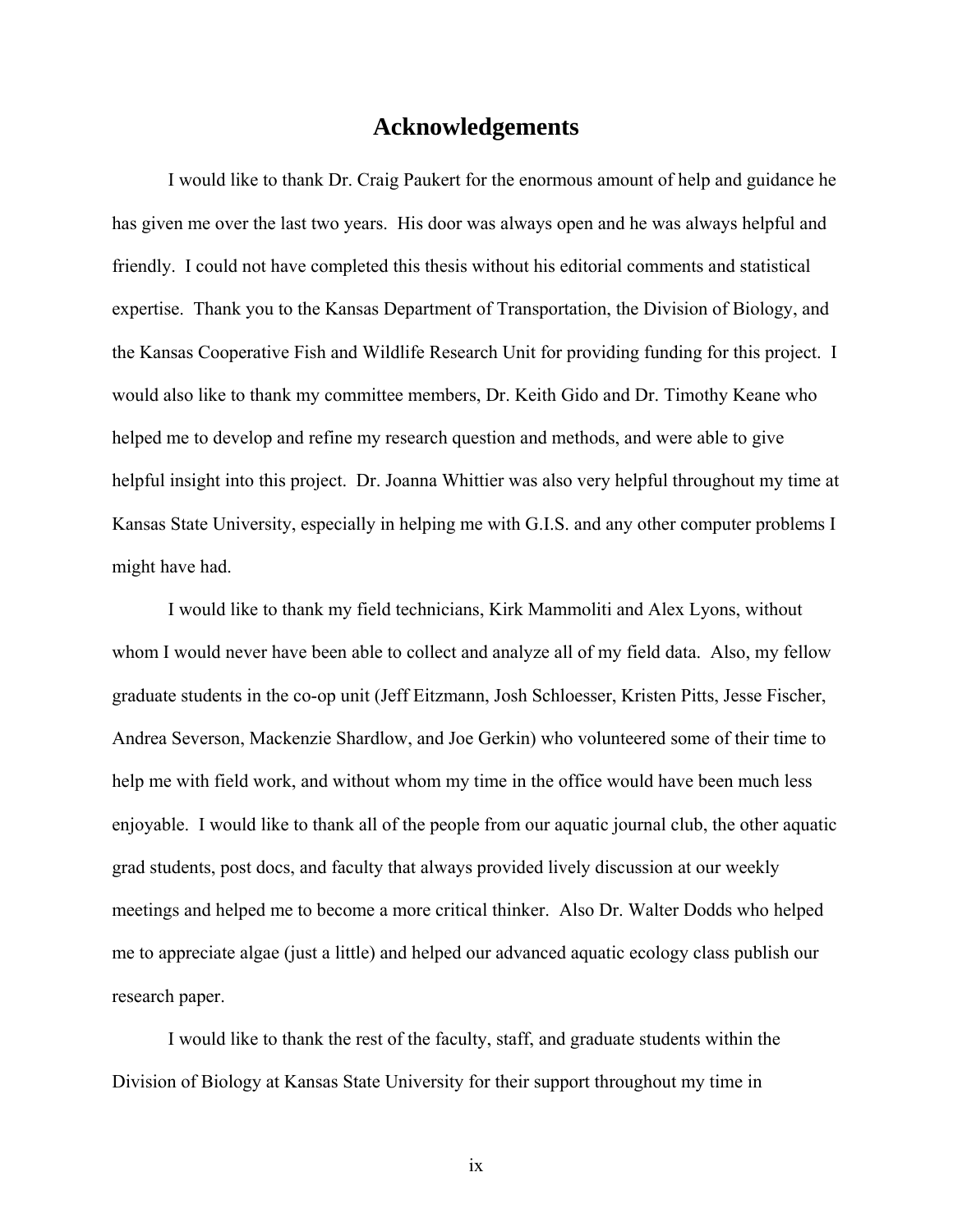Manhattan, Joyce for always taking care of my work receipts, and Mike for keeping my office clean. Also thanks to Scott Campbell from the Kansas Biological Survey for providing Topeka shiners and green sunfish for the experimental streams, Bryan Simmons from Kansas Department of Wildlife and Parks, and Vernon Tabor and Susan Blackford from the U.S. Fish and Wildlife Service for input and help throughout this project. Thanks to the watershed institute for help with geomorphological surveys.

I would especially like to thank my parents, Marvin and Jean Bouska for their unconditional love and support. They have always believed in me, and encouraged me to live up to my full potential. I dedicate this thesis to them. Thanks to all the support from friends and family and everyone in South Dakota, where I first became interested in prairie streams and conservation biology.

In order to avoid any legal trouble, I feel compelled to mention that all biological organisms used in this research were handled in accordance with IACUC guidelines as stated in the Institutional Animal Care and Use Committee Guidebook, Second Edition, 2002 (#4737). Procurement, transport, and handling of the federally endangered Topeka shiner was conducted under the terms and conditions of Federal Fish and Wildlife permit # TE136943-0.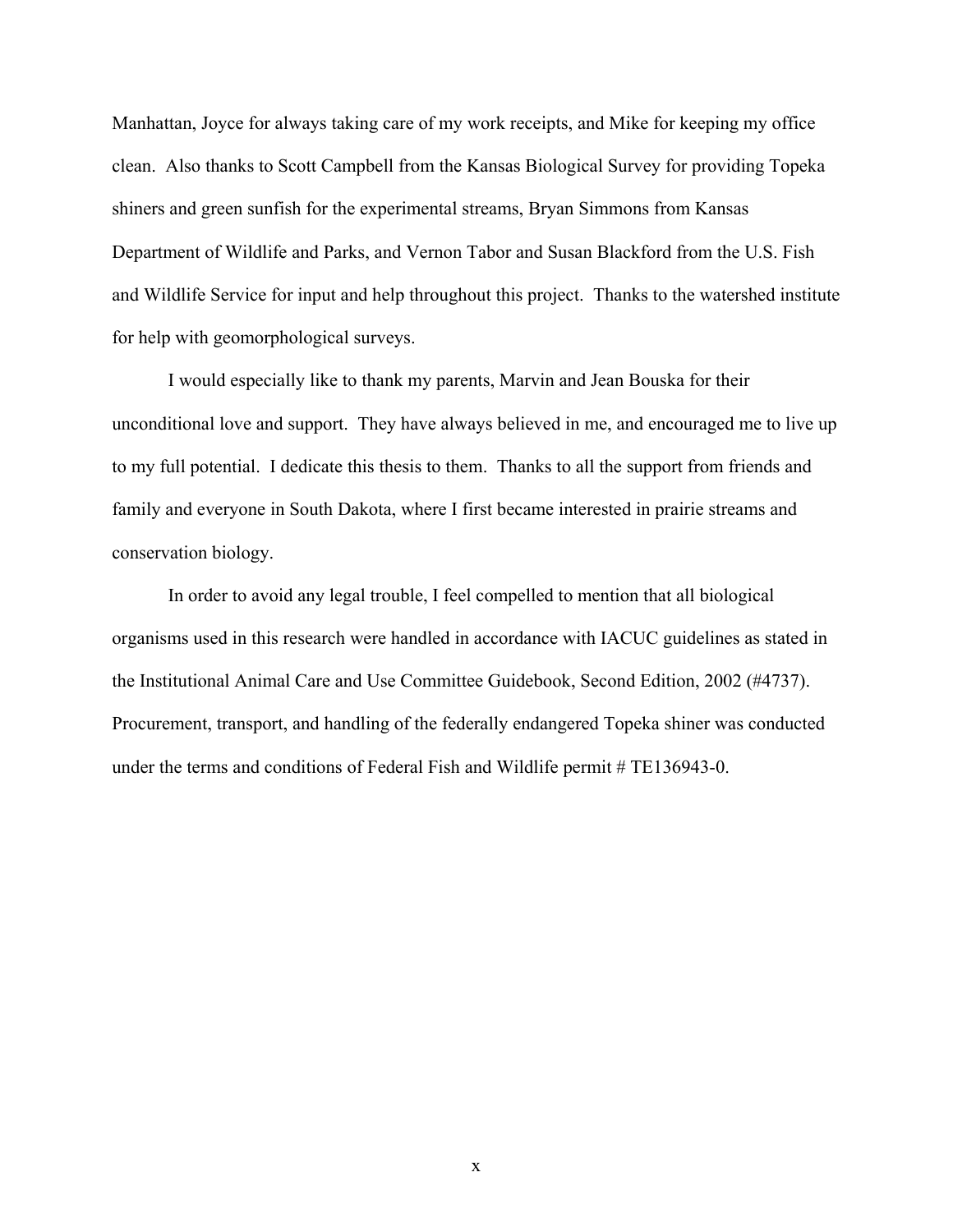## **Preface**

<span id="page-10-0"></span> This thesis was my own personal work but it was written in the third person for submission to peer-reviewed journals.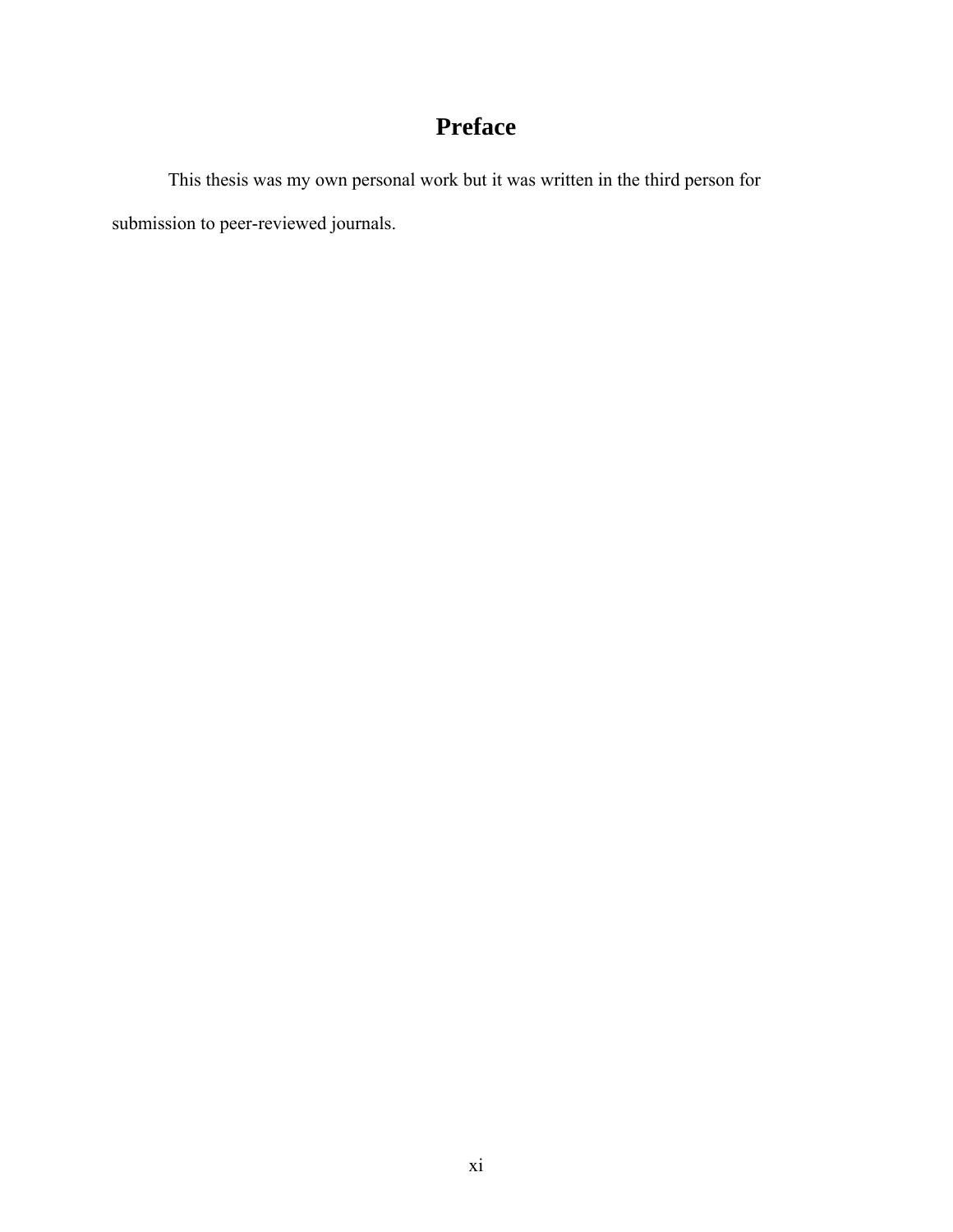## <span id="page-11-0"></span>**Chapter 1: Road crossing designs and their impact on movement and diversity of Great Plains stream fishes, stream function, and stream classification.**

#### **Abstract**

Improperly designed stream crossing structures can potentially alter the form and function of stream ecosystems and may prohibit the movement of stream fishes. A fish markrecapture and geomorphological study was conducted to evaluate fish passage and stream morphology at five concrete box culverts, five low-water crossings (concrete slabs vented by one or multiple culverts), two large, single corrugated culvert vehicle crossings, and 12 control sites (below a natural riffle) in the Flint Hills of Northeast Kansas. A total of 6,433 fish including 211 federally endangered Topeka shiners (*Notropis topeka*) were marked in April and May 2007 and 709 (11%) were recaptured from June to August 2007. Fish passage occurred at all crossing designs, but Topeka shiner passage was observed only through box and corrugated culverts. Upstream movement of recaptured fish was higher at controls (41.1%) than at low-water crossings (19.1%). Increased bottom water velocity decreased the probability of fish movement through crossings. A comparison of channel and crossing cross-sectional area showed that box culverts and corrugated culverts would be more effective than low-water crossings at transporting water, sediments, and debris during bankfull flows, and passing fish at base flows. These results suggest that crossing type affects fish passage and stream morphology, with lowwater crossings having the greatest impact. Use of properly designed and installed crossing structures has great promise in conserving critical stream habitat and preserving native fish communities.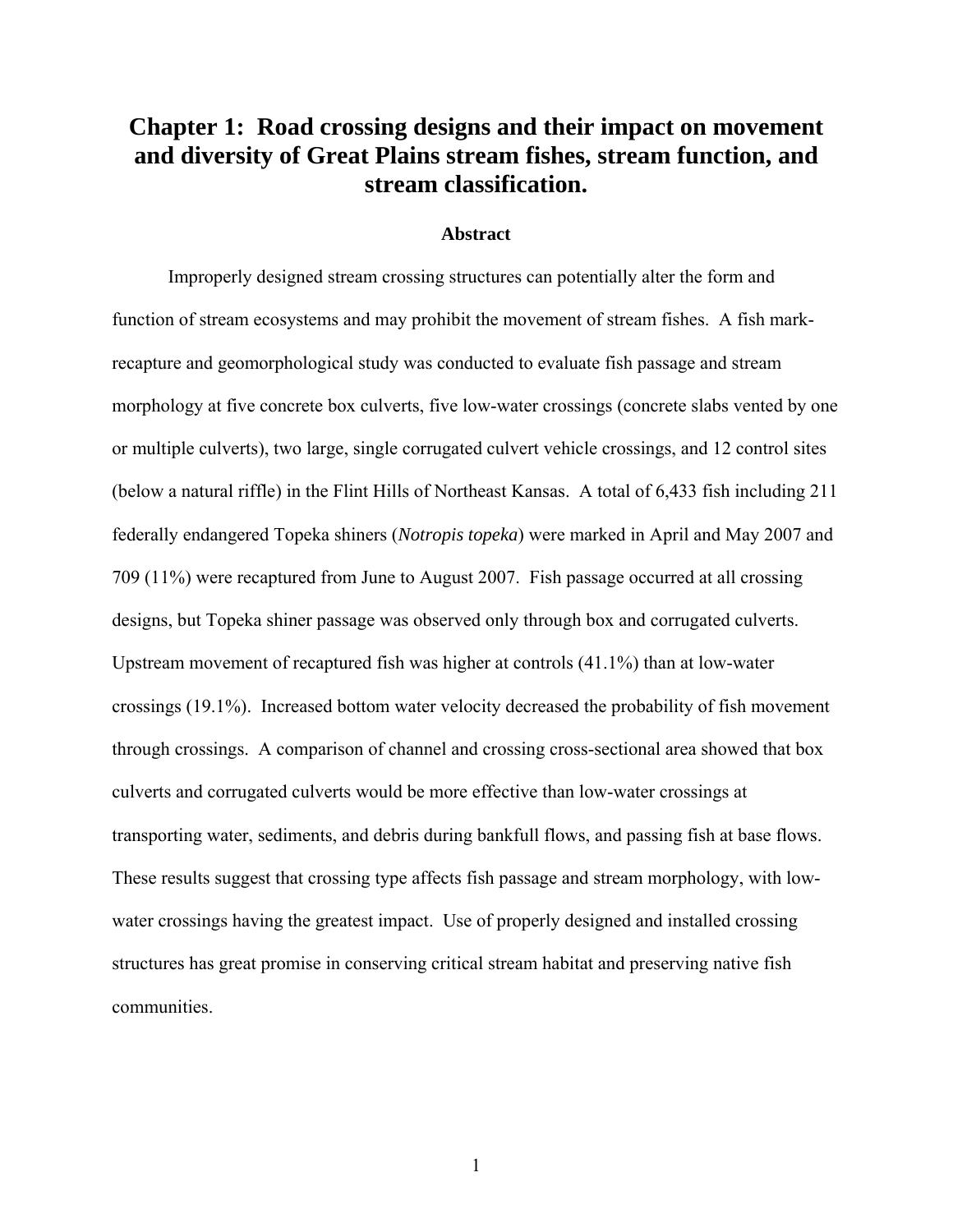#### **Introduction**

<span id="page-12-0"></span>Vehicle crossings can have negative impacts on fishes by reducing or eliminating upstream or downstream movement (Warren and Pardew 1998; WDFW, 2003). Because migration may be critical for foraging (Clapp et al., 1990), spawning (Pess et al. 2003), refuge from predators (Harvey, 1991) or thermal refugia (Matthews and Berg, 1997; Mackenzie-Grieve and Post, 2006), barriers to these migrations may be detrimental to the conservation of fishes. Barriers to migration can result in habitat fragmentation, reduced species abundance and diversity, loss of genetic diversity and even species extirpation (Winston et al., 1991; O'Hanley and Tomberlin, 2005; Sheer and Steel, 2006). In the Lower Columbia River Basin, Washington, barriers have rendered 42% of original stream habitat inaccessible to salmonids, reduced habitat diversity, and reduced the availability of high-quality spawning habitat for several species (Sheer and Steel, 2006). Migration barriers have been implicated in the listing of many salmonids as threatened or endangered under the Endangered Species Act (Nehlsen et al., 1991; Sheer and Steel, 2006), and may also be a threat to stream fishes in the Great Plains (Warren and Pardew, 1998; Toepfer et al., 1999).

Barriers to passage at vehicle crossings can include perching at the crossing inlet or outlet that exceeds the jumping abilities of migrating fish (Mueller et al., 2008), increased turbulence or velocity within the crossing caused by channel constriction or increased gradient, debris and sediment accumulation at or within the crossing, and inadequate water depth within the crossing (Votapka, 1991; WDFW, 2003; Wall and Berry, 2004). Previous studies have shown reduced upstream movement of fish through culverts when compared to streams without crossings (Warren and Pardew, 1998; Coffman, 2005) and also that crossing type and design can influence the amount of fish movement (Warren and Pardew, 1998; Burford, 2005; Cahoon et al., 2005).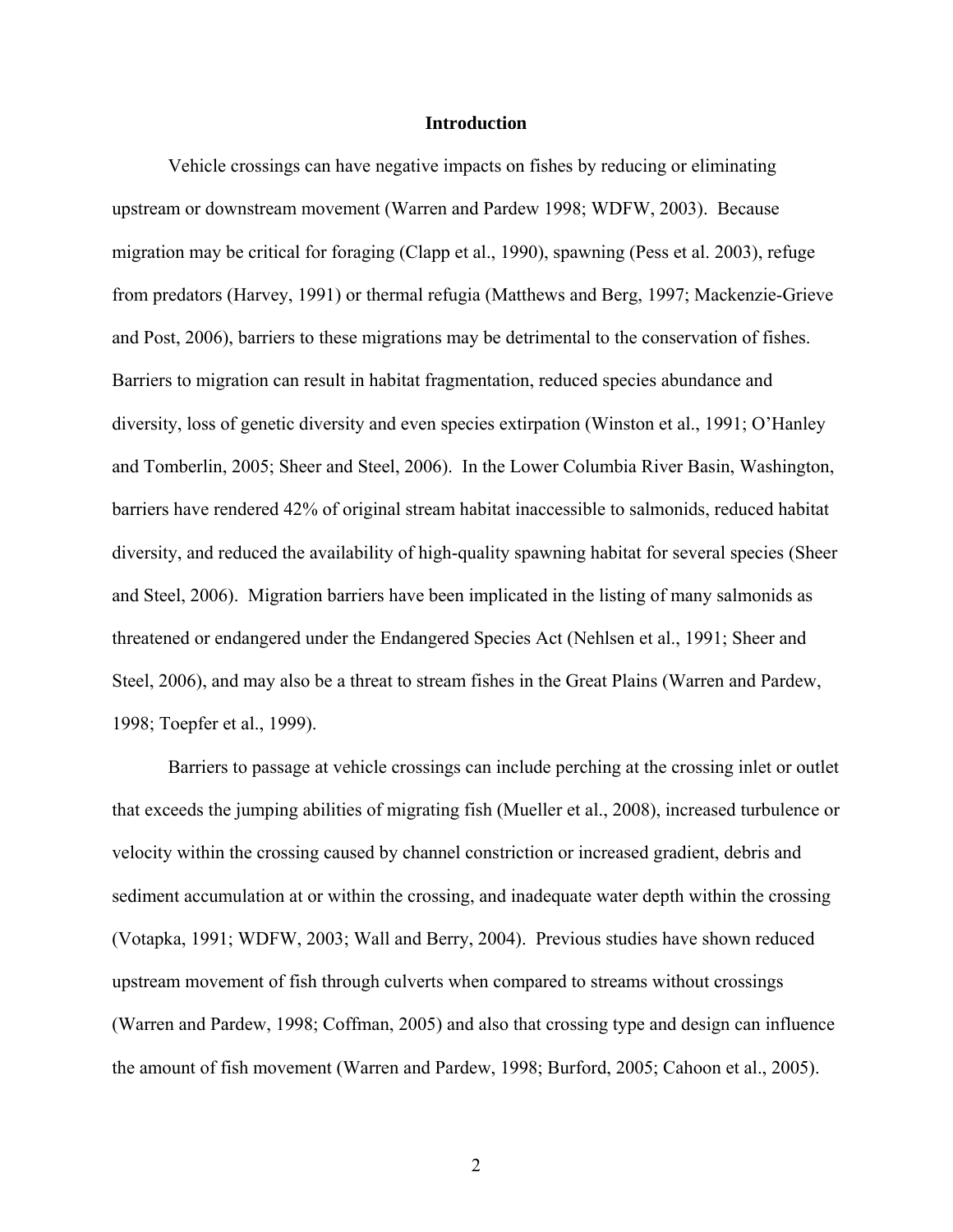Field experiments conducted by Schaefer et al. (2003) found that natural and manmade barriers reduced movement of threatened leopard darters (*Percina pantherina*), and suggested that culverts decrease the probability of movement among habitat patches.

The majority of North American studies involving fish passage have focused on salmonids (O'Hanley and Tomberlin, 2005; Sheer and Steel, 2006) and other anadromous or catadromous species (e.g. Atlantic salmon (*Salmo salar*) and American eel (*Anguilla rostrata*); Beasley and Hightower, 2000; Haro et al., 2000). Much of the data collected on the swimming and jumping abilities of salmonids through crossings has been synthesized by State and Federal agencies to establish guidelines for culvert designs and installation that will allow fish passage (Behlke et al., 1991; WDFW, 2003). Although this research is important, little has been done to address fish passage concerns in the Great Plains, where awareness on the effects of barriers has increased for the federally endangered Topeka shiner (*Notropis topeka*). The Topeka shiner was listed as a federally endangered species in January, 1999 (USFWS, 1998), and today occupies only about 10% of its former range (USFWS, 2002). In Kansas, extant populations primarily occur in the Flint Hills region (Minckley and Cross, 1959; Barber, 1986; Schrank et al., 2001).

Improperly designed or installed stream crossing structures can also degrade stream habitat. Jones et al. (1999) found that crossings can alter the starting and stopping points of debris flows in a stream, causing severe disturbance to the stream channel through sediment degradation or aggradation. Wellman et al. (2000) determined that sediment accumulation and sediment depth was greater in streams with culverts than at streams with bridges. Therefore, an inappropriate crossing can alter a streams geomorphological pattern, natural erosion rates, stream deposition, and sediment transport, which can result in changes to aquatic habitat.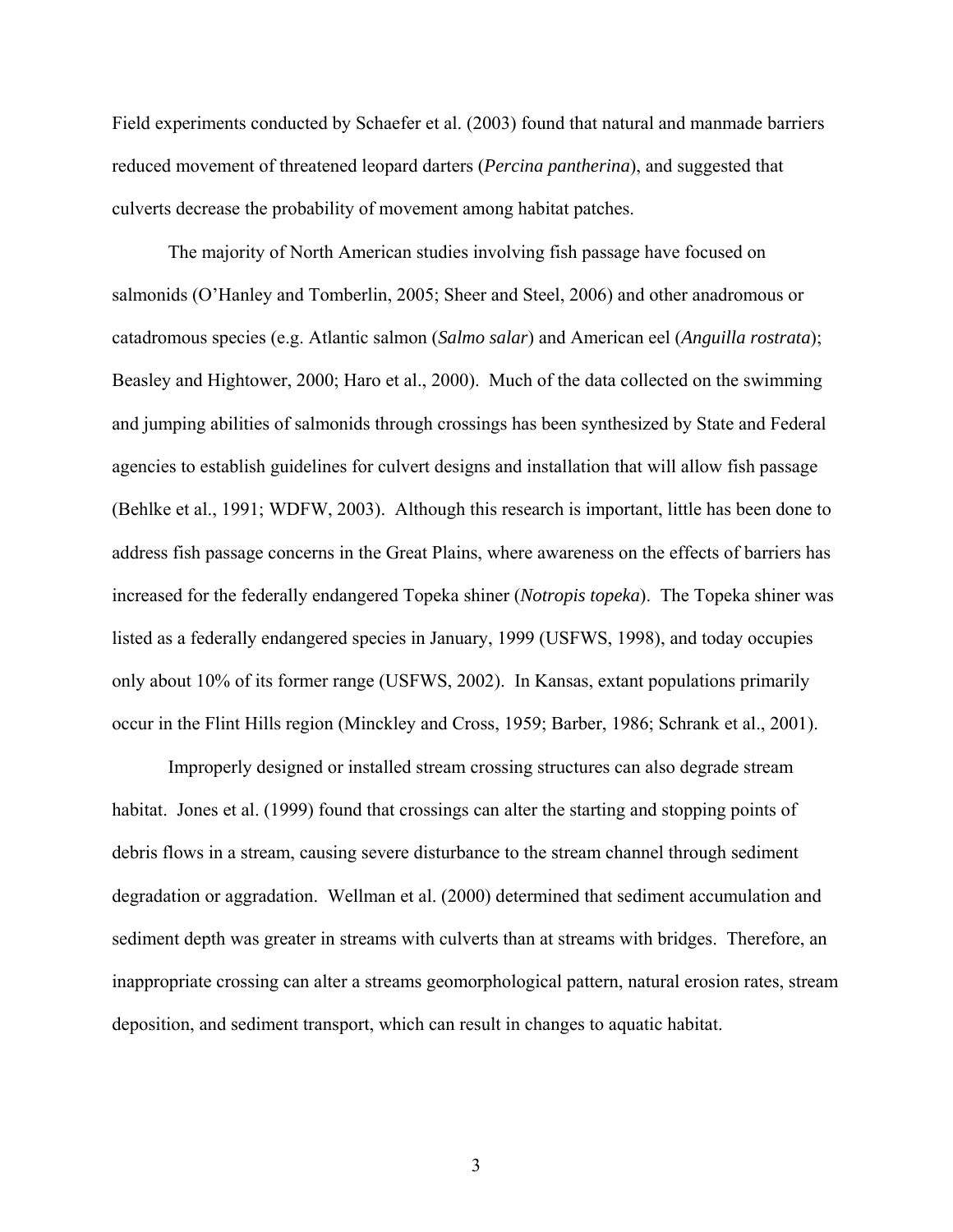<span id="page-14-0"></span>Negative effects of road-crossings are minimized if they mimic the form and function of the adjacent stream. Streambed substrate should be continuous throughout the crossing with slope and particle size similar to the adjacent channel. Additionally, the crossing should not constrict the bankfull width in order to allow for transport of all water, sediment, and debris during maximum flows (Clarkin et al., 2005).

The objective of this study was to compare fish passage among different road-stream crossings in the Kansas Flint Hills to determine what effects different crossing designs have on fish movement and assemblage structure of Great Plains stream fishes, and to determine the effect of crossing design on stream classification, and stream channel form and function. This research will provide assistance to current and future road development projects in constructing crossings conducive to fish passage.

#### **Methods**

#### *Study Area*

Fieldwork was conducted in streams in the Flint Hills of Northeast Kansas that have been classified as critical habitat for the federally endangered Topeka shiner (USFWS, 2002; Mammoliti, 2004). Five box culverts, five low-water crossings, and two large corrugated pipe culverts located on West Branch Mill Creek, Hendricks Creek, Spring Creek, Nehring Creek, and South Branch Mission Creek (Wabaunsee County) and Deep Creek (Riley County) were selected as study sites. Crossings that exhibited obvious barriers to migration (e.g. perching  $>0.3$ ) m; Figure 1.1) were not considered for testing (Vander Pluym et al. 2008).

#### *Fish Movement Sampling Design*

Field sampling was conducted between April and August 2007. At each study site, fish were sampled in the pool immediately downstream of the crossing using straight seines 4.6 m x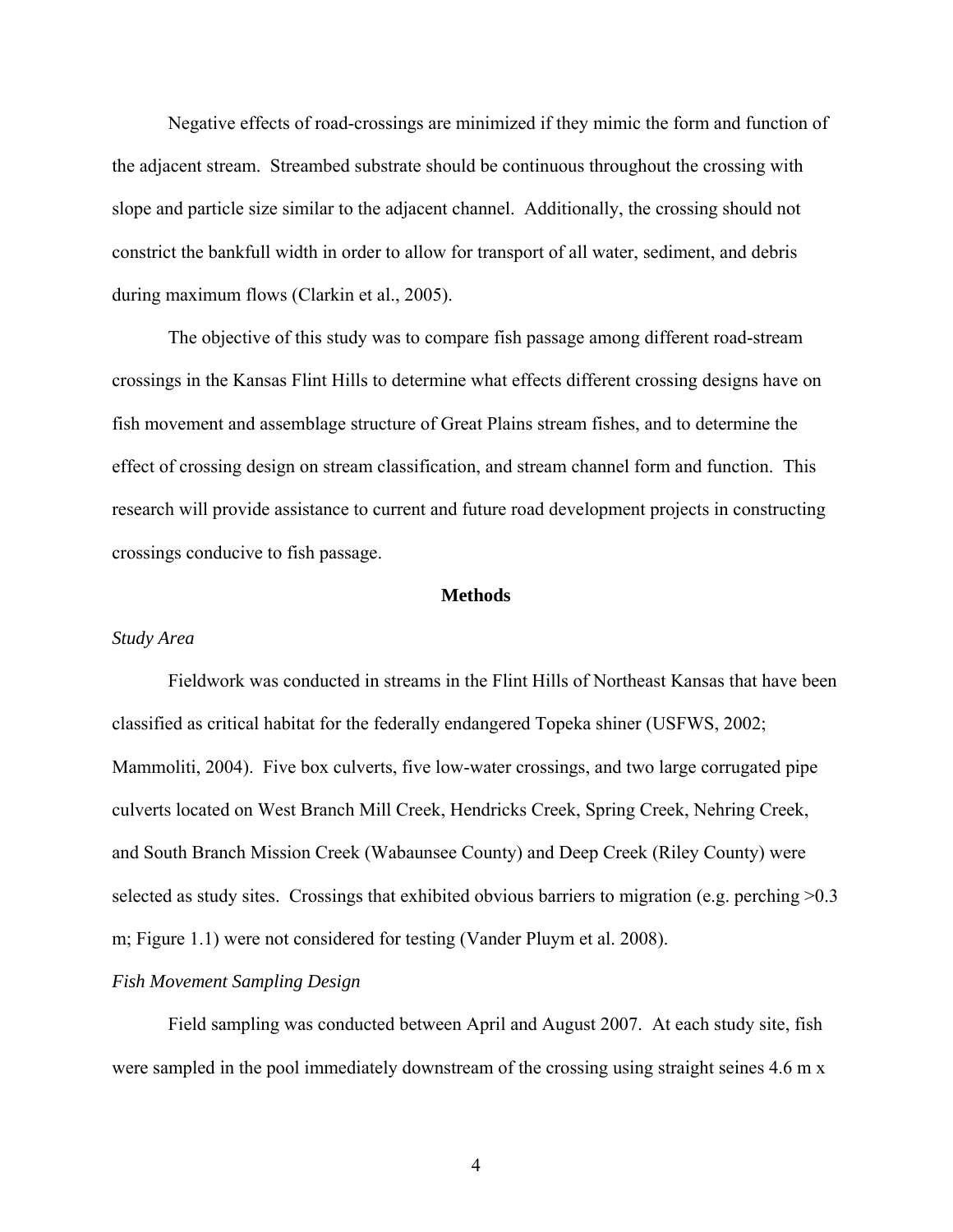1.8 m or 9.1 m x 1.8 m (4.8 mm mesh). Pools were sampled to depletion when possible and an effort was made to collect the majority of fish from each pool. All fish were identified and enumerated by species. A uniquely colored visible implant elastomer (VIE) tag was injected underneath the dermis, parallel to the skin to batch mark fish from sites below the road crossing. After tagging, fish were placed in mesh holding enclosures located in the stream to allow for recovery from handling before being returned to the stream.

 Another pool habitat below a natural barrier (riffle) downstream of each crossing was sampled as a control site to compare with the vehicle crossing site (Figure 1.2) and fish were marked with a different colored VIE tag. An effort was made to place control sites at least one stream meander length away from crossings so control sites were not affected by the road crossing, and maintained their natural channel and floodplain.

After the initial tagging in April and May 2007, each site was revisited three times (June, July, and August 2007) to recapture fish and determine passage through the crossings. During recapture sampling, all pools and runs were sampled by at least three seine hauls. The recapture sampling reach extended 500 m upstream of the crossing and 200 m downstream of the control. Any recaptured fish were retagged with another VIE mark to aid in identification during future recapture events. A meter tape was used to record distance from crossing and to measure lengths of seine hauls in order to determine catch per unit effort (CPUE).

Water velocity (cm/s) was measured at five locations across the crossing inlet and outlet with a Marsh-McBirney Flow-Mate 2000 flow meter at the bottom of the crossing and at 60% of the water depth and averaged. Water depth was measured as the maximum depth (cm) at the inlet and outlet of each crossing. Other measurements included length, width, height, perching, and bed slope of the crossing (Figure 1.1). Velocity, depth, and perching were measured during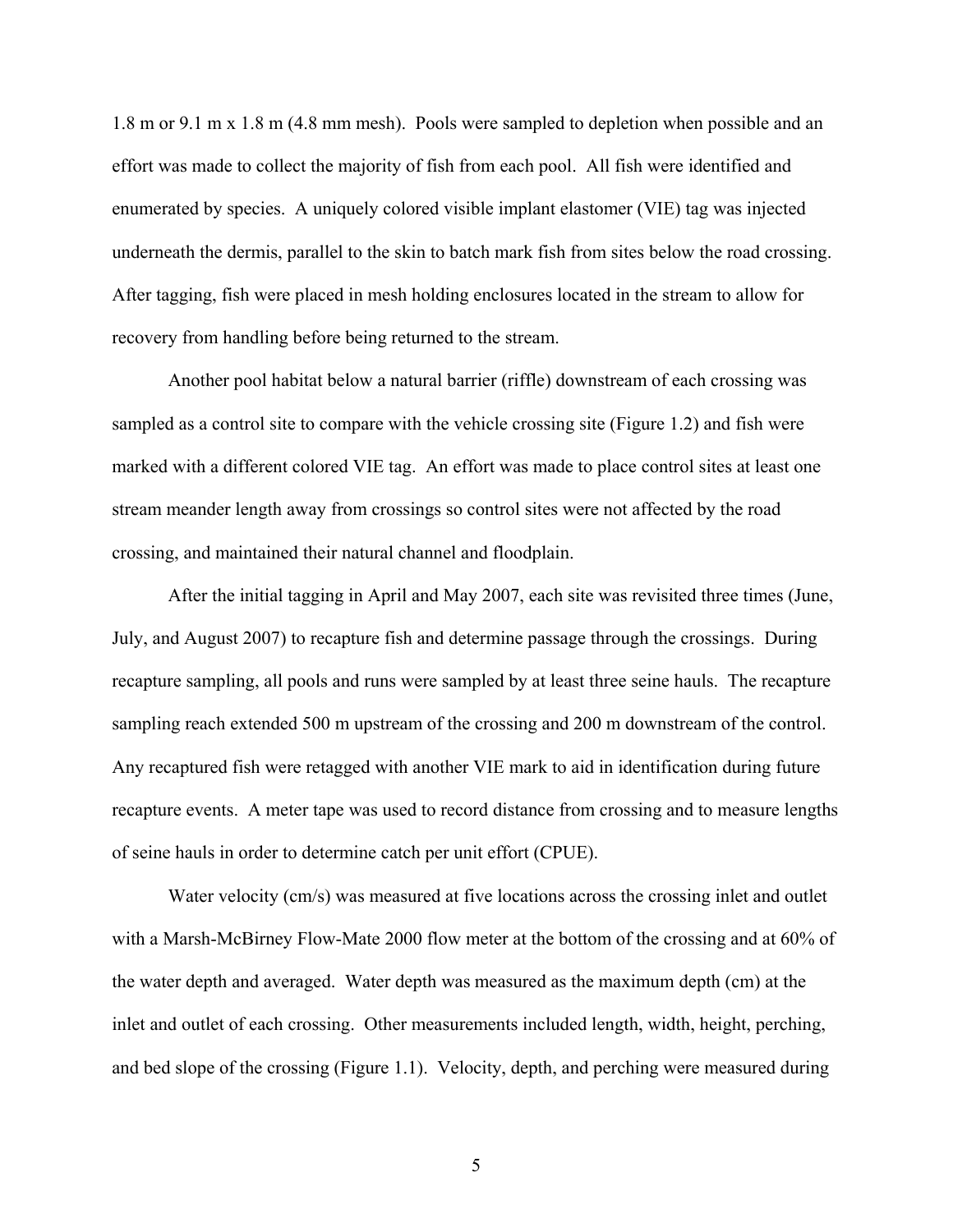<span id="page-16-0"></span>the initial tagging in April or May, and again during the July and the August recapture sampling. We used the mean of these three measurements in our analysis. When crossings included multiple openings (e.g., box culverts with multiple cells and low-water crossings with multiple culverts), we used the means for all the cells combined.

#### *Fish Movement and Community Data Analysis*

 Fish passage at each site was assessed through the crossing (treatment) and through the natural reach (control). Analysis was conducted using all fish combined, as well as by taxonomic groups. Six taxonomic groups were developed based on Family classification (Pflieger, 1997). Family groups included percids, ictalurids, catostomids, centrarchids, and cyprinids. Cyprinids were further divided into *Phoxinus* which contained Southern redbelly dace (*Phoxinus erythrogaster*), because this species was the most abundant fish sampled (28% of all fish collected). When analyzing movement by taxonomic group, groups with fewer than five recaptured fish at a site were omitted from the analysis. Fish passage was expressed as proportional movement,  $(P) = M / R$ , where *M* is the number of fish moving past the treatment or control barrier and *R* is the number of recaptures at each segment (Warren and Pardew, 1998). A logistic regression with odds ratio determined whether proportional movement differed among crossing designs, and if movement differed between the control and treatments for all months combined. A logistic regression was also used to determine if proportional movement was related to bottom velocity (m/s) through the crossing, depth (cm), culvert slope (%), culvert length (m), velocity/depth, and perching (cm) for all crossings combined. A repeated measures ANOVA was used to determine if mean depth (cm), bottom velocity (cm/s), and perching (cm) differed by crossing design using site as the repeated variable because sites were visited more than once.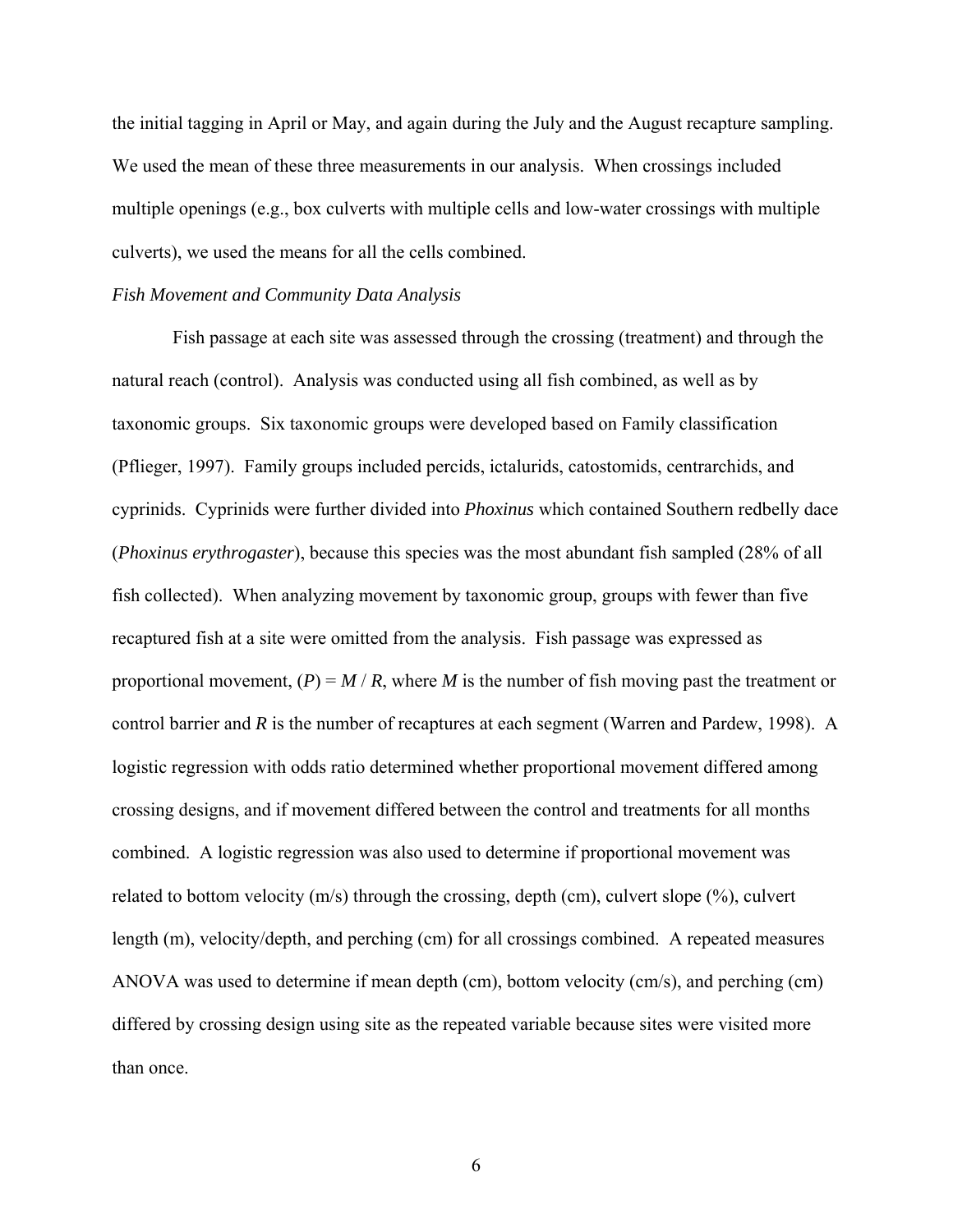<span id="page-17-0"></span>We calculated the percent similarity index (PSI) and Jaccard's Index of Similarity (J), above and below the control site and above and below the experimental (crossing) site to determine the effects of crossing design on the fish community. An analysis of covariance (ANCOVA) was used to compare the mean differences in PSI and J above and below the crossing to the differences at the control site using sampling month as the covariate. We also tested if overall CPUE (number of fish / m seined), individual species CPUE, and CPUE by taxonomic group differed by lateral position (upstream or downstream of the control or crossing), and treatment (control or crossing) using a two-way ANOVA for each crossing design. A significant interaction would indicate that CPUE was not consistent above and below the crossing and/or control, and individual ANOVAs were then used to test if mean CPUE differed by lateral location or crossing design. Only samples that were collected within 200 m of crossings or controls were used in movement and fish community analyses. At one site, data from 100 m upstream and downstream of controls and crossings was used because trespass permission prevented sampling 200 m downstream the control.

#### *Geomorphological Sampling Design*

#### Stream Classification

Each study site was classified using the Level II Rosgen method (Rosgen, 1996) from July to October 2007. Level II stream type was determined using five delineative criteria (entrenchment ratio, width to depth ratio, water surface slope, sinuosity, and channel material composition) that were obtained through measurements of the streams longitudinal profile, channel cross-section, sediment composition, and channel plan-form (see below). Measurements of the longitudinal and channel cross-section profiles were taken using a laser level.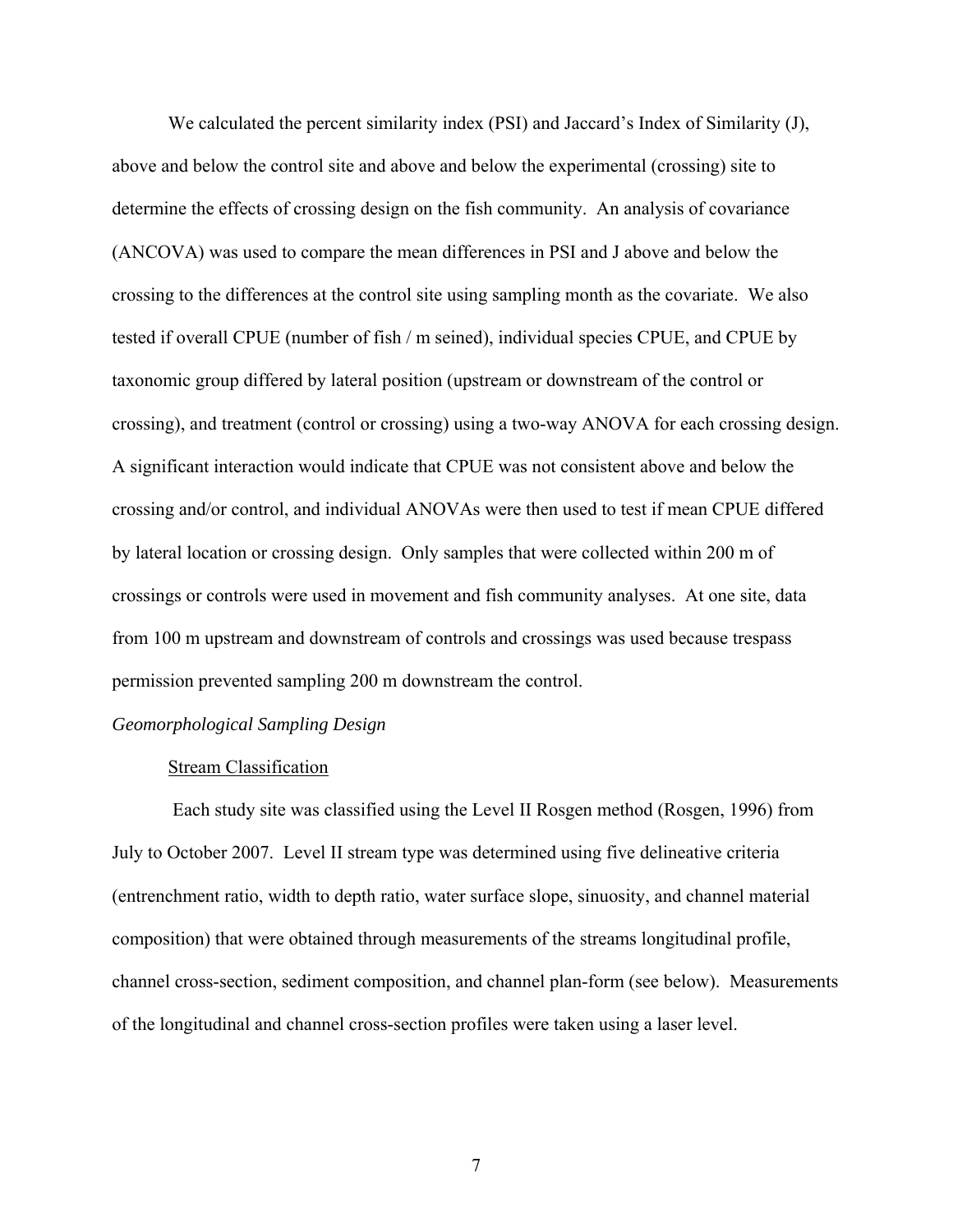We compared our geomorphological measurements to reference reaches that have been established in the same hydrophysiographic province (the Flint Hills) (Rosgen, 1996; EPA, 2005). A reference site characterizes the natural, baseline physical conditions of a stream channel (Harrelson et al., 1994). Measurements from a reference site can be used to monitor fluvial and geomorphic trends, quantify environmental impact, assess the response of a stream to management, and allow for comparisons between streams based on classification type (Harrelson et al., 1994).

*Longitudinal Profile -* A longitudinal profile (Rosgen, 1996) was developed at each site to measure the mean slope of the water surface over at least 30 bankfull widths (15 above and 15 below each crossing). Water surface slope was also measured separately for reaches upstream and downstream of the crossing. Measurements began and ended at riffle heads as the profile plotted the elevations of the water surface and the channel thalweg every 3-5 m through the entire reach. This described the characteristics of pools and riffles (length and depth) and allowed the measurement of riffle to riffle spacing at each site. Measurements of riffle spacing were reported in mean bankfull widths, bankfull widths were estimated for each site using regional curves (EPA, 2005). At site LW1, the low-water crossing caused a backwater effect resulting in an absence of all riffles in the surveyed reach upstream of the crossing. In this case, riffle spacing was calculated by dividing the surveyed upstream reach (457.2 m) by the estimated bankfull width (25.91 m) and riffle spacing was reported as 17.65 bankfull widths.

*Cross-Section Profile -* Cross-sectional measurements capture the dimensions of the channel (Rosgen, 1996) by plotting elevation measurements approximately every 0.5 m across a riffle, perpendicular to water flow. Measurements included bankfull width, bankfull mean depth, bankfull maximum depth, flood prone area width, entrenchment ratio, bankfull cross-sectional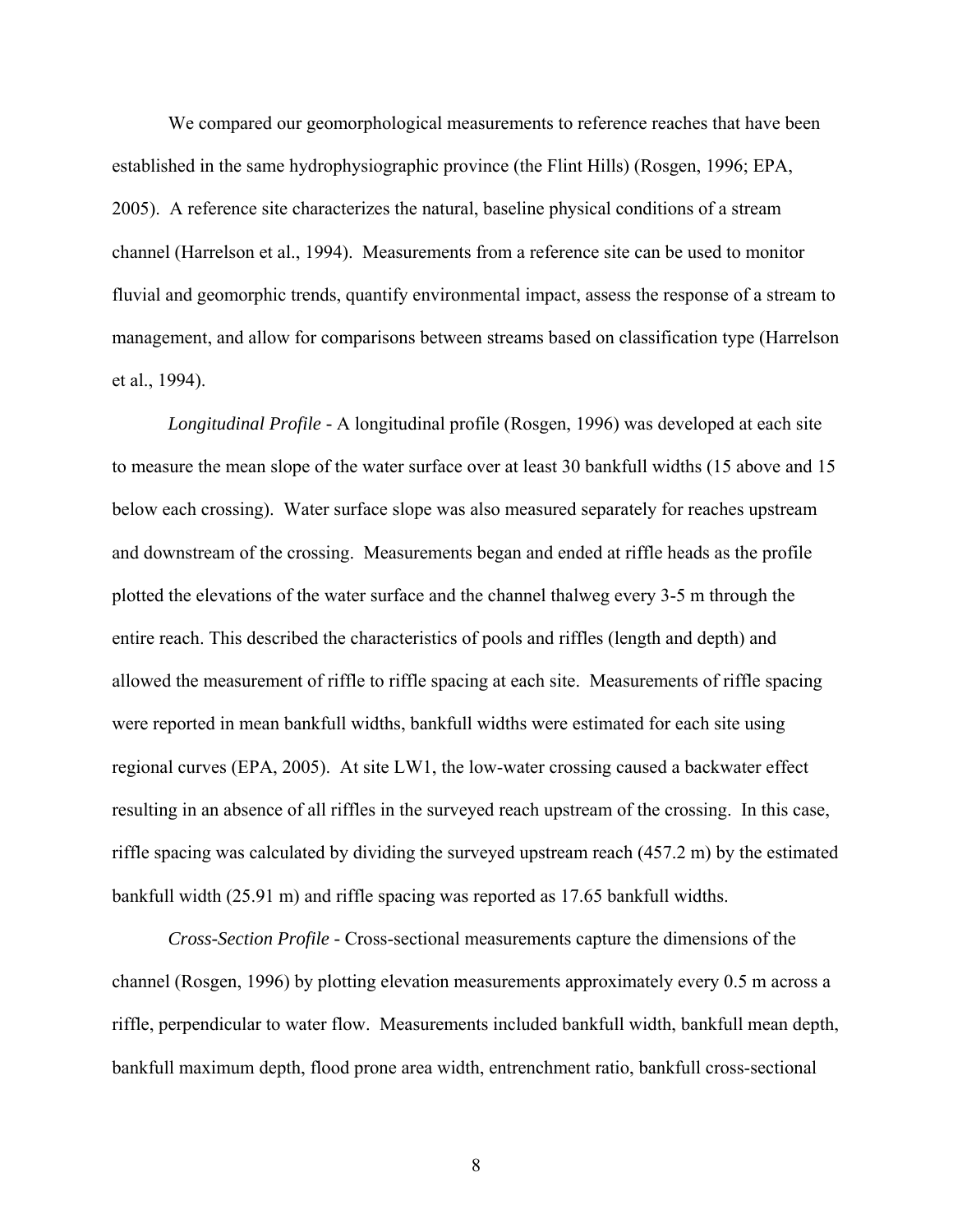<span id="page-19-0"></span>area, and estimated bankfull discharge (Figure 1.3). Channel shape at the cross-section was indicated by the width to depth ratio (bankfull width / mean bankfull depth). The entrenchment ratio (flood prone width at two bankfull heights / bankfull width) described the vertical containment of the stream channel (Rosgen, 1996). Measurements of cross-sectional area, bankfull width, and mean bankfull depth were compared to estimates generated from the reference reach regional curves (EPA, 2005) to cross check field identification of bankfull features. Cross-sections were performed at one riffle above and one riffle below each crossing.

*Substrate Composition -* The composition of streambed substrate was also characterized at each site by performing modified Wolman pebble counts (Harrelson et al., 1994). Substrate particles were measured on their intermediate axis and were classified using a modified Wentworth scale (Harrelson et al., 1994). A longitudinal or reach pebble count was conducted by measuring 100 random samples from pools and riffles over the entire surveyed reach (Rosgen, 1996). The reach count was conducted so the number of samples taken from pools vs. riffles reflected the pool to riffle ratio of the surveyed reach. Pebble counts were also conducted at each of the riffle cross-sections (one upstream and one downstream at each crossing) and also consisted of 100 random samples. These pebble counts characterized the streambed composition by describing particle size class (D50: median substrate particle size in mm). Values from the reach count D50 were used in classification.

*Sinuosity* - The plan-form or pattern of the channel was measured by sinuosity (stream length/valley length) and meander geometry (Rosgen, 1996). Sinuosity was measured from aerial photographs taken in 1991, and was used in stream classification. Valley types (I-VI; Rosgen, 1996) were also determined for each site using topographic maps.

#### Crossing Measurements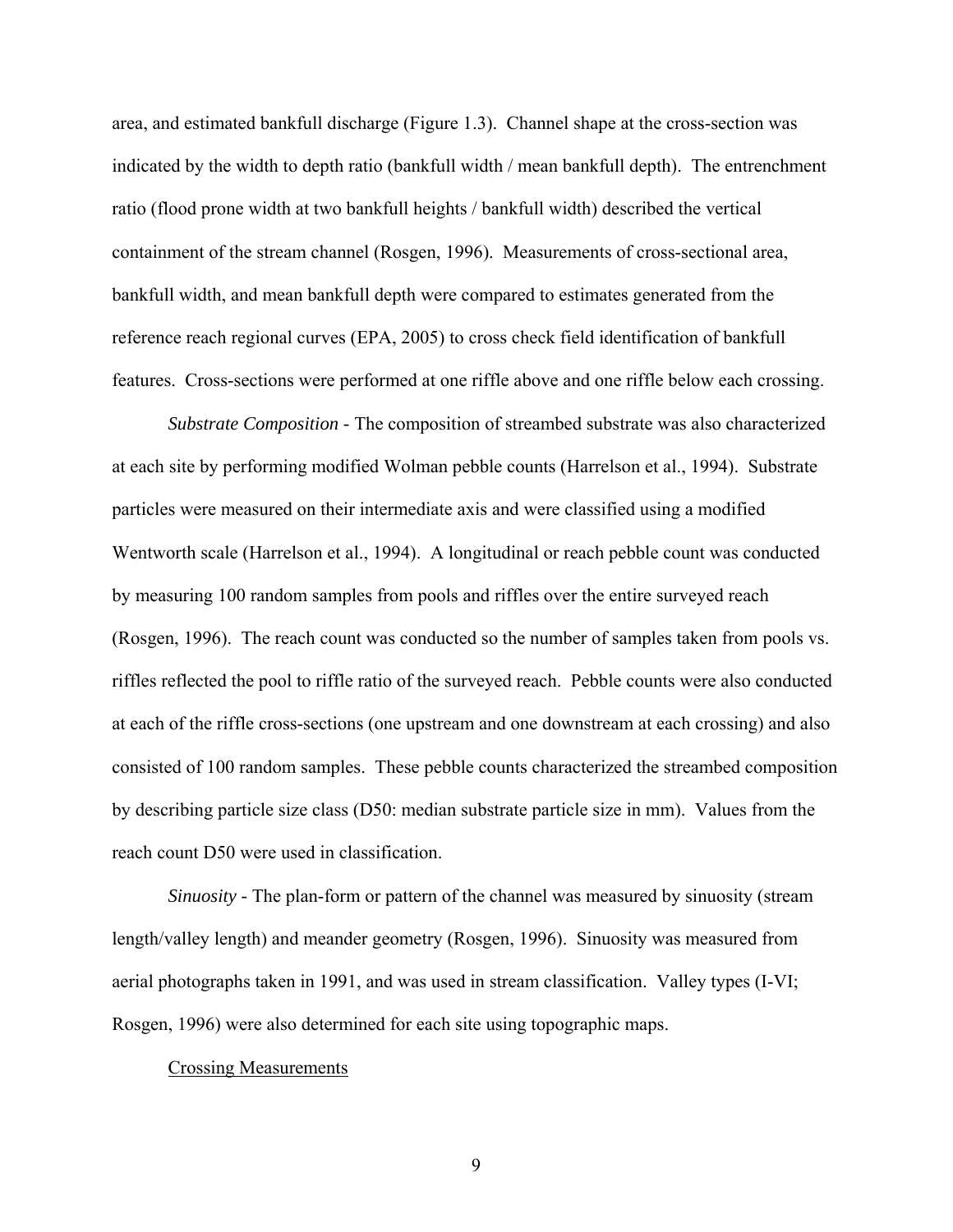<span id="page-20-0"></span>Measurements were taken at each crossing to compare crossing dimensions to the adjacent channel and to the regional curves. Measurements included height, width, and gradient of crossings. Area of the culverts was calculated at all crossings. At box culverts, area = width x height and at box culverts with multiple cells, the areas of all cells were summed together. Lowwater crossings were vented by as many as four culverts and sometimes with culverts of several shapes. Area for circular culverts was calculated as  $\pi x$  radius<sup>2</sup>; for elliptical culverts, area =  $\pi x$ A x B where  $A =$  the longest radius of the ellipse and  $B =$  the shortest radius of the ellipse. Areas of all culverts were summed at each low-water crossing to determine the total area available for transport of watershed products. Cross-sectional area estimates from the regional curves were divided by the crossing widths to determine mean bankfull depths. At low-water crossings bankfull flows exceed the capacity of the culverts, sending water over the road. Crosssections were conducted on the road at low-water crossings to determine mean bankfull depths and bankfull widths over the crossings during flooding events.

#### *Geomorphological Data Analysis*

A discriminant function analysis (DFA) was used to determine if geomorphic metrics collected from stream surveys at our road crossings and 29 established reference reaches in the Flint Hills discriminated among box culverts, low water crossings, single corrugated pipe crossing, and reference reaches. Because of missing data, one low-water crossing and one large single corrugated pipe culvert were removed from the analysis. We compared riffle spacing, substrate composition (riffle D50), mean bankfull depth, width to depth ratio, and water surface slope between the reference reaches and the entire sampled reach at our road crossings. A DFA was also used to determine if the differences in these metrics upstream versus downstream of crossings discriminated among crossing designs with all crossings included, and also with large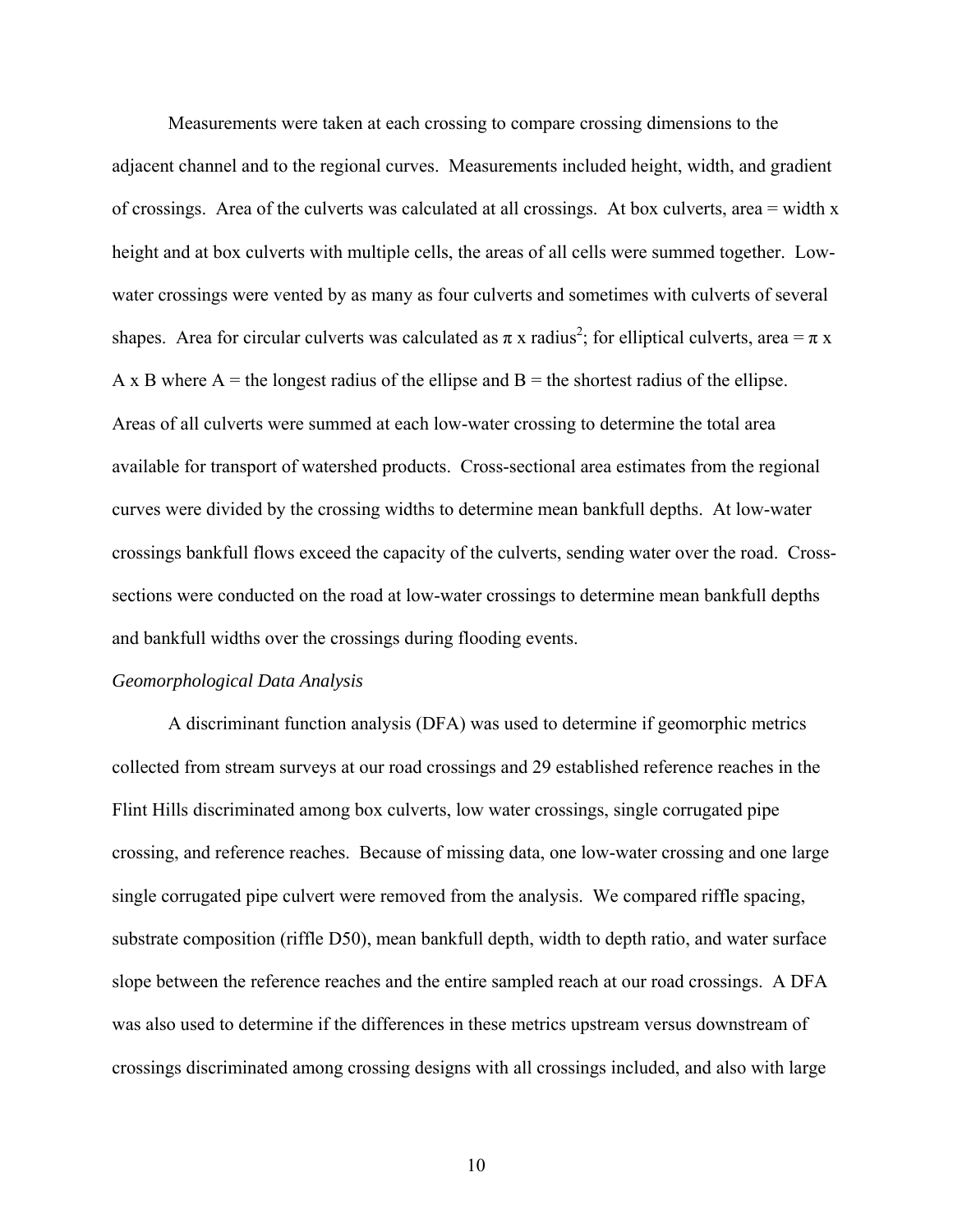<span id="page-21-0"></span>single corrugated pipe culverts removed. Measurements of crossing mean bankfull depth and average cross-sectional area for each crossing type were compared to the mean bankfull depth and the average cross-sectional area determined for each site by the regional curves using paired t-tests. Statistical results were considered significant at  $p < 0.10$ .

#### **Results**

#### *Fish movement*

A total of 6,433 fish including 211 Topeka shiners were marked from 18 April to 31 May 2007 and 709 (11%) were recaptured in June, July, and August 2007 (Table 1.1). Four species comprised 75% of all fish collected: Southern redbelly dace (28%), common shiners (*Luxilus cornutus*) (16%), redfin shiners (*Lythrurus umbratilis*) (15%) and red shiners (*Cyprinella lutrensis*) (15%). Upstream movement was detected for all three crossing designs. Mean proportional upstream movement did not differ between controls and crossings for box culverts  $(p = 0.665)$  or corrugated pipe culverts  $(p = 0.171)$ . However, fish were 3.3 times less likely to move through low-water crossings than through the control riffles ( $p < 0.0001$ ; Figure 1.4, Table 1.2). Cyprinids also had reduced proportional upstream movement at low-water crossings, and were 2.4 times less likely to move through low-water crossings than through the control riffles (p = 0.0005; Table 1.2). There was reduced movement of *Phoxinus* through box culverts, and fish were 0.4 times less likely to move through box culverts than control riffles ( $p = 0.05$ ; Table 1.2). A total of 211 Topeka shiners were tagged and 42 (20%) were recaptured. Movement of Topeka shiners was only observed through box culverts and corrugated culverts and not low-water crossings (Table 1.3).

The physical variables measured at our 12 crossings indicated crossing design also affected stream characteristics. Velocities at our crossings ranged from 0.00-1.42 m/s (mean =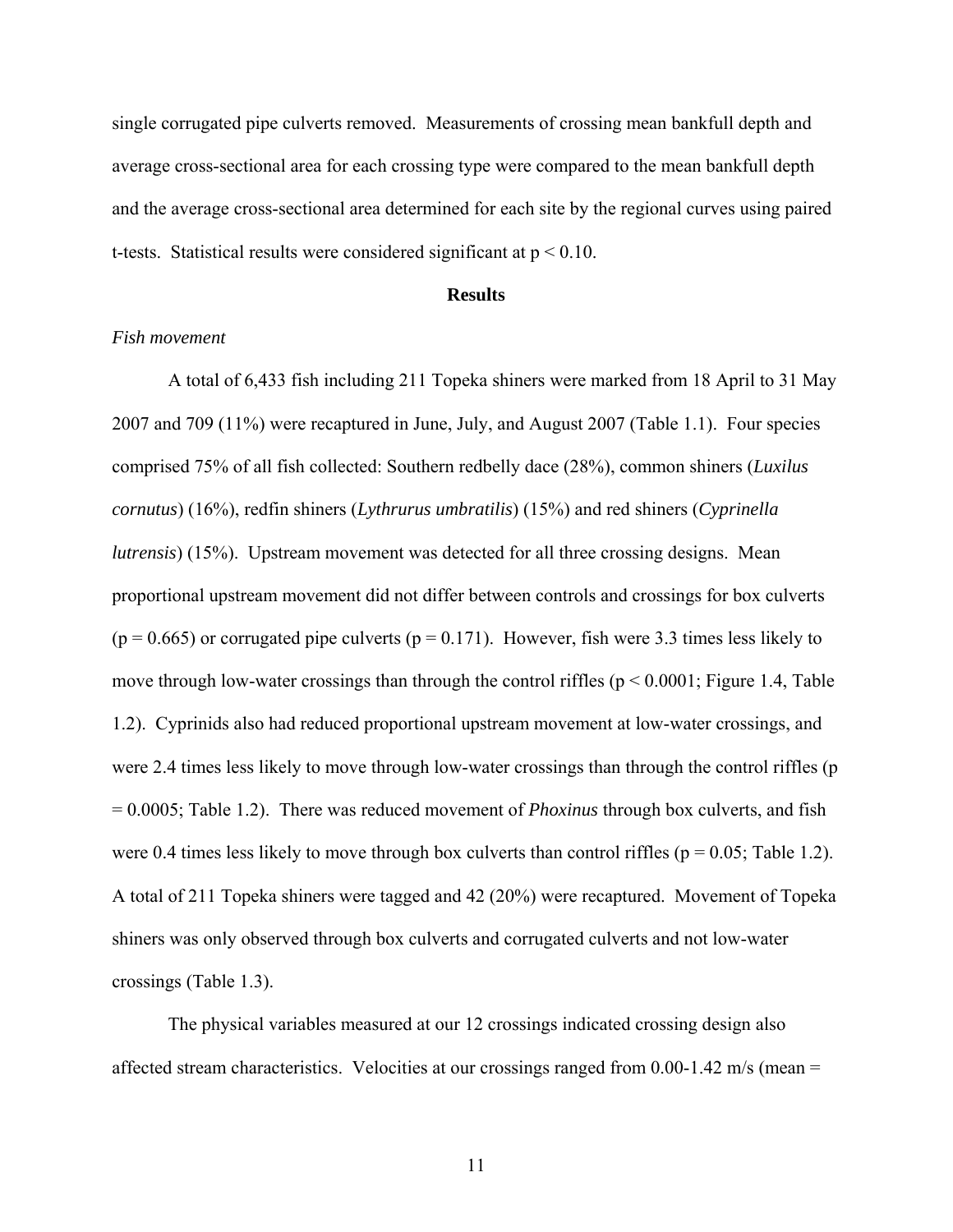<span id="page-22-0"></span>0.34 m/s) and were higher at low-water crossings than other designs ( $p = 0.023$ ), depths ranged from 1.0-60.0 cm (mean = 12.7 cm) and did not differ among crossing design ( $p = 0.113$ ), perching ranged from  $0.0\n-25.0$  cm (mean = 9.3 cm; Table 1.4) with low-water crossings having greater perching than other crossing designs ( $p = 0.0004$ ). Slopes ranged from 0.26-1.27% (mean =  $0.57\%$ ; Table 1.5), and crossing lengths ranged from 6.05-16.95 m (mean = 10.3 m; Table 1.6). Increased bottom velocity was associated with lower proportional fish movement (p  $= 0.04$ ; Figure 1.5) but depth, slope, length, velocity/depth, and perching were not related to the proportion of fish that moved upstream for all fish combined (Table 1.7). However, *Phoxinus* movement increased with water depth ( $p < 0.0001$ ; Table 1.7).

#### *Fish Community*

Control sites had more species in common (based on Jaccard's index) upstream and downstream of the natural riffle than experimental sites regardless of crossing design ( $p = 0.086$ ; Figure 1.6). However, mean PSI did not differ between control and experimental sites ( $p =$ 0.339; Figure 1.6). There was no interaction between crossing and control for overall fish CPUE at box culverts ( $p = 0.737$ ) or corrugated culverts ( $p = 0.242$ ) but there was an interaction for low-water crossing ( $p = 0.058$ ), indicating that CPUE was not consistent between upstream and downstream locations for control and low-water crossings. Individual ANOVAs showed that overall fish CPUE was lower upstream than downstream at low-water crossings ( $p = 0.004$ ) but CPUE upstream versus downstream of controls did not differ ( $p = 0.547$ ; Figure 1.7). Mean CPUE by taxonomic groups produced mostly non-significant interactions ( $p > 0.243$ ) indicating CPUE was consistent between upstream and downstream locations for control and low-water crossings. However, percids had a significant interaction at low-water crossings ( $p = 0.06$ ) and centrarchids had significant interactions for low-water crossings ( $p = 0.065$ ) and corrugated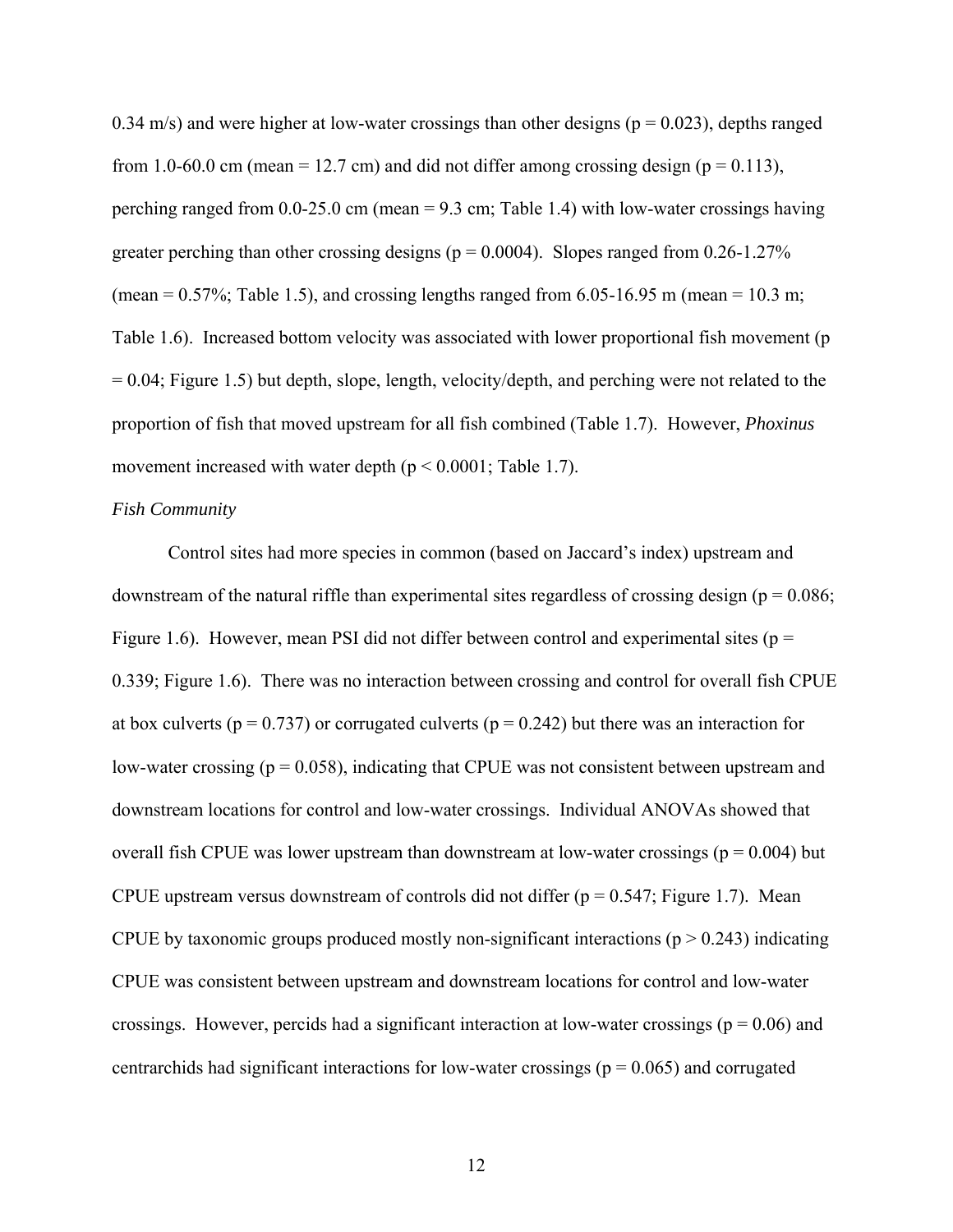<span id="page-23-0"></span>culverts ( $p = 0.003$ ). Further analysis showed mean CPUE of percids ( $p = 0.002$ ) and centrarchids ( $p = 0.030$ ) was lower upstream of low-water crossings compared to downstream of the crossing and to control reaches, and that CPUE of centrarchids was greater downstream of controls ( $p = 0.0001$ ) at box culverts than upstream (Figure 1.7).

#### *Stream Geomorphology and Classification*

Drainage areas for the study sites ranged from 2.87 to 138.62  $\text{km}^2$  (Table 1.5). Eight sites classified as F4 streams and four sites classified as B4c streams, stream types commonly found in the Flint Hills (Table 1.5). Stream reaches upstream and downstream of the crossing were also classified separately (see Appendix 1) which resulted in some classification changes. Upstream of the crossings, nine sites were classified as B4c streams and two were classified as F4 streams. At site LW1, there was no riffle present in the upstream reach to obtain the necessary delineative criteria for classification, but classification was estimated at F6 (T. Keane, Kansas State University, personal communication). Downstream of the crossings, seven of the B4c streams changed classification to F4 streams. This classification change is a result of an increasing entrenchment ratio  $(>1.4)$  downstream of the crossings, which indicates an incised channel.

*Crossing effects on stream form and function –* Road stream crossings did not appear to have an effect on riffle spacing, riffle D50, mean bankfull depth, width to depth ratio, or water surface slope at the reach scale ( $F = 0.90$ ,  $DF = 18$ , 80,  $p = 0.582$ ). Differences in these same variables also did not differ upstream versus downstream by crossing design  $(F = 2.75, DF = 12,$  $4, p = 0.170$ ; Figure 1.8). However, when the one large single corrugated pipe culvert was removed, the differences in measured geomorphic variables upstream versus downstream did discriminate between box culverts and low water crossings ( $F = 14.5$ ,  $DF = 6, 2, p = 0.066$ ).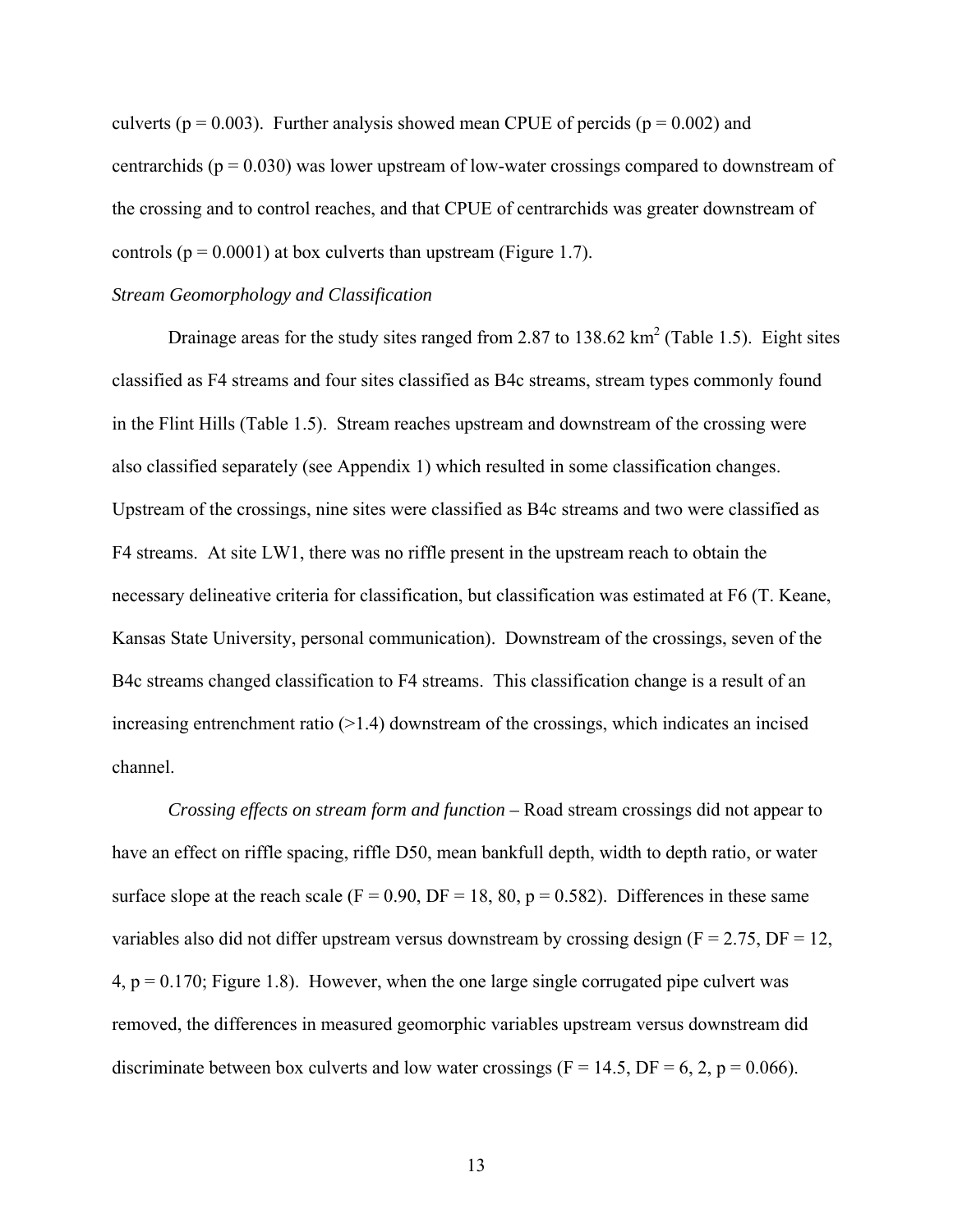<span id="page-24-0"></span>Mean riffle spacing upstream of low-water crossings (8.65 bankfull widths) was nearly double that of downstream reaches (mean  $= 4.4$  bankfull widths; Table 1.8), but was similar upstream and downstream of box and corrugated pipe culverts. In addition, box culverts had increased bankfull depth and width to depth ratio upstream of the crossings compared to downstream.

*Crossings ability to mimic the adjacent stream channel –* The mean total area available at box culverts for conveying water and sediment was  $41.2 \text{ m}^2$ ; however, regional curves indicated the mean cross-sectional areas of the channels at bankfull flow to be significantly less at 8.29  $m<sup>2</sup>$  $(p = 0.0009;$  Table 1.9). The mean available area at corrugated culverts did not differ  $(6.59 \text{ m}^2)$ from the surrounding stream (mean =  $2.6$  m<sup>2</sup>; p = 0.30). At low-water crossings, mean total area available through the culverts  $(1.57 \text{ m}^2)$  was only about 10% of the mean cross-sectional area of the channel at bankfull flow (17.28 m<sup>2</sup>;  $p = 0.04$ ) indicating that bankfull events will cause water to flow over the road and velocities to increase through the culverts. Bankfull depths at box culverts (mean =  $0.75$  m) did not differ from the regional curves (mean =  $0.62$  m; p =  $0.14$ ). Corrugated pipe culverts did not have mean bankfull depths different from the surrounding streams ( $p = 0.66$ ). However, mean bankfull depth over the road surface at low-water crossings  $(0.39 \text{ m})$  was shallower than the regional mean of 0.9 m ( $p = 0.04$ ).

#### **Discussion**

#### *Fish Movement and Community*

 We found that crossings acted as semi-permeable barriers, with some designs having a greater affect on fish movement and community structure. Overall proportional upstream movement and movement by cyprinids was reduced by low-water crossings. Crossing design also appeared to affect water velocity and perching, with low-water crossings consistently having higher bottom velocities and greater perching than other crossing designs. As velocity increased,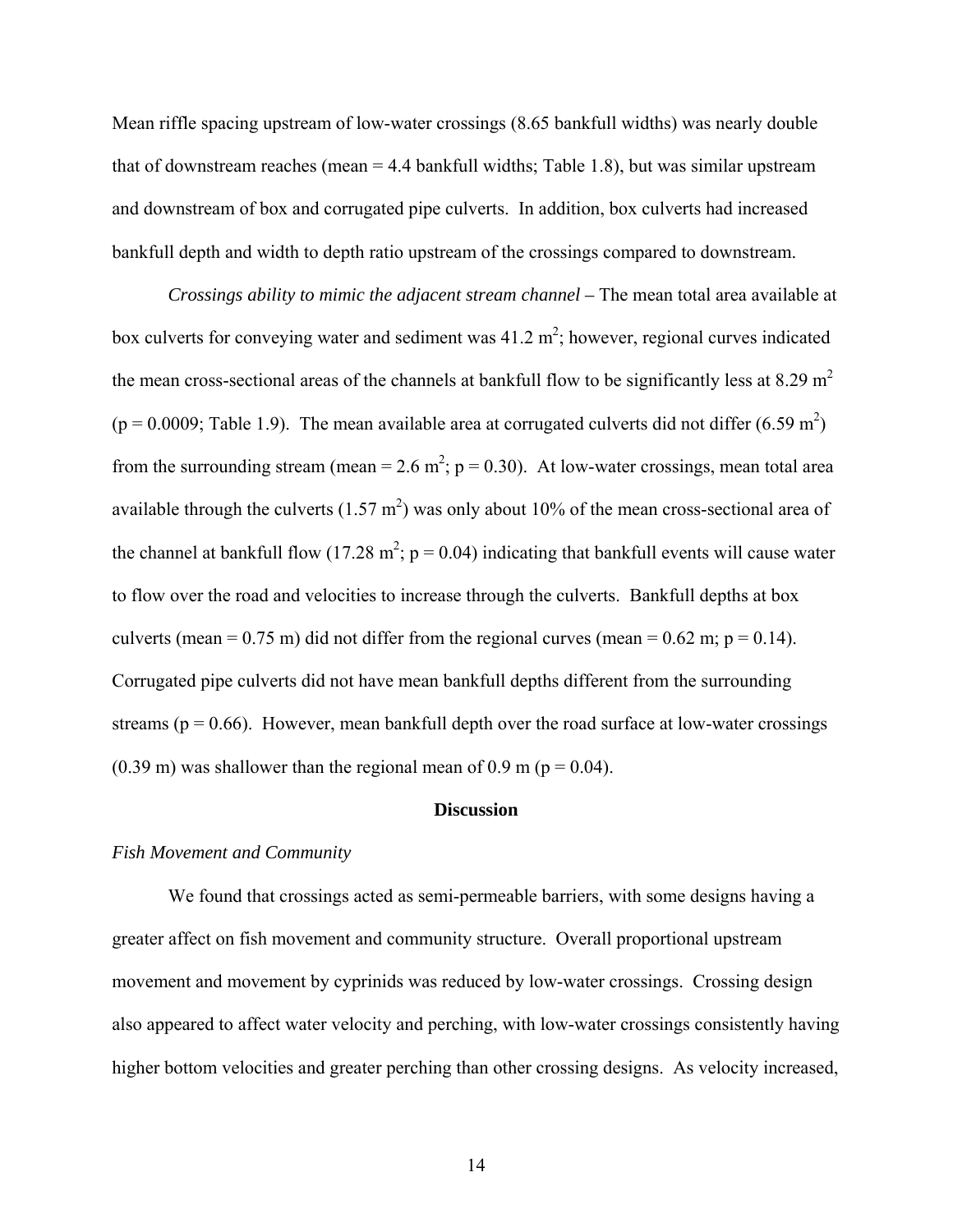a reduced probability of upstream fish passage was detected. This was not surprising as water velocity has previously been identified as a barrier to fish migration (Votapka, 1991; WDFW, 2003; Wall and Berry, 2004). This mark-recapture study suggests that of the three designs, lowwater crossings may have the greatest negative impact on fish passage. These results support the findings of Warren and Pardew (1998) who also found reduced passage through this type of crossing compared to fords (wet crossings) and open-box crossings. In contrast, Vander Pluym et al. (2008) found no differences in fish movement among bridges and arch, box, and pipe culvert crossing designs. However, their results are likely due to extremely low numbers of recaptured fish (Vander Pluym et al., 2008). Rosenthal (2007) found that four large single corrugated pipe crossings and one low-water crossing had limited affects on movement and community structure of prairie fishes, although there was limited perching at these crossings (maximum 5.1 cm).

Topeka shiner movement was not detected through low-water crossings even though the majority of Topeka shiners were tagged downstream of these sites. The lack of Topeka shiner passage is most likely due to the increased perching, and or the increased velocities observed at low-water crossings. The mean bottom water velocity at low-water crossing was 0.64 m/s and the mean length of these crossings was 13.15 m. Using these values, Topeka shiner swimming speed and endurance data calculated from swim chamber tests by Adams et al. (2000), and an equation from Peake et al. (1997) to predict passable water velocities, we would predict Topeka shiner passage at velocities only up to 0.53 m/s, below the mean velocities observed in the field. There is little variation in body morphology among cyprinids, and morphology can affect swimming performance (Billman and Pyron, 2005). Therefore it is likely that other species may also have trouble passing at these velocities.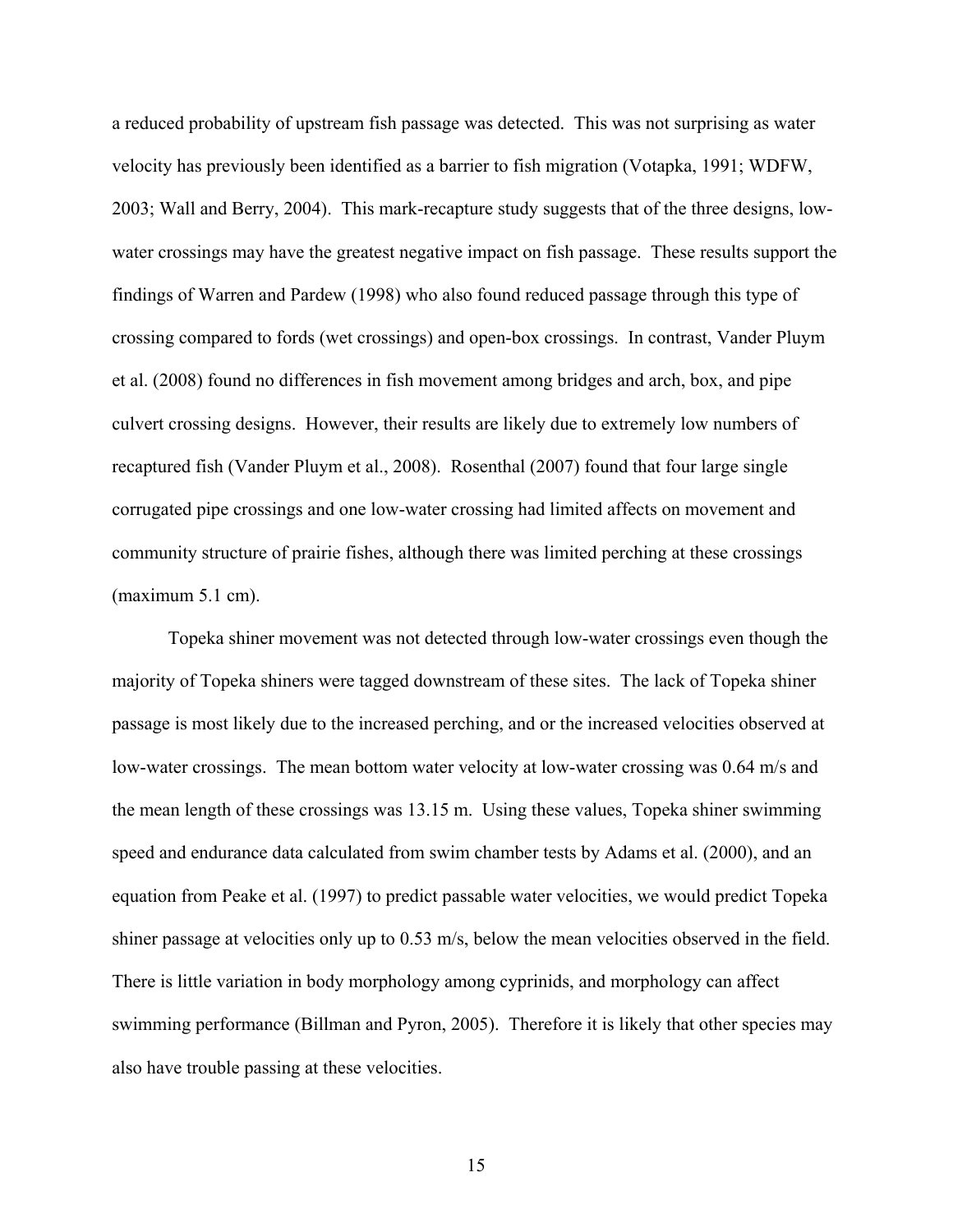Control sites had more species in common upstream and downstream than did the crossings, suggesting road crossings may affect community composition. In addition, there was reduced overall CPUE (and reduced centrarchid and percid CPUE) upstream at low-water crossings when compared to downstream of the crossing. This suggests a reduced ability in certain fish to pass through these crossings, resulting in the observed stockpiling of fish downstream of the barrier. Fish swimming ability is influenced by size (Ward et al., 2002; Wolter and Arlinghaus, 2003) and morphology (Schaefer et al., 1999; Billman and Pyron, 2005), and culvert crossings have previously been identified as barriers to other percid species (Schaefer et al., 2003). Some of these differences may also be a result of crossing-induced upstream habitat alterations creating a less suitable environment for fishes. We also found increased CPUE of centrarchids downstream of controls at corrugated pipe culverts compared to upstream reaches. This is likely a result of low sample size  $(n = 2)$ .

These results conflict with previous studies that found no crossing affects on fish community. Wellman et al. (2000) found that fish diversity, abundance, and richness did not differ upstream and downstream of culverts and bridges. Likewise, Vander Pluym et al. (2008) evaluated population size, diversity, species richness, and fish index of biotic integrity among four crossing designs and control reaches and did not find any differences in these metrics due to crossings. The differences from these studies compared to this study could be attributed to the reduced spatial scale of fish sampling by Wellman et al. (2000) and Vander Pluym et al. (2008) who sampled reaches less than half the length as our study. Lengthening their sampled reaches would likely have increased their number of recaptures, as we consistently recaptured tagged fish up to 500 meters away from their tagging location. If crossings act as barriers to fish movement, then we would expect differences in fish community upstream versus downstream, as evidenced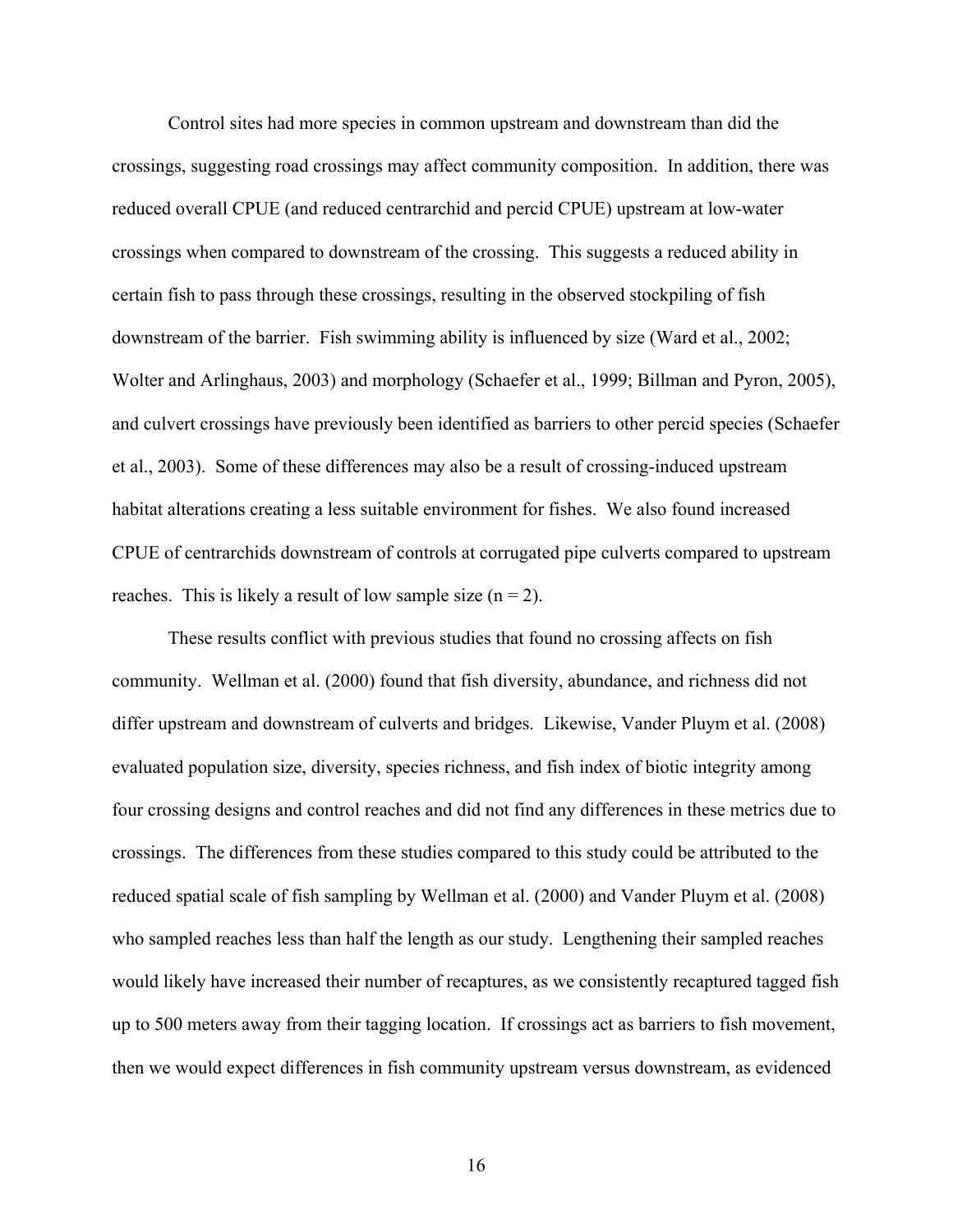<span id="page-27-0"></span>by other studies looking at barriers such as dams and their affects on fish community (Winston et al., 1991; Gido et al., 2002; Sheer and Steel, 2006). All three crossing designs we tested appeared to affect the fish community to some extent, low-water crossings appeared to have the greatest impacts on fish diversity and abundance.

#### *Stream Geomorphology and Classification*

It was hard to make any inferences about the effects of large single corrugated pipes on stream geomorphology because missing data lowered our sample size to one. Removing corrugated pipe culverts from the analysis revealed that low-water crossings and box culverts affected stream geomorphology. Box culverts had increased mean bankfull depths and width to depth ratios upstream of the crossings compared to downstream. Differences in riffle spacing and riffle D50 were greater upstream to downstream of low-water crossings than at box culverts. Riffle spacing was nearly double upstream than downstream of low-water crossings, but not for box or corrugated culverts. These geomorphic measurements are directly related to a streams physical habitat (Orth and White, 1999). Because habitat requirements vary by species and by life history stages, crossing induced changes in physical habitat would also be expected to affect fish community structure.

Spacing between pools or riffles should be between five and seven bankfull widths (Rosgen, 1996), which is lower than what our study found upstream of low-water crossings. Riffle spacing is an integral part of stream channel hydraulics and processes, and meander formation; a disturbance in the channel such as a road crossing would likely result in an adjustment of riffle and pool spacing (Gregory et al., 1994). Greater riffle spacing above lowwater crossings is likely a result of these crossings acting as partial dams within the stream channel. Low-water crossings caused a backwater effect, water collected upstream and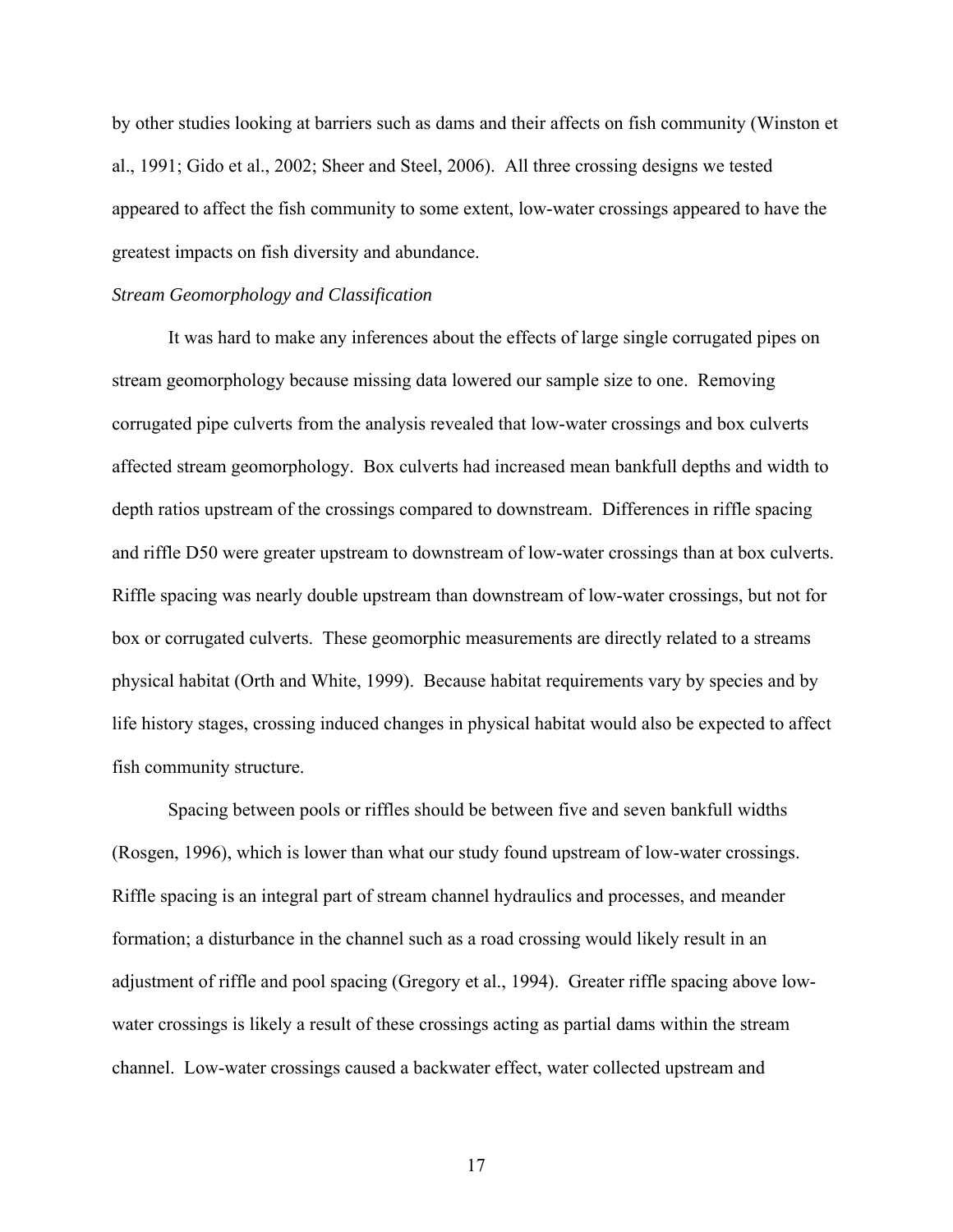inundated formerly prominent stream features and increased riffle spacing. In one extreme case, the low-water crossing had no riffles in the entire upstream sampled reach. The increased riffle spacing at our sites caused increased pool habitat and a loss of habitat diversity, which can reduce fish abundance (Orth and White, 1999). Increased pool habitat could also provide more habitat for non-native species such as largemouth bass (Pflieger, 1997), and increase predation of native stream fishes.

Crossing design did not appear to affect substrate particle size at the reach scale. However, it did appear that sediment composition was different upstream and downstream of the crossings between low-water crossings and box culverts. Previous studies have identified crossings as vectors for change in the sediment composition of streams (Wellman et al. 2000), and crossings that alter sediment transport and scour can increase erosion rates throughout a stream reach (Wargo and Weisman, 2006). Alterations to substrate composition can affect the spawning success of stream fishes since many have specific requirements for spawning substrate (Plfieger, 1997). A substrate sampling regime that randomly sampled within a closer proximity to the crossing may have better characterized the local affects of crossings on substrate size and sedimentation.

Corrugated culverts and box culverts did not have greater mean bankfull depths compared to the regional curves, and therefore had sufficient area to accommodate bankfull flow events. This indicates that box culverts and large corrugated culverts are allowing water and sediment passage similar to the adjacent channel. Low-water crossings act as constriction points during base flows because the area available through low-water crossings is less than a tenth of that available in the adjacent channel, resulting in extremely high water velocities through the culverts until discharge becomes sufficient enough to go over the road surface. In contrast, box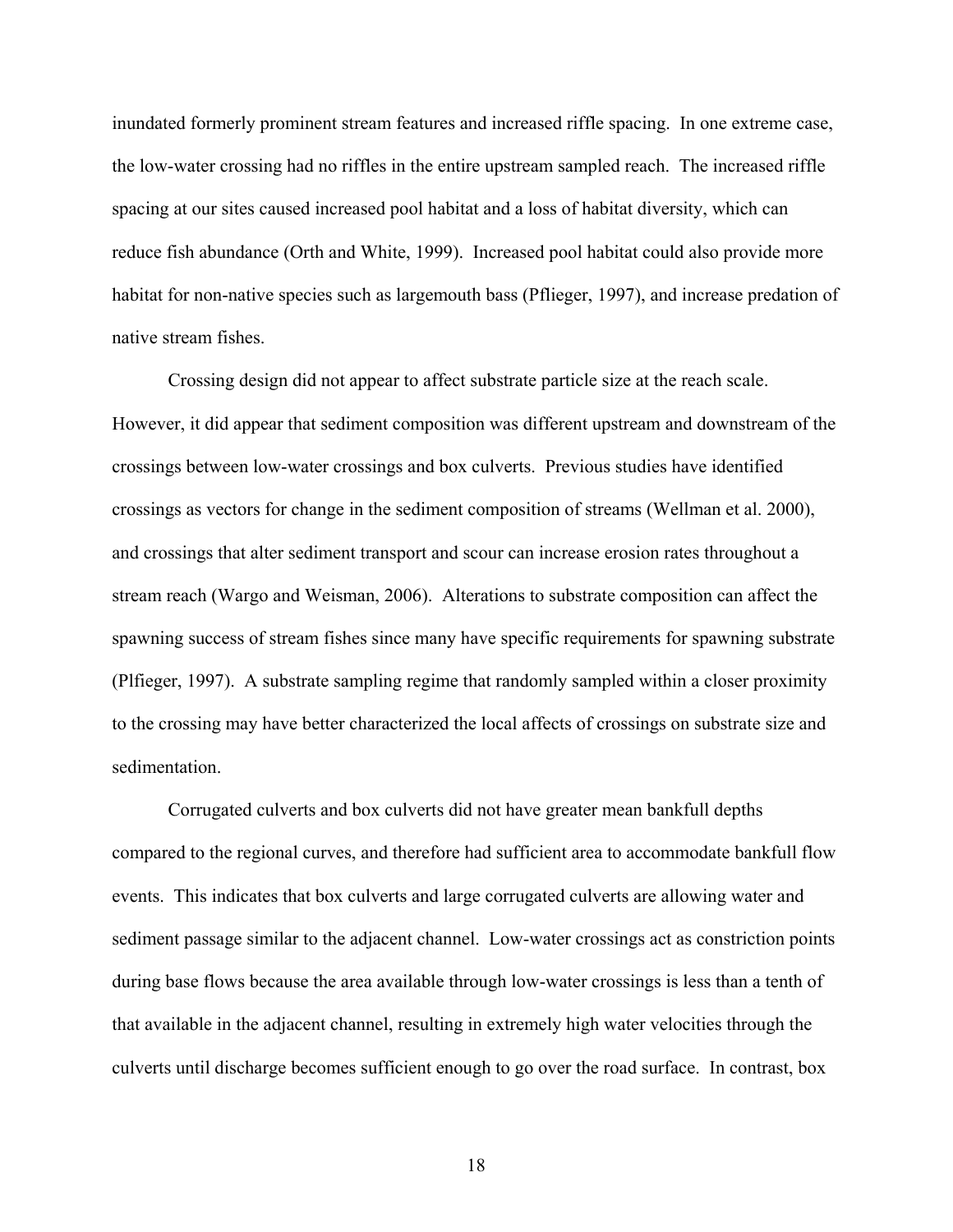<span id="page-29-0"></span>culverts and corrugated culverts were more similar to natural channels than low-water crossings and would be more capable of transporting water, debris, and sediments during all stages of discharge.

#### **Conclusions**

Low-water crossings may have the most deleterious effects on fish passage, the fish community, and the form and function of the surrounding stream. Although limited movement was observed at low-water crossings, based on the extreme velocities during base flow, and the presence of other barriers during base flow conditions, such as perching, we hypothesize that the majority of movement observed at low-water crossings likely occurred over the crossing itself during bankfull events in which water covered the road surface. Low-water crossings reduced overall proportional upstream fish movement and proportional upstream movement of cyprinids. Overall abundance and abundance of percids and centrarchids was reduced upstream of lowwater crossings. The area of the culverts at low-water crossings was less than the adjacent channel, constricting water and causing higher velocities than other designs. This reduction in channel area caused water to back up, and riffle spacing tended to double upstream of low-water crossings compared to other designs and downstream reaches.

We believe crossing design may be used in prioritizing fish passage projects. In addition, alternatives to low-water crossings may need to be considered in future crossing construction to help maintain fish passage and stream function. Continued use of low-water crossings in Great Plains streams may hamper the recovery of the federally endangered Topeka shiner and may threaten other species by creating migration barriers.

Box culverts and large single corrugated pipe culverts allowed greater amounts of fish passage that were similar to control reaches, and their dimensions were similar to the stream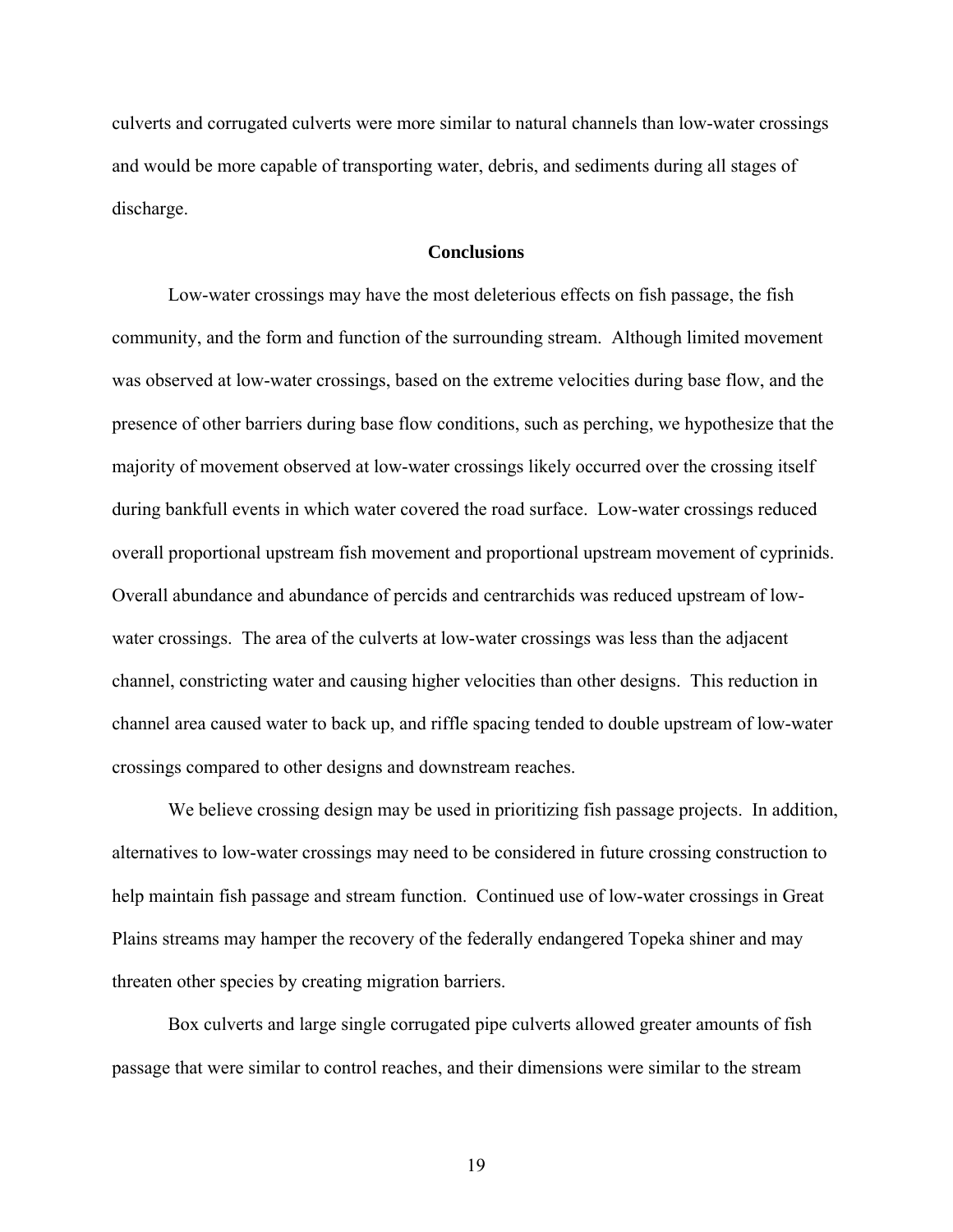channel. Future work should encompass a greater sample size and larger range of crossing designs to better identify the effects of road crossings on fish passage and stream function. Crossing-related barriers to fish movement and impacts on stream form and function should be considered before the construction of any road-stream crossings.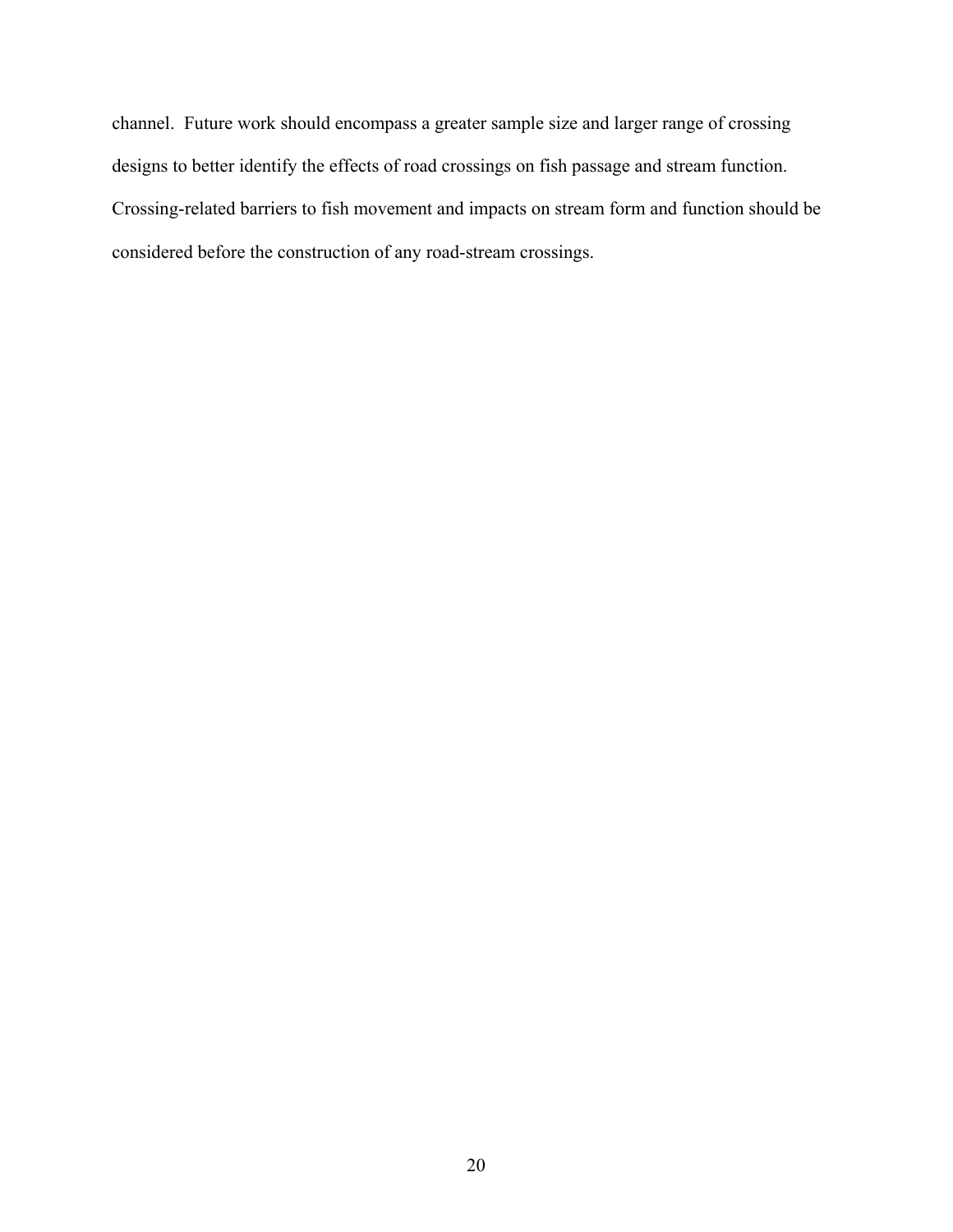#### **Literature Cited**

- Barber, J. M. 1986. Ecology of Topeka shiners in Flint Hills streams. Unpublished Master of Science thesis. Emporia State University, Emporia Kansas.
- Beasley, C. A., and J. E. Hightower. 2000. Effects of a low-head dam on the distribution and characteristics of spawning habitat used by striped bass and American shad. Transactions of the American Fisheries Society 129:1316-1330.
- Behlke, C. E., D. L. Kane, R. F. McLean, and M. D. Travis. 1991. Fundamentals of culvert design for passage of weak-swimming fish. Alaska Department of Transportation and Public Facilities Research Station.

FHWA-AK-RD-10-:1-203.

- Billman, E. J. and M. Pyron. 2005. Evolution of form and function: morphology and swimming performance in North American minnows. Journal of Freshwater Ecology 20(2)221-232.
- Burford, D. D. 2005. An assessment of culverts of fish passage in a Montana drainage using a multi-tiered approach. Unpublished Master of Science thesis. Montana State University, Bozeman, Montana.
- Cahoon, J. E., O. Stein, M. Blank, T. McMahon, and D. Burford. 2005. Fish passage at road crossings in a Montana watershed. Final Report FHWA/MT-05- 002/8160 Montana Department of Transportation ([http://www.mdt.mt.gov/research/projects/env/fish\\_passage.shtml.](http://www.mdt.mt.gov/research/projects/env/fish_passage.shtml))

(15 November 2008).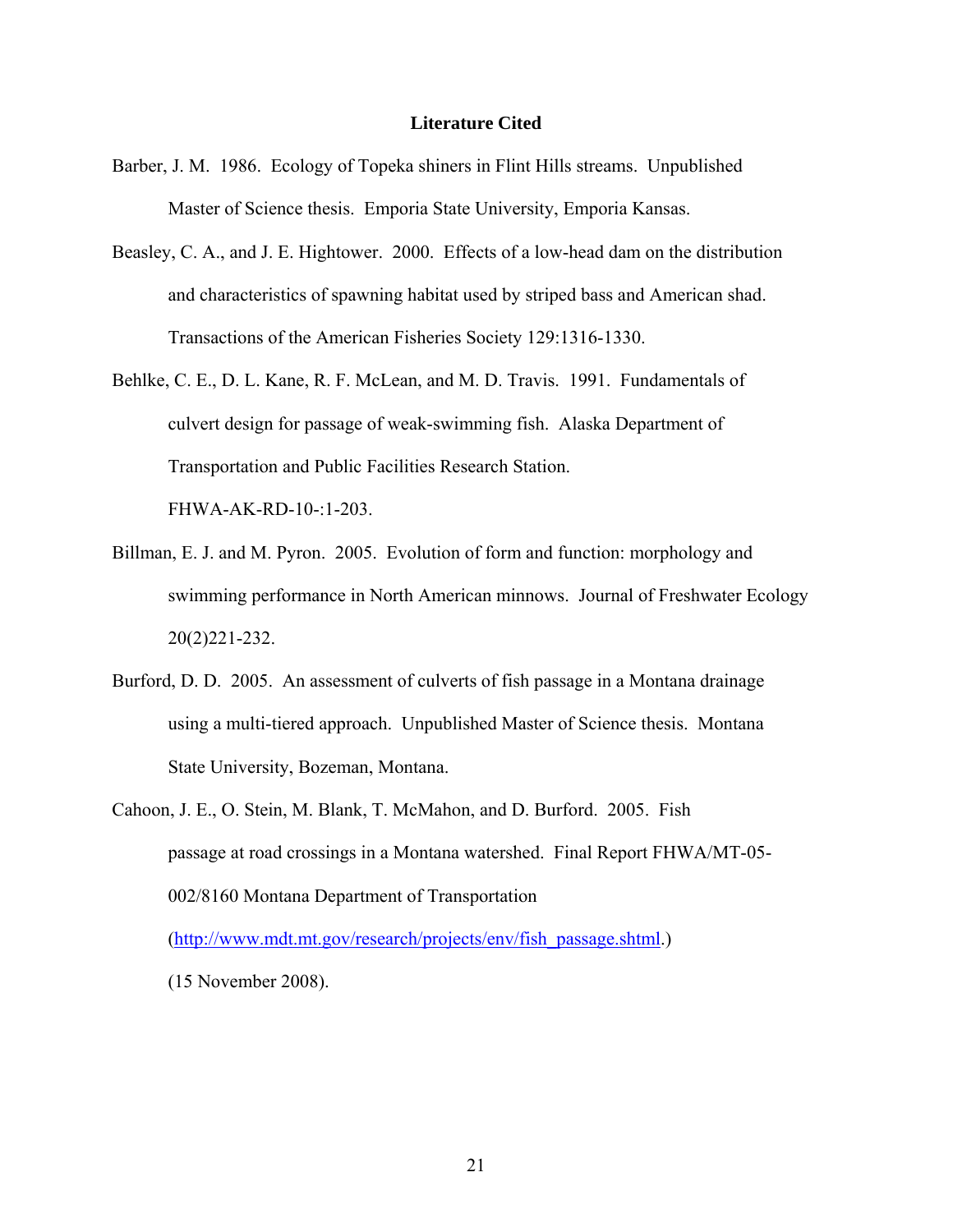- Clapp, D. F., R. D. Clark, Jr., and J. S. Diana. 1990. Range, activity, and habitat of large, freeranging brown trout n a Michigan stream. Transactions of the American Fisheries Society 119:1022-1034.
- Clarkin, K., A. Connor, M. J. Furniss, B. Gubernick, M. Love, K. Moynan, and S. WilsonMusser. 2005. National inventory and assessment procedure – For identifying barriers to aquatic organism passage at road-stream crossings. Transportation Management Report 7700, US Department of Agriculture, Forest Service, San Dimas, CA.
- Clough, S. and M. Ladle. 1997. Diel migration and site fidelity in a stream-dwelling cyprinid *Leuciscus leuciscus*. Journal of Fish Biology 50:1117-1119.
- Coffman, J. S. 2005. Evaluation of a predictive model for upstream fish passage through culverts. Unpublished Master of Science thesis. James Madison University, Harrisonburg, Virginia.
- Environmental Protection Agency (EPA). 2005. Assessment, geomorphic definition, and documentation of Kansas stream corridor reference reaches. U.S. Environmental Protection Agency, Kansas City, Kansas.
- Foster, A. M., and J. P. Clugston. 1997. Seasonal migration of gulf sturgeon in the Suwannee River, Florida. Transactions of the American Fisheries Society 126:302-308.
- Galat, D. L., C. R. Berry, W. M. Gardner, J. C. Hendrickson, G. E. Mestl, G. J. Power, C. Stone, and M. R. Winston. 2005. Spatiotemporal patterns and changes in Missouri River fishes. Pages 249-291 *in* J. N. Rinne, R. M. Hughes, and B. Calamusso, editors. Historical changes in large river fish assemblages of the Americas. American Fisheries Society, Symposium 45, Bethesda Maryland.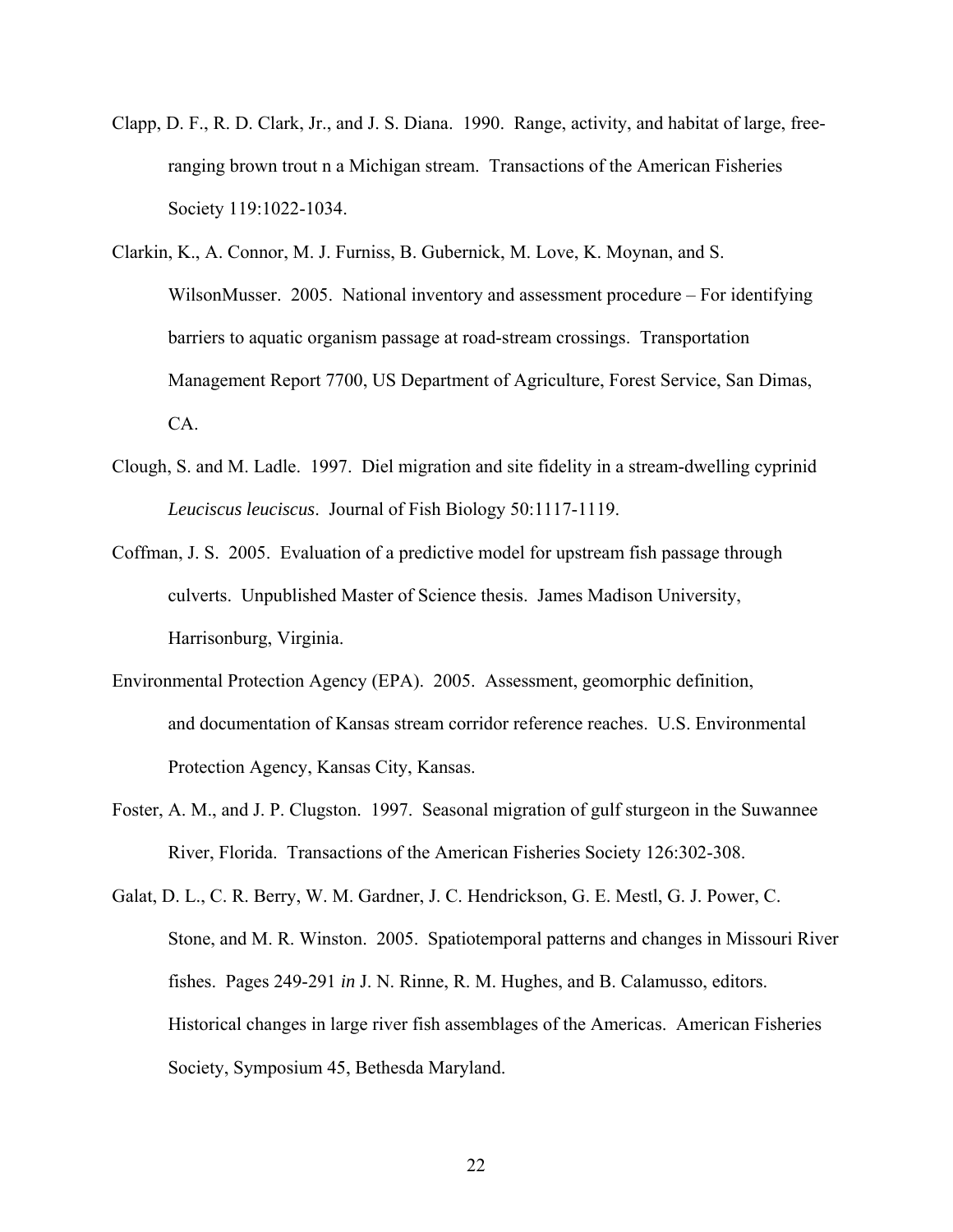- Gido, K. B**.**, C. S. Guy, T. R. Strakosh, R. J. Bernot, K. Hase, and M. Shaw. 2002. Long-term changes in the fish assemblages of the Big Blue River basin 40 years after the construction of Tuttle Creek Reservoir. Kansas Academy of Sciences Transactions 105(3-4):193-208.
- Gregory, K. J., A. M. Gurnell, C. T. Hill, and S. Tooth. 1994. Stability of the pool-riffle sequence in changing river channels. Regulated Rivers: Research and Management 9:35-43.
- Haro, A, M. Odeh, J. Noreika, and T. Castro-Santos. 1998. Effect of water acceleration on downstream migratory behavior and passage of Atlantic salmon smolts and juvenile American shad at surface bypasses. Transactions of the American Fisheries Society 127:118-127.
- Haro, A., W. Richkus, K. Whalen, A. Hoar, W. D. Busch, S. Lary, T. Brush, and D. Dixon. 2000. Population decline of the American eel. Fisheries 25:7-16.
- Harrelson, C. C., C. L. Rawlins, and J. P. Potyondy. 1994. Stream channel reference sites: An illustrated guide to field technique. General Technical Report RM-245, US Department of Agriculture, Forest Service, Fort Collins, CO.
- Harvey, B. C. 1991. Interactions among stream fishes: Predator-induced habitat shift and larval survival. Oecologia 87:29-36.
- Jones, J. A., F. J. Swanson, B. C. Wemple, and K. U. Snyder. 1999. Effects of roads on hydrology, geomorphology, and disturbance patches in stream networks. Conservation Biology 14(1):76-85.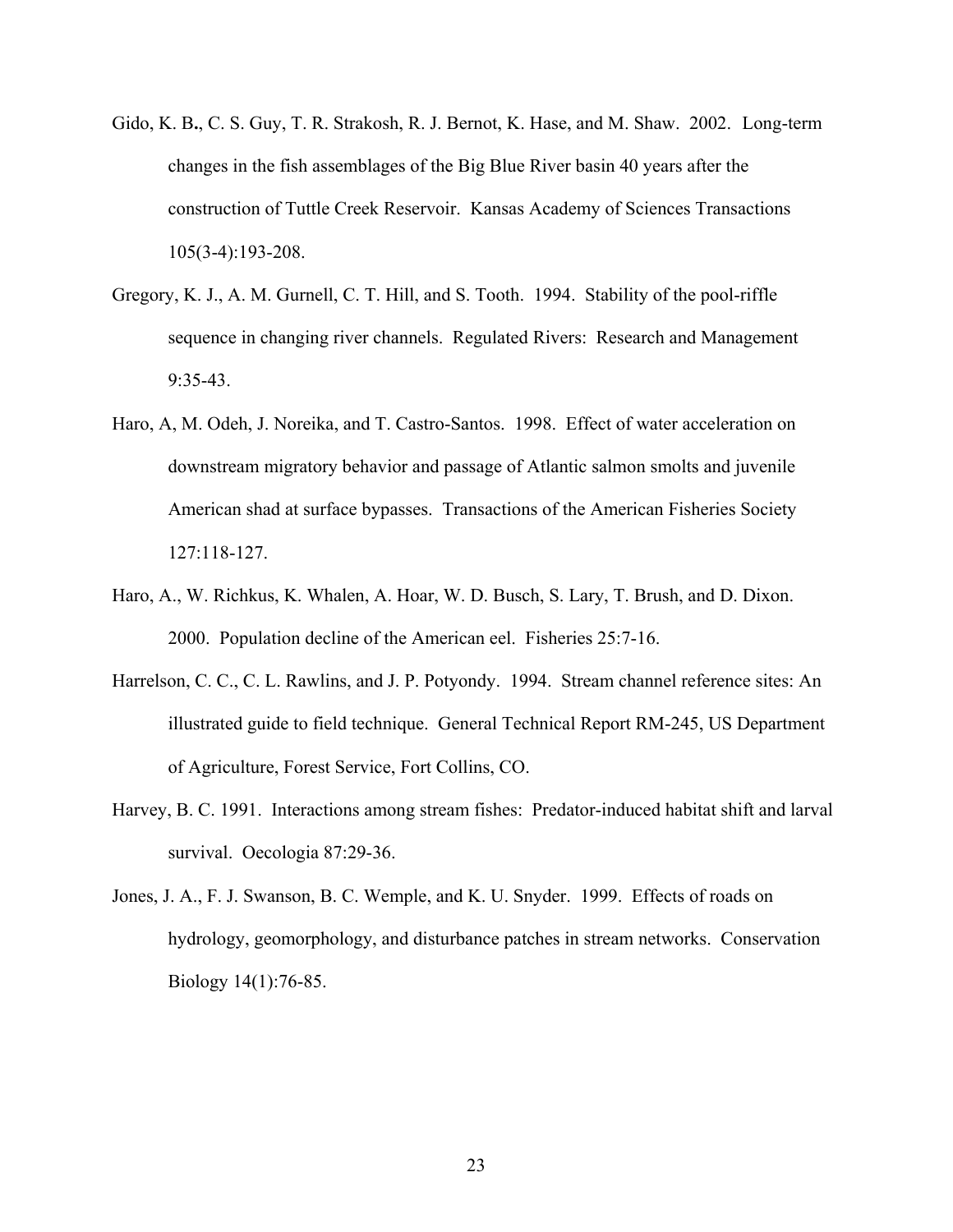- Kynard, B. 1993. Fish Behavior Important for Fish Passage. Pages 129-134 *in* K. Bates, editor. Fish passage policy and technology: proceedings of a symposium. American Fisheries Society, Bioengineering section, Bethesda, Maryland.
- Mackenzie-Grieve, J. L., and J. R. Post. 2006. Thermal habitat use by lake trout in two contrasting Yukon Territory lakes. Transactions of the American Fisheries Society 135:727-738.
- Mammoliti, C. 2004. Recovery plan for the Topeka shiner (*Notropis topeka*) in Kansas. Kansas Department of Wildlife and Parks, Pratt, Kansas. 50pp.
- Matthews, K. R., and N. H. Berg. 1997. Rainbow trout responses to water temperature and dissolved oxygen stress in two southern California stream pools. Journal of Fish Biology 50:50-67.
- Minckley, W. L., and F. B. Cross. 1959. Distribution, habitat, and abundance of the Topeka shiner *Notropis topeka* (Gilbert) in Kansas. American Midland Naturalist 61:210-217.
- Mueller, R. P., S.S. Southard, C. W. May, W. H. Pearson, and V. I. Cullinan. 2008. Juvenile coho salmon leaping ability and behavior in an experimental culvert test bed. Transactions of the American Fisheries Society 137:941-950.
- Nehlsen, W., J. E. Williams, and J. A. Lichatowich. 1991. Pacific salmon at the crossroads: stocks at risk from California, Oregon, Idaho, and Washington. Fisheries 16(2):4-21.
- O'Hanley, J. R., and D. Tomberlin. 2005. Optimizing the removal of small fish passage barriers. Environmental Modeling and Assessment 10:85-98.
- Orth, D. J., and R. J. White. 1999. Stream Habitat Management. Pages 249-284 *in* C. C. Kohler, and W. A. Hubert, editors. Inland fisheries management in North America, 2<sup>nd</sup> edition. American Fisheries Society, Bethesda, Maryland.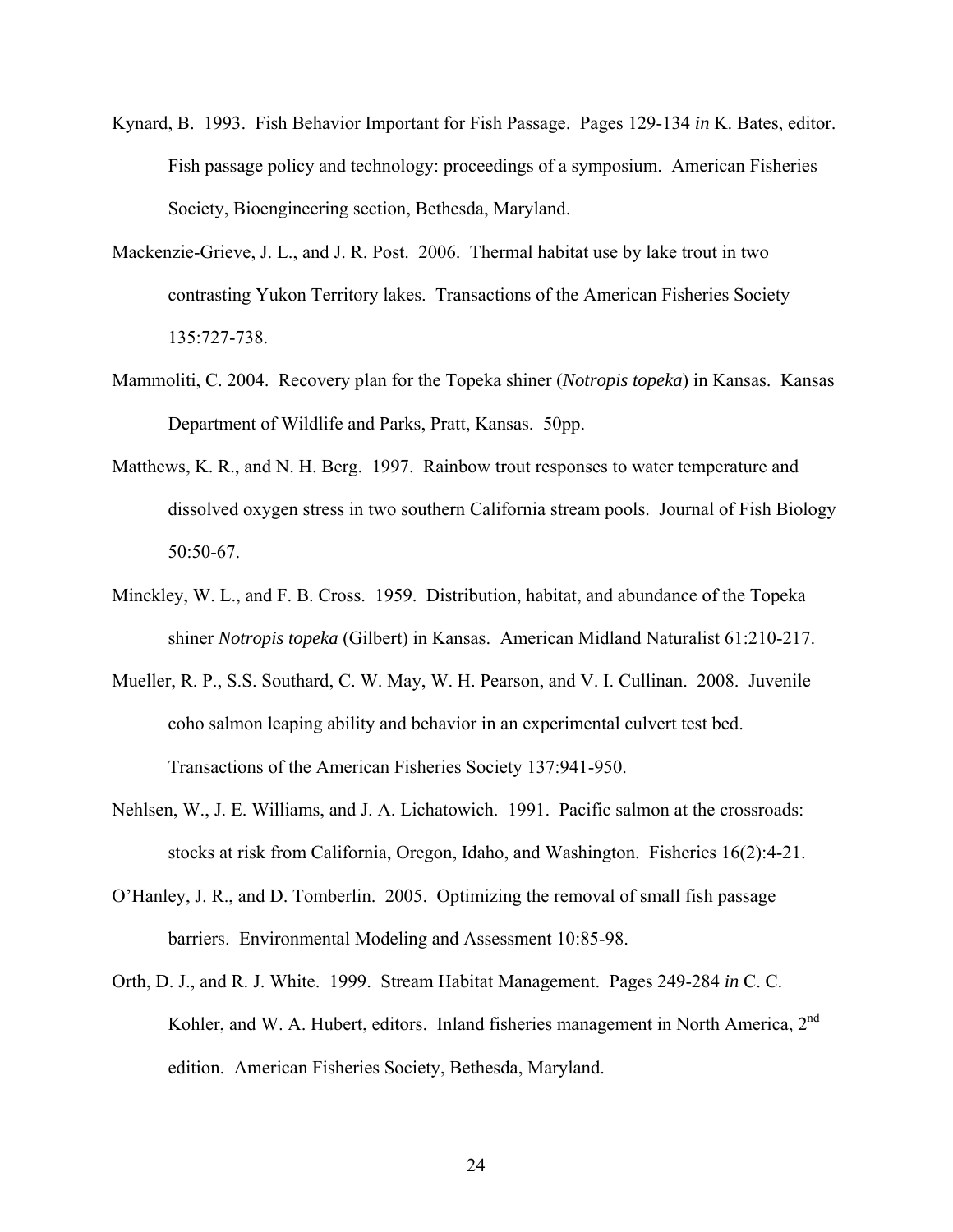- Pess, G. R., T. J. Beechie, J. E. Williams, D. R. Whitall, J I. Lange, and J. R. Klochak. 2003. Watershed assessment techniques and the success of aquatic restoration activities. Pages 185-201 *in* Wissmar, R. C., P. A. Bisson, editors. Strategies for Restoring River Ecosystems: Sources of Variability and Uncertainty in Natural and Managed Systems. American Fisheries Society, Bethesda, Maryland.
- Vander Pluym, J. L., D. B. Eggleston, and J. F. Levine. 2008. Impacts of road crossings on fish movement and community structure. Journal of Freshwater Ecology 23(4):565-574.
- Rosenthal, L. R. 2007. Evaluation of distribution and fish passage in relation to road culverts in two Eastern Montana prairie streams. Unpublished Master of Science thesis. Montana State University, Bozeman, Montana.
- Rosgen, D. 1996. Applied River Morphology Second Edition. Printed Media Companies, Minneapolis, Minnesota.
- Schaefer, J. F., E. Marsh-Matthews, D. E. Spooner, K. B. Gido, and W. J. Matthews. 2003. Effects of barriers and thermal refugia on local movements of threatened leopard darter, *Percina pantherina*. Environmental Biology of Fishes 66:391-400.
- Schaefer, J. F., W. I. Lutterschmidt, and L. G. Hill. 1999. Physiological performance and stream microhabitat use by the centrarchids *Lepomis megalotis* and *Lepomis macrochirus*. Environmental Biology of Fishes 54:303-312.
- Schrank, J. S., C. S. Guy, M. R. Whiles, and B. L. Brock. 2001. Influence of instream and landscape-level factors on the distribution of Topeka shiners *Notropis topeka* in Kansas streams. Copeia 2:413-421.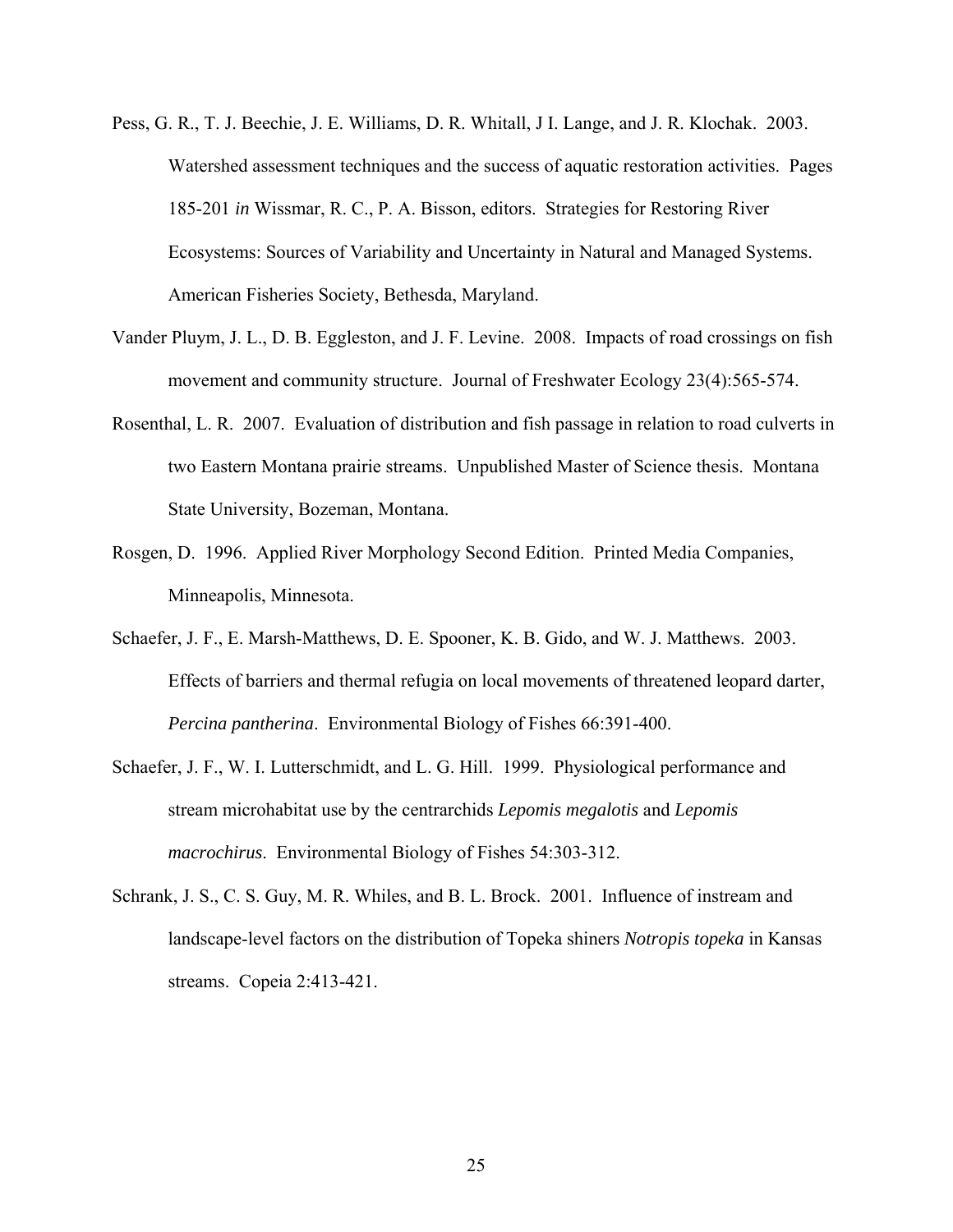- Sheer, M. B., and E. A. Steel. 2006. Lost watersheds: Barriers, aquatic habitat connectivity, and salmon persistence in the Willamette and lower Columbia River basins. Transactions of the American Fisheries Society 135:1654-1669.
- Toepfer, C. S., W. L. Fisher, and J. A. Haubelt. 1999. Swimming performance of the threatened leopard darter in relation to road culverts. Transactions of the American Fisheries Society 128:155-161.
- U.S. Fish and Wildlife Service (USFWS). 1998. Endangered and threatened wildlife and plants: final rule to list the Topeka shiner as endangered. Federal Register 63(240):69008-69021.
- U.S. Fish and Wildlife Service (USFWS). 2002. Endangered and threatened wildlife and plants: Designation of critical habitat for the Topeka shiner: Proposed rule. Federal Register 67(162):54261-54306.
- Votapka, F. E. 1991. Considerations for fish passage through culverts. Transportation Research Record 1291:347-353.
- Wall, S. S., and C. R. Berry Jr. 2004. Road culverts across streams with the endangered Topeka shiner, (*Notropis topeka*), in the James, Vermillion, and Big Sioux River Basins. Proceedings of the South Dakota Academy of Science 83:125-135.
- Wargo, R. S., and R. N. Weisman. 2006. A comparison of single-cell and multi-cell culverts for stream crossings. Journal of the American Water Resources Association 42(4):989-985.
- Warren, M.L. Jr. and M.G. Pardew. 1998. Road crossings as barriers to small-stream fish movement. Transactions of the American Fisheries Society 127: 637–644.

Washington Department of Fish and Wildlife. 2003. Design of road culverts for fish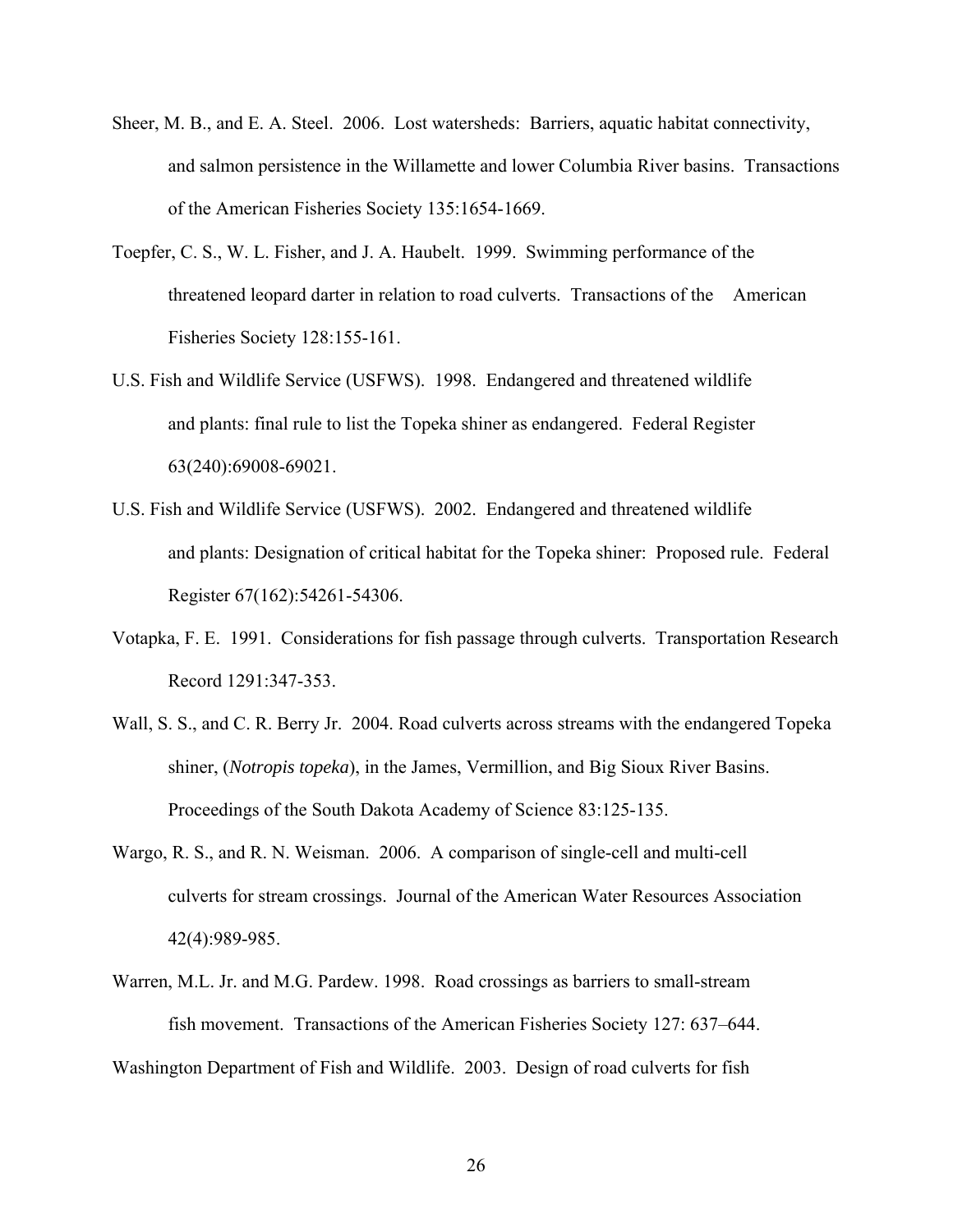passage. Washington Department of Fish and Wildlife

([http://wdfw.wa.gov/hab/engineer/cm/culvert\\_manual\\_final.pdf](http://wdfw.wa.gov/hab/engineer/cm/culvert_manual_final.pdf)) (18 November 2008).

Wellman, J. C., D. L. Combs, and S. B. Cook. 2000. Long-term impacts of bridge and culvert construction or replacement on fish communities and sediment characteristics of streams. Journal of Freshwater Ecology 15(3):317-328.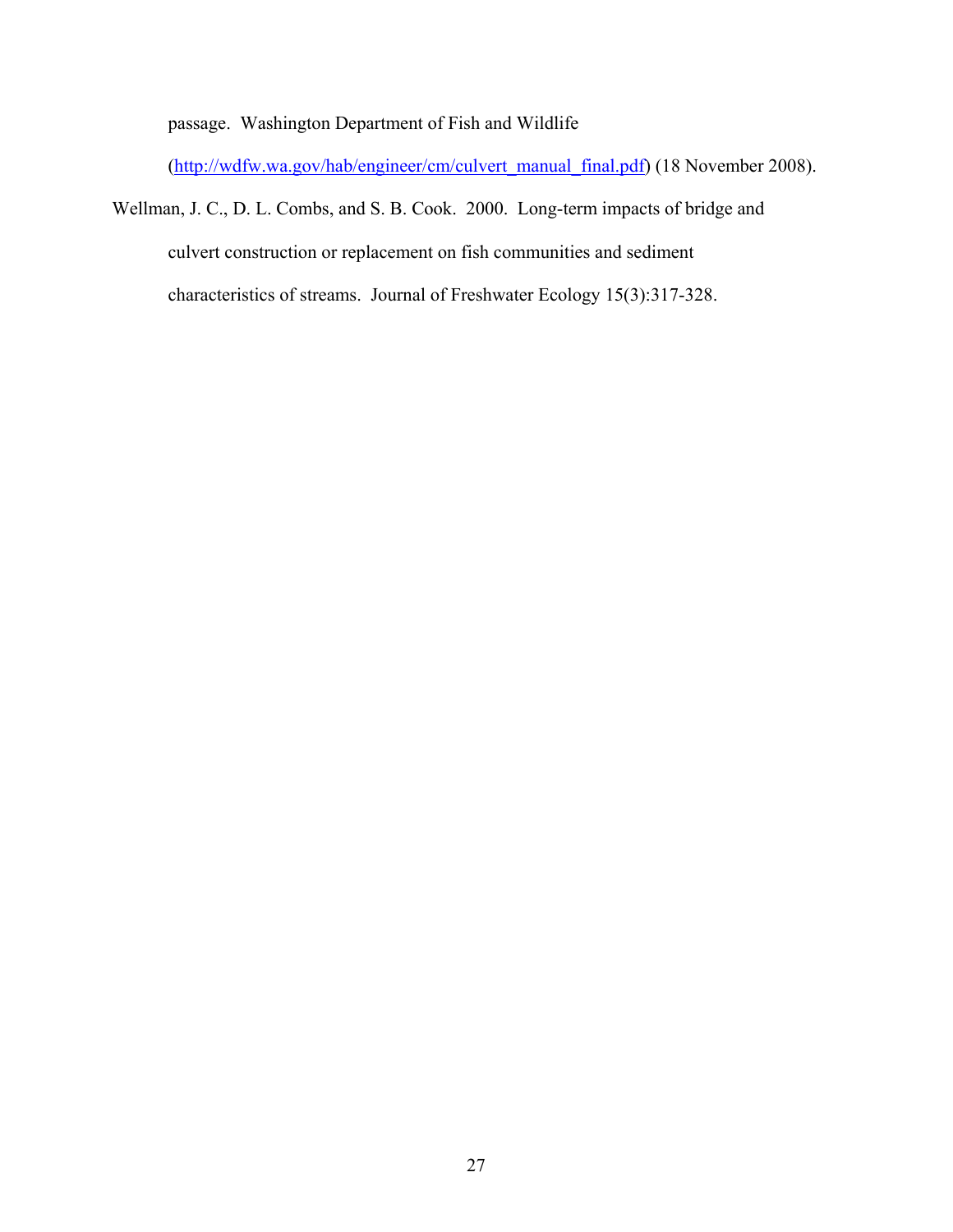Table 1.1: Tagging and recapture statistics for all fishes at 12 road-stream crossings in the Kansas Flint Hills, May to August, 2007.

|                        | <b>Number</b>  | Number     | Number Tagged | Number     |
|------------------------|----------------|------------|---------------|------------|
| Crossing Type          | Tagged Control | Recaptured | Experimental  | Recaptured |
| Low-Water              | 1964           | 218        | 1859          | 195        |
| <b>Box Culvert</b>     | 1643           | 165        | 628           | 70         |
| <b>Corrugated Pipe</b> | 97             | 18         | 242           | 43         |
| Total                  | 3704           | 401        | 2729          | 308        |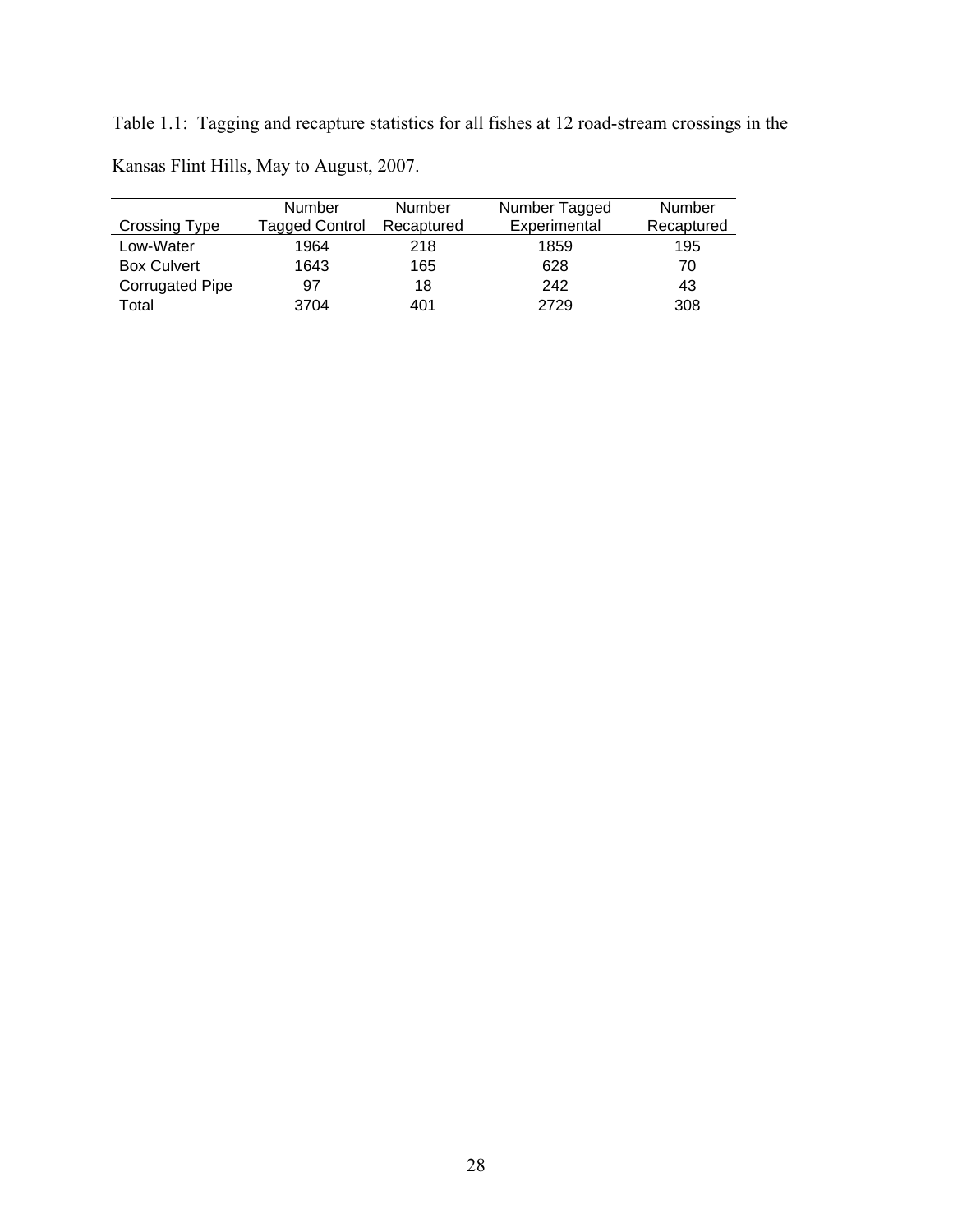Table 1.2: Proportional upstream movement (standard error in parentheses) by taxonomic group and for all species combined at three crossings designs (12 sites) in the Kansas Flint Hills, with p-values from logistic regression indicating significant differences in proportional movement between crossings and controls,  $N =$  total number of recaptured fish for control and crossing combined. No standard error was calculated when movement was only detected at only one site.

| <b>Crossing Design</b> | Taxa Group      | Control    | Crossing   | p-value  | N   |
|------------------------|-----------------|------------|------------|----------|-----|
| <b>Box Culvert</b>     | Cyprinids       | 0.49(0.03) | 0.53(0.20) | 0.87     | 123 |
|                        | Phoxinus        | 0.51(0.19) | 0.39(0.39) | 0.05     | 120 |
|                        | Overall         | 0.41(0.17) | 0.53(0.17) | 0.67     | 264 |
|                        |                 |            |            |          |     |
| Low-Water              | Cyprinids       | 0.44(0.07) | 0.27(0.14) | 0.0005   | 359 |
|                        | <b>Phoxinus</b> | 0.63(0.18) | 0.47       | 0.07     | 93  |
|                        | Overall         | 0.41(0.09) | 0.19(0.09) | < 0.0001 | 462 |
|                        |                 |            |            |          |     |
| <b>Corrugated Pipe</b> | Percids         | 0.00       | 0.43(0.23) | 0.02     | 6   |
|                        | Cyprinids       | 0.33       | 0.33(0.14) | 0.78     | 44  |
|                        | Overall         | 0.32(0.32) | 0.17(0.17) | 0.17     | 75  |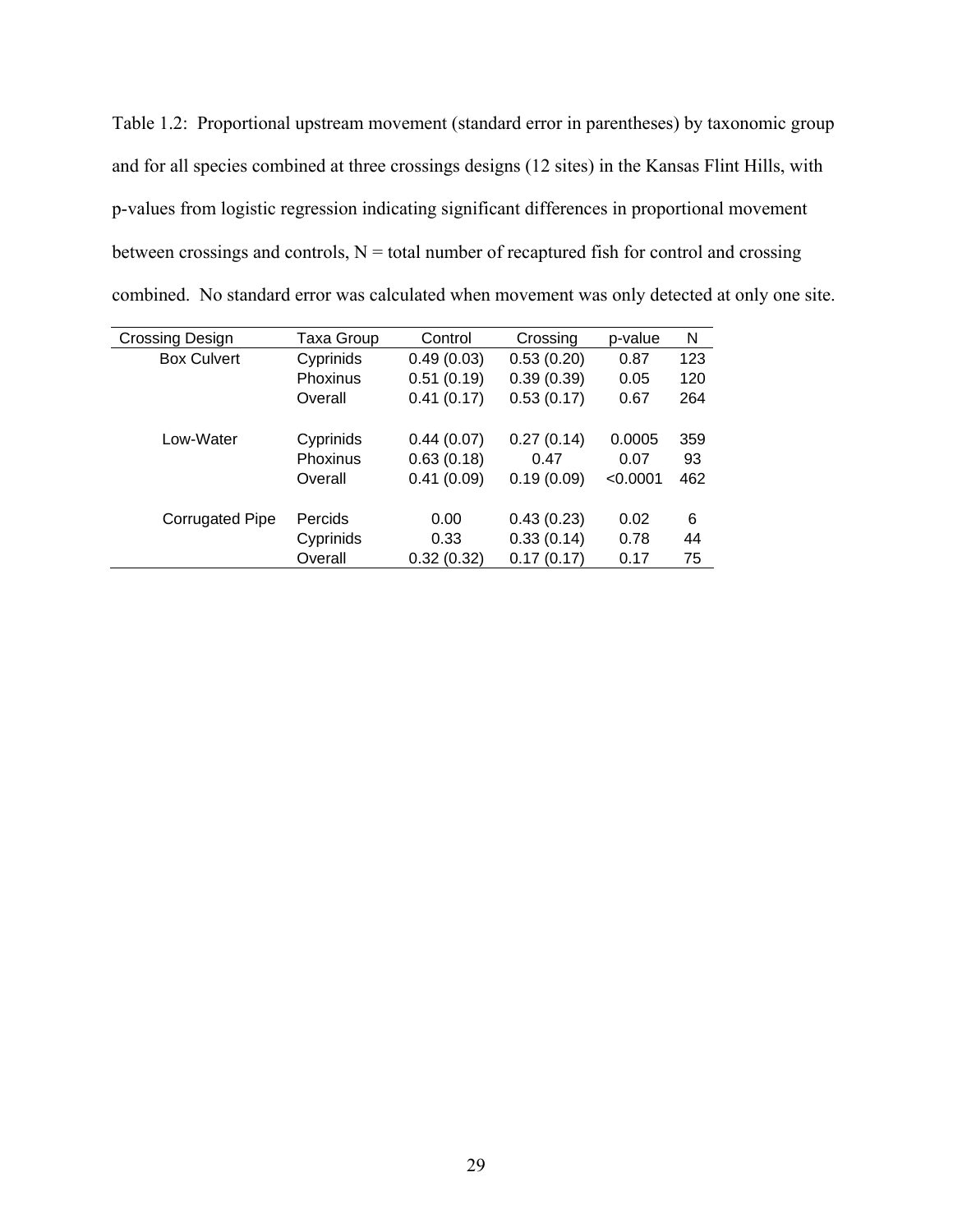Table 1.3: Total number of Topeka shiners (*Notropis topeka*) tagged and recaptured by crossing design at 12 sites in the Kansas Flint Hills, including an additional 123 fish marked during the first recapture sampling event, after the initial tagging at control and experimental pools.

|                        | Number | Number     | Percent   |         |             |
|------------------------|--------|------------|-----------|---------|-------------|
| Crossing Type          | ⊺agged | Recaptured | Recapture | Crossed | Not Crossed |
| Low-Water              | 173    | 32         | 18        |         | 32          |
| <b>Box Culvert</b>     | 26     | 5          | 19.2      |         |             |
| <b>Corrugated Pipe</b> | ィっ     | 5          | 41.6      |         | c           |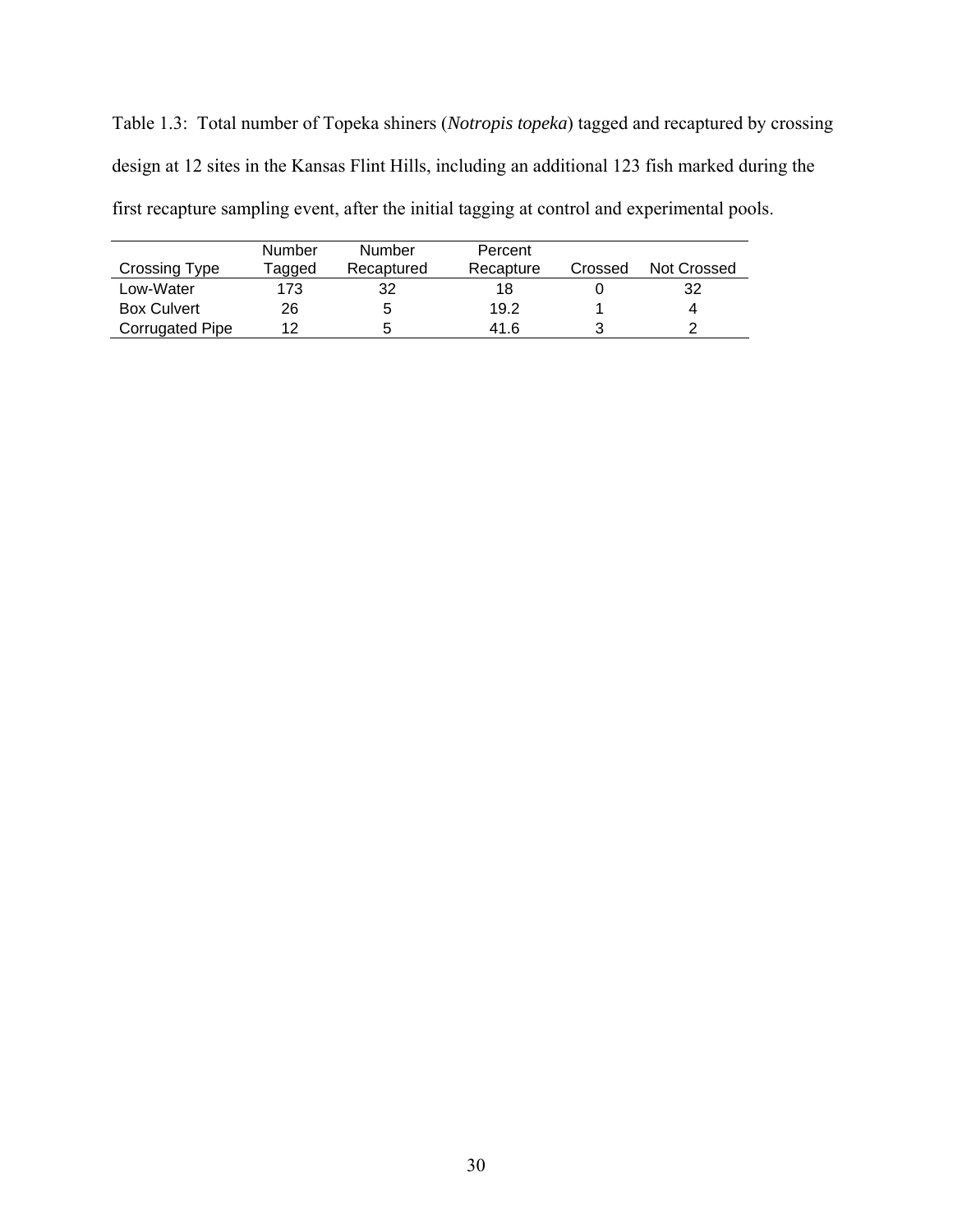Table 1.4: Mean water depths (cm), bottom velocities (m/s), and perching (cm) from May to August, 2007 at 12 sites in the Kansas Flint Hills, LW = low-water crossings, BC = box culverts, and CC = large single corrugated pipe culverts, numbers (e.g. LW1-5) indicate site number. Absence of data indicates a dry stream. No standard error (SE) was reported if all values were zero.

| Site            | Month    | Mean Depth (cm) | Mean Bottom Velocity (m/s) | Mean Perching (cm) |
|-----------------|----------|-----------------|----------------------------|--------------------|
| LW1             | May      | 40.33           | 1.42                       | 23.00              |
|                 | July     | 11.27           | 0.58                       | 23.00              |
|                 | August   | 9.53            | 0.37                       | 24.00              |
| LW <sub>2</sub> | May      | 26.55           | 1.17                       | 16.75              |
|                 | July     | 8.00            | 0.62                       | 16.75              |
|                 | August   | 7.28            | 0.54                       | 16.75              |
| LW3             | May      | 12.06           | 0.76                       | 9.50               |
|                 | July     | 4.00            | 0.33                       | 14.75              |
|                 | August   | 1.67            | 0.09                       | 20.00              |
| LW4             | May      | 30.63           | 0.53                       | 25.00              |
|                 | July     | 6.00            | 0.65                       | 4.00               |
|                 | August   | 6.50            | 0.62                       | 4.00               |
| LW <sub>5</sub> | May      | 23.79           | 0.93                       | 10.00              |
|                 | July     | 9.40            | 0.62                       | 10.00              |
|                 | August   | 4.00            | 0.37                       | 10.00              |
| Overall         | Mean(SE) | 13.40 (2.95)    | 0.64(0.09)                 | 15.17 (1.81)       |
|                 |          |                 |                            |                    |
| BC <sub>1</sub> | May      | 9.60            | 0.50                       | 15.50              |
|                 | July     | 1.95            | 0.20                       | 17.50              |
|                 | August   | 2.20            | 0.07                       | 19.50              |
| BC <sub>2</sub> | May      | 4.40            | 0.02                       | 0.00               |
|                 | July     |                 |                            |                    |
|                 | August   |                 |                            |                    |
| BC <sub>3</sub> | May      | 9.00            | 0.03                       | 0.00               |
|                 | July     | 11.17           | 0.00                       | 0.00               |
|                 | August   | 6.47            | 0.00                       | 0.00               |
| BC4             | May      | 1.00            | 0.00                       | 5.00               |
|                 | July     | 2.00            | 0.05                       | 23.00              |
|                 | August   |                 |                            |                    |
| BC <sub>5</sub> | May      | 60.10           | 0.04                       | 0.00               |
|                 | July     | 36.10           | 0.02                       | 0.00               |
|                 | August   | 30.00           | 0.00                       | 0.00               |
| Overall         | Mean(SE) | 14.50 (5.27)    | 0.08(0.04)                 | 6.71(2.67)         |
|                 |          |                 |                            |                    |
| CC <sub>1</sub> | May      | 14.50           | 0.01                       | 0.00               |
|                 | July     | 4.50            | 0.00                       | 0.00               |
|                 | August   | 8.17            | 0.00                       | 0.00               |
| CC <sub>2</sub> | May      | 8.90            | 0.19                       | 0.00               |
|                 | July     | 3.30            | 0.31                       | 0.00               |
|                 | August   | 3.38            | 0.15                       | 0.00               |
| Overall         | Mean(SE) | 7.12(1.77)      | 0.11(0.05)                 | 0.0                |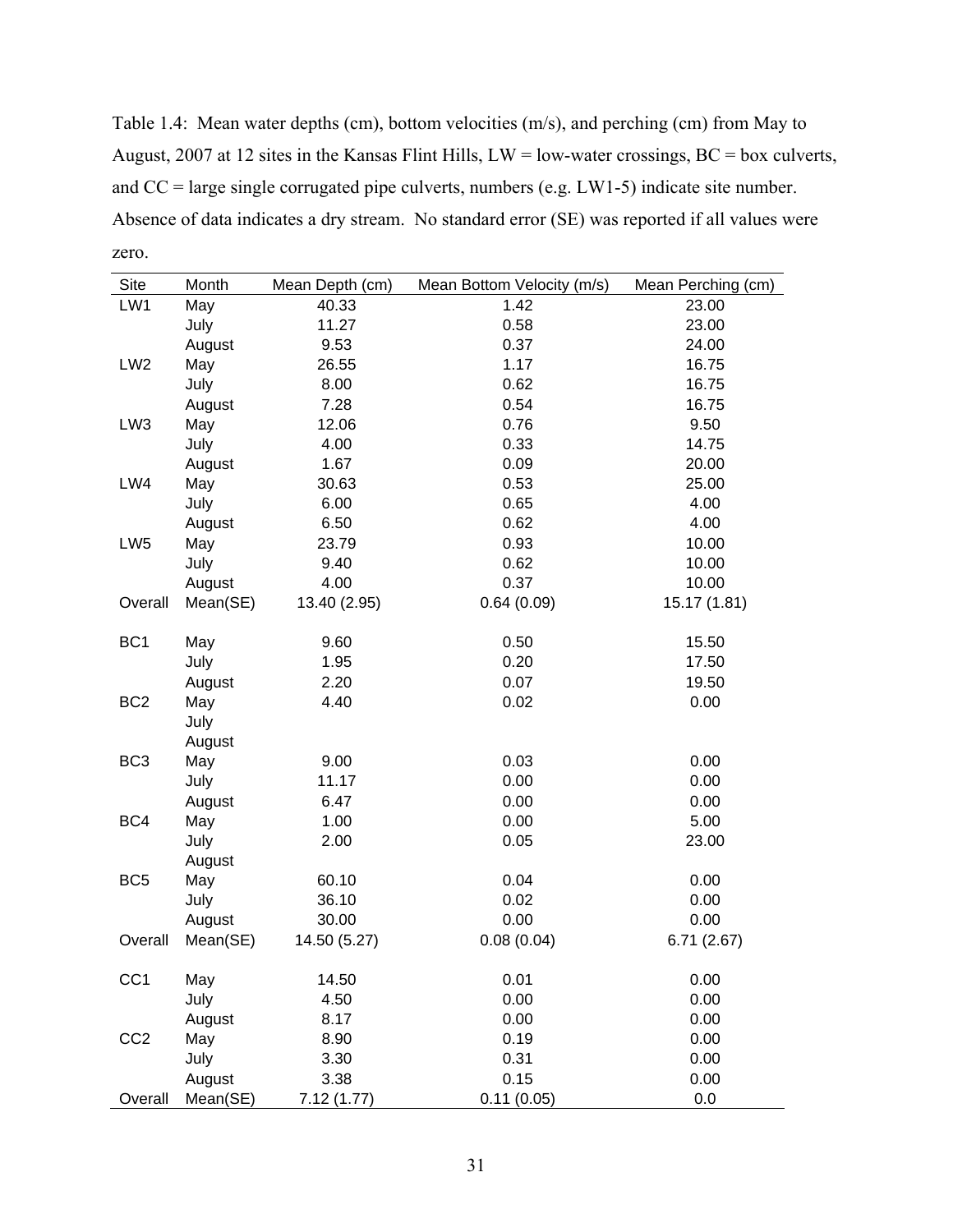Table 1.5: Site information and Rosgen Level II delineative criteria and classification (Rosgen, 1996) for the entire sampled reach at 12 road-stream crossing sites in the Kansas Flint Hills, BKF = bankfull,  $D50$  = median substrate particle size, LW = low-water crossings, BC = box culverts, and  $CC = \text{large single corrugated pipe culverts, numbers (e.g. LW1-5) indicate site}$ number.

|                 | Drainage |              | <b>BKF</b> | <b>BKF</b> | <b>BKF</b>        | Width/      |              |           | Reach Water     |      |                  |
|-----------------|----------|--------------|------------|------------|-------------------|-------------|--------------|-----------|-----------------|------|------------------|
|                 | Area     | Valley Width |            | Mean       | Area              | Depth       | Entrenchment |           | D <sub>50</sub> |      | Slope Rosgen     |
| Site            | $(km^2)$ | Type         | (m)        | Depth (m)  | (m <sup>2</sup> ) | Ratio       | Ratio        | Sinuosity | (mm)            | (%)  | Class            |
| LW1             | 126.81   | VI           | 18.93      | 1.55       |                   | 29.09 12.27 | 1.86         | 1.87      | 0.11            | 0.26 | B <sub>4c</sub>  |
| LW <sub>2</sub> | 49.81    | VI           | 25.44      | 0.63       |                   | 15.53 42.15 | 1.33         | 1.09      | 27.8            | 0.42 | F4               |
| LW <sub>3</sub> | 15.8     | Ш            | 16.12      | 0.41       |                   | 6.34 41.46  | 1.27         | 1.2       | 48              | 0.76 | F4               |
| LW4             | 10.52    | Ш            | 10.31      | 0.49       |                   | 4.94 21.68  | 1.57         | 1.7       | 15.6            | 0.39 | B <sub>4</sub> c |
| LW <sub>5</sub> | 138.62   | VI           | 34.16      | 0.88       |                   | 29.64 39.16 | 1.43         | 1.95      | 36.2            | 0.30 | B <sub>4</sub> c |
| BC <sub>1</sub> | 30.85    | VI           | 16.60      | 0.63       |                   | 10.46 26.53 | 1.36         | 1.17      | 37.2            | 0.60 | F4               |
| BC <sub>2</sub> | 22.64    | Ш            | 12.16      | 0.67       |                   | 8.07 18.27  | 1.37         | 1.53      | 33              | 0.52 | F4               |
| BC <sub>3</sub> | 15.62    | Ш            | 11.48      | 0.54       | 6.05              | 21.4        | 1.26         | 1.49      | 12.5            | 0.53 | F4               |
| BC4             | 8.47     | Ш            | 11.72      | 0.38       |                   | 4.37 31.81  | 1.32         | 1.61      | 26.4            | 0.62 | F4               |
| BC <sub>5</sub> | 32.22    | VI           | 17.16      | 0.69       |                   | 11.73 25.02 | 1.15         | 1.17      | 37.2            | 0.48 | F4               |
| CC <sub>1</sub> | 5.39     | Ш            | 7.40       | 0.43       | 3.17              | 17.17       | 1.50         | 1.31      | 14.2            | 0.72 | B <sub>4</sub> c |
| CC <sub>2</sub> | 2.87     | Ш            | 7.05       | 0.28       | 1.90              | 26.89       | 1.33         | 1.15      | 11.3            | 1.27 | F4               |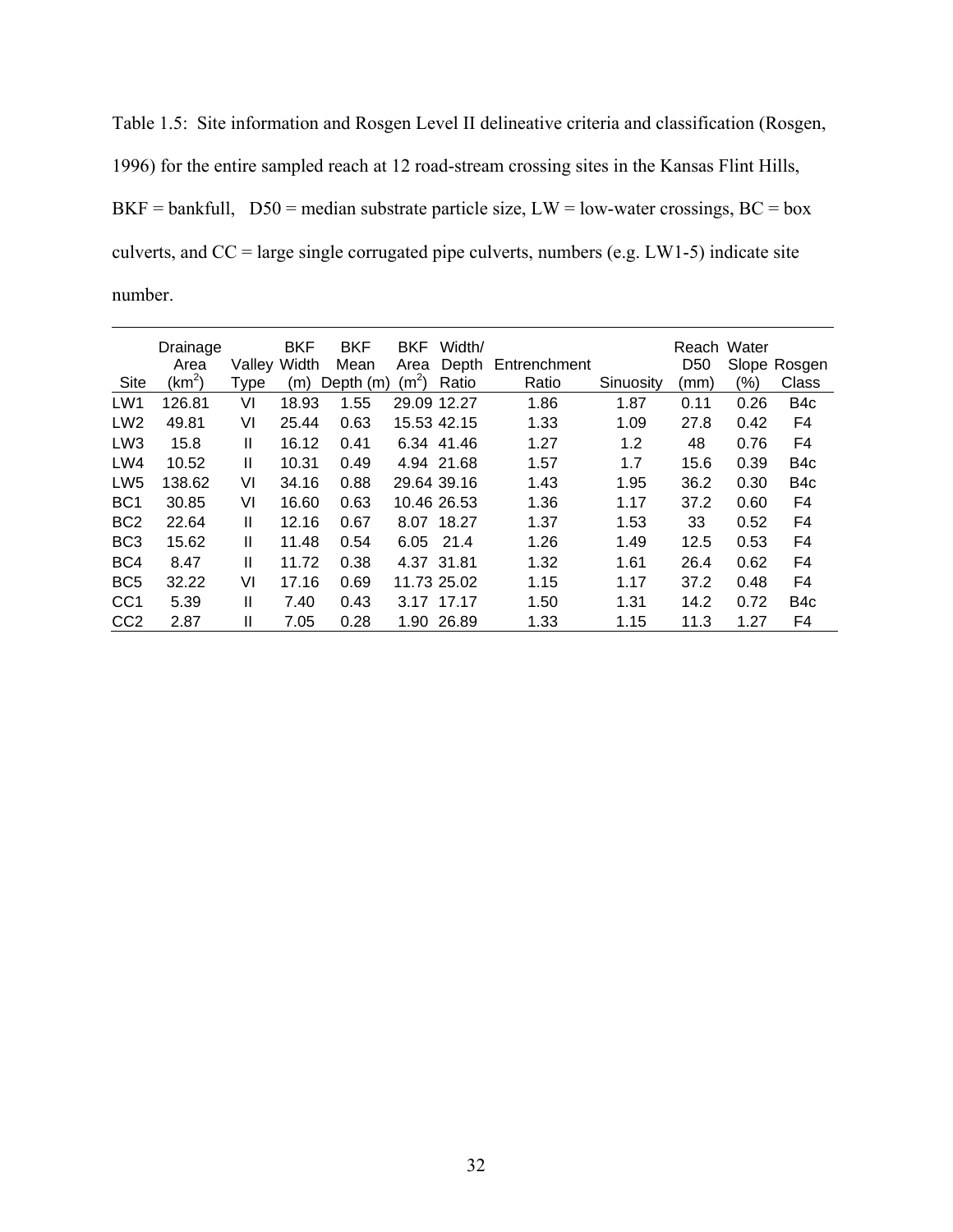Table 1.6: Measurements and physical parameters of the culverts or crossing cells at 12 roadstream crossings in the Kansas Flint Hills. Cell placement ( $L = Left$ ,  $LC = Left$  center,  $RC =$ Right center,  $R =$  Right looking upstream)  $LW =$  low-water crossings,  $BC =$  box culverts, and  $CC = \text{large single corrugated pipe culverts, numbers (e.g. LW1-5) indicate site number.}$ 

| <b>Site</b>     | Culvert    | Placement    | Width (m) | Height (m) | Length (m) | Perching (m) | Slope (%) |
|-----------------|------------|--------------|-----------|------------|------------|--------------|-----------|
| LW1             | Elliptical | L            | 0.85      | 0.88       | 14.00      | 0.14         | 1.63      |
|                 | Elliptical | C            | 0.85      | 0.88       | 14.00      | 0.14         | 1.35      |
|                 | Elliptical | R            | 0.85      | 0.88       | 14.00      | 0.14         | 1.35      |
| LW <sub>2</sub> | Round      | L            | 0.77      | 0.77       | 6.15       | 0.18         | 0.74      |
|                 | Round      | <b>LC</b>    | 0.86      | 0.86       | 7.28       | 0.00         | 0.59      |
|                 | Elliptical | <b>RC</b>    | 0.72      | 0.47       | 6.28       | 0.26         | 2.90      |
|                 | Round      | R            | 0.64      | 0.64       | 7.03       | 0.23         | 4.30      |
| LW <sub>3</sub> | Round      | L            | 0.96      | 0.96       | 6.15       | 0.90         | 1.10      |
|                 | Round      | R            | 0.94      | 0.94       | 6.15       | 0.10         | 2.32      |
| LW4             | Round      |              | 0.75      | 0.75       | 6.05       | 0.25         | 4.28      |
| LW <sub>5</sub> | Elliptical | L            | 2.20      | 1.07       | 8.50       | 0.00         | 2.19      |
|                 | Round      | C            | 1.03      | 0.68       | 6.85       | 0.08         | 1.38      |
|                 | <b>Box</b> | R            | 0.40      | 0.86       | 6.23       | 0.22         | 1.32      |
| BC <sub>1</sub> | Box        | L            | 6.10      | 3.69       | 16.00      | 0.14         | 0.53      |
|                 | Box        | C            | 6.10      | 3.69       | 16.00      | 0.14         | 0.53      |
|                 | Box        | $\mathsf{R}$ | 6.10      | 3.69       | 16.00      | 0.14         | 0.53      |
| BC <sub>2</sub> | Box        | L            | 4.30      | 3.00       | 8.70       | 0.00         | 0.03      |
|                 | Box        | $\mathsf{R}$ | 4.30      | 3.00       | 8.70       | 0.00         | 0.21      |
| BC <sub>3</sub> | Box        | L            | 3.05      | 3.00       | 10.10      | 0.00         | 0.17      |
|                 | Box        | C            | 3.05      | 3.00       | 10.10      | 0.00         | 0.17      |
|                 | Box        | $\mathsf{R}$ | 3.05      | 3.00       | 10.10      | 0.00         | 0.17      |
| BC4             | Box        | L            | 4.20      | 4.25       | 16.25      | 0.05         | 0.15      |
|                 | Box        | $\mathsf{R}$ | 4.20      | 4.25       | 16.25      | 0.10         | 0.30      |
| BC <sub>5</sub> | Box        | L            | 6.20      | 4.25       | 16.95      | 0.00         | 0.00      |
|                 | Box        | $\mathsf{R}$ | 6.20      | 4.25       | 16.95      | 0.00         | 0.00      |
| CC <sub>1</sub> | Elliptical |              | 3.90      | 2.40       | 10.46      | 0.00         | 1.22      |
| CC <sub>2</sub> | Elliptical |              | 3.43      | 2.24       | 7.44       | 0.00         | 0.03      |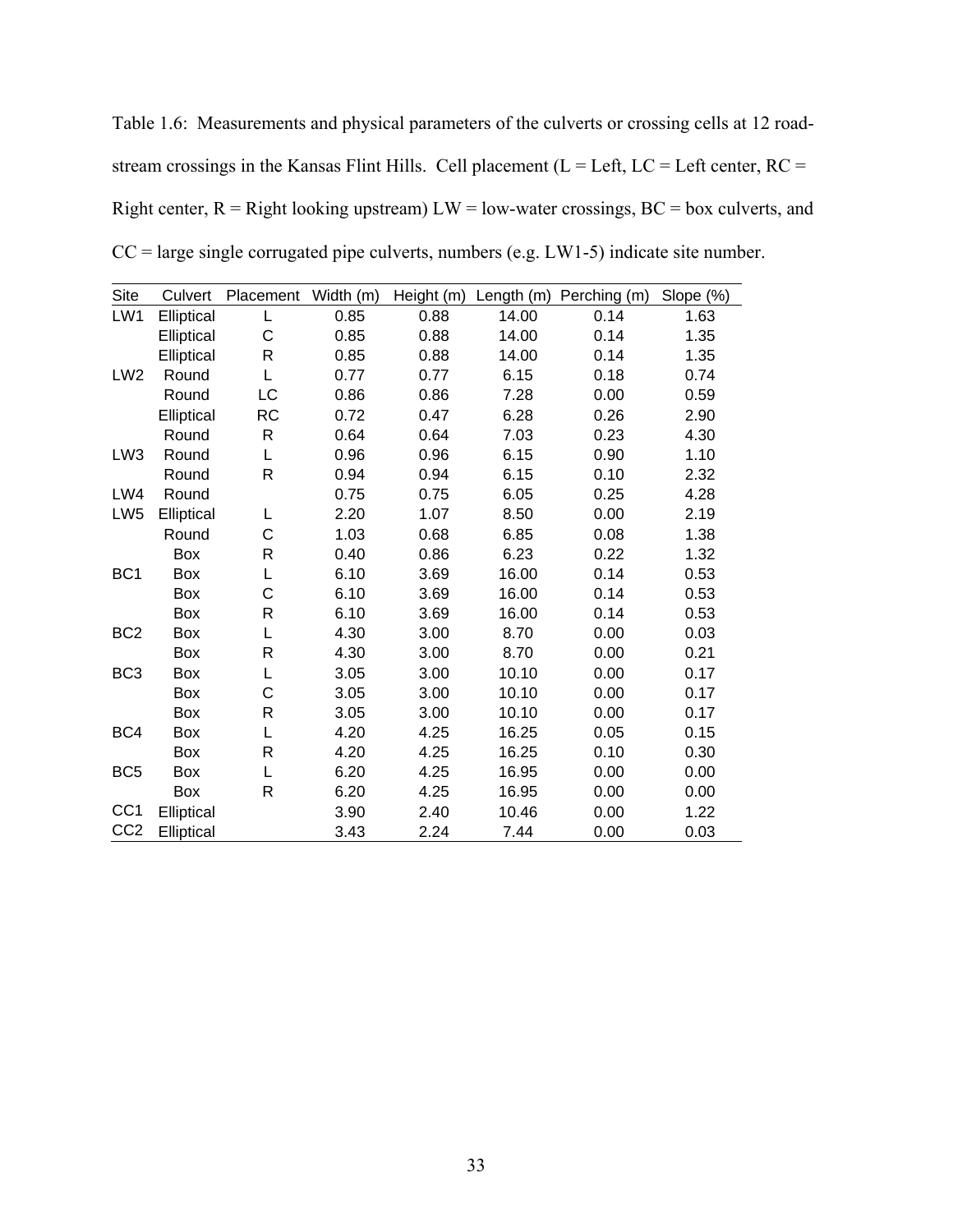Table 1.7: Measured parameters at 12 road-stream crossings in the Kansas Flint Hills and their effect on overall proportional fish movement and proportional movement by taxonomic group as determined by logistic regression. Slope is the slope of the line relating proportional fish movement to the measured crossing parameters. SE = standard error.

|            | <b>Bottom</b> |            |                                                             |                                                |                                                 |               |
|------------|---------------|------------|-------------------------------------------------------------|------------------------------------------------|-------------------------------------------------|---------------|
| Taxonomic  | Velocity      | Water      | Crossing                                                    | Crossing                                       | Velocity/                                       | Crossing      |
| Group      | (m/s)         | Depth (cm) | Slope $(\%)$                                                | Length $(m)$                                   | Depth                                           | Perch (cm)    |
| Cyprinids  |               |            |                                                             |                                                |                                                 |               |
|            |               |            | Slope (SE) 0.05 (0.05) 0.04 (0.05) -3.26 (35.9) 0.09 (0.14) |                                                | $-10.3(21.9)$                                   | $-0.03(0.06)$ |
| p-value    | 0.33          | 0.39       | 0.93                                                        | 0.49                                           | 0.63                                            | 0.54          |
| Phoxinus   |               |            |                                                             |                                                |                                                 |               |
| Slope (SE) | $-1.6(3.6)$   |            |                                                             |                                                | $1.4(0.02) -55.0(98.6) -0.03(0.33) -14.2(28.4)$ | $-0.11(0.09)$ |
| p-value    | 0.65          | < 0.0001   | 0.09                                                        | 0.92                                           | 0.61                                            | 0.22          |
| Overall    |               |            |                                                             |                                                |                                                 |               |
| Slope (SE) |               |            |                                                             | $-2.03(1.0) 0.02(0.04) -13.7(28.0) 0.07(0.10)$ | $-10.7(14.8)$                                   | $-0.05(0.05)$ |
| p-value    | 0.04          | 0.60       | 0.62                                                        | 0.50                                           | 0.47                                            | 0.31          |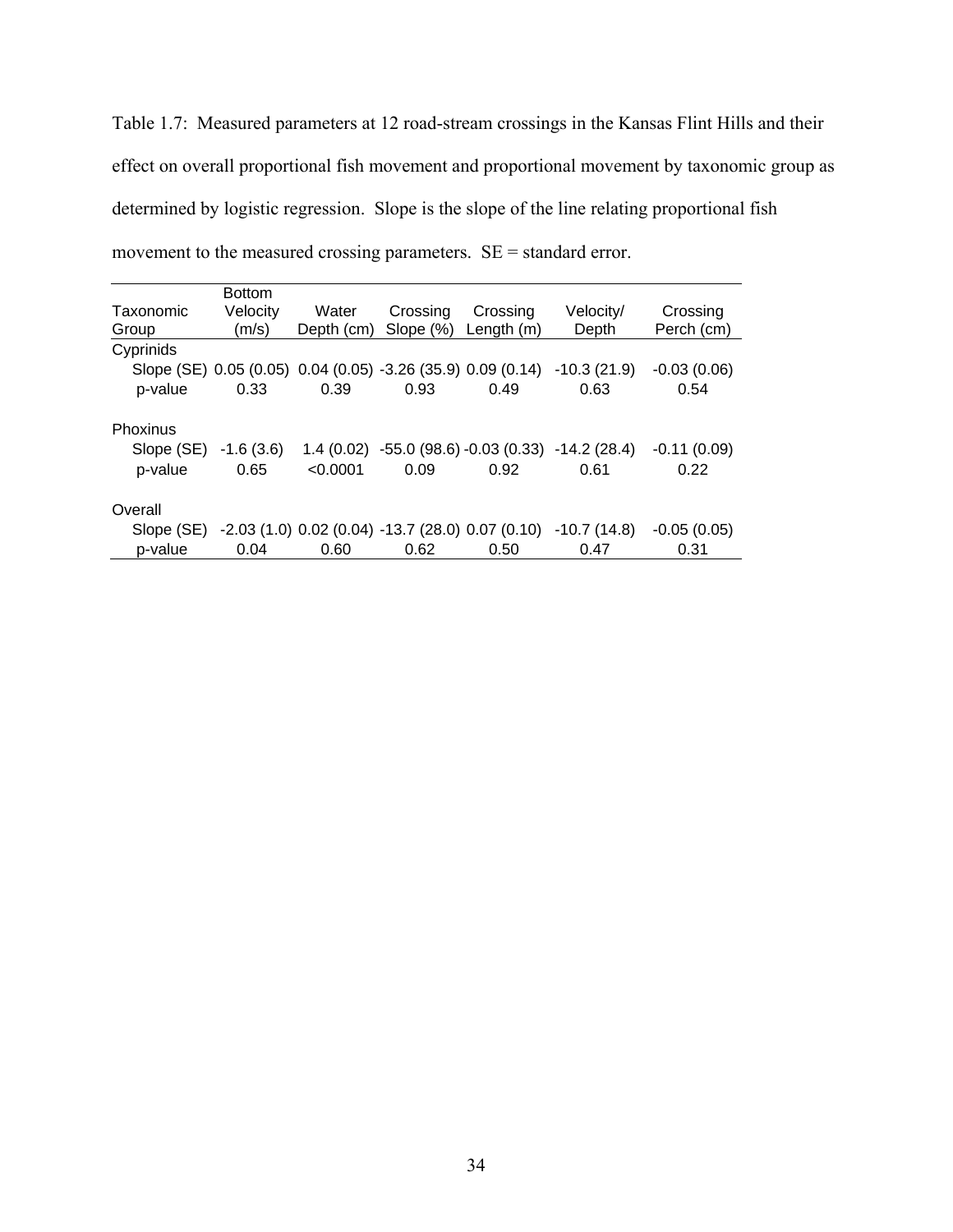Table 1.8: Mean riffle spacing (bankfull widths) at 12 road-stream crossings in the Kansas Flint Hills. \* Site CC2 was a riffle-run dominated stream, so no pools were present to calculate spacing.

|                 |                           | Upstream  | Downstream |
|-----------------|---------------------------|-----------|------------|
| Site            | Crossing Design           | Spacing   | Spacing    |
| LW1             | I ow-Water                | 17.65     | 4.52       |
| LW2             | Low-Water                 | 7.50      | 6.64       |
| LW3             | Low-Water                 | 4.42      | 4.14       |
| LWA             | I ow-Water                | 7.43      | 4.15       |
| LW <sub>5</sub> | Low-Water                 | 6.28      | 2.54       |
| BC1             | <b>Box Culvert</b>        | 4.43      | 3.15       |
| BC <sub>2</sub> | <b>Box Culvert</b>        | 5.06      | 4.96       |
| BC <sub>3</sub> | <b>Box Culvert</b>        | 3.95      | 5.05       |
| BC4             | <b>Box Culvert</b>        | 5.34      | 7.52       |
| BC <sub>5</sub> | <b>Box Culvert</b>        | 5.54      | 3.14       |
| CC <sub>1</sub> | <b>Corrugated Culvert</b> | 3.60      | 4.55       |
| CC2             | <b>Corrugated Culvert</b> | $n/a$ $*$ | $n/a$ *    |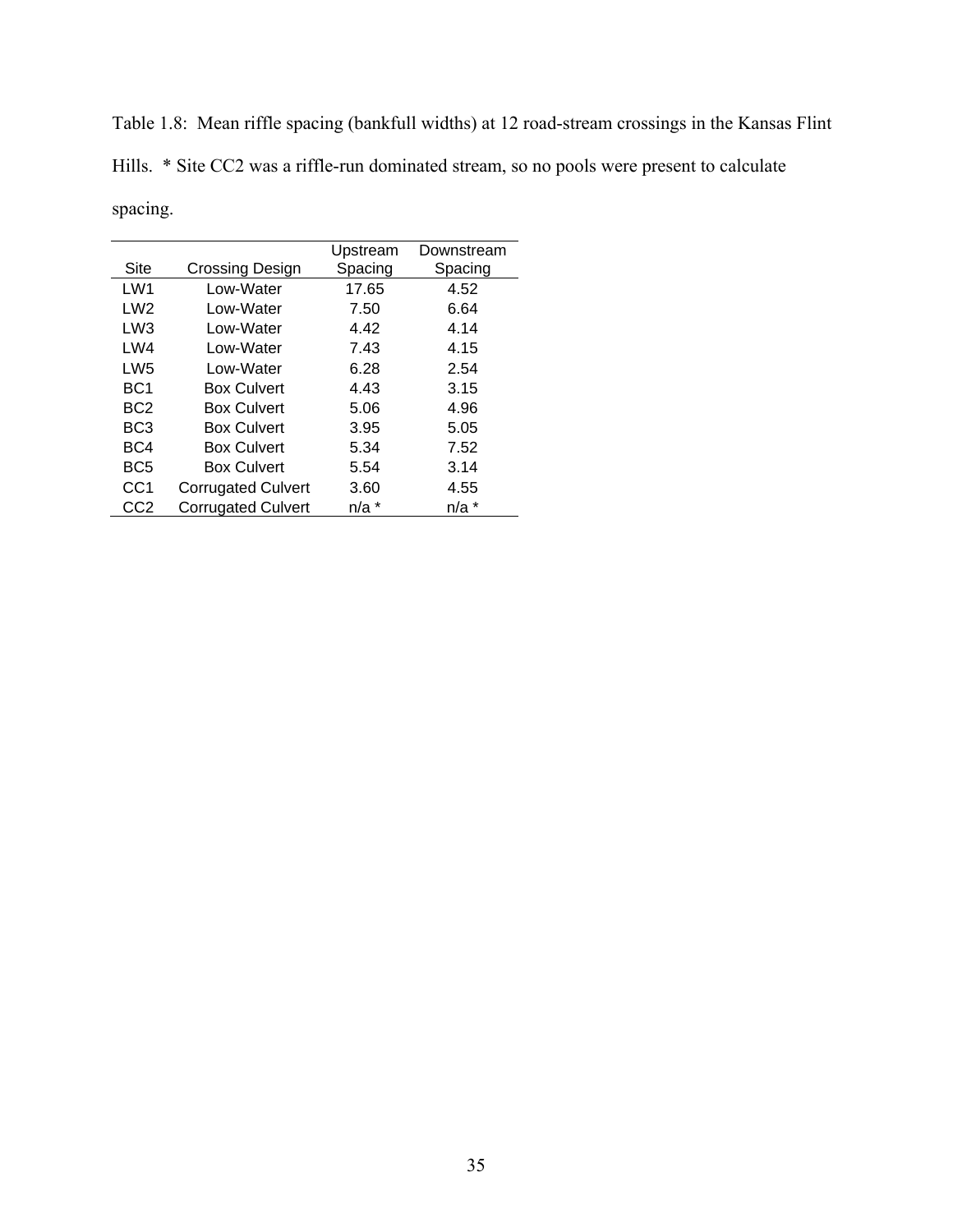Table 1.9: Dimensions of road-stream crossings, the adjacent stream channel, and estimated values from regional curves at 12 sites in the Kansas Flint Hills, BKF = bankfull, XS = channel cross-section, Xing = Crossing, LW = low-water crossings, BC = box culverts, and  $CC = large$ single corrugated pipe culverts, numbers (e.g. LW1-5) indicate site number.

|                 |           |                  |                | Mean       | Regional         |         | <b>BKF</b> Area   |                       |         | Mean   |
|-----------------|-----------|------------------|----------------|------------|------------------|---------|-------------------|-----------------------|---------|--------|
|                 | Total     | Xing             | Riffle XS      | <b>BKF</b> | Curve            | Total   | from              | Riffle XS             | Width/  | Riffle |
|                 | Width of  | BKF.             | Average        | Depth      | <b>BKF</b>       | Culvert | Regional          | Average               | Depth   | Width/ |
|                 | Xing      | <b>Width BKF</b> |                | at Xing    | Mean             | Area    | Curves            | <b>BKF Area Ratio</b> |         | Depth  |
| Site            | Cells (m) | (m)*             | Width $(m)(m)$ |            | Depth $(m)(m^2)$ |         | (m <sup>2</sup> ) | $(m^2)$               | at Xing | Ratio  |
| LW1             | 2.55      | 43.36            | 18.93          | 0.63       | 1.13             | 1.73    | 29.14             | 29.09                 | 68.32   | 12.27  |
| LW <sub>2</sub> | 2.69      | 42.27            | 25.44          | 0.34       | 0.82             | 1.59    | 15.73             | 15.53                 | 125.53  | 42.15  |
| LW <sub>3</sub> | 1.91      | 27.96            | 16.12          | 0.18       | 0.58             | 1.37    | 6.48              | 6.34                  | 152.78  | 41.46  |
| LW4             | 0.75      | 23.66            | 10.31          | 0.20       | 0.52             | 0.34    | 5.09              | 4.94                  | 121.76  | 21.68  |
| LW <sub>5</sub> | 3.36      | 44.90            | 34.16          | 0.59       | 1.46             | 2.77    | 29.60             | 29.64                 | 75.49   | 39.16  |
| BC <sub>1</sub> | 18.30     | 18.30            | 16.60          | 0.59       | 0.70             | 67.24   | 10.64             | 10.46                 | 31.25   | 26.53  |
| BC <sub>2</sub> | 8.60      | 8.60             | 12.16          | 0.97       | 0.61             | 25.69   | 8.33              | 8.07                  | 8.84    | 18.27  |
| BC <sub>3</sub> | 9.15      | 9.15             | 11.48          | 0.71       | 0.58             | 27.33   | 6.48              | 6.05                  | 12.86   | 21.4   |
| BC4             | 8.42      | 8.42             | 11.72          | 0.53       | 0.49             | 32.36   | 4.44              | 4.37                  | 15.86   | 31.81  |
| BC <sub>5</sub> | 12.41     | 12.41            | 17.16          | 0.94       | 0.73             | 52.47   | 11.56             | 11.73                 | 13.26   | 25.02  |
| CC <sub>1</sub> | 3.90      | 3.66             | 7.40           | 0.89       | 0.40             | 7.13    | 3.24              | 3.17                  | 4.11    | 17.17  |
| CC <sub>2</sub> | 3.43      | 3.20             | 7.05           | 0.61       | 0.31             | 1.73    | 1.95              | 1.9                   | 5.25    | 26.89  |

\* At bankfull flows, water inundates the low-water crossings, bankfull width extends along the

road surface.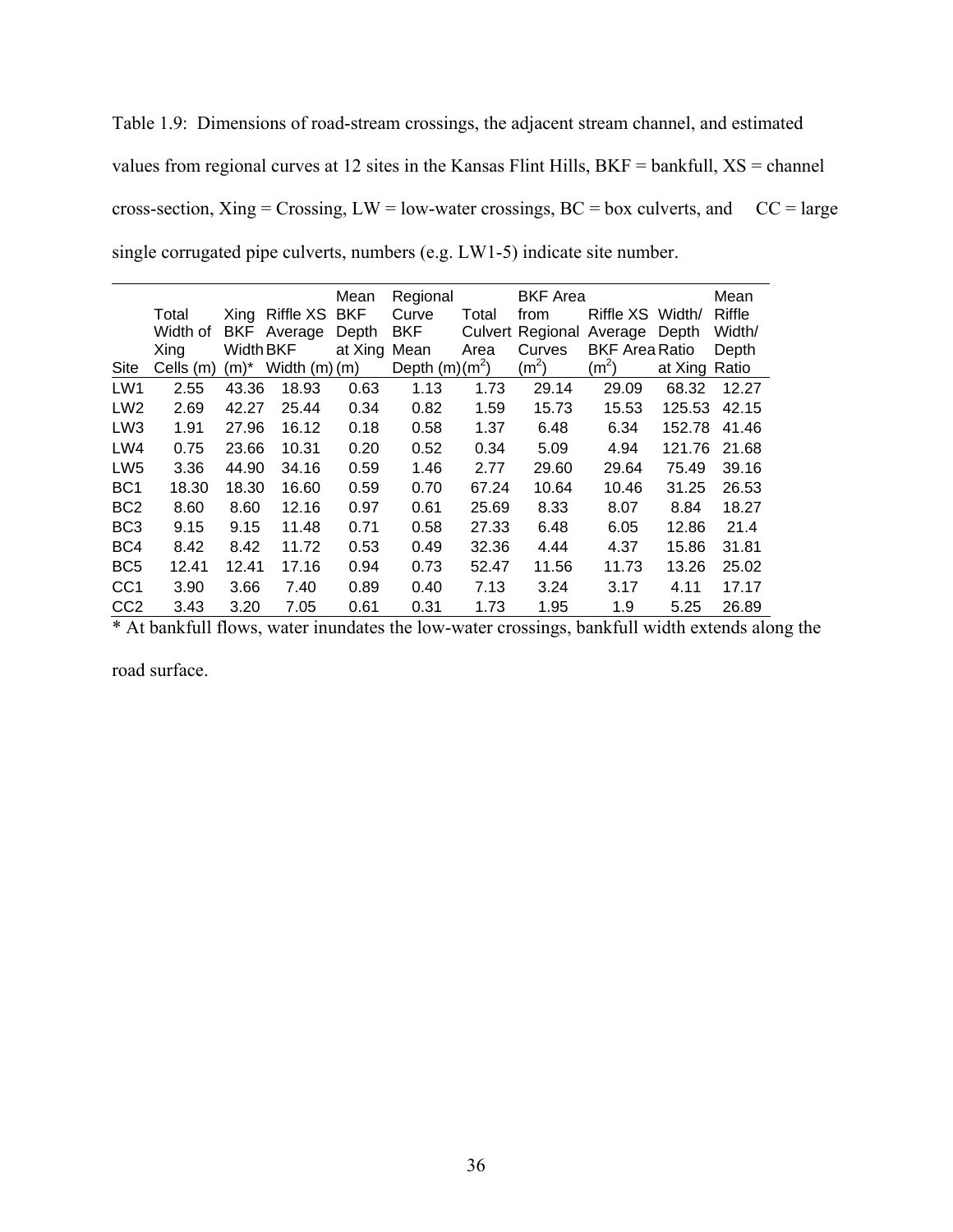

Figure 1.1.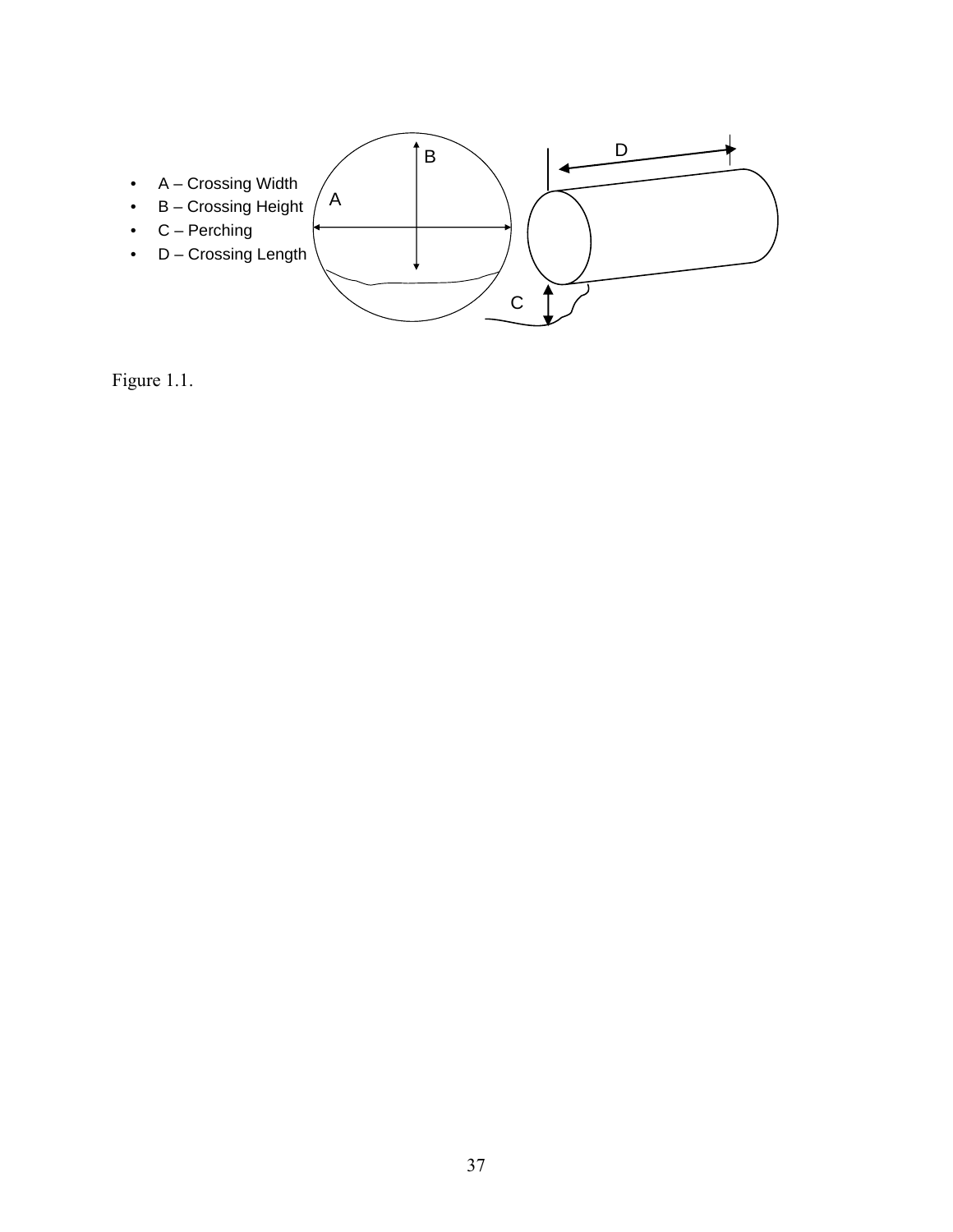

Figure 1.2.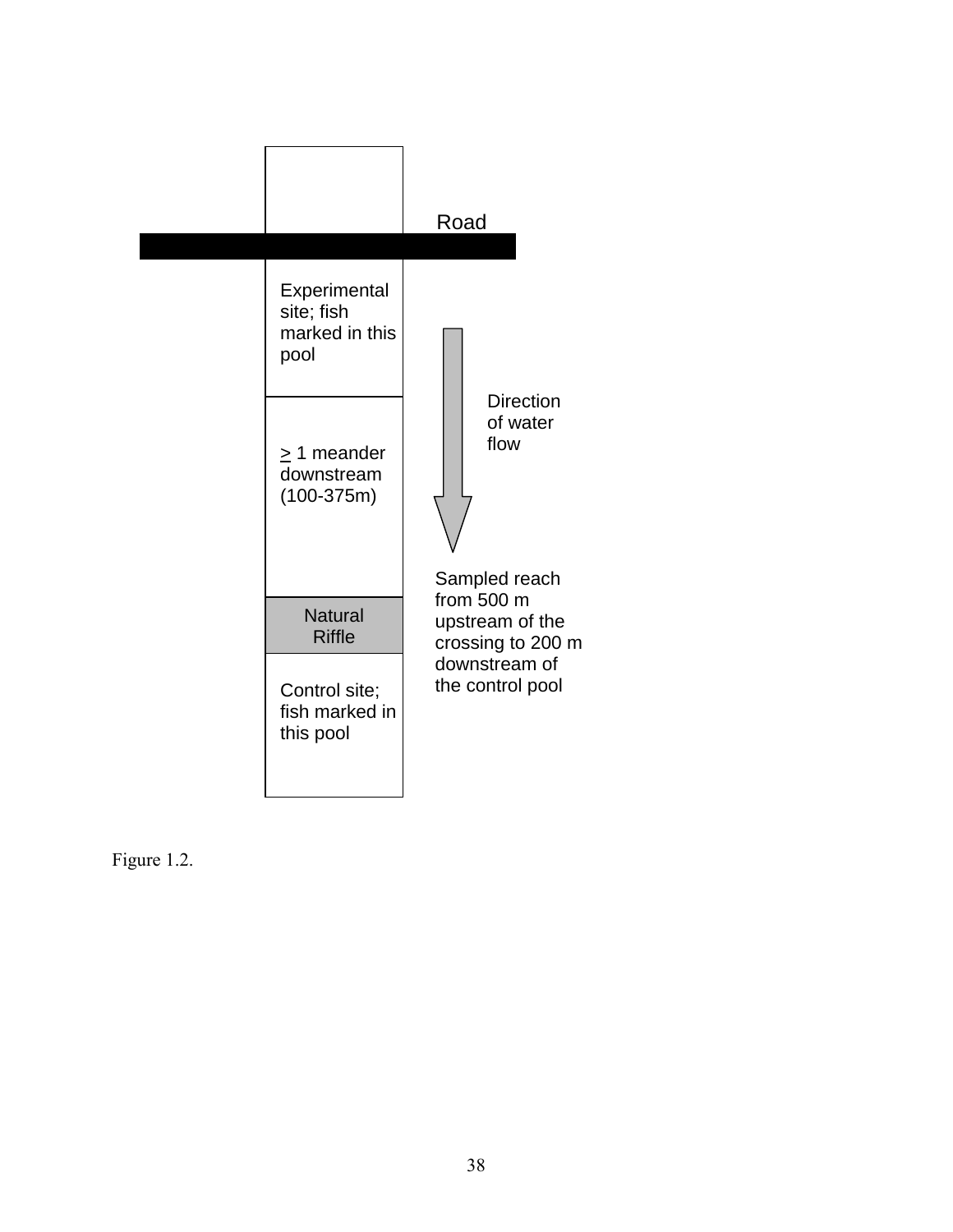

Figure 1.3.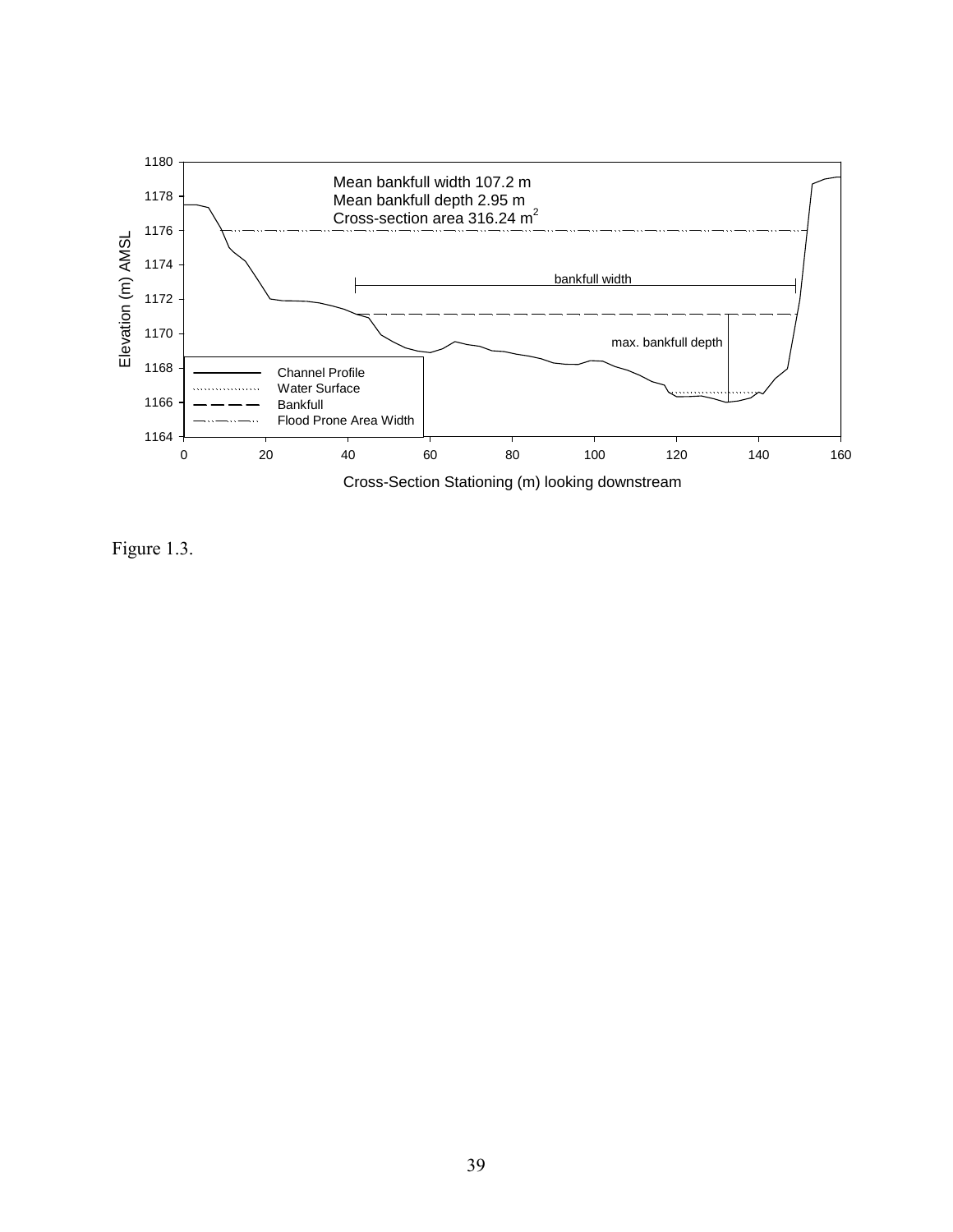

Figure 1.4.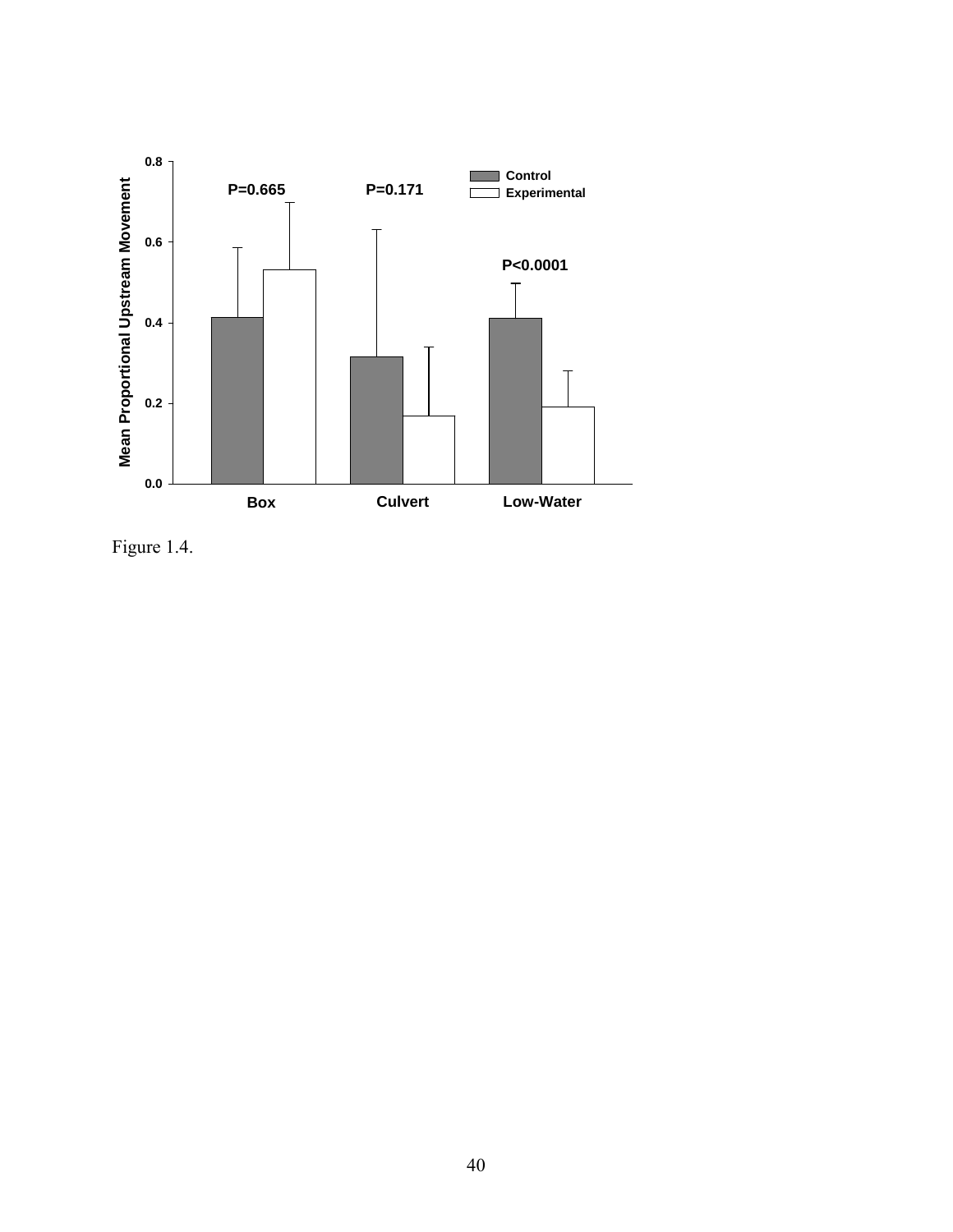

Figure 1.5.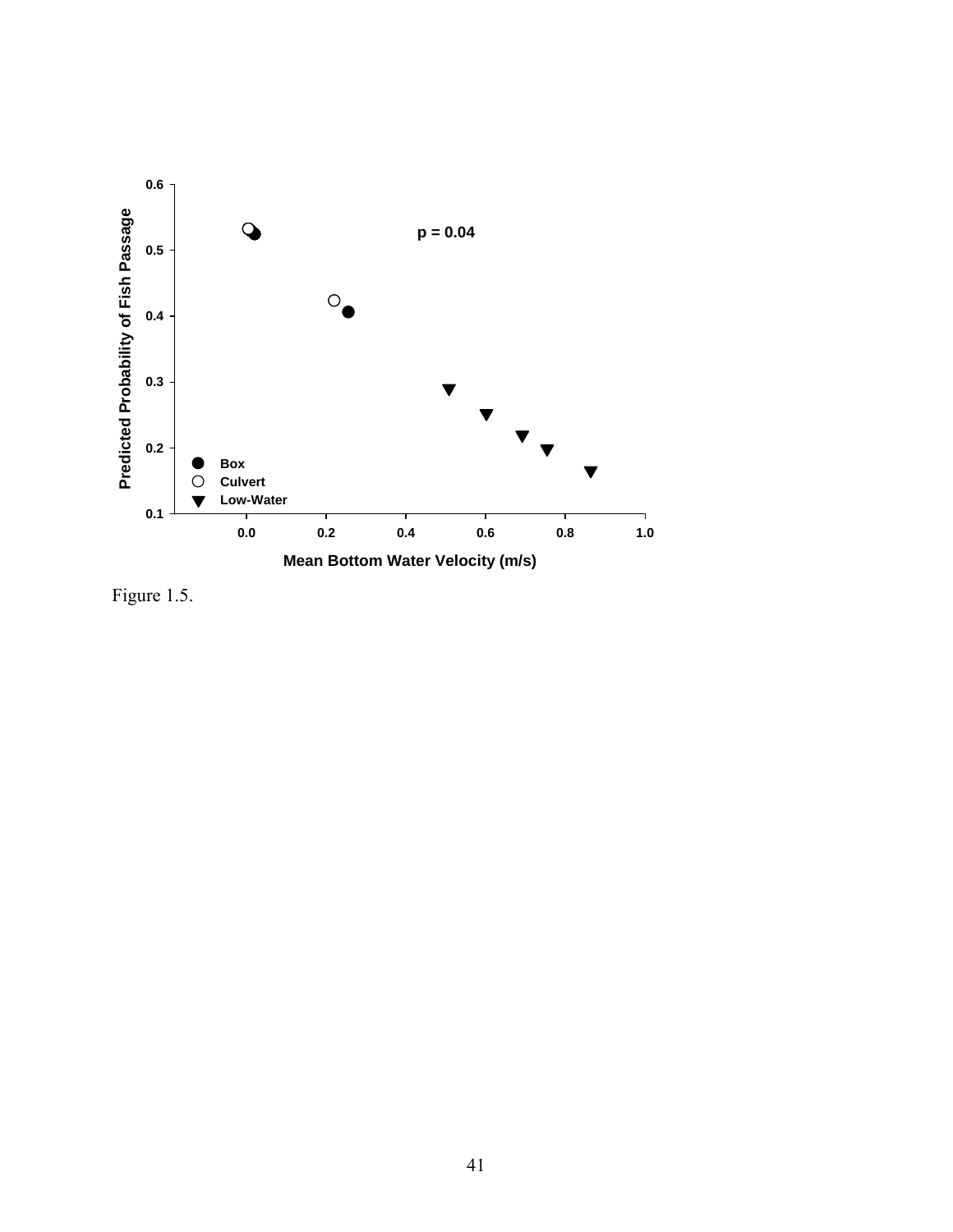

Figure 1.6.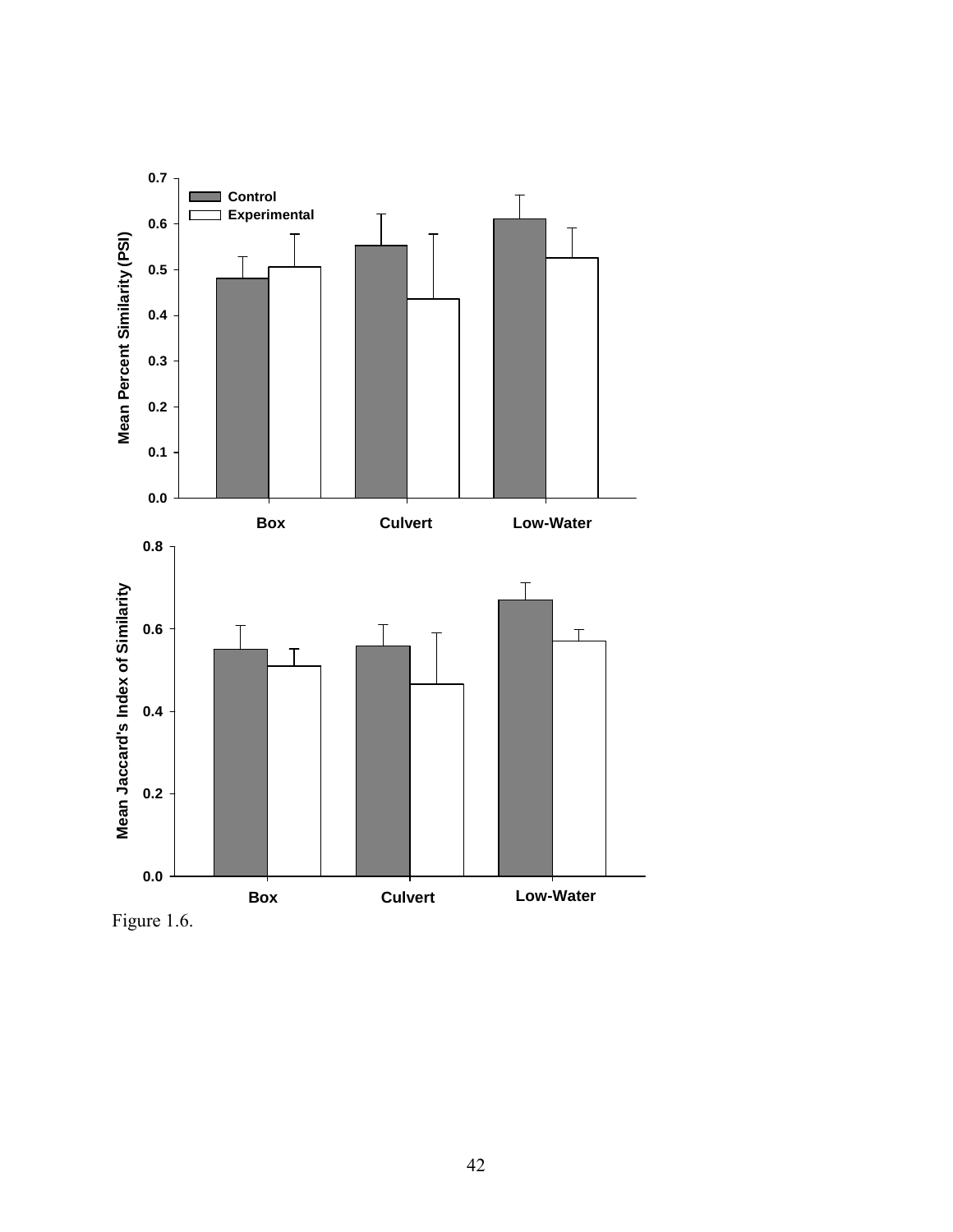

Figure 1.7.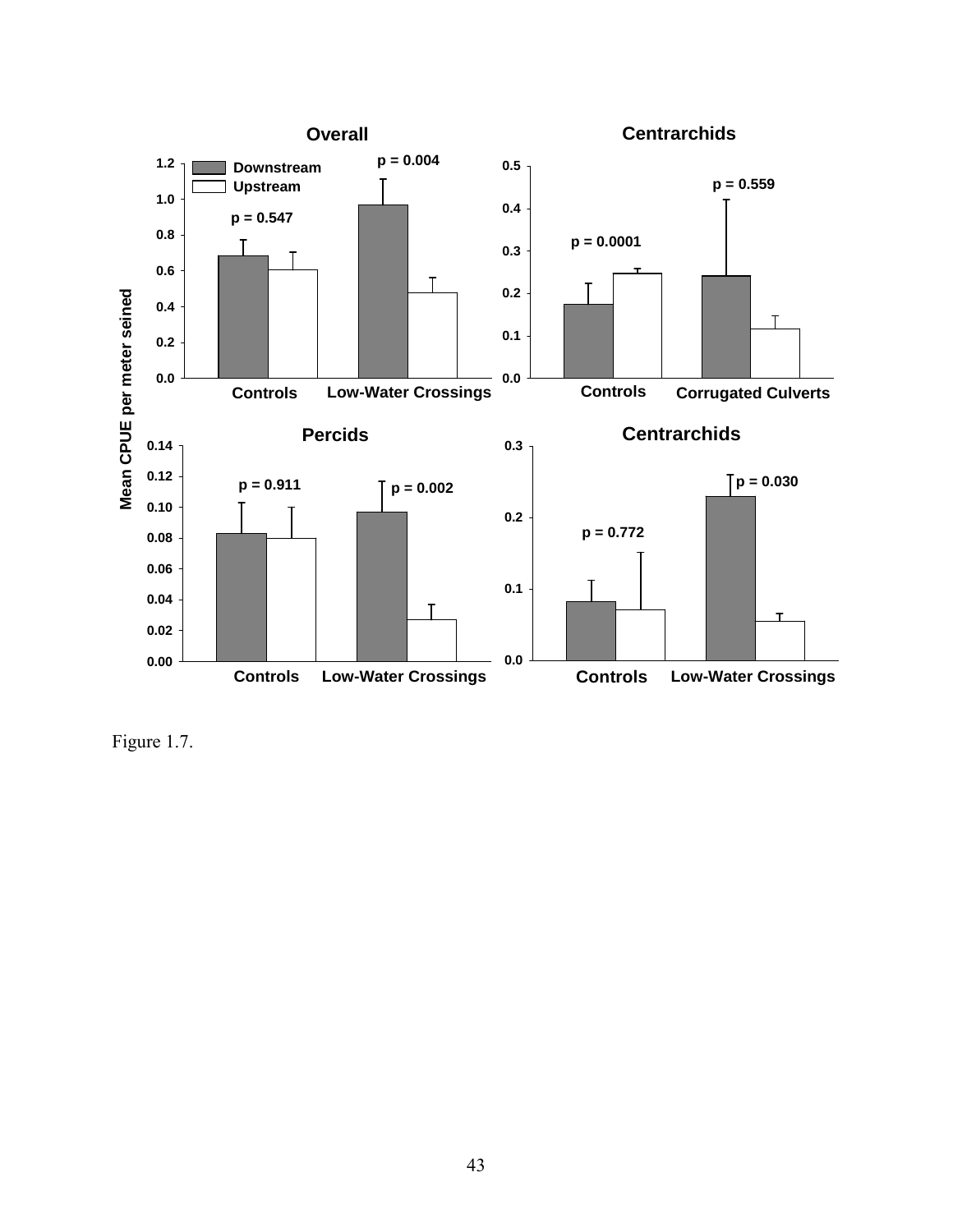

Figure 1.8: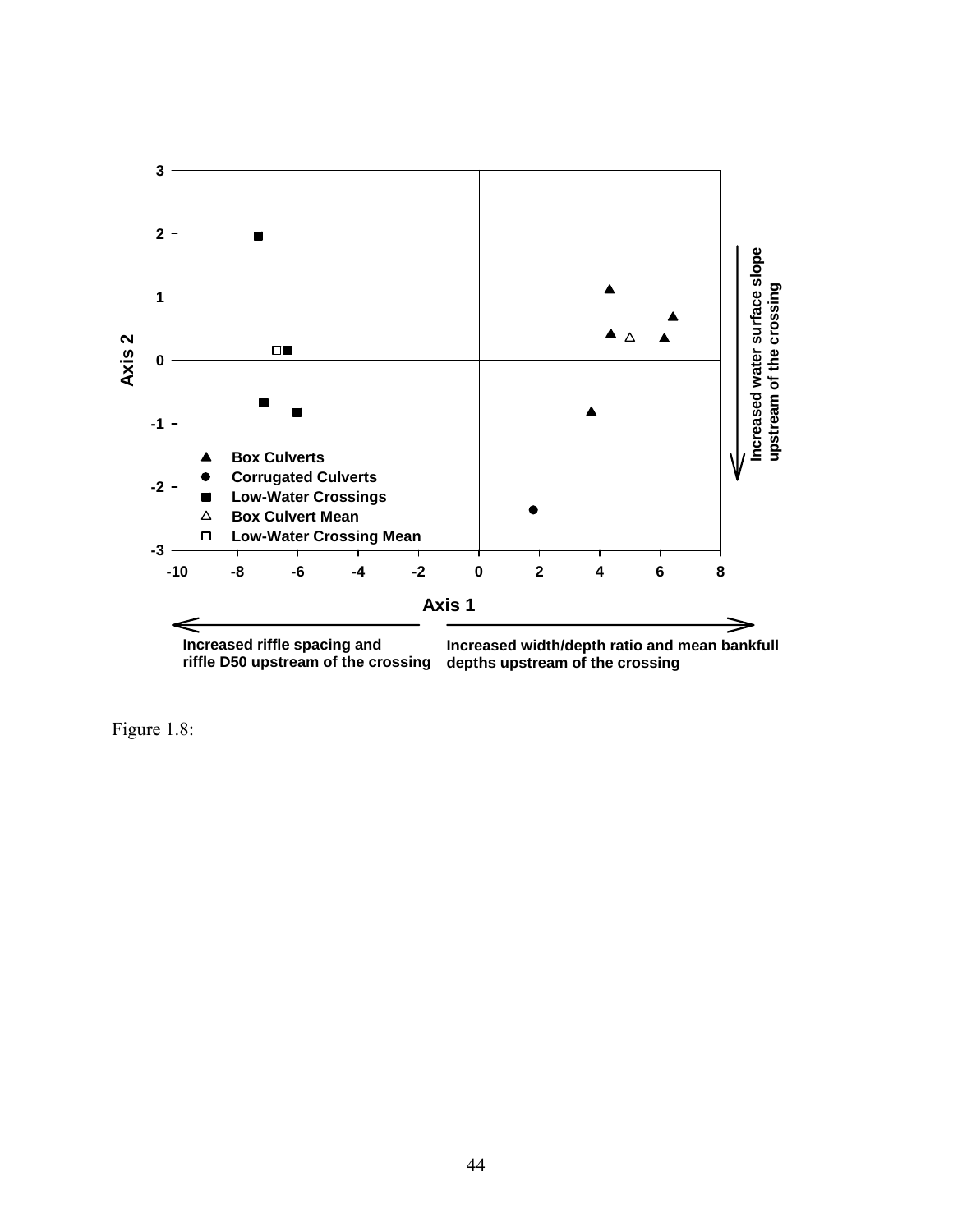# **Chapter 2: The effects of crossing design and water velocity on the movement of Great Plains lotic fishes in an experimental stream.**

## **Abstract**

Road-stream crossings may prohibit fish passage by creating velocity barriers to movement. Upstream passage of four fish species native to Great Plains streams; Topeka shiner (*Notropis topeka*), green sunfish (*Lepomis cyanellus*), red shiner (*Cyprinella lutrensis*), and Southern redbelly dace (*Phoxinus erythrogaster*) was tested through three simulated crossing designs (box culverts, round corrugated culverts, and natural rock) at water velocities of 0.1 m/s to 1.1 m/s in an experimental stream. The proportion of fish that moved upstream did not differ among crossing design for Southern redbelly dace, green sunfish, or Topeka shiner, but natural rock crossings had lower proportional movement (mean  $= 0.19$ ) than box (0.38) or corrugated culvert designs (0.43) for red shiners. Water velocity did not affect proportional upstream movement of any species except that the proportion of Topeka shiners that moved upstream increased with water velocities. These results suggest that water velocity in different crossing designs alone may not determine fish passage, and that barriers to fish movement may be caused by other variables (e.g. perching, slope, crossing length). Nonetheless, water velocities up to 1.1 m/s may not hinder fish passage of many Great Plains fishes.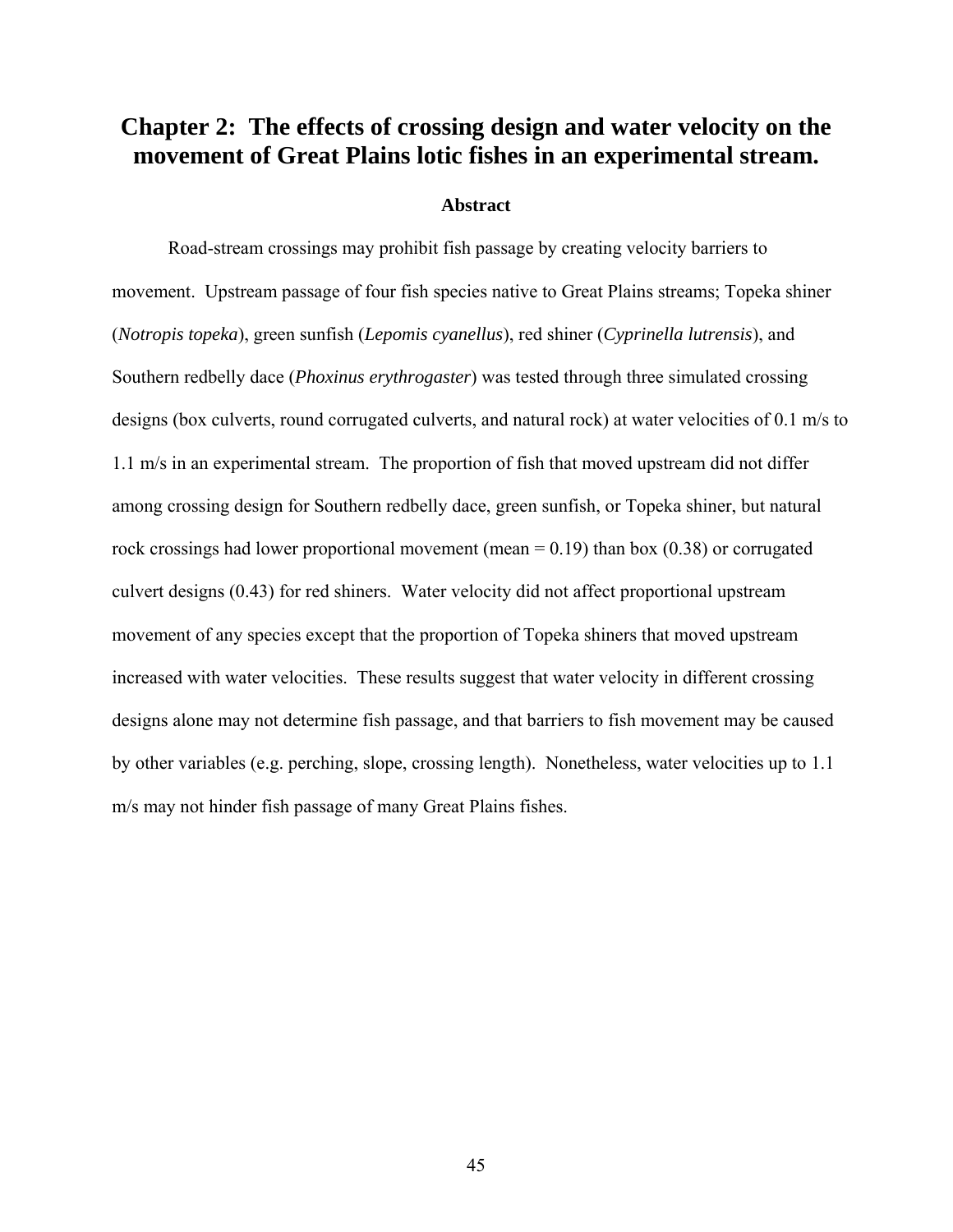### **Introduction**

Nearly 40% of North American freshwater fishes are currently imperiled (Jelks et al., 2008) by the effects of urbanization, eutrophication, habitat modification or degradation, and human-induced climate change. In addition, structures such as dams and road crossings may act as barriers to fish migration. Road stream crossings that constrict the natural channel or exhibit steep gradients can potentially create physical barriers to fish passage by increasing the turbulence and water velocity through the crossing (Votapka, 1991; Wall and Berry, 2004; WDFW, 2003). Migration barriers can cause the fragmentation of critical habitats, alter species abundance and diversity, reduce genetic diversity, and even cause species extirpation (Nehlsen et al., 1991; Winston et al., 1991; Sheer and Steel, 2006).

The majority of research on fish passage has occurred with salmonids (Gibson et al., 2005; Mueller et al., 2008). Although state and federal agencies in the western U.S. have established guidelines for culvert installation and design based on swimming and jumping abilities of migrating fishes, these programs may have little utility in other regions with different fish communities (Behlke et al., 1991; WDFW, 2003). Little is known about the effects of roadstream crossings and associated water velocities on prairie stream fish assemblages.

Water velocity and crossing designs may have different effects on fish movement. Velocity through road culverts may affect swimming distance and frequency (Toepfer et al., 1999), and as velocity increases, the likelihood of fish passage through a crossing is reduced while energetic stress is amplified (Adams et al., 2000). Warren and Pardew (1998) found reduced proportional fish passage through culvert and slab crossings compared to open box and ford (submerged roadbed) crossings in Arkansas streams, and research has shown corrugated culvert crossings to reduce fish movement in Virginia and West Virginia (Coffman, 2005). The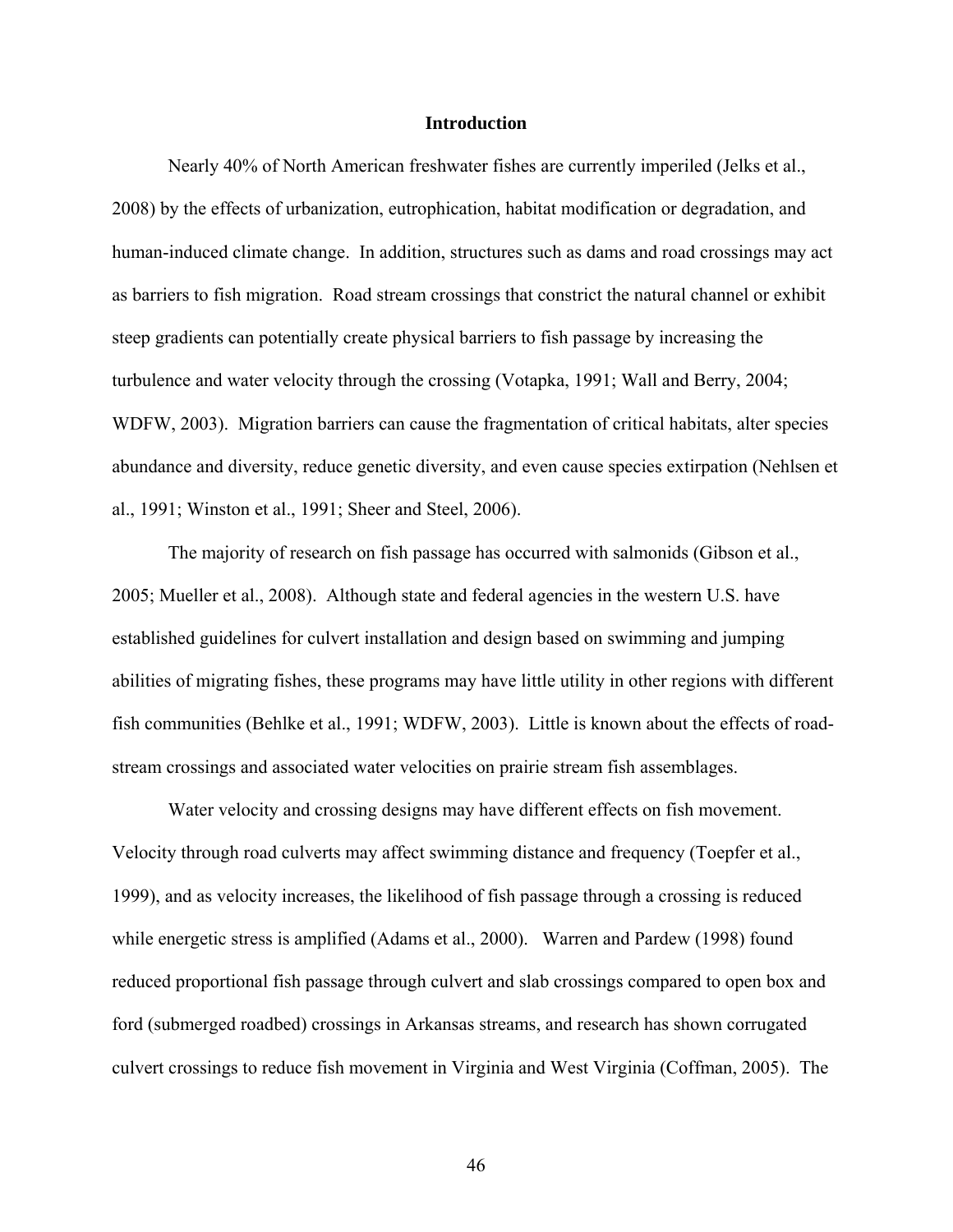proportion of trout that were able to pass through corrugated culverts was reduced by increased culvert outlet height in a Montana watershed (Burford, 2005; Cahoon et al., 2005), and increased culvert slope (mean 2.4%, range  $0.16 - 6.7\%$ ), slope x length, and water velocity (up to 2.0 m/s) reduced the proportional movement of salmonids and cyprinids in the Eastern U.S. (Coffman, 2005). Therefore, fish passage for various fish species can be affected by crossing design, installation, and water velocity.

The objectives of this study were to test upstream passage of four prairie stream fishes through three crossing designs (box culverts, round corrugated pipe culverts, and natural rock substrate crossings) and across 11 different water velocities  $(0.1 - 1.1 \text{ m/s})$  in an experimental stream system. Our goal was to further identify the physical and or behavioral limitations that crossing design and water velocity have on prairie stream fishes, and provide managers and transportation engineers with information to assist them in constructing fish-friendly crossings.

### **Methods**

We tested three crossing designs in controlled experimental stream systems from June to August 2008 at the Konza Prairie Biological Station (KPBS) near Manhattan, Kansas. The experimental stream system consisted of alternating, round, 1,136 L, 1.8 m diameter by 0.9 m deep fish-culture tanks (pool habitats) connected by straight-sided, 1.83 m long by 0.46 m wide and 0.38 m deep, fiberglass riffles (Mathews et al., 2006). All pool habitats contained river rock substrate from an adjacent natural stream. Each stream unit consisted of an upstream and downstream pool connected by the riffle. A constant supply of water from a natural spring was provided to each pool, and stream units were equipped with overflow drains to maintain water depths. Replicas of common stream crossing designs or natural rock substrate occupied one half of the riffle section while the other half was separated by a wall and contained the hardware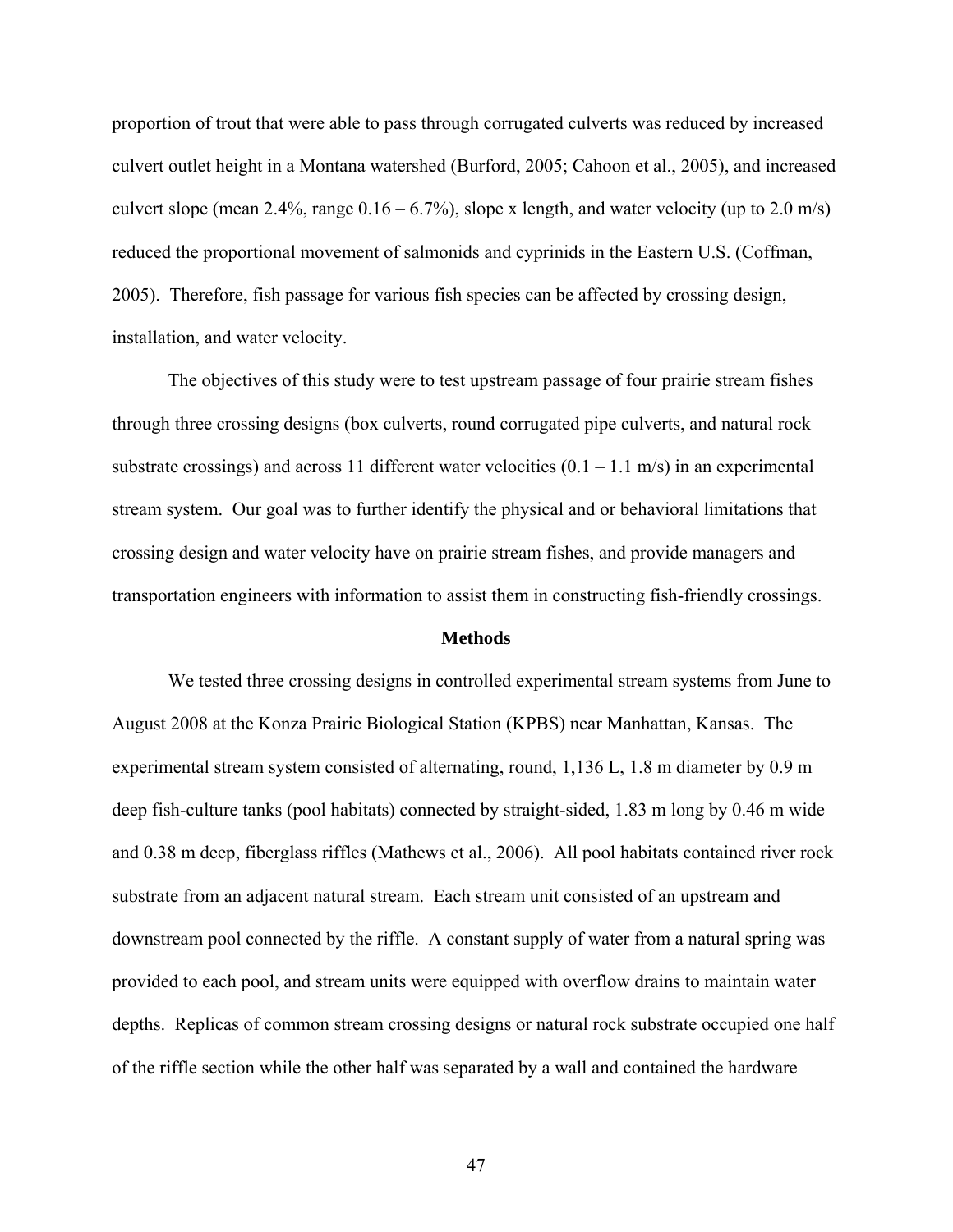necessary for the generation of flow through the stream unit. To generate the desired water velocities we used a combination of variable speed electric trolling motors and large sump and utility pumps.

We tested three common road crossings: 1) box culverts, 2) round corrugated pipe culverts, and 3) a natural rock substrate which was intended to serve as a control. In a survey of 90 road crossings in Northeastern Kansas, 32% were corrugated pipe culverts and 21% were concrete box culverts, with the remainder of crossings being bridges or old stone arch crossings (S. Blackford, U.S. Fish and Wildlife Service, pers. comm.). Box culvert models were constructed by lining the bottom of the fiberglass riffle with concrete landscaping blocks and covering the top of the crossing with plywood to simulate a covered concrete box. Corrugated pipe culvert models were constructed using round, corrugated plastic pipe 15 cm in diameter. To create the natural substrate treatment, the bottoms of the fiberglass riffles were covered with natural river rock and left uncovered to better resemble a natural riffle.

We tested fish movement at all three crossing designs with water velocities from 0.1 m/s to 1.1 m/s at 0.1 intervals. Water velocity was measured using a Marsh-McBirney Flow-Mate 2000 flow meter at 60% of the water depth at nine locations through the model box culverts and the natural substrate treatments and then averaged. Water velocity was only measured at the corrugated culvert crossing exit. Water depth through the crossing in all treatments was maintained at 10 cm. These depths and velocities are comparable to conditions in Northeast Kansas streams where May to August 2007 water velocities at 12 road-stream crossings ranged from  $0 - 1.42$  m/s (mean 0.34 m/s) with 94% of the measurements below 1.1 m/s. Mean depth at these crossings was 14 cm and ranged 1.2 - 42.1 cm (W. Bouska, unpublished data).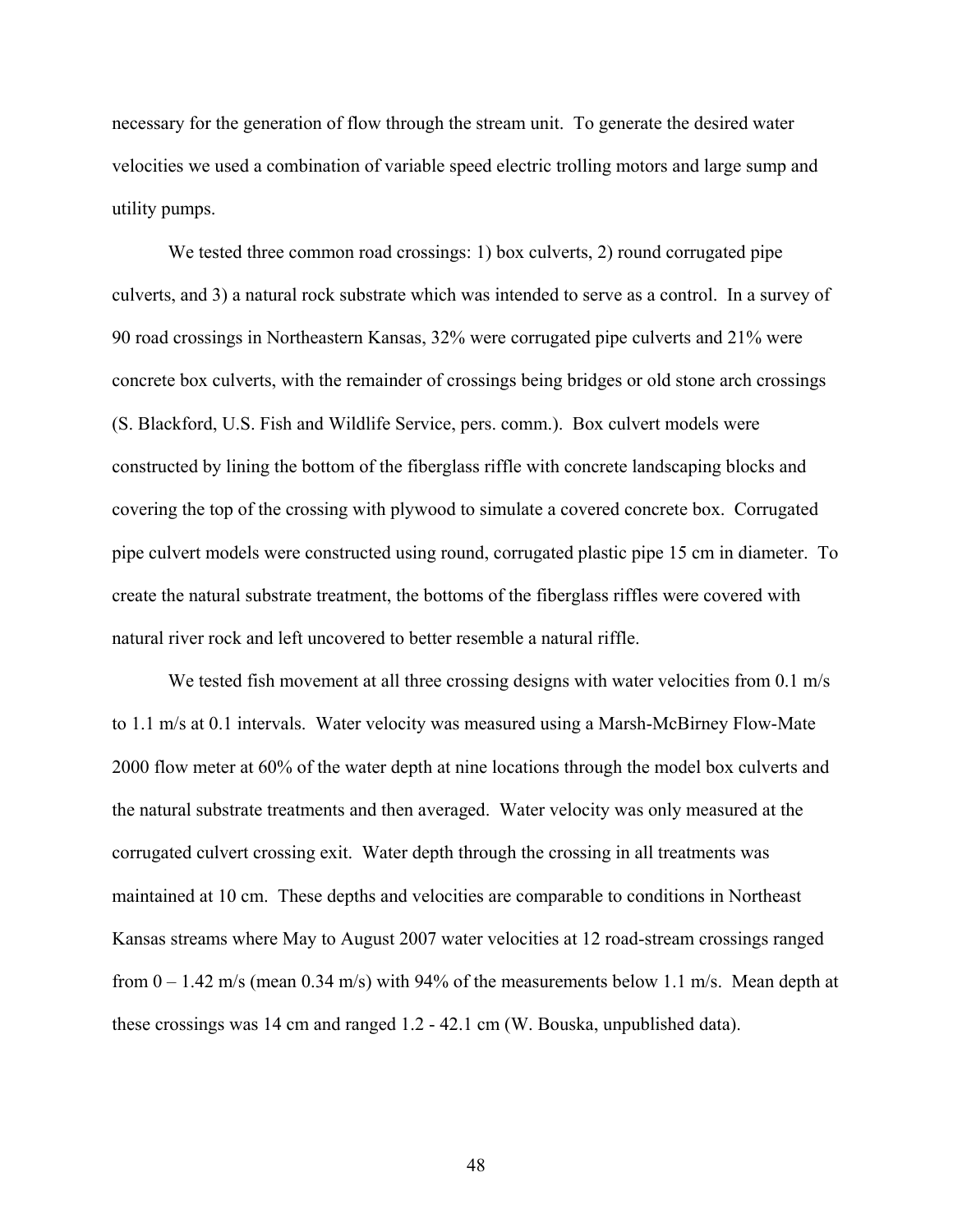Fish species analyzed for movement were the federally endangered Topeka shiner (*Notropis topeka*), green sunfish (*Lepomis cyanellus*), Southern redbelly dace (*Phoxinus erythrogaster*), and red shiner (*Cyprinella lutrensis*). Southern redbelly dace were collected from Kings Creek on the KPBS and red shiners were collected from Deep Creek, about 20 km from the KPBS. Topeka shiners and green sunfish were obtained from the University of Kansas artificial rearing facility operated by the Kansas Biological Survey, Lawrence, Kansas. Fish length was measured prior to testing to ensure similar sizes of fish were used in each treatment. An effort was made to test fish only once, but due to permitting restrictions, some Topeka shiners had to be used in more than one experiment. Before use in our experimental streams, fish were treated for Asian tapeworm (*Bothriocephalus acheilognathi*) with praziquantel powder (Aquascience Research Group Inc., Kansas City, MO), which is an effective treatment for Asian tapeworm (Koehle and Adelman, 2007; Ward, 2007). Praziquantel powder was first dissolved in ethanol, further dissolved with water, and then added to the holding tanks, with one gram of powder treating 380 L of water.

Fish were first housed in 700 L rectangular fiberglass holding tanks equipped with standpipe drains and fresh water from the natural spring. The holding tanks were partially covered to protect fish from predators and the sun, and captive fish were fed flake food and frozen bloodworms. Fish were allowed to acclimate at least 48 hours to the fiberglass tanks before being used in the experiments. Fish were tested two species at a time (Topeka shiners and green sunfish; Southern redbelly dace and red shiners) with twenty of each species per treatment. Fish were placed in the experimental stream units for a period of 24 hours. Minnow traps were attached in the upstream pool to the top of the model crossings to capture fish that successfully moved upstream through the crossing and prevent fish from returning downstream after passage.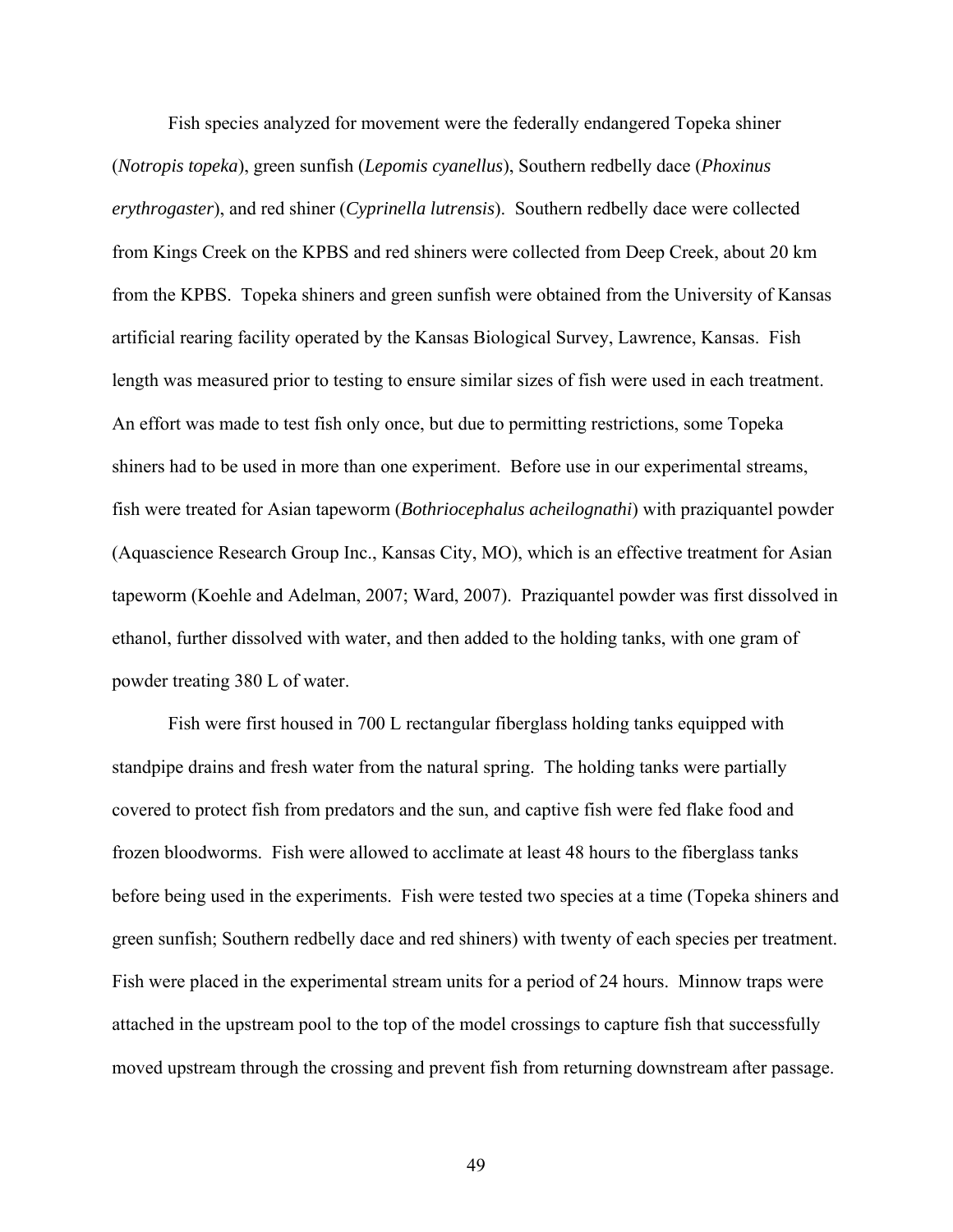At the end of each 24 hour treatment, fish were collected from the trap and measured, the pools were drained, and the remaining fish were removed.

## *Data Analysis*

 Analysis of variance was used to determine if mean fish lengths by species differed among velocity treatments. Upstream fish movement was expressed as proportional movement,  $(P) = M/R$ , where *M* is the number of fish moving upstream through the model crossing, and *R* is the total number of fish that were placed in the downstream pool (Warren and Pardew, 1998). An analysis of covariance (ANCOVA) with velocity as the covariate, was conducted to determine if the proportion of fish that moved upstream was related to crossing type and water velocity. A significant interaction indicated that the relationship between fish movement and water velocity was not consistent among crossing designs (ANCOVA test for slopes; Zar, 1996).

#### **Results**

 Mean lengths of fish used in each of the 11 water velocities and three crossing designs did not differ for Topeka shiner (mean 56 mm, range 41-79 mm,  $p = 0.612$ ), green sunfish (mean 44 mm, range 30-83 mm,  $p = 0.175$ ), Southern redbelly dace (mean 46 mm, range 38-60 mm, p  $= 0.823$ ), and red shiner (mean 51 mm, range 40-71 mm, p  $= 0.135$ ). The slopes of the regression lines of the relationship between velocity and proportional fish movement did not differ for Topeka shiner (p = 0.362), green sunfish (p = 0.186), Southern redbelly dace (p = 0.268), or red shiner ( $p = 0.569$ ; Figure 2.1). Therefore the proportion of fish moving upstream was consistent among crossing designs for each velocity tested. The proportion of fish that moved upstream did not differ by crossing design for Southern redbelly dace ( $p = 0.146$ ) and green sunfish ( $p = 0.82$ ) nor by velocity for Southern redbelly dace ( $p = 0.184$ ) or green sunfish  $(p = 0.220;$  Figure 2.1). Upstream movement of Topeka shiners did not differ among crossing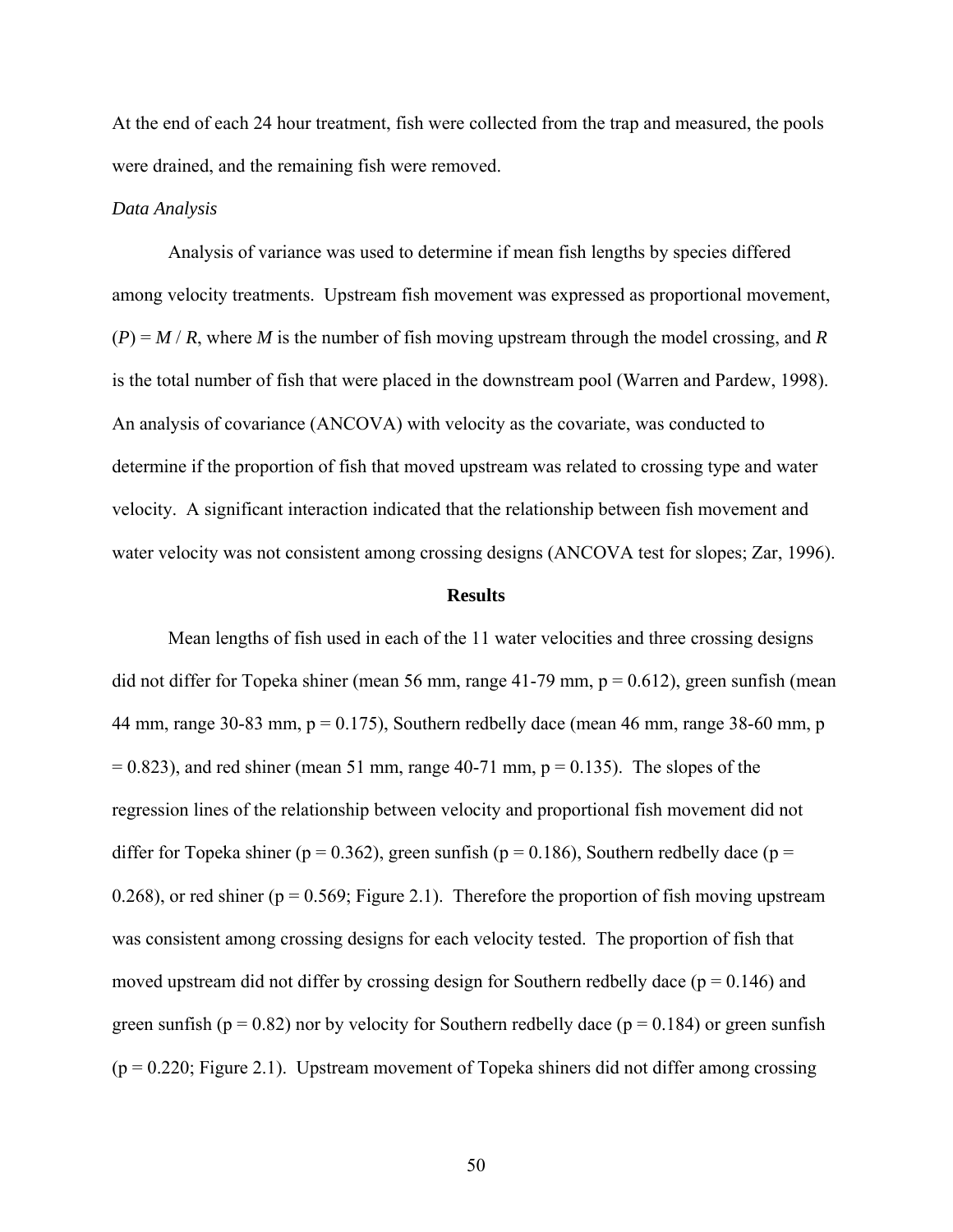design ( $p = 0.322$ ) but greater movement was observed at higher velocities ( $p \le 0.0001$ ; Figure 2.1). Even at velocities of 1.1 m/s, up to 60% of Topeka shiners moved upstream. The proportion of red shiners that moved upstream did not differ by water velocity ( $p = 0.927$ ) but natural rock crossings had lower movement than box or culvert crossings ( $p = 0.027$ ; Figure 2.1; Table 2.1). For all velocities and crossings, Topeka shiners and green sunfish never exhibited movement greater than 60%, while Southern redbelly dace and red shiners displayed movement up to 95% (Figure 2.1). Overall, the mean proportion of fish that moved upstream was 0.17 (SE 0.032) for Topeka shiners, 0.19 (SE 0.024) for green sunfish, 0.36 (SE 0.039) for red shiners, and 0.45 (SE 0.041) for Southern redbelly dace, regardless of crossing design or velocity.

# **Discussion**

 The upstream movement of the four prairie stream fishes did not appear to be affected by crossing design; except for red shiners, which surprisingly indicated reduced movement through the natural rock design. The reduced proportional movement by red shiners through this design was unexpected, as this design was intended to mimic a natural riffle. Because the top of the natural rock design was open allowing in light, and the box culvert and corrugated culvert models were enclosed and much darker, there is a possibility that red shiners had an aversion to the uncovered rock substrate (i.e. behavioral barrier) which may explain the reduced movement through this design. Light may attract some species and repel others occupying the same habitat, indicating different responses by different species to light stimuli (Popper and Carlson, 1998).

Water velocity was not a determining factor for upstream movement except for Topeka shiners. Topeka shiners exhibited greater movement at increased water velocities, which may suggest a biological or physiological response to increased flow and the desire to move upstream. Movement during these increased flows could be a spawning cue. Peak spawning in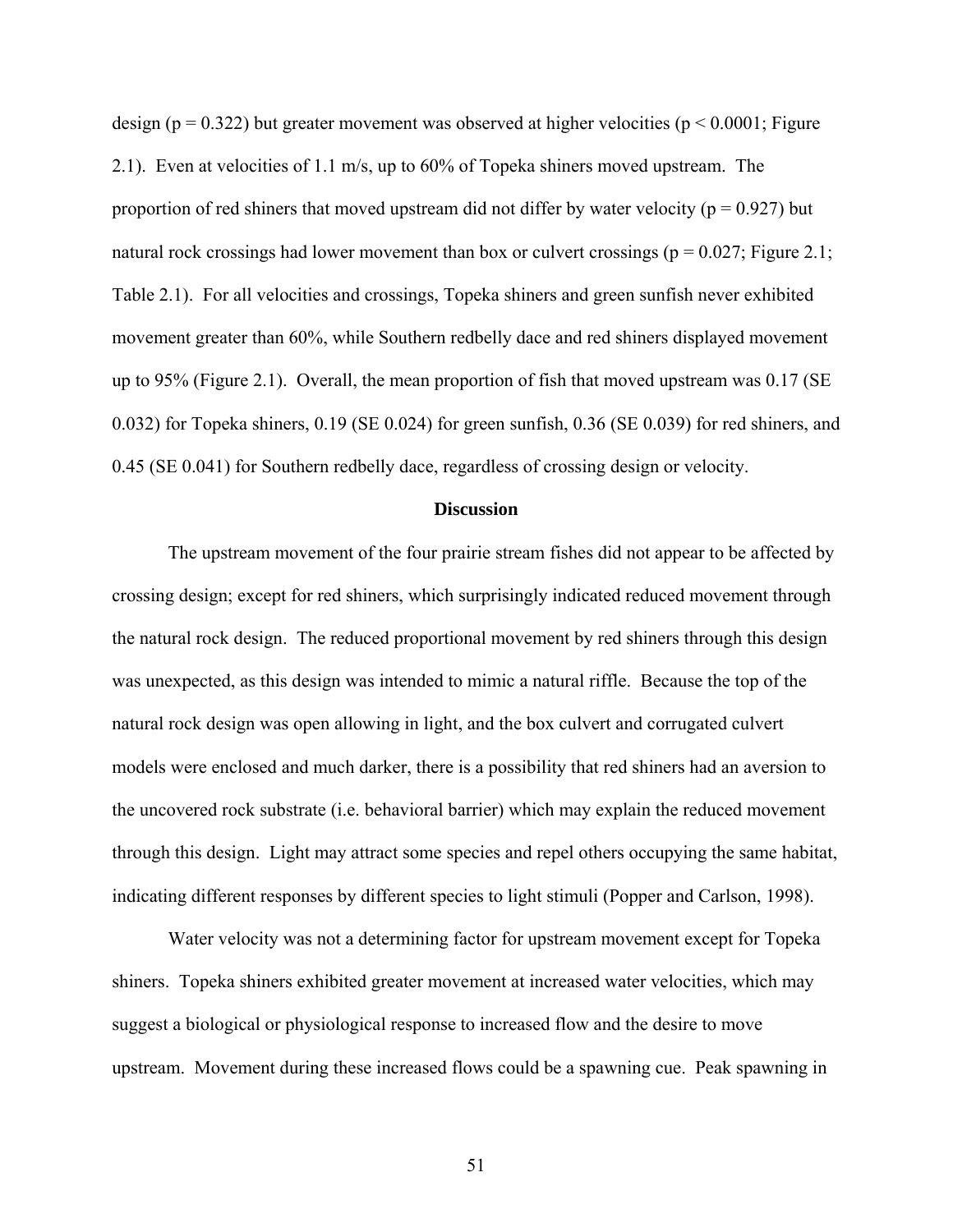Topeka shiners begins in May (Pflieger, 1997; Kerns and Bonneau, 2002), which coincides with periods of increased stream flow and higher velocities. All of our tested species exhibit overlapping spawning periods, and green sunfish, red shiners and Topeka shiners are often observed spawning simultaneously (Pflieger, 1997). However, movement of Southern redbelly dace, red shiners and green sunfish was not altered by changes in velocity and was more random across water velocities. Upstream migrations in these species may be triggered by mechanisms other than velocity.

 Swimming ability is a factor that may determine fish passage. Adams et al. (2000) found that 45 to 55 mm total length Topeka shiners could swim for about 60 s at 0.75 m/s water velocity. Using this endurance and velocity data, and an equation by Peake et al. (1997) and Adams et al. (2000) for predicted passable water velocities ( $V_f = V_s - (D/E_{vs})$ , where  $V_f$  is the velocity through the crossing  $(m/s)$ , D is the distance of the crossing  $(m)$  and  $E_{vs}$  is endurance in seconds at  $V_s$ , we would predict passage of Topeka shiners through our crossings only up to 0.72 m/s. However, our study indicated Topeka shiner (of similar sizes to Adams et al., 2000) passage at velocities up to 1.1 m/s through our 1.86 m crossings, suggesting Topeka shiner endurance and swimming performance may be greater than previously reported. Ward et al. (2003) determined average failure velocities (velocity at which fish could no longer maintain position in a recirculating swim tunnel) of 0.775 m/s for red shiners (mean length 68.9 mm), 0.462 m/s for green sunfish (mean length 70.2 mm), and 0.704 m/s for speckled dace (*Rhinichthys osculus*) (mean length 68.4 mm). In contrast, our study revealed that 24-43% of our stream fishes moved upstream even at velocities of 0.8 m/s and greater. Additionally, our tested fish were all smaller compared to those tested by Ward et al. (2003) which would reduce swimming ability (Adams et al., 2000; Wolter and Arlinghaus, 2003). Our results suggest that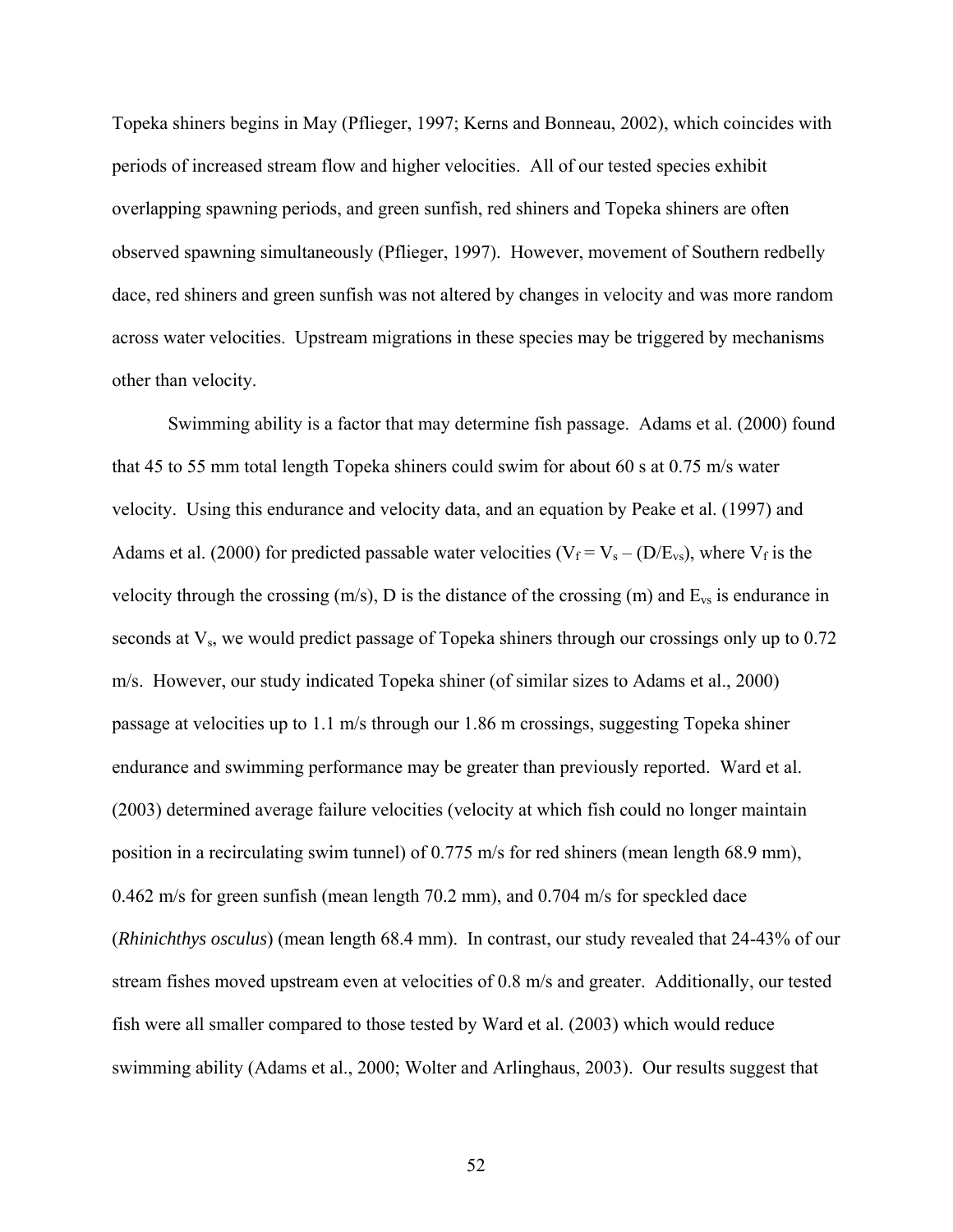prairie fishes may be able to pass through various crossing designs at water velocities up to 1.1 m/s. However, other factors (e.g. perching) not measured in this study may still affect fish passage. More research may be needed to determine the factors that affect swimming performance and fish passage for prairie stream fishes.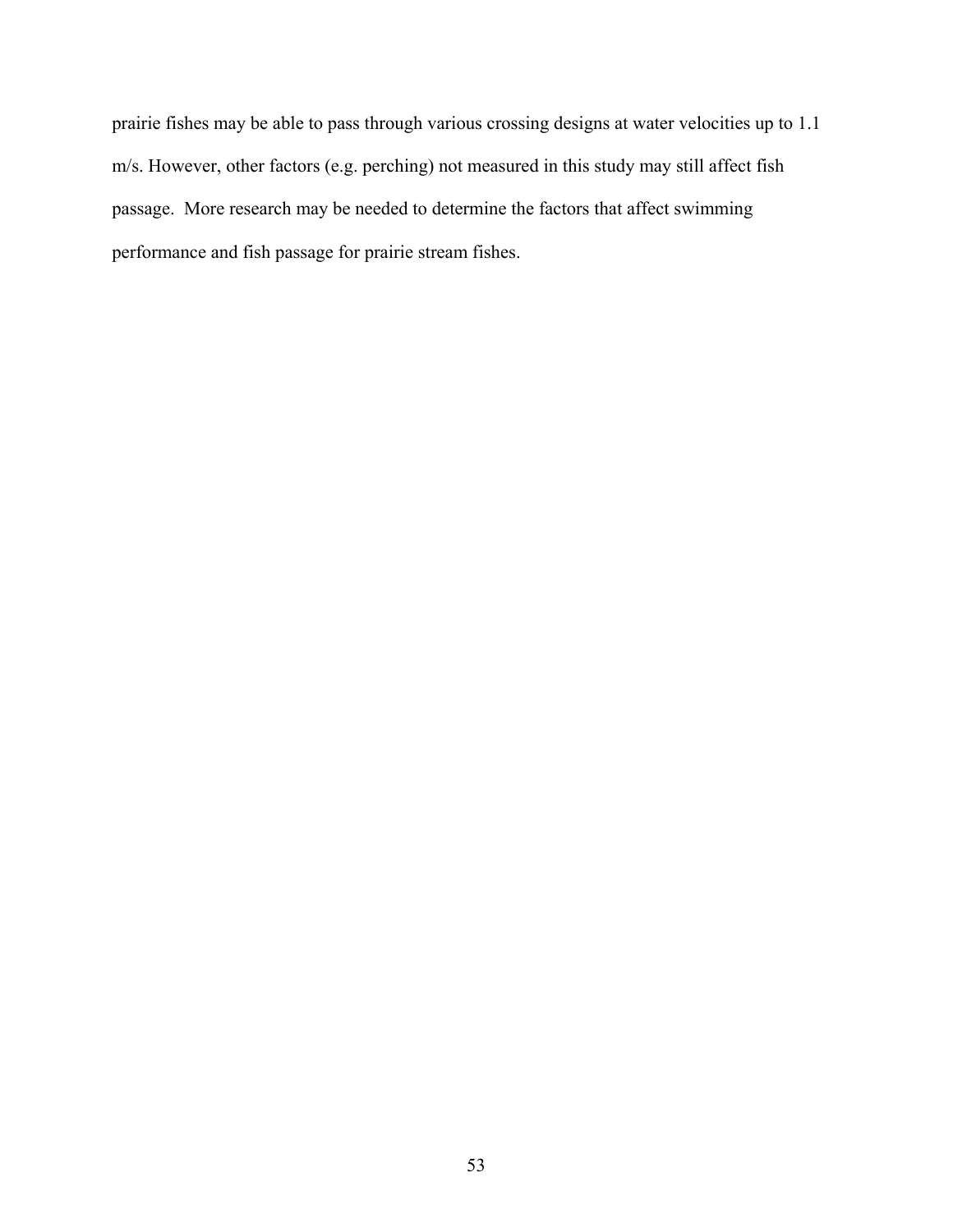## **Literature Cited**

- Adams, S.R., J.J. Hoover, and K.J. Killgore. 2000. Swimming performance of the Topeka shiner (*Notropis topeka*) an endangered Midwestern minnow. American Midland Naturalist 144: 178-186.
- Behlke, C. E., D. L. Kane, R. F. McLean, and M. D. Travis. 1991. Fundamentals of culvert design for passage of weak-swimming fish. Alaska Department of Transportation and Public Facilities Research

Station. FHWA-AK-RD-10-:1-203.

- Burford, D. D. 2005. An assessment of culverts of fish passage in a Montana drainage using a multi-tiered approach. Unpublished Master of Science thesis. Montana State University, Bozeman, Montana.
- Cahoon, J. E., O. Stein, M. Blank, T. McMahon, and D. Burford. 2005. Fish passage at road crossings in a Montana watershed. Final Report FHWA/MT-05- 002/8160 Montana Department of Transportation

([http://www.mdt.mt.gov/research/projects/env/fish\\_passage.shtml.](http://www.mdt.mt.gov/research/projects/env/fish_passage.shtml))

(15 November 2008).

- Coffman, J. S. 2005. Evaluation of a predictive model for upstream fish passage through culverts. Unpublished Master of Science thesis. James Madison University, Harrisonburg, Virginia.
- Gibson, R. J., R. L. Haedrich, and C. M. Wernerheim. 2005. Loss of fish habitat as a consequence of inappropriately constructed stream crossings. Fisheries 30(1):10-17.

Jelks, H. L., S. J. Walsh, N. M. Burkhead, S. Contreras-Balderas, E. Díaz-Pardo, D. A.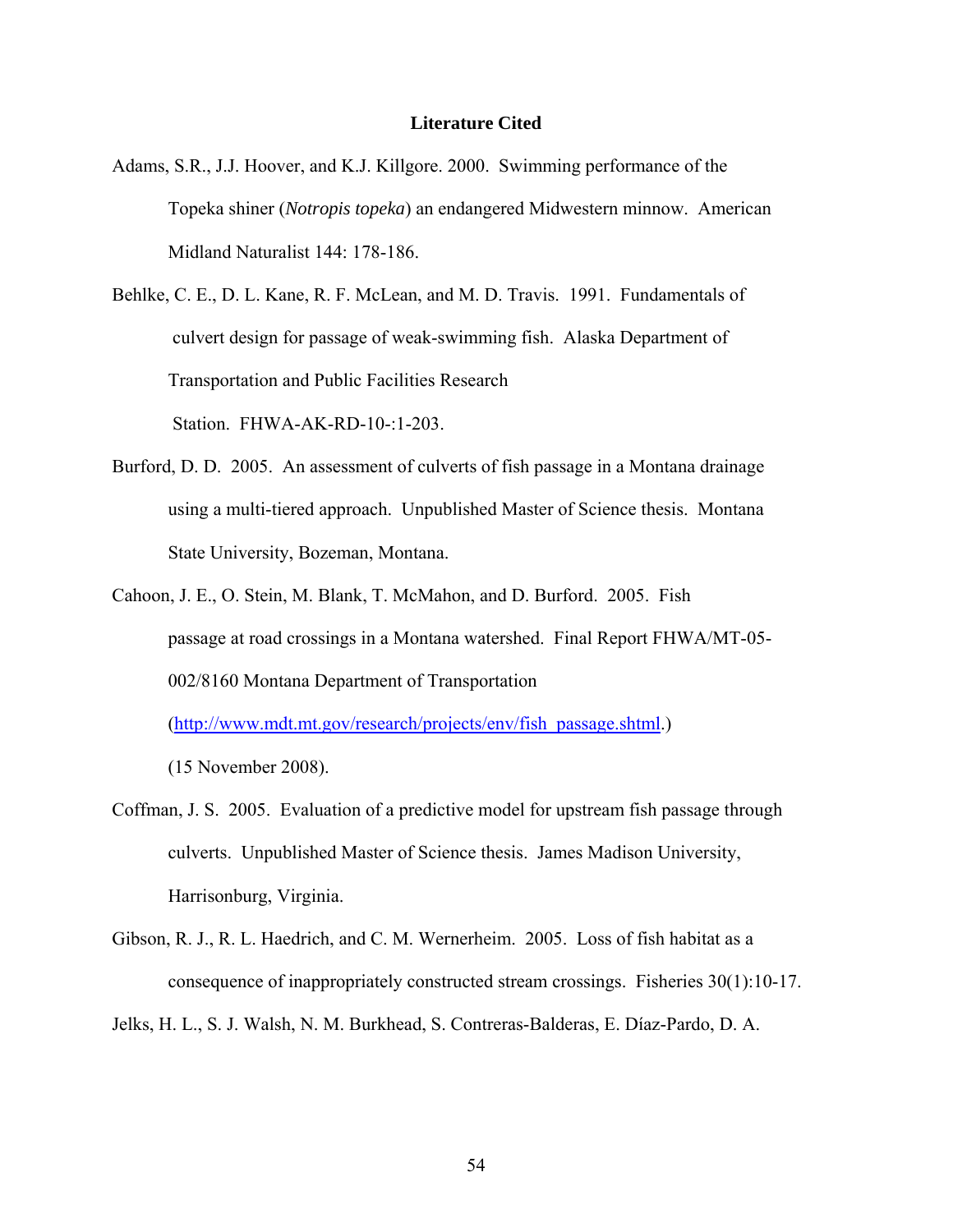Hendrickson, J. Lyons, N. E. Mandrak, F. McCormick, J. S. Nelson, S. P. Platania, B. A. Porter, C. B. Renaud, J. J. Schmitter-Soto, E. B. Taylor, and M. L. Warren, Jr. 2008. Conservation status of imperiled North American freshwater and diadromous fishes. Fisheries. 33(8):372-407.

- Kerns, H. A., and J. L. Bonneau. 2002. Aspects of the life history and feeding habits of the Topeka shiner (*Notropis topeka*) in Kansas. Transactions of the Kansas Academy of Science 105(3-4): 125-142.
- Koehle, J. J., and I. R. Adelman. 2007. The effects of temperature, dissolved oxygen, and Asian tapeworm infection on growth and survival of the Topeka shiner. Transactions of the American Fisheries Society 136:1607-1613.
- Matthews, W. J., K. B. Gido, G. P. Garrett, F. P. Gelwick, J. G. Stewart, and J. Schaefer. 2006. Modular experimental riffle-pool stream system. Transactions of the American Fisheries Society 135:1559-1566.
- Mueller, R. P., S.S. Southard, C. W. May, W. H. Pearson, and V. I. Cullinan. 2008. Juvenile coho salmon leaping ability and behavior in an experimental culvert test bed. Transactions of the American Fisheries Society 137:941-950.
- Nehlsen, W., J. E. Williams, and J. A. Lichatowich. 1991. Pacific salmon at the crossroads: stocks at risk from California, Oregon, Idaho, and Washington. Fisheries 16(2):4-21.
- Peake, S., F. W. H. Beamish, R. S. McKinley, D. A. Scruton, and C. Katopodis. 1997. Relating swimming performance of lake sturgeon, *Acipenser fulvescens*, to fishway design. Canadian Journal of Fisheries and Aquatic Sciences. 54:1361-1366.
- Pflieger, W. L. 1997. The fishes of Missouri Revised Edition. Missouri Department of Conservation, Jefferson City, MO.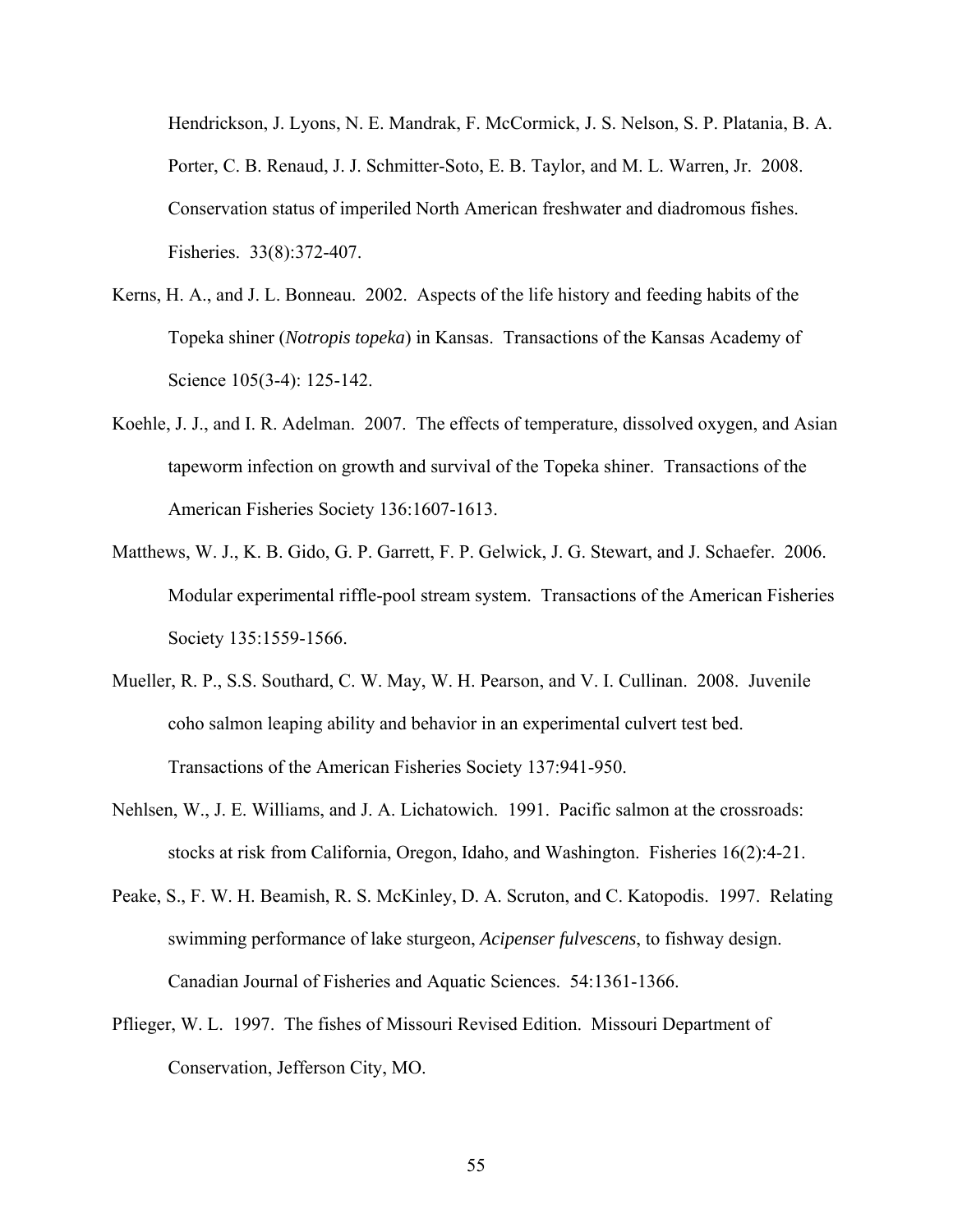- Popper, A. N., and T. J. Carlson. 1998. Application of sound and other stimuli to control fish behavior. Transactions of the American Fisheries Society 127:673-707.
- Sheer, M. B., and E. A. Steel. 2006. Lost watersheds: Barriers, aquatic habitat connectivity, and salmon persistence in the Willamette and lower Columbia River basins. Transactions of the American Fisheries Society 135:1654-1669.
- Toepfer, C. S., W. L. Fisher, and J. A. Haubelt. 1999. Swimming performance of the threatened leopard darter in relation to road culverts. Transactions of the American Fisheries Society 128:155-161.
- Votapka, F. E. 1991. Considerations for fish passage through culverts. Transportation Research Record 1291:347-353.
- Wall, S. S., and C. R. Berry Jr. 2004. Road culverts across streams with the endangered Topeka shiner, (*Notropis topeka*), in the James, Vermillion, and Big Sioux River Basins. Proceedings of the South Dakota Academy of Science 83:125-135.
- Warren, M.L. Jr. and M.G. Pardew. 1998. Road crossings as barriers to small-stream fish movement. Transactions of the American Fisheries Society 127: 637–644.
- Ward, D. L. 2007. Removal and quantification of Asian tapeworm from the bonytail chub using praziquantel. North American Journal of Aquaculture 69:207-210.
- Ward, D. L., A. A. Schultz, and P. G. Matson. 2003. Differences in swimming ability and behavior in response to high water velocities among native and nonnative fishes. Environmental Biology of Fishes. 68:87-92.
- Washington Department of Fish and Wildlife (WDFW). 2003. Design of road culverts for fish passage. Washington Department of Fish and Wildlife

([http://wdfw.wa.gov/hab/engineer/cm/culvert\\_manual\\_final.pdf](http://wdfw.wa.gov/hab/engineer/cm/culvert_manual_final.pdf)) (15 November 2008).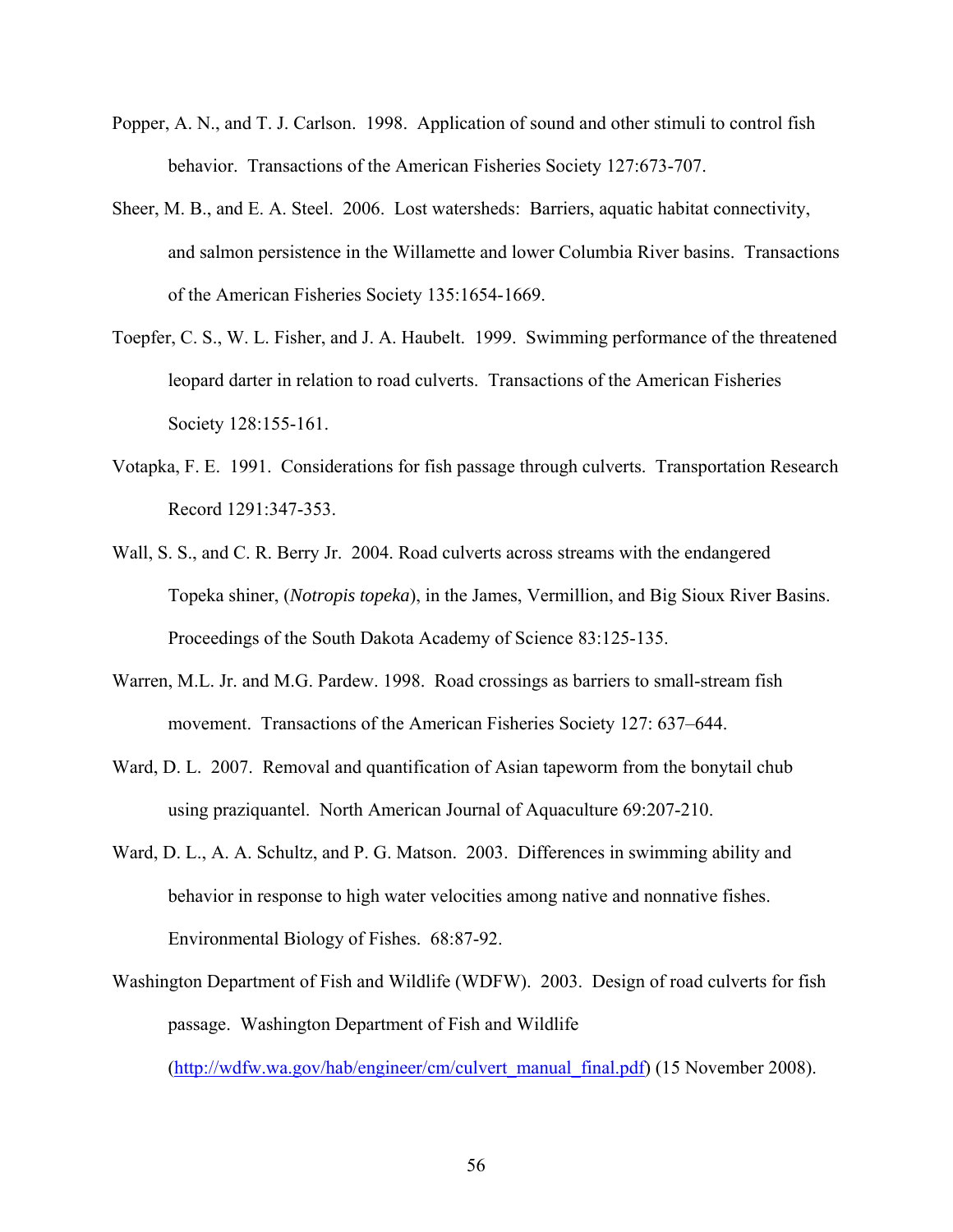- Winston, M. R., C. M. Taylor, and J. Pigg. 1991. Upstream extirpation of four minnow species due to damming of a prairie stream. Transactions of the American Fisheries Society 120:98–105.
- Wolter, C., and R. Arlinghaus. 2003. Navigation impacts on freshwater fish assemblages: the ecological relevance of swimming performance. Reviews in Fish Biology and Fisheries 13:63-89.
- Zar, J. 1996. Biostatistical Analysis Third Edition. Prentice Hall, London.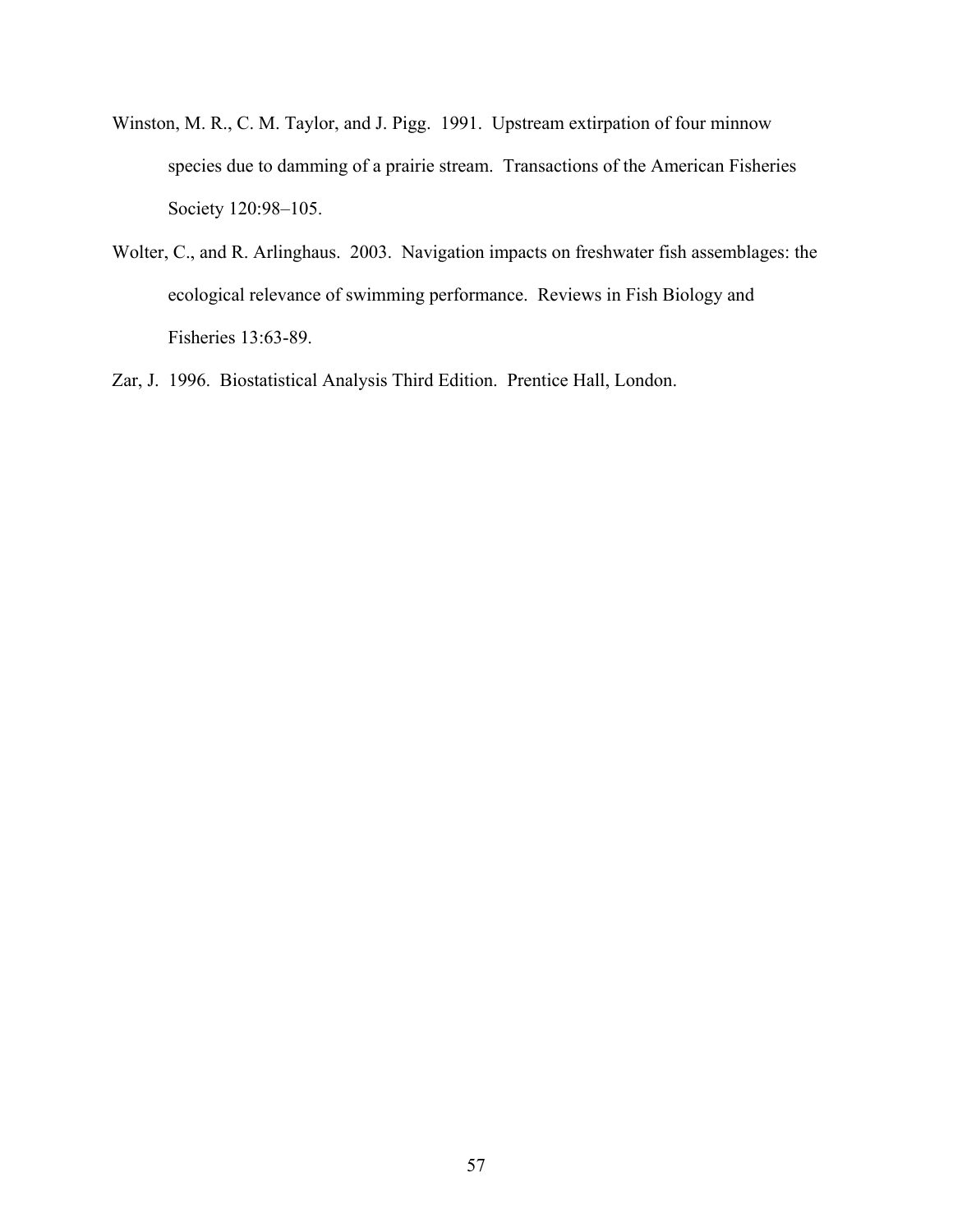Table 2.1. Analysis of covariance (ANCOVA) results and summary statistics testing if the proportion (P) of fish that moved upstream differed by water velocity, culvert design, or their interaction (tests for slopes) of four prairie stream fishes in an experimental stream system. Degrees freedom (DF) 2 for slopes and design, 1 for velocity, SE = standard error.

| <b>Species</b>    |      |               |      |            |      |                        |               |         |  |
|-------------------|------|---------------|------|------------|------|------------------------|---------------|---------|--|
|                   |      | Topeka shiner |      | red shiner |      | Southern redbelly dace | green sunfish |         |  |
| <b>ANCOVA</b>     | DF   | p-value       | DF   | p-value    | DF   | p-value                | DF            | p-value |  |
| Test for slopes   | 2    | 0.362         | 2    | 0.569      | 2    | 0.268                  | 2             | 0.186   |  |
| Test for velocity |      | < 0.0001      | 1    | 0.927      |      | 0.184                  | 1             | 0.22    |  |
| Test for design   | 2    | 0.322         | 2    | 0.027      | 2    | 0.186                  | 2             | 0.82    |  |
| Mean Movement     | P.   | SE            | P.   | SE         | P    | SE                     | P             | SE      |  |
| box culvert       | 0.17 | 0.059         | 0.38 | 0.062      | 0.35 | 0.061                  | 0.21          | 0.032   |  |
| corrugated pipe   | 0.12 | 0.035         | 0.43 | 0.076      | 0.54 | 0.064                  | 0.17          | 0.04    |  |
| natural rock      | 0.21 | 0.053         | 0.19 | 0.044      | 0.45 | 0.081                  | 0.18          | 0.053   |  |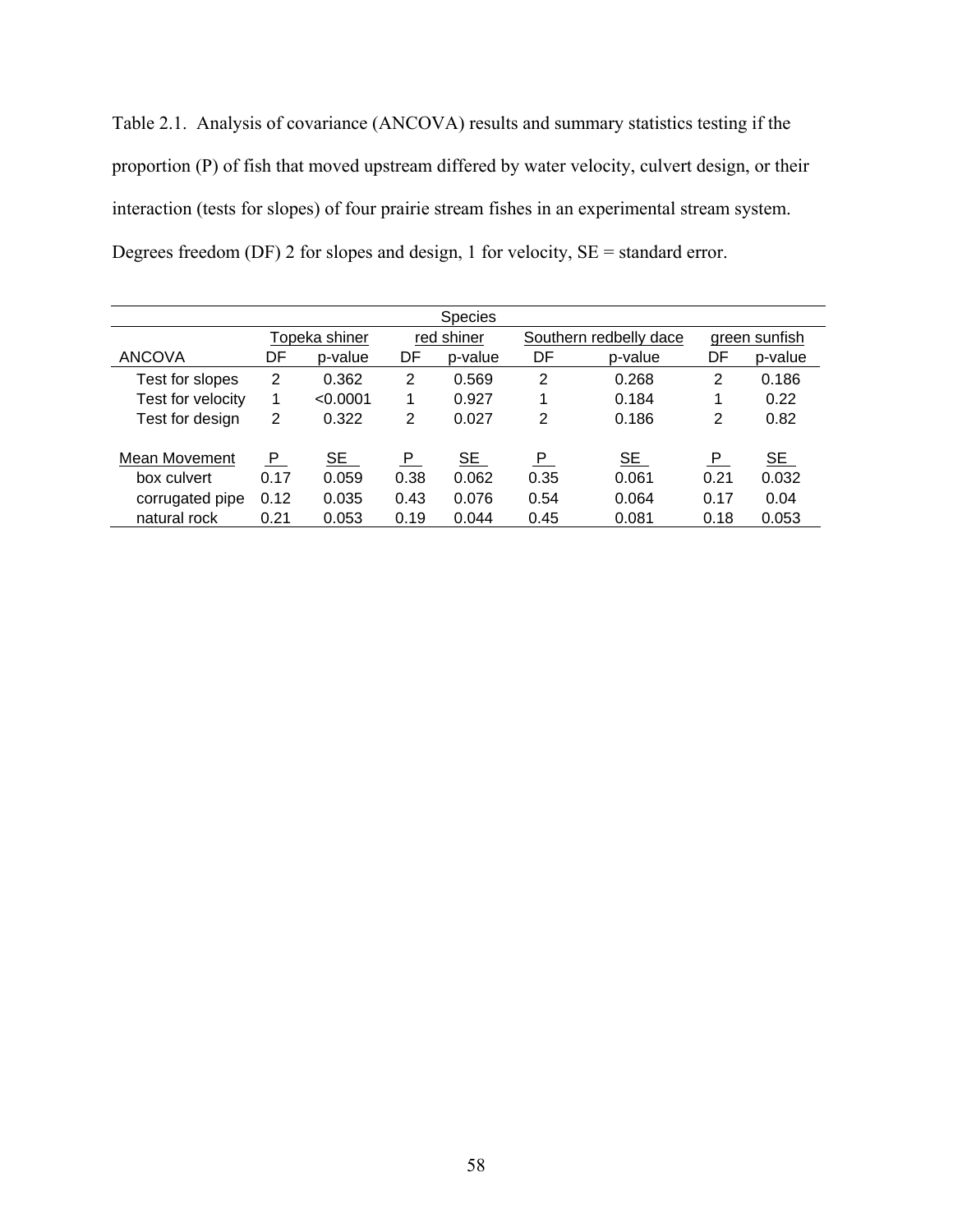

Figure 2.1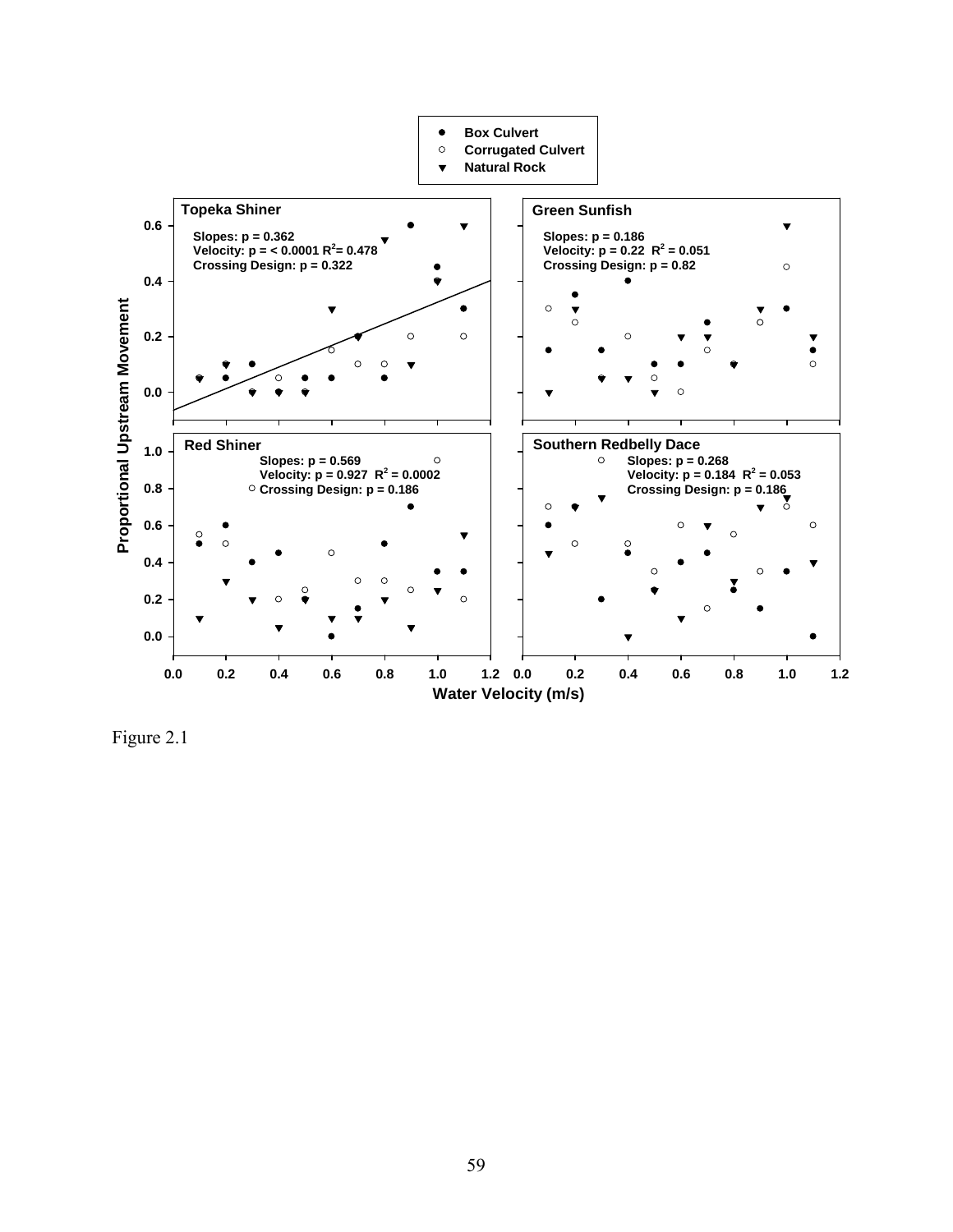**Appendix A: Supplemental Tables**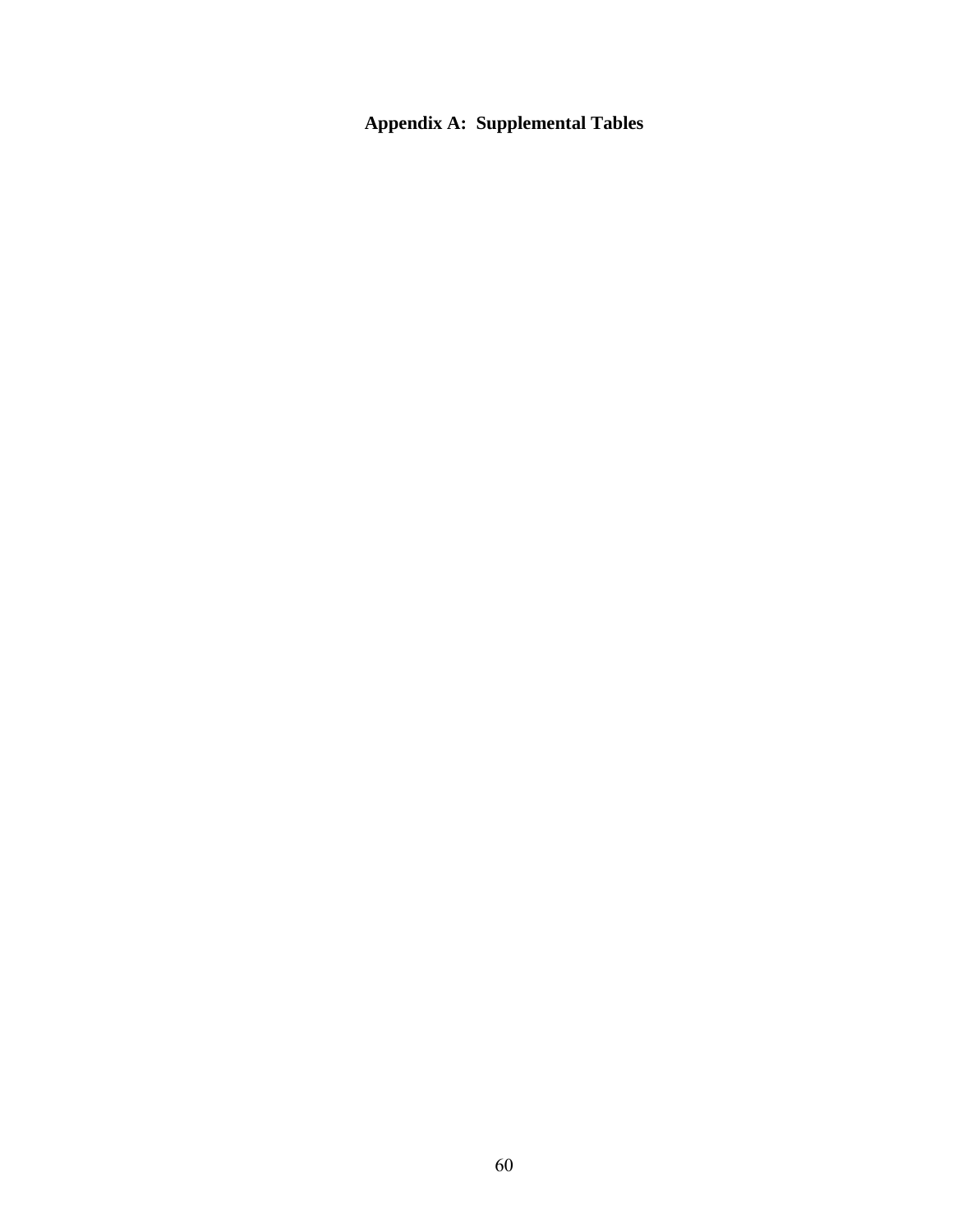Table A.1: Rosgen Level II (Rosgen, 1996) delineative criteria and classification upstream and downstream of road-stream crossings at 12 sites in the Kansas Flint Hills. \* No riffle upstream of this crossing, classification estimated. \*\*Both site LW1 riffle cross-sections are located downstream (LW1\*\*) is farthest downstream from the crossing. BKF = bankfull,  $D50$  = median substrate particle size, site designation  $LW = low$ -water crossings,  $BC = box$  culverts, and  $CC =$ large single corrugated culverts.

| <b>Site</b>     | Valley<br><b>Type</b> | <b>BKF</b><br>Width<br>(m) | <b>BKF</b><br>Mean<br>Depth<br>(m) | BKF<br>Area<br>$(sq \, m)$ | Width/<br>Depth<br>Ratio | Entrenchment<br>Ratio | Sinuosity | <b>Riffle XS</b><br>D <sub>50</sub><br>(mm) | Water<br>Surface<br>Slope (%) | Rosgen<br>Class |
|-----------------|-----------------------|----------------------------|------------------------------------|----------------------------|--------------------------|-----------------------|-----------|---------------------------------------------|-------------------------------|-----------------|
| Upstream        |                       |                            |                                    |                            |                          |                       |           |                                             |                               |                 |
| $LW1*$          | VI                    | n/a                        | n/a                                | n/a                        | n/a                      | n/a                   | 1.87      | 0.05                                        | 0.02                          | F <sub>6</sub>  |
| LW <sub>2</sub> | VI                    | 28.58                      | 0.54                               | 15.43                      | 52.63                    | 1.54                  | 1.09      | 29.7                                        | 0.32                          | B4c             |
| LW <sub>3</sub> | $\mathbf{I}$          | 13.54                      | 0.46                               | 6.16                       | 29.6                     | 1.4                   | 1.2       | 39.4                                        | 0.66                          | B <sub>4c</sub> |
| LW4             | $\mathbf{I}$          | 9.33                       | 0.54                               | 5.01                       | 17.29                    | 1.48                  | 1.7       | 45.6                                        | 0.36                          | B4c             |
| LW <sub>5</sub> | VI                    | 35.62                      | 0.85                               | 30.03                      | 42.01                    | 1.52                  | 1.95      | 59.3                                        | 0.28                          | B <sub>4c</sub> |
| BC <sub>1</sub> | VI                    | 17.65                      | 0.62                               | 10.87                      | 28.51                    | 1.47                  | 1.17      | 54.5                                        | 0.46                          | B4c             |
| BC <sub>2</sub> | $\sf II$              | 11.89                      | 0.70                               | 8.22                       | 17.1                     | 1.44                  | 1.53      | 38.5                                        | 0.74                          | B <sub>4c</sub> |
| BC <sub>3</sub> | $\sf II$              | 10.36                      | 0.59                               | 6.10                       | 17.5                     | 1.21                  | 1.49      | 35.7                                        | 0.56                          | F4              |
| BC4             | $\mathbf{I}$          | 10.64                      | 0.43                               | 4.55                       | 24.73                    | 1.5                   | 1.61      | 38.5                                        | 0.71                          | B <sub>4c</sub> |
| BC <sub>5</sub> | VI                    | 16.72                      | 0.74                               | 12.21                      | 22.7                     | 1.11                  | 1.17      | 41.8                                        | 0.39                          | F <sub>4</sub>  |
| CC <sub>1</sub> | $\mathbf{I}$          | 6.74                       | 0.45                               | 3.03                       | 14.93                    | 1.9                   | 1.31      | 37.9                                        | 0.76                          | B4c             |
| CC <sub>2</sub> | $\mathbf{I}$          | 6.37                       | 0.33                               | 2.07                       | 19.53                    | 1.56                  | 1.15      | 41.8                                        | 1.09                          | B <sub>4c</sub> |
| Downstream      |                       |                            |                                    |                            |                          |                       |           |                                             |                               |                 |
| $LW1**$         | VI                    | 18.62                      | 1.60                               | 29.69                      | 11.6                     | 2.02                  | 1.87      | 11.8                                        | 0.22                          | B <sub>4c</sub> |
| LW1             | VI                    | 19.25                      | 1.49                               | 28.48                      | 12.93                    | 1.7                   | 1.87      | 3.5                                         | 0.22                          | B <sub>4c</sub> |
| LW <sub>2</sub> | VI                    | 22.31                      | 0.70                               | 15.63                      | 31.66                    | 1.12                  | 1.09      | 26.05                                       | 0.37                          | F4              |
| LW <sub>3</sub> | $\mathbf{  }$         | 18.70                      | 0.35                               | 6.52                       | 53.32                    | 1.13                  | 1.2       | 54.5                                        | 0.78                          | F <sub>4</sub>  |
| LW4             | $\mathbf{I}$          | 11.29                      | 0.43                               | 4.86                       | 26.06                    | 1.65                  | 1.7       | 22.2                                        | 0.28                          | B4c             |
| LW <sub>5</sub> | VI                    | 32.70                      | 0.90                               | 29.25                      | 36.3                     | 1.33                  | 1.95      | 38.5                                        | 0.3                           | F <sub>4</sub>  |
| BC <sub>1</sub> | VI                    | 15.56                      | 0.65                               | 10.05                      | 23.94                    | 1.24                  | 1.17      | 66.8                                        | 0.73                          | F4              |
| BC <sub>2</sub> | $\mathbf{I}$          | 12.44                      | 0.64                               | 7.92                       | 19.43                    | 1.3                   | 1.53      | 33.2                                        | 0.47                          | F4              |
| BC <sub>3</sub> | $\mathbf{I}$          | 12.60                      | 0.48                               | 6.00                       | 26.3                     | 1.3                   | 1.49      | 23.9                                        | 0.52                          | F4              |
| BC4             | $\mathbf{I}$          | 12.81                      | 0.33                               | 4.20                       | 38.89                    | 1.14                  | 1.61      | 40.5                                        | 0.45                          | F4              |
| BC <sub>5</sub> | VI                    | 17.59                      | 0.64                               | 11.26                      | 27.34                    | 1.19                  | 1.17      | 41.8                                        | 0.56                          | F4              |
| CC <sub>1</sub> | $\mathbf{I}$          | 8.06                       | 0.41                               | 3.32                       | 19.42                    | 1.68                  | 1.31      | 53.6                                        | 0.71                          | B4c             |
| CC <sub>2</sub> | $\mathbf{I}$          | 7.73                       | 0.23                               | 1.73                       | 34.24                    | 1.1                   | 1.15      | 45.0                                        | 1.23                          | F4              |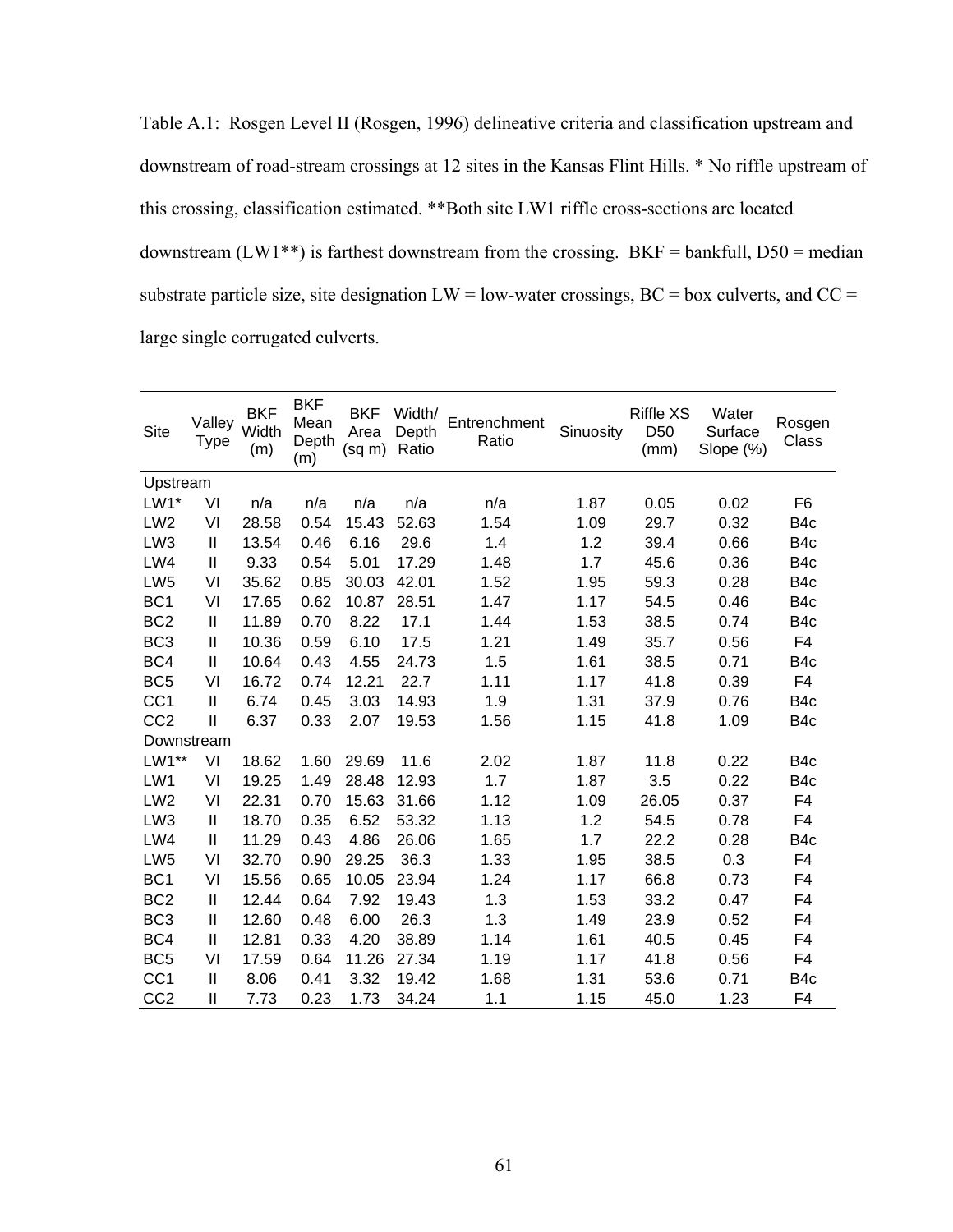| Common name            | Genus species            | Number collected | Percent of total |
|------------------------|--------------------------|------------------|------------------|
| emerald shiner         | Notropis atherinoides    | 1                | 0.001            |
| longnose gar           | Lepisosteus osseus       | 1                | 0.001            |
| river carpsucker       | Carpiodes carpio         | 1                | 0.001            |
| flathead catfish       | Pylodictus olivarus      | 2                | 0.002            |
| white crappie          | Pomoxis annularis        | $\overline{c}$   | 0.002            |
| black bullhead         | Ameiurus melas           | 6                | 0.007            |
| yellow bullhead        | Ameiurus natalis         | 6                | 0.007            |
| channel catfish        | Ictalurus punctatus      | 11               | 0.013            |
| logperch               | Percina caprodes         | 19               | 0.022            |
| golden shiner          | Notemigonus crysoleucas  | 24               | 0.028            |
| suckermouth minnow     | Phenacobius mirabilis    | 60               | 0.069            |
| sand shiner            | Notropis ludibundus      | 67               | 0.077            |
| shorthead redhorse     | Moxostoma macrolepidotum | 71               | 0.082            |
| fathead minnow         | Pimephales promelas      | 118              | 0.136            |
| longear sunfish        | Lepomis megalotis        | 235              | 0.271            |
| johnny darter          | Etheostoma nigrum        | 308              | 0.356            |
| white suckers          | Catostomus commersonii   | 348              | 0.402            |
| bluegill               | Lepomis macrochirus      | 352              | 0.406            |
| bullhead minnow        | Pimephales vigilax       | 356              | 0.411            |
| green sunfish          | Lepomis cyanellus        | 434              | 0.501            |
| orangespotted sunfish  | Lepomis humilis          | 512              | 0.591            |
| slender madtom         | Notorus exilis           | 589              | 0.680            |
| bluntnose minnow       | Pimephales notatus       | 954              | 1.101            |
| topeka shiner          | Notropis topeka          | 1234             | 1.425            |
| largemouth bass        | Micropterus salmoides    | 1275             | 1.472            |
| orangethroat darter    | Etheostoma spectabile    | 1659             | 1.915            |
| creek chub             | Semotilus atromaculatus  | 2983             | 3.444            |
| carmine shiner         | Notropis percobromis     | 3135             | 3.620            |
| central stoneroller    | Campostoma anomalum      | 6216             | 7.177            |
| red shiner             | Cyprinella lutrensis     | 13032            | 15.046           |
| redfin shiner          | Lythrurus umbratilis     | 13892            | 16.039           |
| common shiner          | Luxilus cornutus         | 14129            | 16.313           |
| southern redbelly dace | Phoxinus erythrogaster   | 24582            | 28.381           |
| Total                  |                          | 86612            | 100%             |

Table A.2: Collected species from 12 sites in the Kansas Flint Hills, May to August 2007.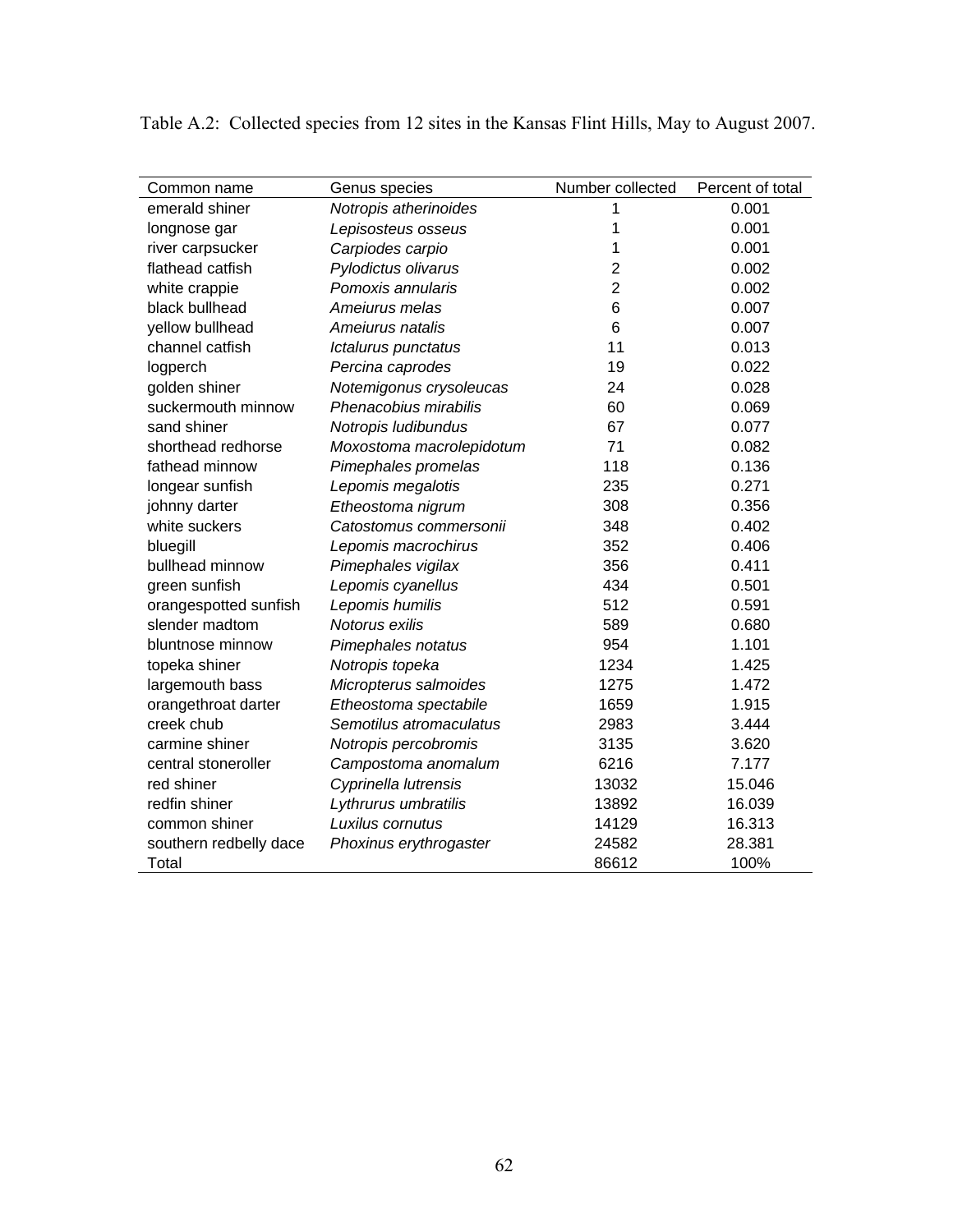|                        |                | Recaptures               |               |                  |                    |
|------------------------|----------------|--------------------------|---------------|------------------|--------------------|
| <b>Box Culverts</b>    | Number tagged  | $\underline{\mathsf{N}}$ | $\frac{9}{6}$ | Crossed          | <b>Not Crossed</b> |
| carmine shiner         |                |                          |               |                  |                    |
| Control                | 16             | 3                        | 18.75         | 1                | $\mathbf 2$        |
| Experimental           | 22             | 8                        | 36.36         | $\overline{2}$   | 6                  |
| common shiner          |                |                          |               |                  |                    |
| Control                | 163            | 64                       | 39.26         | 8                | 56                 |
| Experimental           | 120            | 30                       | 25.00         | 13               | 17                 |
| creek chub             |                |                          |               |                  |                    |
| Control                | 99             | 5                        | 5.05          | $\boldsymbol{0}$ | 5                  |
| Experimental           | 20             | 3                        | 15.00         | $\mathbf 0$      | 3                  |
| central stoneroller    |                |                          |               |                  |                    |
| Control                | 144            | 4                        | 2.78          | $\pmb{0}$        | 4                  |
| Experimental           | 43             | $\mathbf 0$              | 0.00          | $\pmb{0}$        | $\mathbf 0$        |
| green sunfish          |                |                          |               |                  |                    |
| Control                | 30             | 1                        | 3.33          | $\boldsymbol{0}$ | 1                  |
| Experimental           | 13             | 1                        | 7.69          | $\mathbf 0$      | 1                  |
| red shiner             |                |                          |               |                  |                    |
| Control                | 10             | $\overline{7}$           | 70.00         | 3                | 4                  |
| Experimental           | 18             | 1                        | 5.56          | 1                | $\mathbf 0$        |
| redfin shiner          |                |                          |               |                  |                    |
| Control                | 29             | 3                        | 10.34         | $\boldsymbol{0}$ | 3                  |
| Experimental           | 17             | 6                        | 35.29         | $\overline{2}$   | 4                  |
| Southern redbelly dace |                |                          |               |                  |                    |
| Control                | 965            | 84                       | 8.70          | 18               | 66                 |
| Experimental           | 257            | 36                       | 14.01         | 20               | 16                 |
| Topeka shiner          |                |                          |               |                  |                    |
| Control                | $\,6$          | 1                        | 16.67         | $\boldsymbol{0}$ | 1                  |
| Experimental           | $\overline{0}$ | 0                        | n/a           | $\mathbf 0$      | $\mathbf 0$        |
| white sucker           |                |                          |               |                  |                    |
| Control                | $\overline{7}$ | 1                        | 14.29         | $\mathbf 0$      | 1                  |
| Experimental           | 0              | $\overline{0}$           | n/a           | $\mathbf 0$      | $\mathbf 0$        |

Table A.3: Tagging and recapture statistics by crossing design for 12 sites in the Kansas Flint Hills.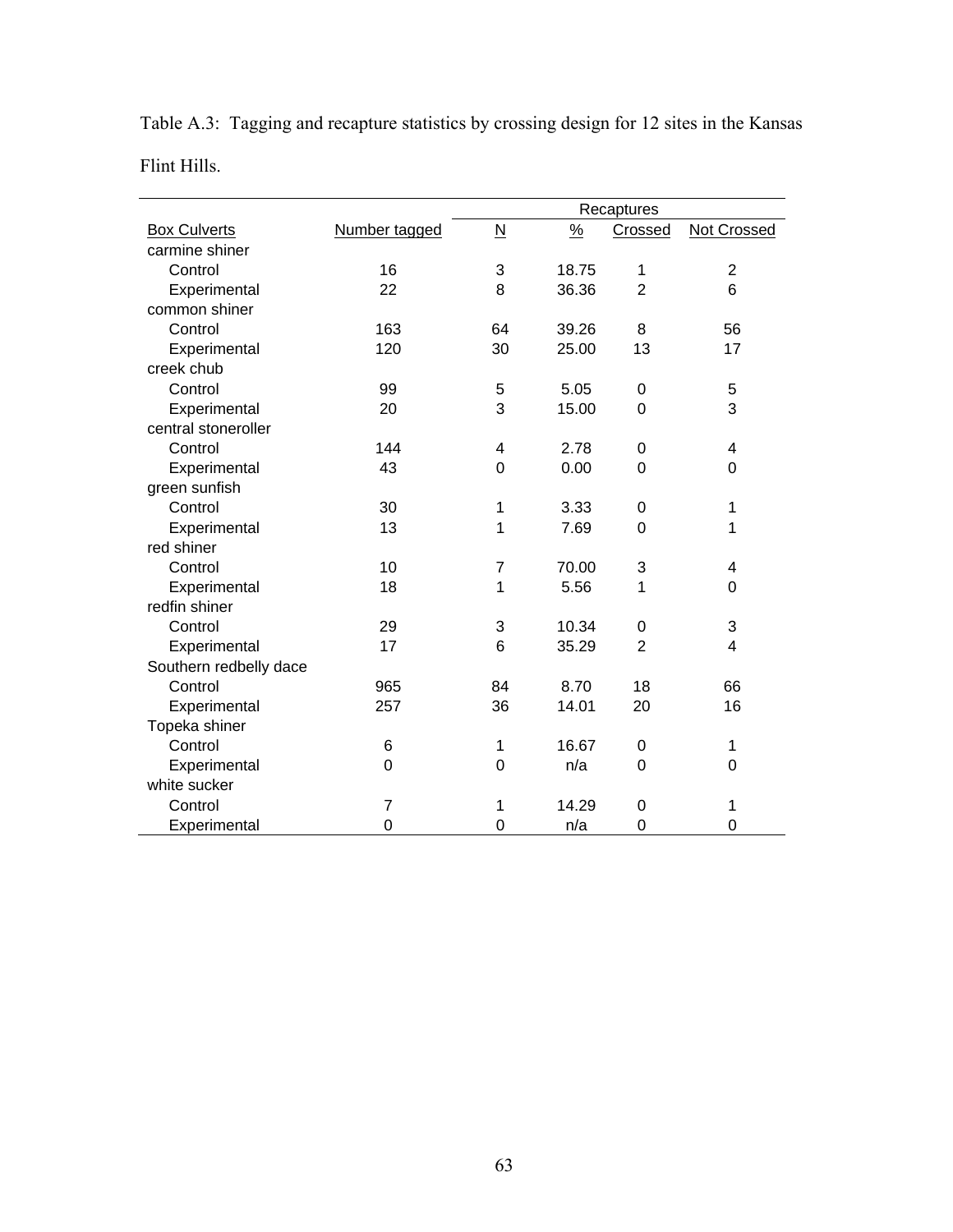|                            |                |                         |               | Recaptures       |                    |
|----------------------------|----------------|-------------------------|---------------|------------------|--------------------|
| <b>Low-Water Crossings</b> | Number tagged  | $\overline{\mathsf{N}}$ | $\frac{9}{6}$ | Crossed          | <b>Not Crossed</b> |
| bullhead minnow            |                |                         |               |                  |                    |
| Control                    | 117            | $\mathbf 1$             | 0.85          | $\boldsymbol{0}$ | 1                  |
| Experimental               | $\overline{2}$ | 0                       | 0.00          | 0                | $\overline{0}$     |
| bluntnose minnow           |                |                         |               |                  |                    |
| Control                    | 66             | 1                       | 1.52          | $\boldsymbol{0}$ | 1                  |
| Experimental               | 32             | $\overline{2}$          | 6.25          | 1                | 1                  |
| carmine shiner             |                |                         |               |                  |                    |
| Control                    | 83             | 6                       | 7.23          | $\boldsymbol{0}$ | 6                  |
| Experimental               | 117            | 8                       | 6.84          | 1                | $\overline{7}$     |
| common shiner              |                |                         |               |                  |                    |
| Control                    | 347            | 84                      | 24.21         | 8                | 76                 |
| Experimental               | 218            | 33                      | 15.14         | 16               | 17                 |
| creek chub                 |                |                         |               |                  |                    |
| Control                    | 66             | 3                       | 4.55          | $\mathbf 0$      | 3                  |
| Experimental               | 32             | 0                       | 0.00          | $\mathbf 0$      | 0                  |
| johnny darter              |                |                         |               |                  |                    |
| Control                    | 16             | 1                       | 6.25          | $\mathbf 0$      | 1                  |
| Experimental               | $\overline{2}$ | 0                       | 0.00          | $\mathbf 0$      | $\mathbf 0$        |
| red shiner                 |                |                         |               |                  |                    |
| Control                    | 73             | 36                      | 49.32         | 2                | 34                 |
| Experimental               | 409            | 65                      | 15.89         | 8                | 57                 |
| redfin shiner              |                |                         |               |                  |                    |
| Control                    | 513            | 30                      | 5.85          | $\boldsymbol{0}$ | 30                 |
| Experimental               | 253            | 65                      | 25.69         | 1                | 64                 |
| sand shiner                |                |                         |               |                  |                    |
| Control                    | 10             | 1                       | 10.00         | $\boldsymbol{0}$ | $\mathbf{1}$       |
| Experimental               | $\mathbf 0$    | $\mathbf 0$             | n/a           | $\mathbf 0$      | $\mathbf 0$        |
| Southern redbelly dace     |                |                         |               |                  |                    |
| Control                    | 761            | 55                      | 7.23          | 8                | 47                 |
| Experimental               | 576            | 38                      | 6.60          | 16               | 22                 |
| Topeka shiner              |                |                         |               |                  |                    |
| Control                    | 21             | 19                      | 90.48         | 0                | 19                 |
| Experimental               | 49             | $\overline{2}$          | 4.08          | $\mathbf 0$      | $\overline{2}$     |
| white sucker               |                |                         |               |                  |                    |
| Control                    | 10             | 1                       | 10.00         | $\mathbf 0$      | 1                  |
| Experimental               | $\overline{7}$ | $\mathbf 0$             | 0.00          | $\mathbf 0$      | $\mathbf 0$        |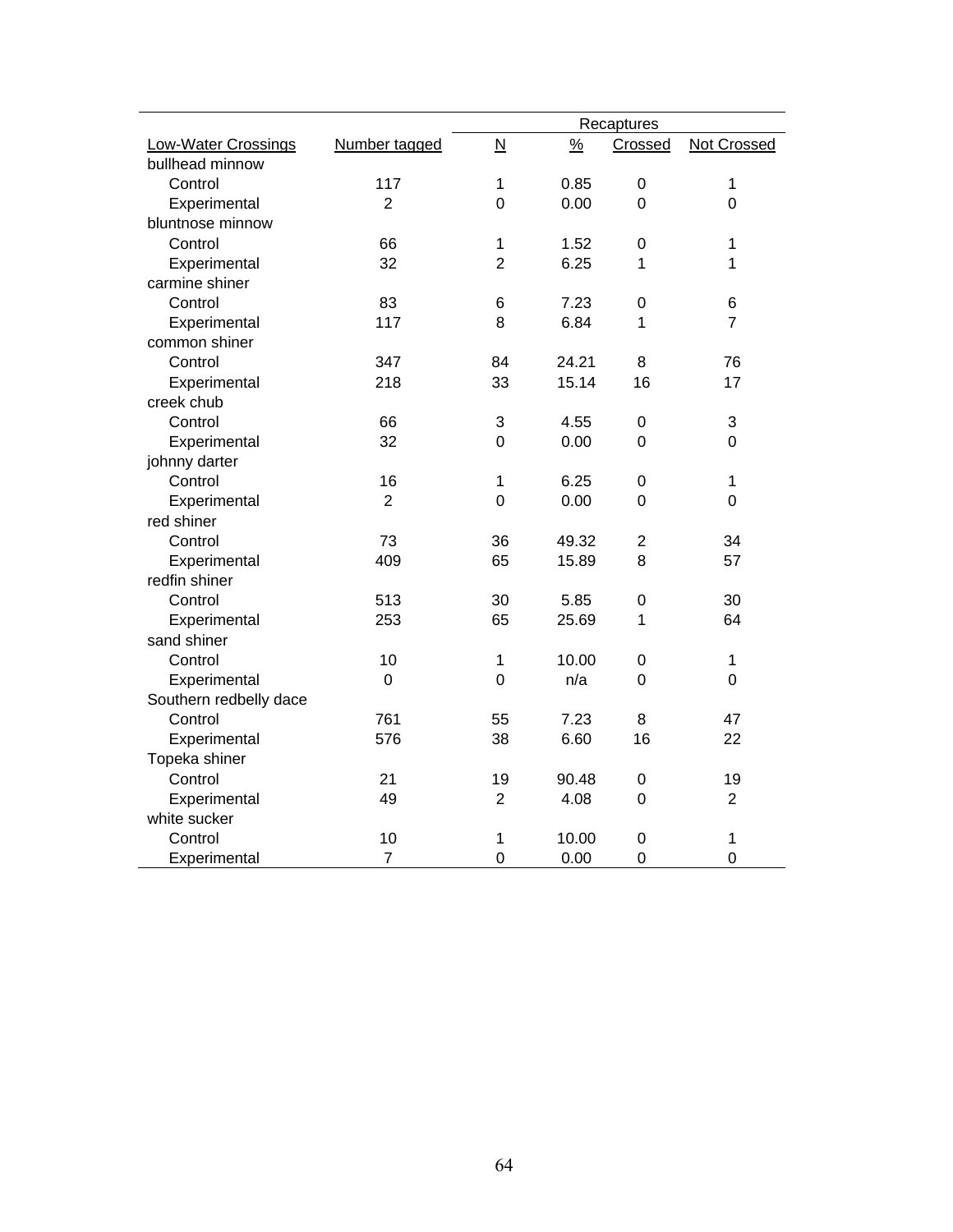|                            |                  |                          |               | Recaptures       |                    |
|----------------------------|------------------|--------------------------|---------------|------------------|--------------------|
| <b>Corrugated Culverts</b> | Number tagged    | $\underline{\mathsf{N}}$ | $\frac{0}{2}$ | Crossed          | <b>Not Crossed</b> |
| bluegill                   |                  |                          |               |                  |                    |
| Control                    | $\overline{2}$   | 1                        | 50            | $\boldsymbol{0}$ | $\mathbf 1$        |
| Experimental               | 13               | 1                        | 7.69          | 1                | 0                  |
| bluntnose minnow           |                  |                          |               |                  |                    |
| Control                    | 11               | 7                        | 63.64         | 5                | 2                  |
| Experimental               | $6\phantom{1}$   | 3                        | 50            | 0                | 3                  |
| common shiners             |                  |                          |               |                  |                    |
| Control                    | 20               | 9                        | 45            | 1                | 8                  |
| Experimental               | 31               | 21                       | 67.74         | 15               | 6                  |
| creek chub                 |                  |                          |               |                  |                    |
| Control                    | 6                | $\boldsymbol{0}$         | $\mathbf 0$   | 0                | 0                  |
| Experimental               | 18               | 2                        | 11.11         | 0                | $\overline{2}$     |
| green sunfish              |                  |                          |               |                  |                    |
| Control                    | $\overline{2}$   | $\boldsymbol{0}$         | $\mathbf 0$   | 0                | 0                  |
| Experimental               | 11               | $\overline{2}$           | 18.18         | 1                | 1                  |
| johnny darter              |                  |                          |               |                  |                    |
| Control                    | 0                | 0                        | n/a           | 0                | 0                  |
| Experimental               | 6                | 5                        | 83.33         | 1                | 4                  |
| longear sunfish            |                  |                          |               |                  |                    |
| Control                    | 3                | 1                        | 33.33         | $\pmb{0}$        | 1                  |
| Experimental               | 1                | 0                        | 0             | 0                | 0                  |
| orangespotted sunfish      |                  |                          |               |                  |                    |
| Control                    | $\overline{2}$   | 0                        | $\mathbf 0$   | $\boldsymbol{0}$ | 0                  |
| Experimental               | 21               | 4                        | 19.05         | 1                | 3                  |
| orangethroated darter      |                  |                          |               |                  |                    |
| Control                    | 27               | 6                        | 22.22         | 0                | 6                  |
| Experimental               | 20               | $\overline{7}$           | 35            | 4                | 3                  |
| redfin shiner              |                  |                          |               |                  |                    |
| Control                    | $\boldsymbol{0}$ | 0                        | n/a           | 0                | 0                  |
| Experimental               | 11               | $\boldsymbol{9}$         | 81.82         | 1                | 8                  |
| Southern redbelly dace     |                  |                          |               |                  |                    |
| Control                    | 1                | 0                        | 0             | 0                | 0                  |
| Experimental               | 43               | 3                        | 6.98          | $\overline{2}$   | 1                  |
| Topeka shiner              |                  |                          |               |                  |                    |
| Control                    | 0                | $\boldsymbol{0}$         | n/a           | 0                | 0                  |
| Experimental               | 12               | 5                        | 41.67         | 3                | $\overline{2}$     |
| white sucker               |                  |                          |               |                  |                    |
| Control                    | 3                | 1                        | 33.33         | 1                | 0                  |
| Experimental               | 3                | $\mathbf 0$              | $\mathbf 0$   | $\mathbf 0$      | $\overline{0}$     |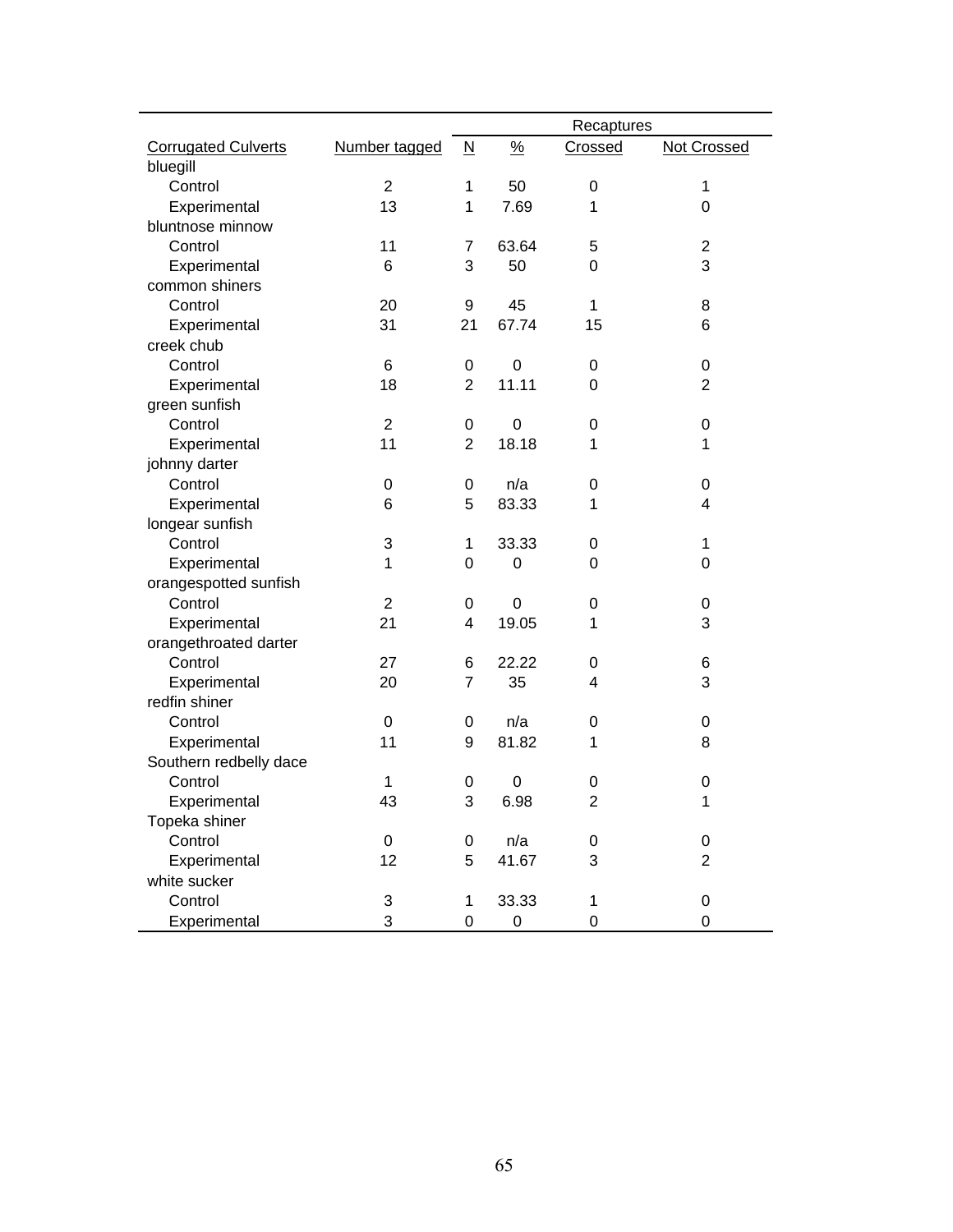**Appendix 2: Longitudinal Profile Plots**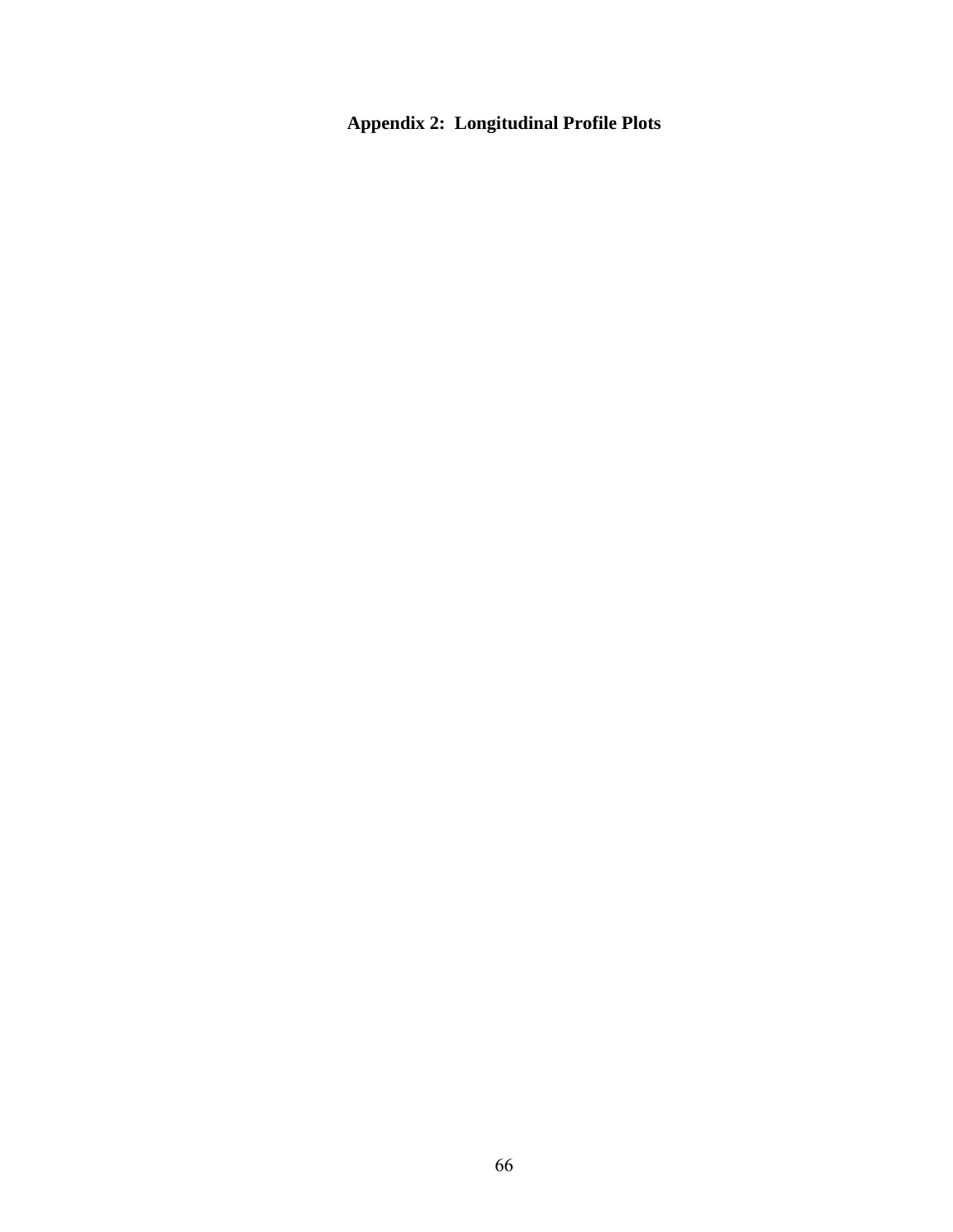Longitudinal Profile Deep Creek (site LW1)



Figure 1: Longitudinal profile plotting the channel thalweg, water surface, water surface slope, riffle slope (measured from riffle head to riffle head), estimated bankfull for the entire sampled reach, and locations of the crossing, and riffle cross-sections at site LW1. DS = downstream, AMSL = above mean sea level, x-section = cross-section.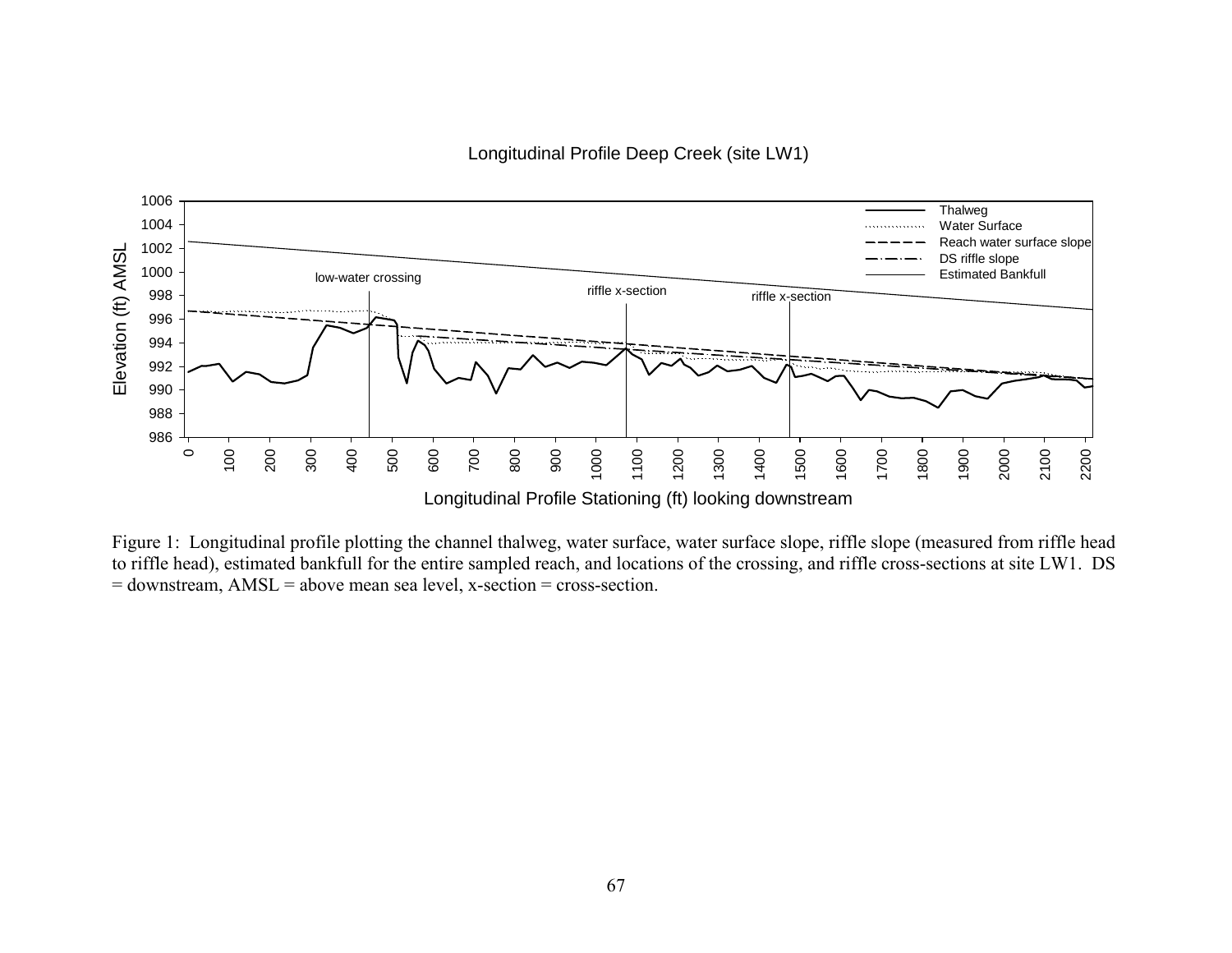

Longitudinal Profile Hendricks Creek (site LW2)

Figure 2: Longitudinal profile plotting the channel thalweg, water surface, water surface slope, riffle slope (measured from riffle head to riffle head), estimated bankfull for the entire sampled reach, and locations of the crossing, and riffle cross-sections at site LW2. DS = downstream, US = upstream, AMSL = above mean sea level, x-section = cross-section.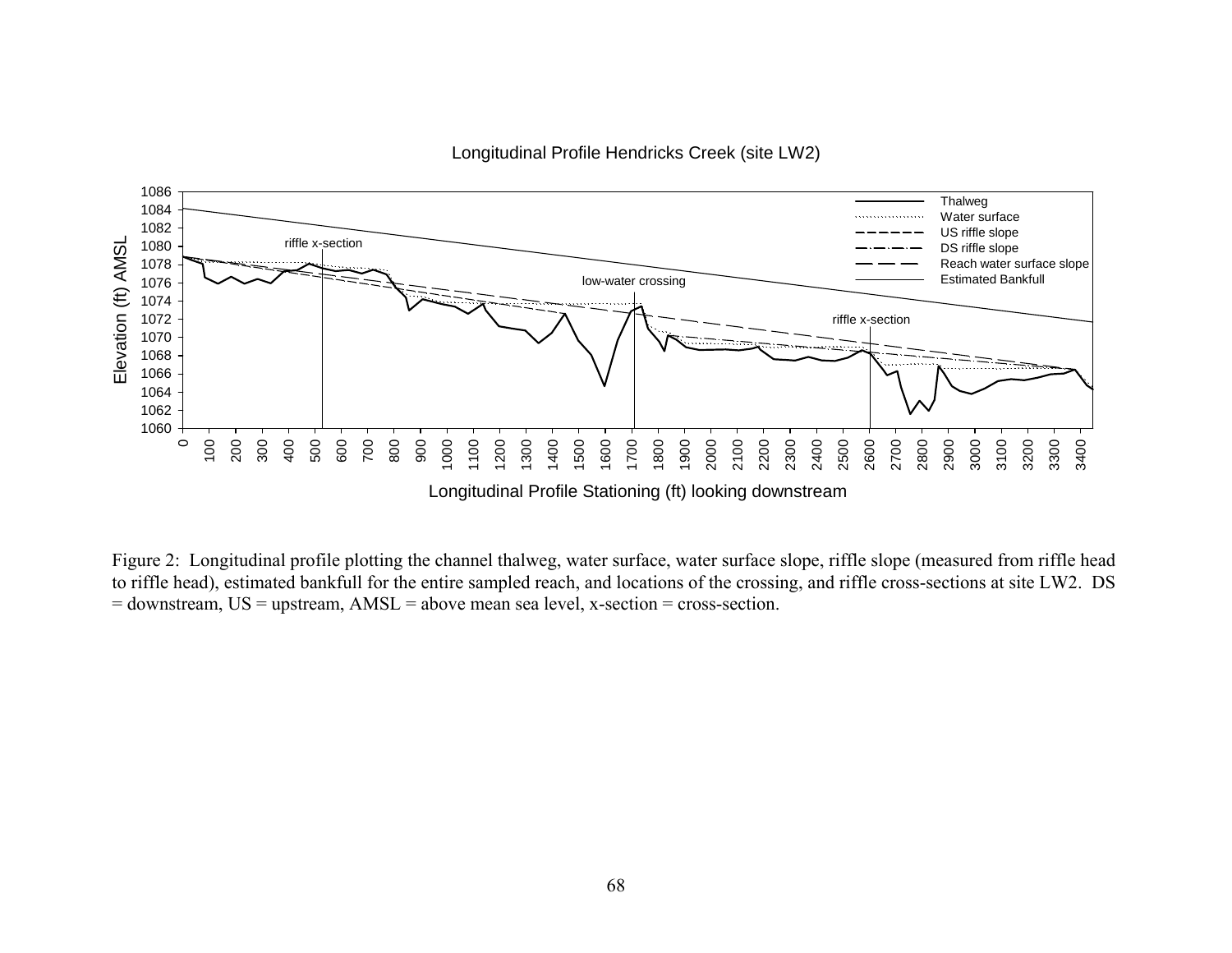



Figure 3: Longitudinal profile plotting the channel thalweg, water surface, water surface slope, riffle slope (measured from riffle head to riffle head), estimated bankfull for the entire sampled reach, and locations of the crossing, and riffle cross-sections at site LW3. DS = downstream, US = upstream, AMSL = above mean sea level, x-section = cross-section.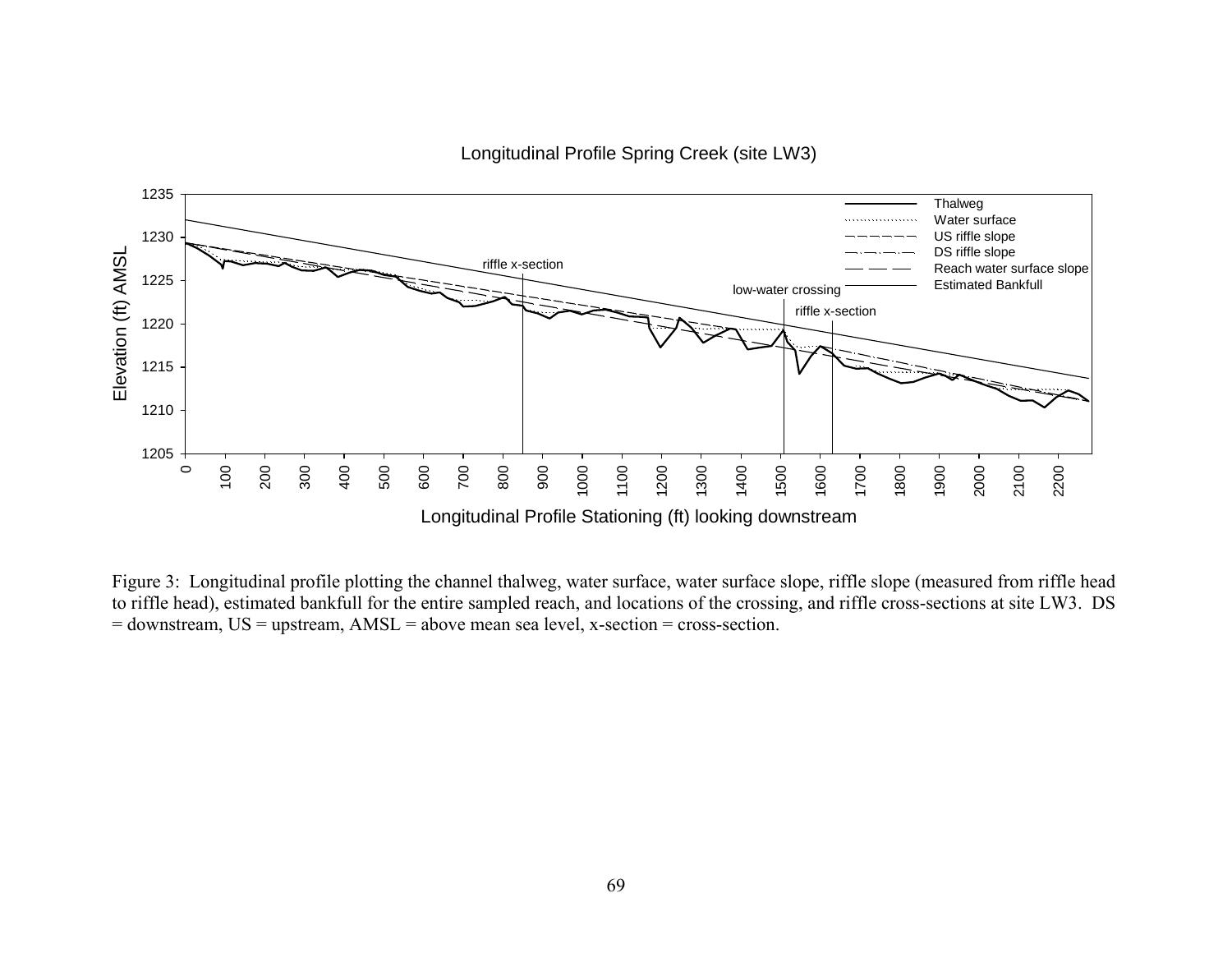

Longitudinal Profile South Branch Mission Creek (site LW4)

Figure 4: Longitudinal profile plotting the channel thalweg, water surface, water surface slope, riffle slope (measured from riffle head to riffle head), estimated bankfull for the entire sampled reach, and locations of the crossing, and riffle cross-sections at site LW4. DS = downstream, US = upstream, AMSL = above mean sea level, x-section = cross-section.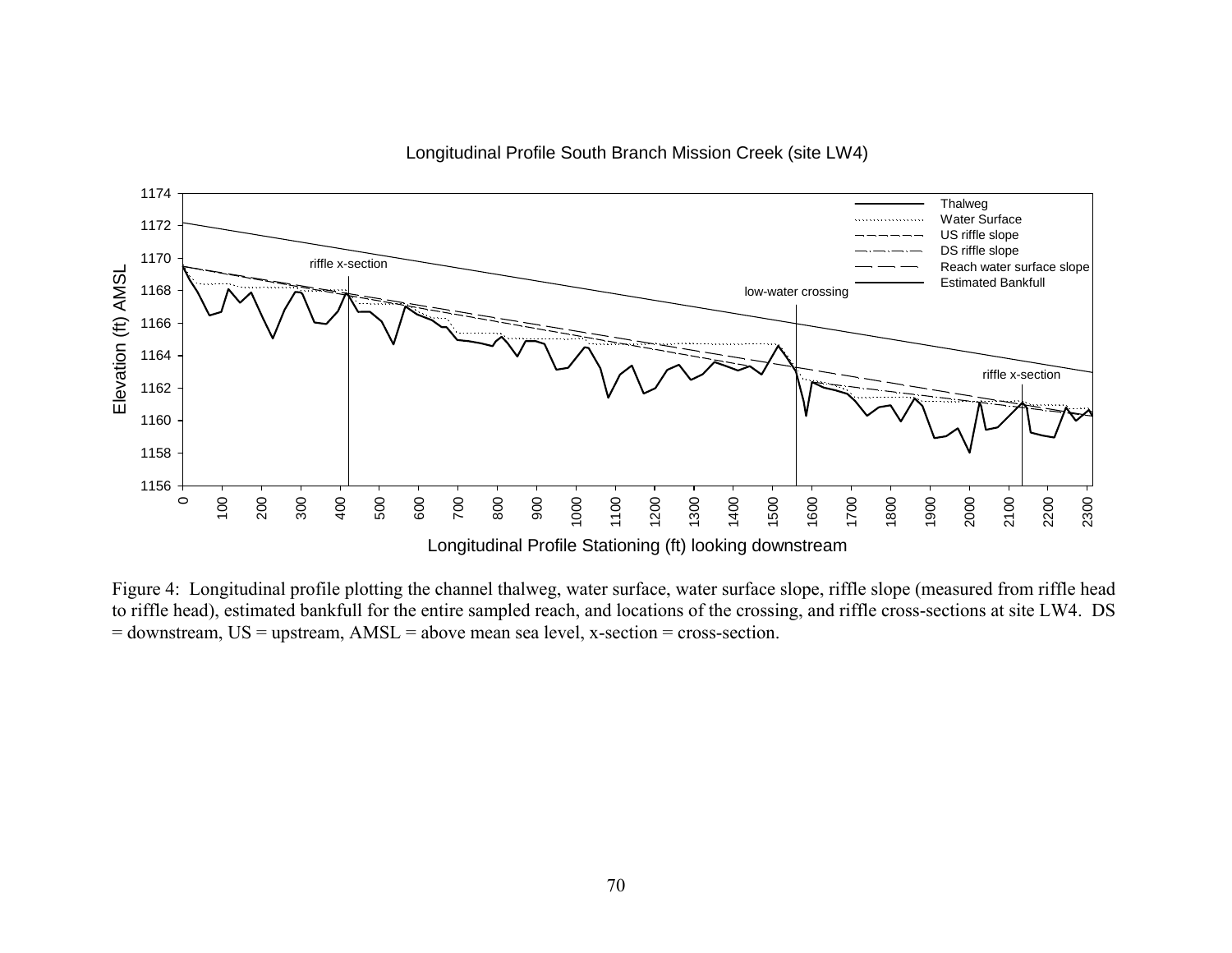

Longitudinal Profile West Branch Mill Creek (site LW5)

Figure 5: Longitudinal profile plotting the channel thalweg, water surface, water surface slope, riffle slope (measured from riffle head to riffle head), estimated bankfull for the entire sampled reach, and locations of the crossing, and riffle cross-sections at site LW5. DS = downstream, US = upstream, AMSL = above mean sea level, x-section = cross-section.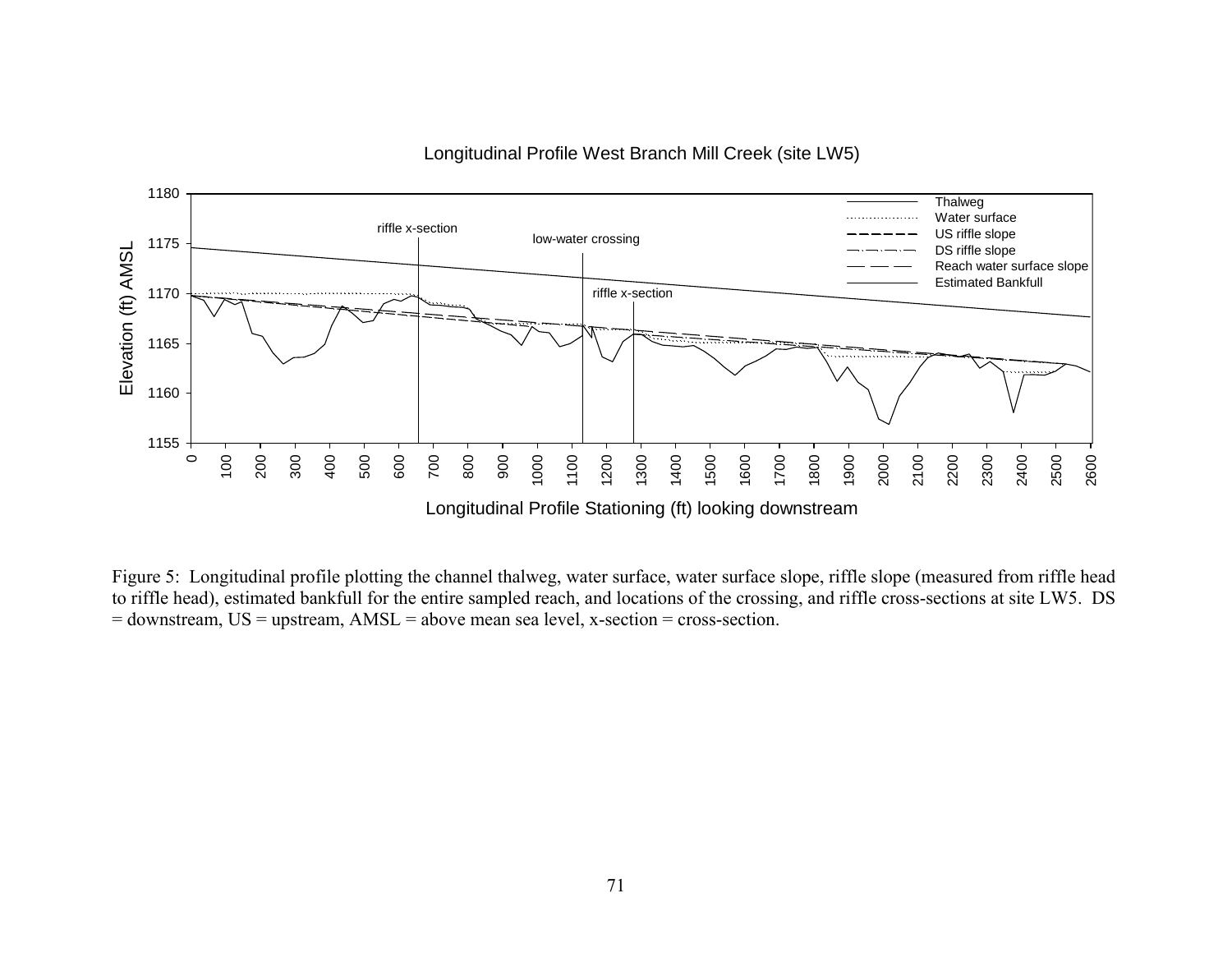



Figure 6: Longitudinal profile plotting the channel thalweg, water surface, water surface slope, riffle slope (measured from riffle head to riffle head), estimated bankfull for the entire sampled reach, and locations of the crossing, and riffle cross-sections at site BC1. DS = downstream, US = upstream, AMSL = above mean sea level, x-section = cross-section.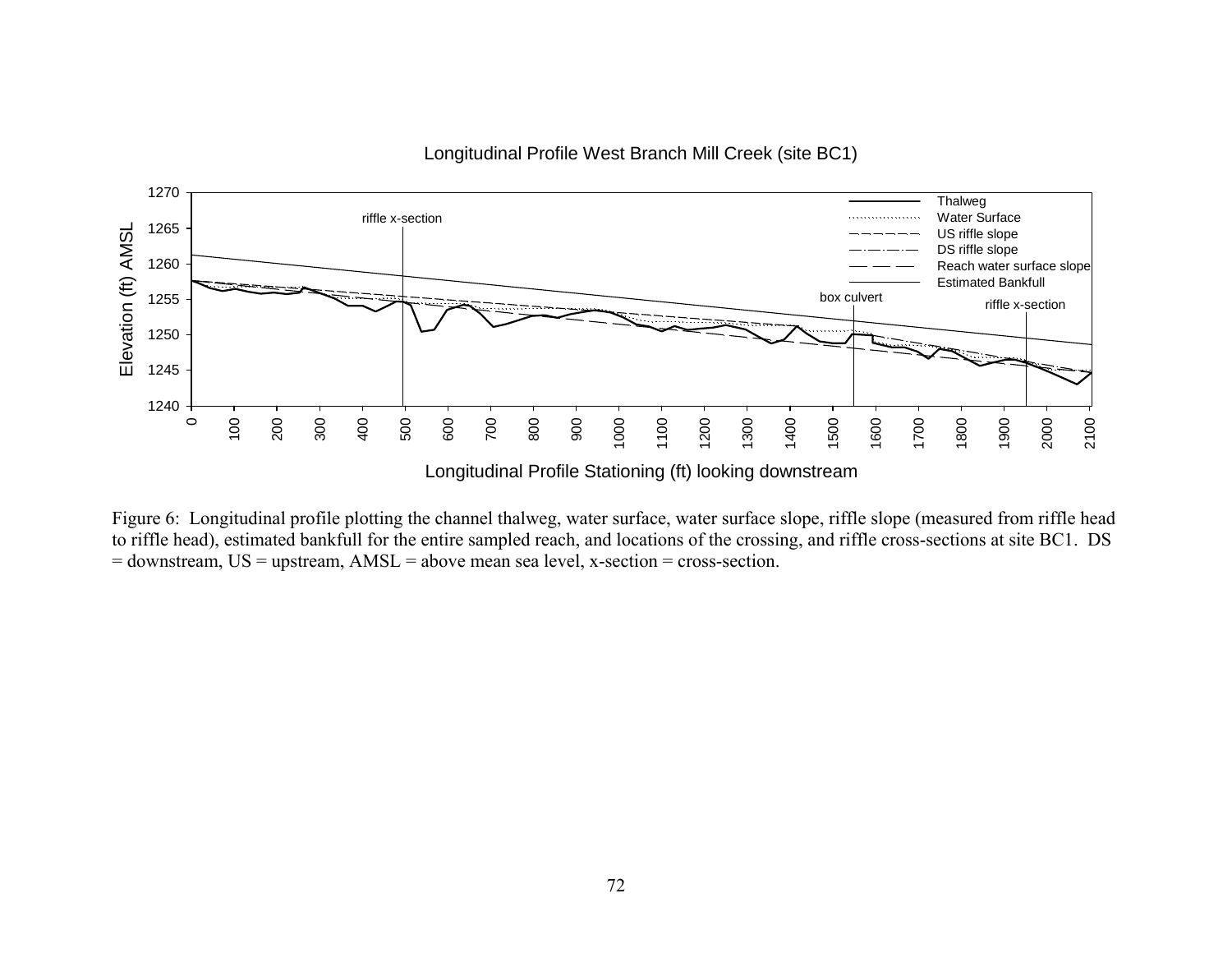

Longitudinal Profile Nehring Creek (site BC2)

Figure 7: Longitudinal profile plotting the channel thalweg, water surface, riffle slope (measured from riffle head to riffle head), estimated bankfull for the entire sampled reach, and locations of the crossing, and riffle cross-sections at site BC2. DS = downstream,  $US =$  upstream,  $AMSL =$  above mean sea level, x-section = cross-section.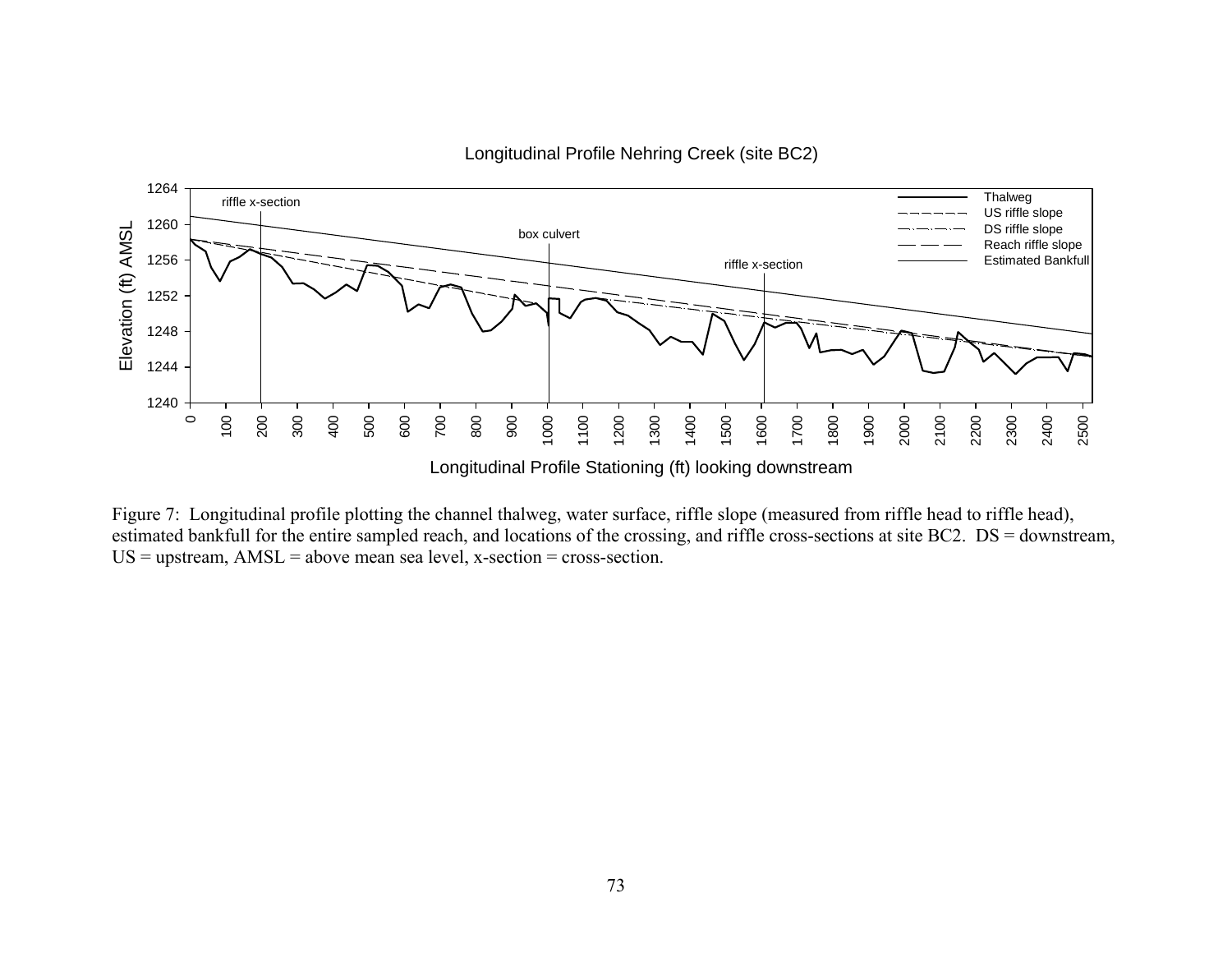Longitudinal Profile Nehring Creek (site BC3)



Figure 8: Longitudinal profile plotting the channel thalweg, water surface, water surface slope, riffle slope (measured from riffle head to riffle head), estimated bankfull for the entire sampled reach, and locations of the crossing, and riffle cross-sections at site BC3. DS = downstream, US = upstream, AMSL = above mean sea level, x-section = cross-section.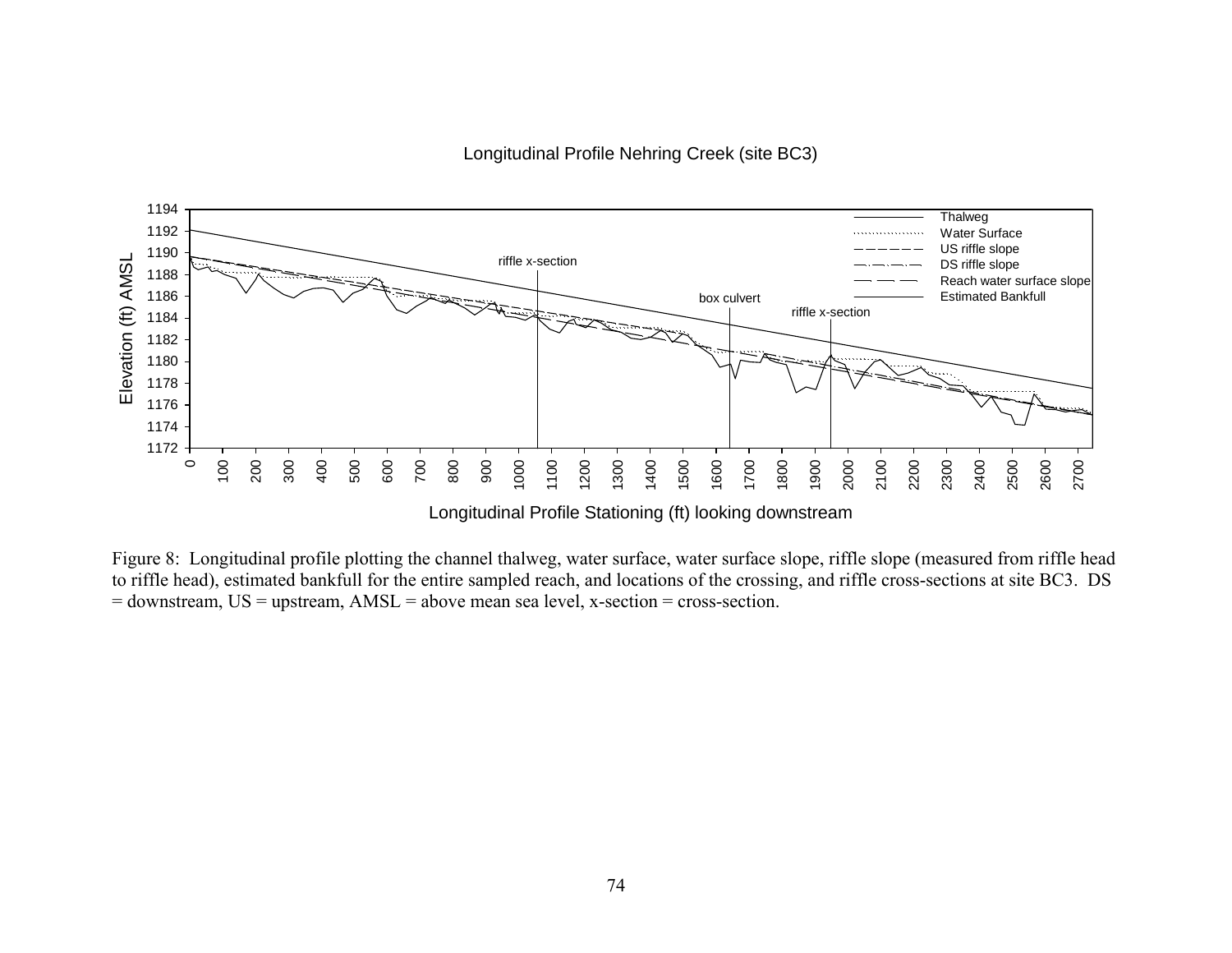

Figure 9: Longitudinal profile plotting the channel thalweg, water surface, water surface slope, riffle slope (measured from riffle head to riffle head), estimated bankfull for the entire sampled reach, and locations of the crossing, and riffle cross-sections at site BC4. DS = downstream, US = upstream, AMSL = above mean sea level, x-section = cross-section.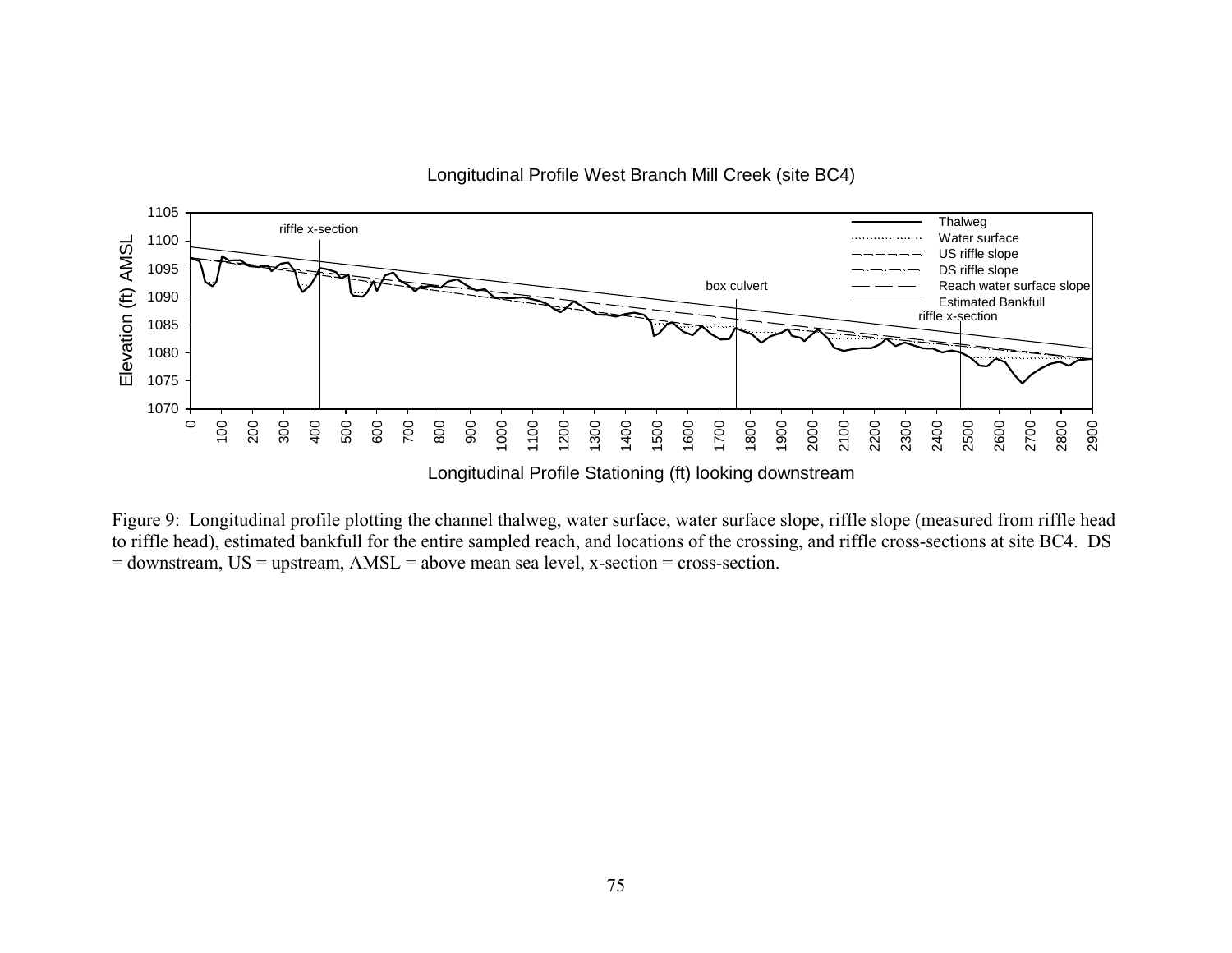

Longitudinal Profile West Branch Mill Creek (site BC5)

Figure 10: Longitudinal profile plotting the channel thalweg, water surface, riffle slope (measured from riffle head to riffle head), estimated bankfull for the entire sampled reach, and locations of the crossing, and riffle cross-sections at site BC5. DS = downstream,  $US =$  upstream,  $AMSL =$  above mean sea level, x-section = cross-section.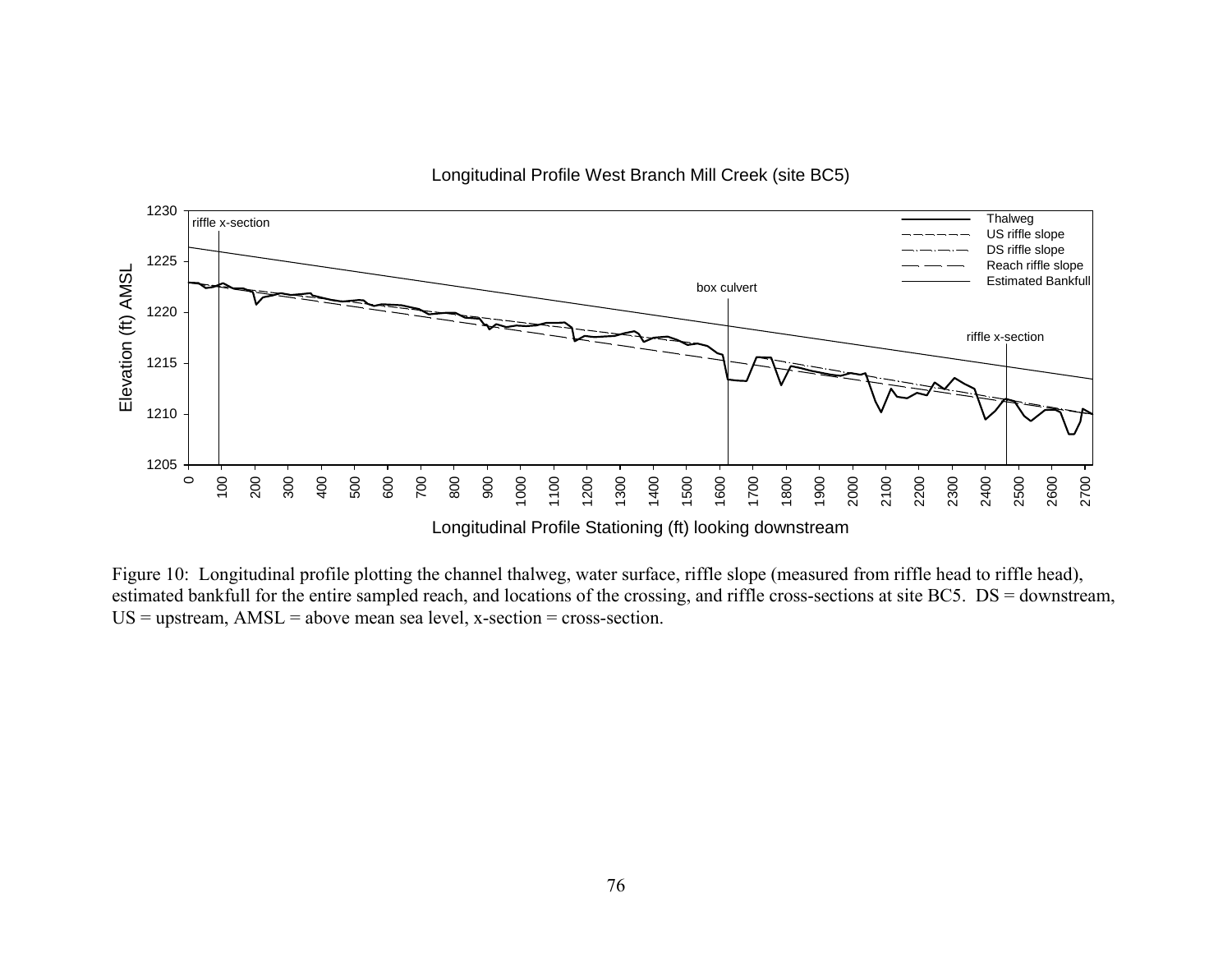

## Longitudinal Profile Hendricks Creek (site CC1)

Figure 11: Longitudinal profile plotting the channel thalweg, water surface, water surface slope, riffle slope (measured from riffle head to riffle head), estimated bankfull for the entire sampled reach, and locations of the crossing, and riffle cross-sections at site CC1.  $DS =$  downstream,  $US =$  upstream,  $AMSL =$  above mean sea level, x-section = cross-section.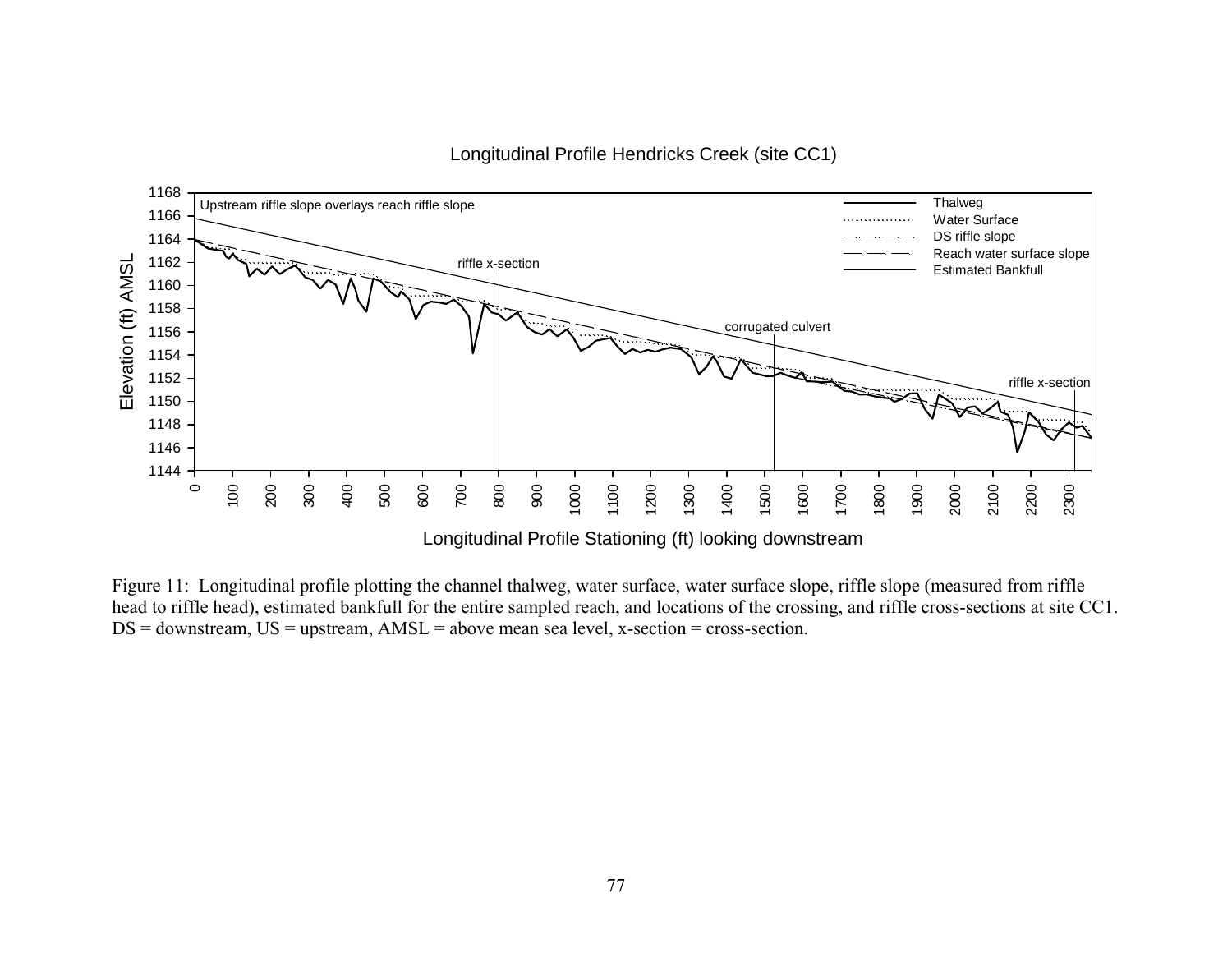

## Longitudinal Profile Tributary West Branch Mill Creek (site CC2)

Figure 12: Longitudinal profile plotting the channel thalweg, water surface, water surface slope, riffle slope (measured from riffle head to riffle head), estimated bankfull for the entire sampled reach, and locations of the crossing, and riffle cross-sections at site CC2.  $DS =$  downstream,  $US =$  upstream,  $AMSL =$  above mean sea level, x-section = cross-section.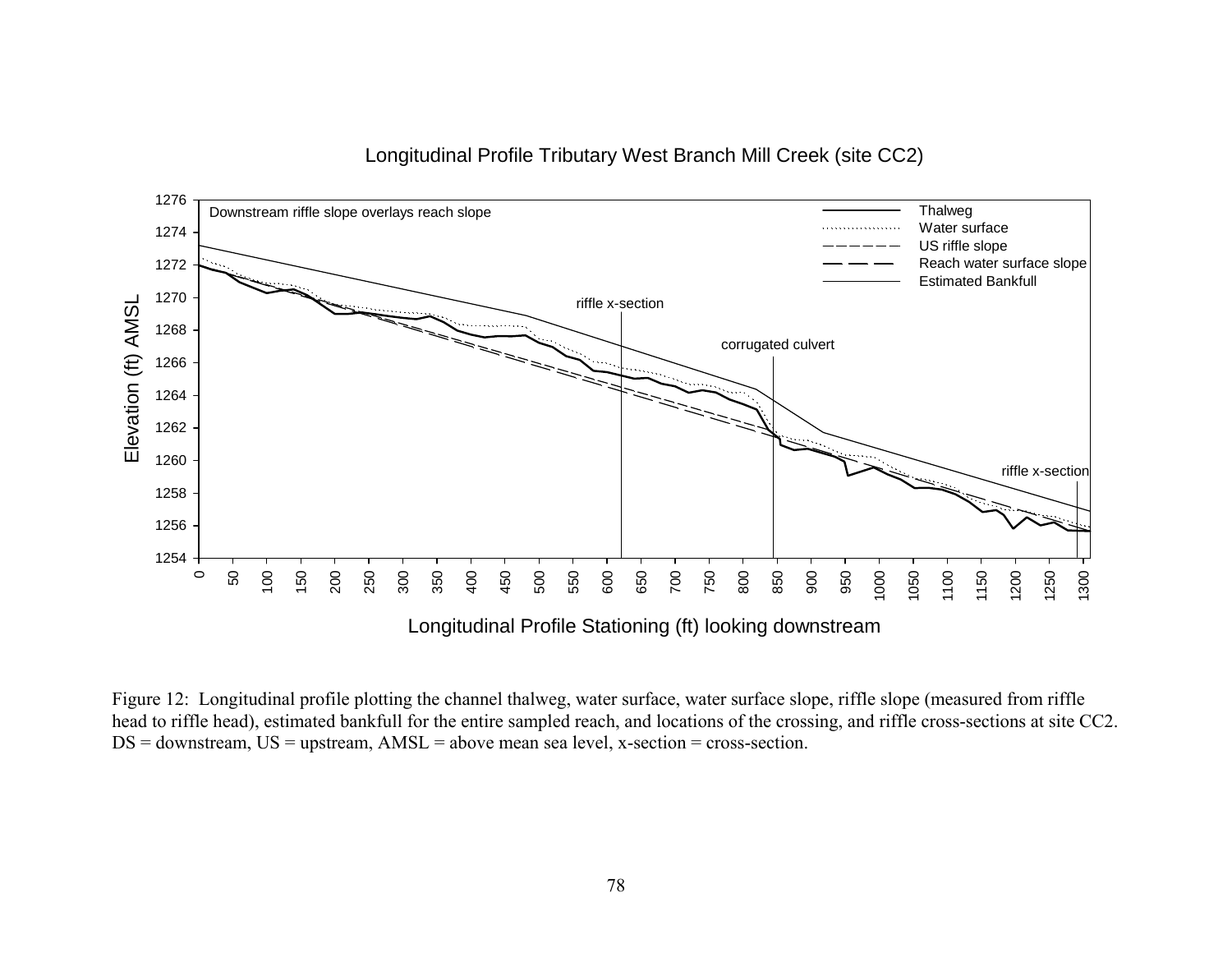**Appendix 3: Riffle Cross-Sections**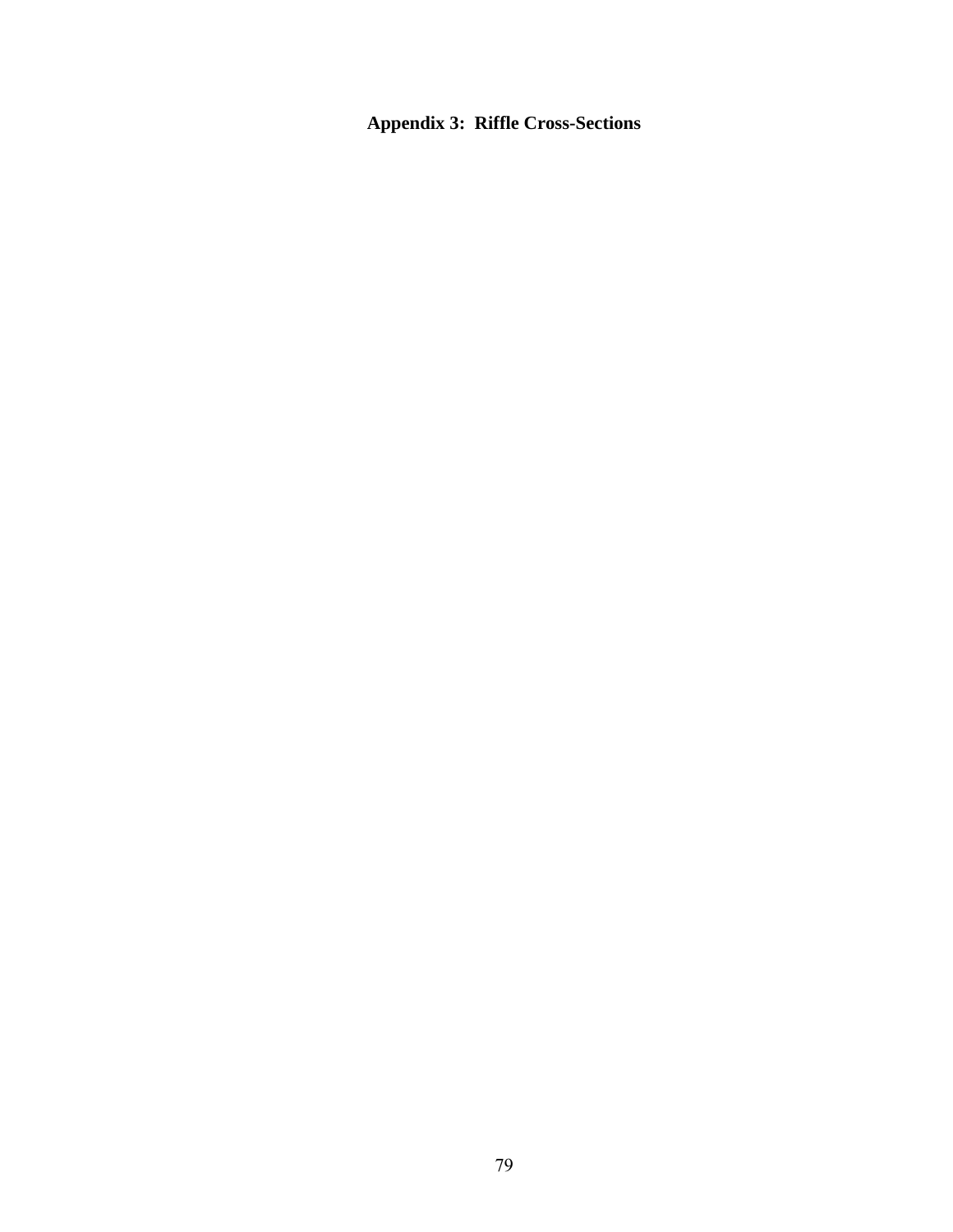



Figure 1: Cross-sectional profile plotting the shape of the stream channel, water surface, and bankfull at a riffle at site LW1.  $\angle$ AMSL = above mean sea level, x-section (XS) = cross-section.

| LW1 ST 10+89               |        |
|----------------------------|--------|
| Mean bankfull width (ft)   | 63.1   |
| Mean bankfull depth (ft)   | 4.88   |
| X-sec area $(\text{ft}^2)$ | 307.93 |
| $D50$ (mm)                 | 3.5    |
| Qbkf (discharge c.f.s)     | 1300   |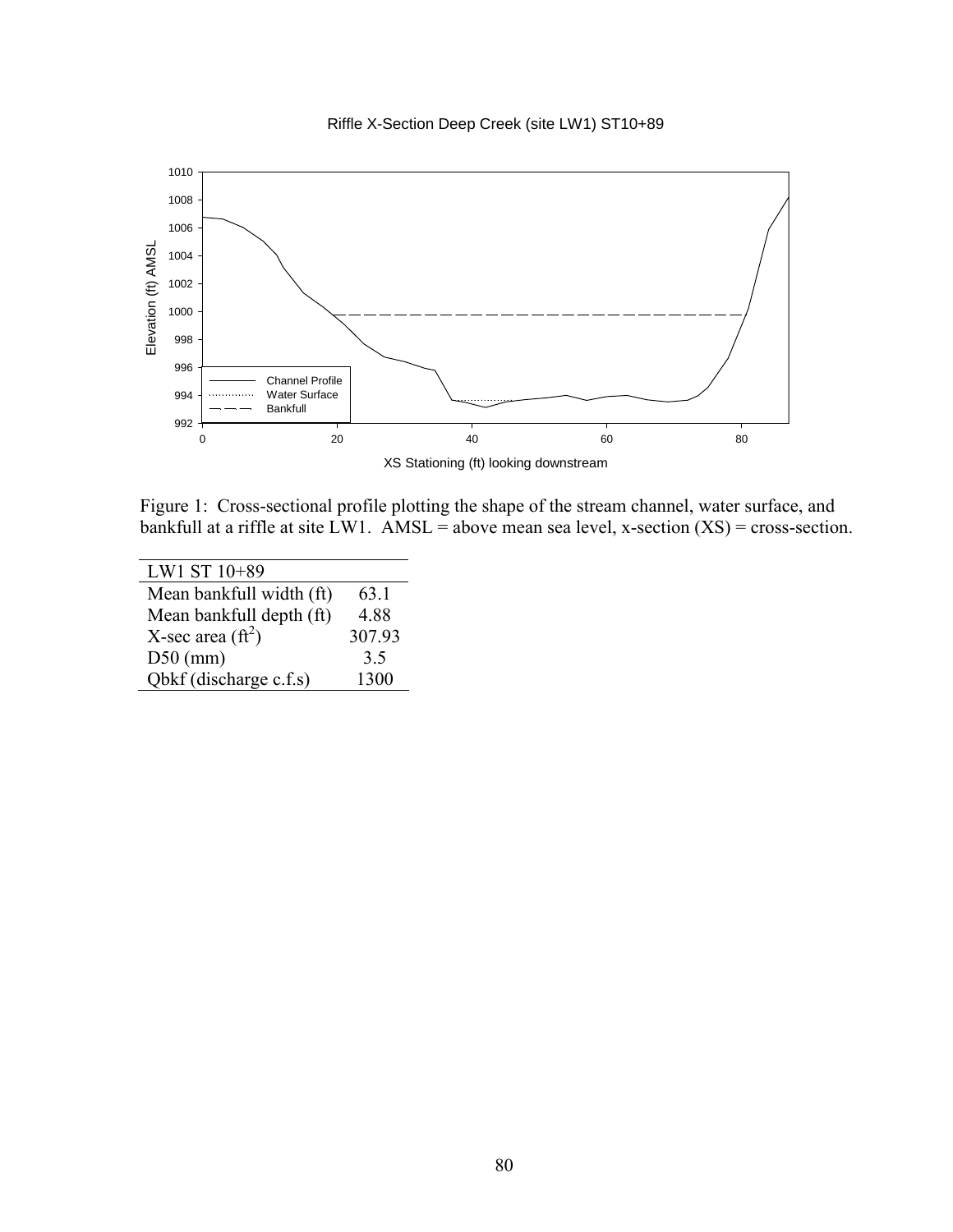



Figure 2: Cross-sectional profile plotting the shape of the stream channel, water surface, and bankfull at a riffle at site LW1. AMSL = above mean sea level, x-section  $(XS)$  = cross-section.

| LW1 ST 14+78              |       |
|---------------------------|-------|
| Mean bankfull width (ft)  | 61.06 |
| Mean bankfull depth (ft)  | 5.26  |
| X-sec area $({\rm ft}^2)$ | 321   |
| $D50$ (mm)                | 11.8  |
| Obkf (discharge c.f.s)    | 1300  |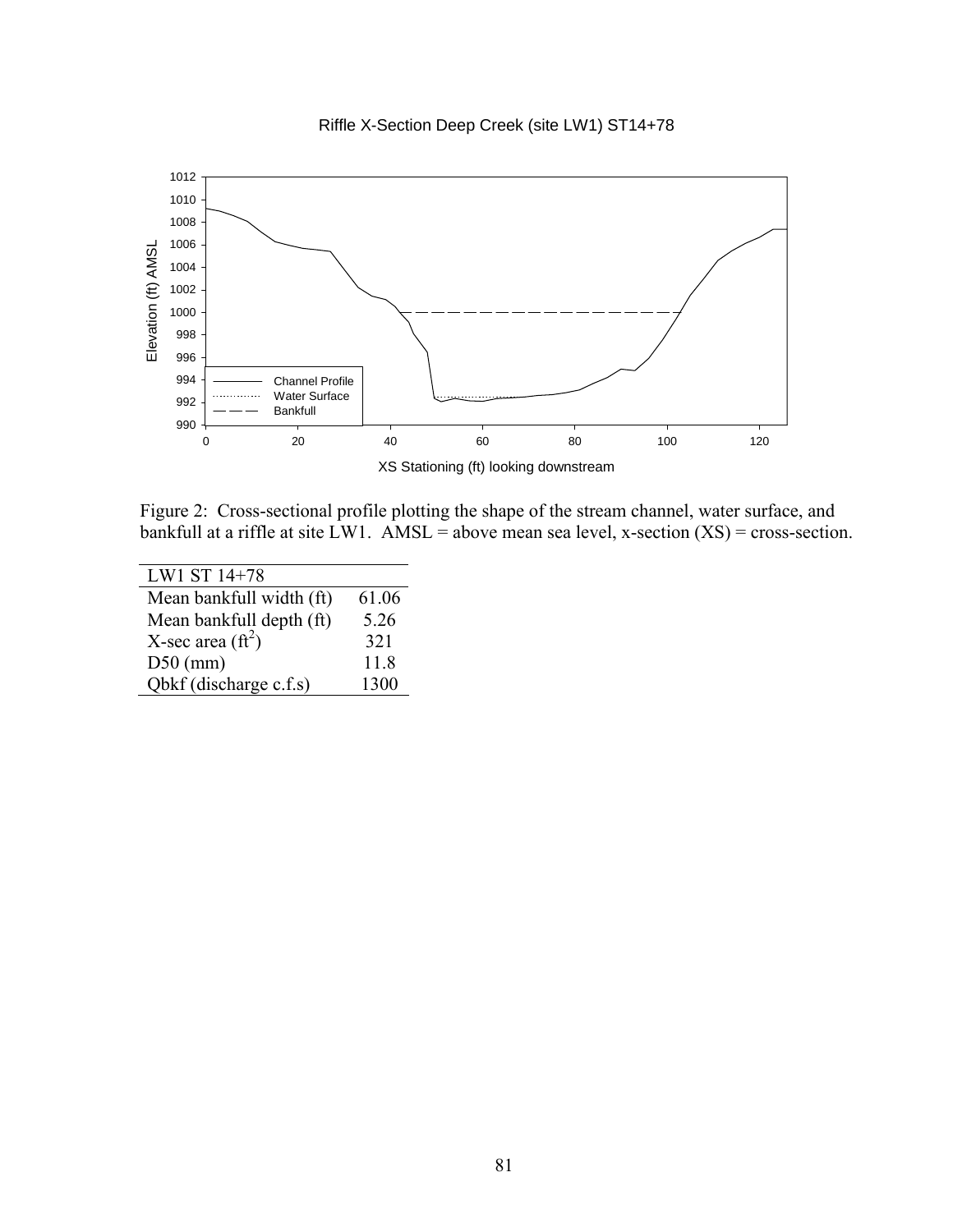



Figure 3: Cross-sectional profile plotting the shape of the stream channel, water surface, and bankfull at a riffle at site LW2. AMSL = above mean sea level, x-section  $(XS)$  = cross-section.

| LW2 ST 5+28                |        |
|----------------------------|--------|
| Mean bankfull width (ft)   | 93.69  |
| Mean bankfull depth (ft)   | 1.78   |
| X-sec area $(\text{ft}^2)$ | 166.77 |
| $D50$ (mm)                 | 29.7   |
| Obkf (discharge c.f.s)     | 650    |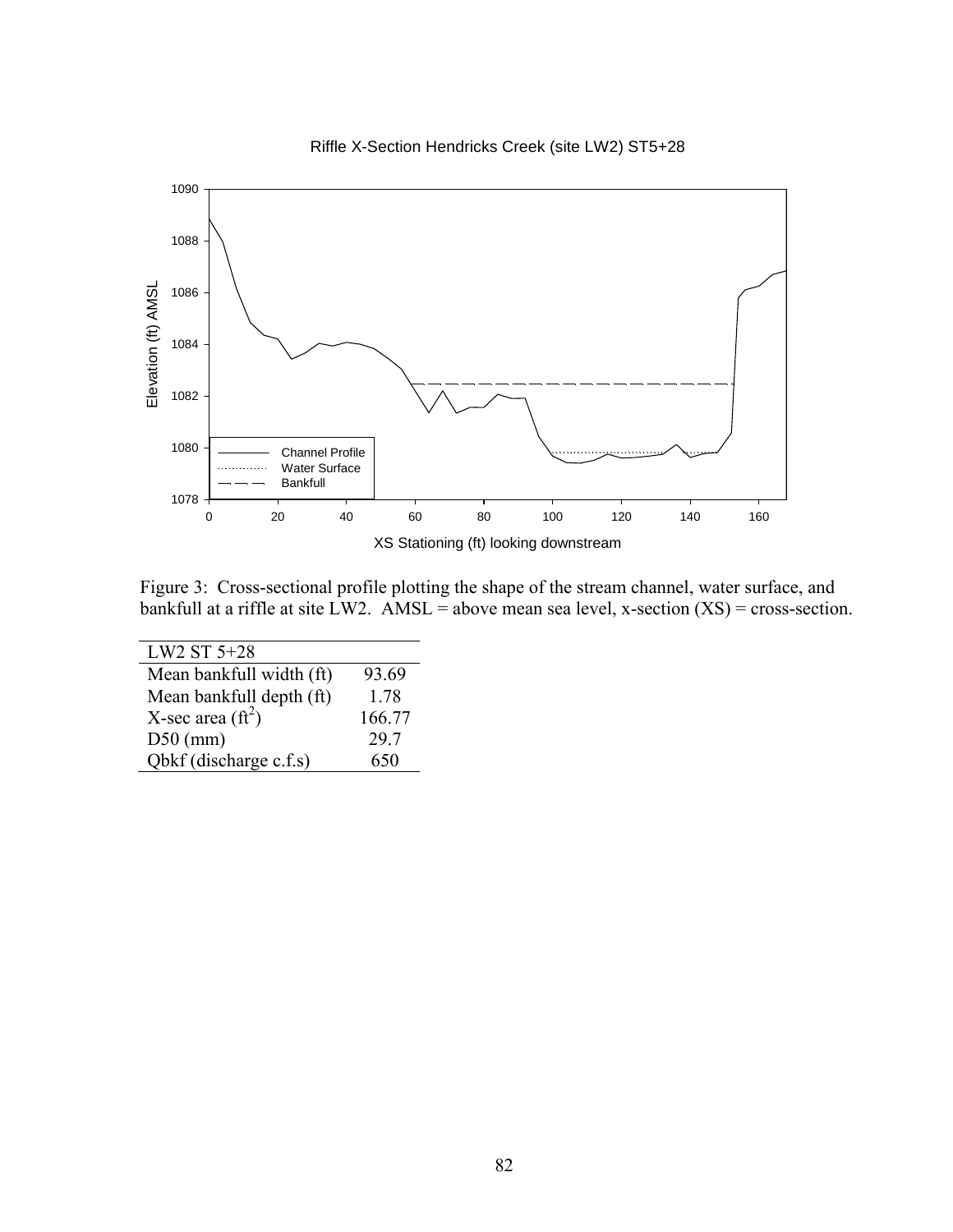

Riffle X-Section Hendricks Creek (site LW2) ST26+05

Figure 4: Cross-sectional profile plotting the shape of the stream channel, water surface, and bankfull at a riffle at site LW2. AMSL = above mean sea level, x-section  $(XS)$  = cross-section.

| 73.14  |
|--------|
| 2.31   |
| 168.95 |
| 26.05  |
| 650    |
|        |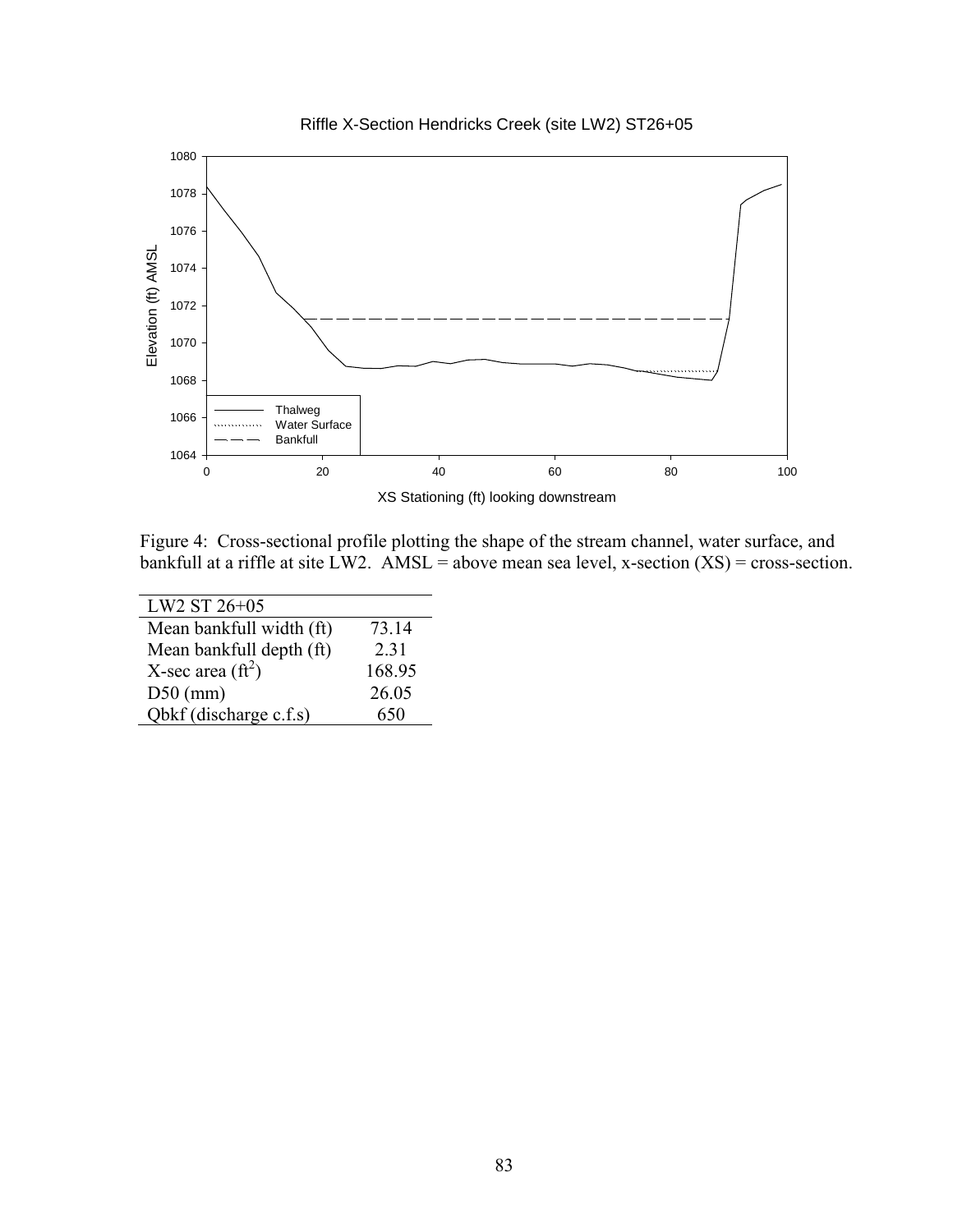



Figure 5: Cross-sectional profile plotting the shape of the stream channel, and bankfull at a riffle at site LW3. AMSL = above mean sea level, x-section  $(XS)$  = cross-section.

| LW3 ST 8+50                |      |
|----------------------------|------|
| Mean bankfull width (ft)   | 44.4 |
| Mean bankfull depth (ft)   | 15   |
| X-sec area $(\text{ft}^2)$ | 66.6 |
| $D50$ (mm)                 | 39.4 |
| Qbkf (discharge c.f.s)     | 280  |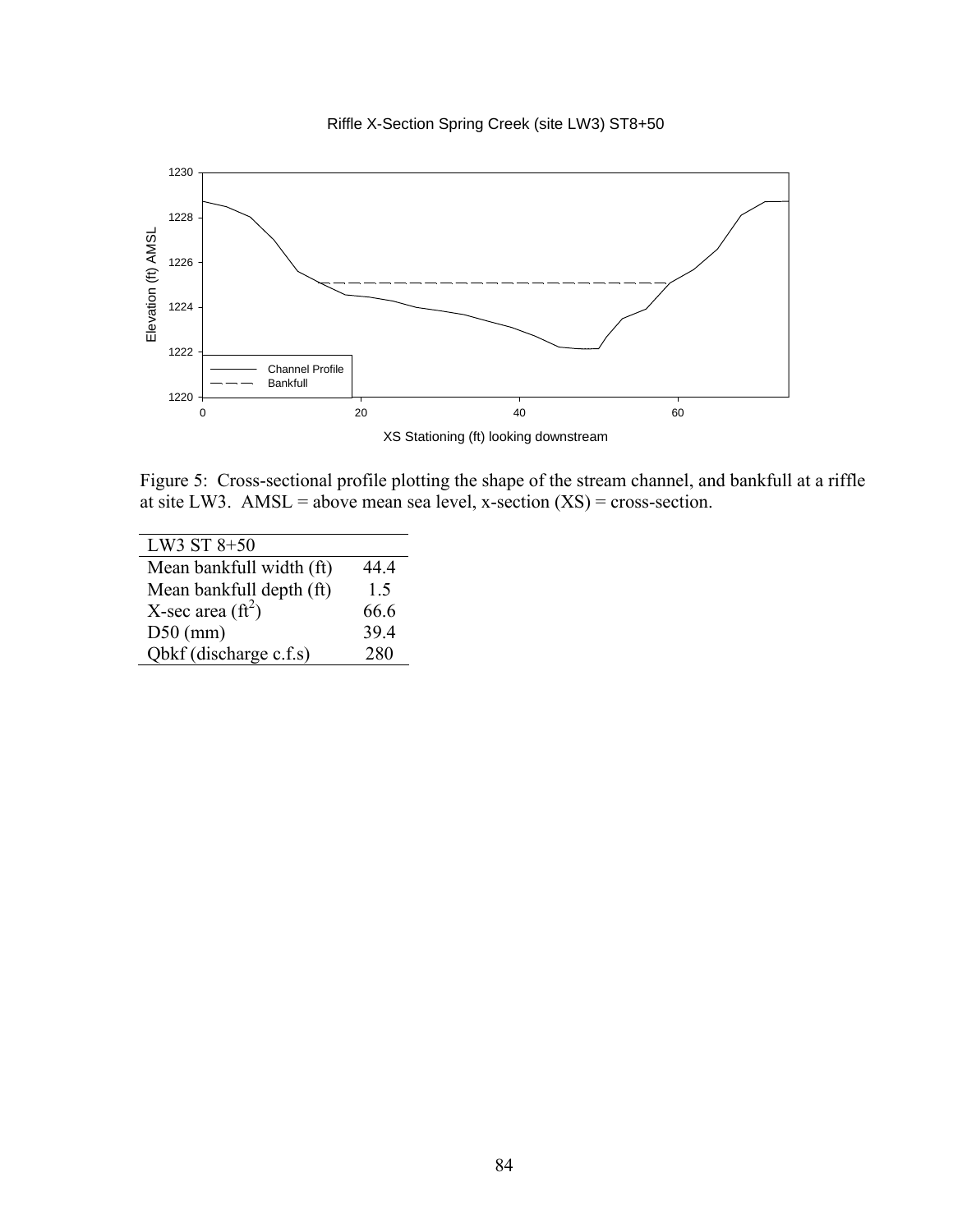



XS Stationing (ft) looking downstream

Figure 6: Cross-sectional profile plotting the shape of the stream channel, water surface, and bankfull at a riffle at site LW3. AMSL = above mean sea level, x-section  $(XS)$  = cross-section.

| LW3 ST 16+30              |       |
|---------------------------|-------|
| Mean bankfull width (ft)  | 61.32 |
| Mean bankfull depth (ft)  | 1.15  |
| X-sec area $({\rm ft}^2)$ | 70.52 |
| $D50$ (mm)                | 54.5  |
| Qbkf (discharge c.f.s)    | 280   |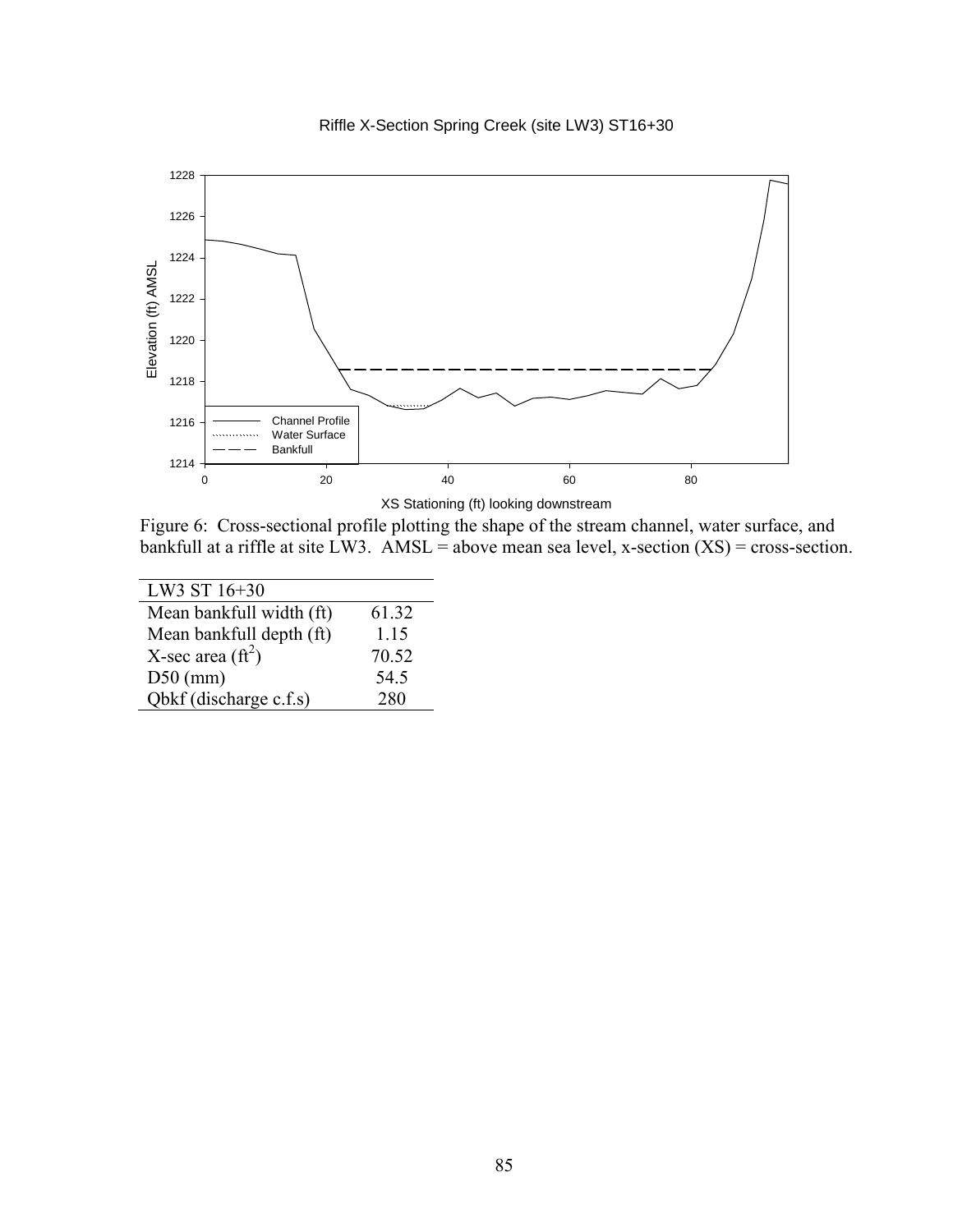



Figure 7: Cross-sectional profile plotting the shape of the stream channel, water surface, and bankfull at a riffle at site LW4. AMSL = above mean sea level, x-section  $(XS)$  = cross-section.

| LW4 ST 4+22                |      |
|----------------------------|------|
| Mean bankfull width (ft)   | 30.6 |
| Mean bankfull depth (ft)   | 1.77 |
| X-sec area $(\text{ft}^2)$ | 54.2 |
| $D50$ (mm)                 | 45.6 |
| Qbkf (discharge c.f.s)     | 190  |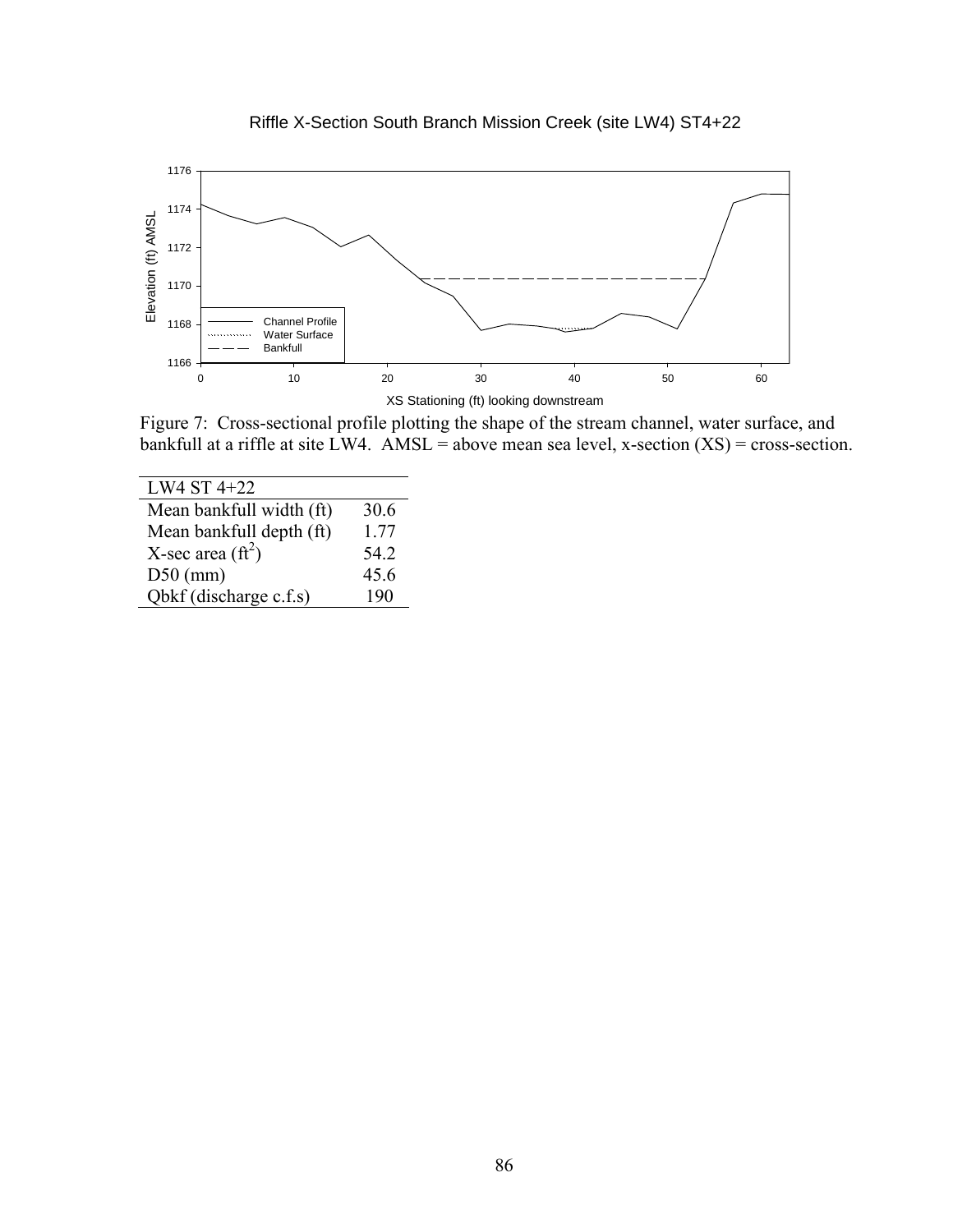

Riffle X-Section South Branch Mission Creek (site LW4) ST21+35

Figure 8: Cross-sectional profile plotting the shape of the stream channel, water surface, and bankfull at a riffle at site LW4. AMSL = above mean sea level, x-section  $(XS)$  = cross-section.

| LW4 ST 21+35              |       |
|---------------------------|-------|
| Mean bankfull width (ft)  | 37    |
| Mean bankfull depth (ft)  | 1.42  |
| X-sec area $({\rm ft}^2)$ | 52.54 |
| $D50$ (mm)                | 22.2  |
| Obkf (discharge c.f.s)    | 190   |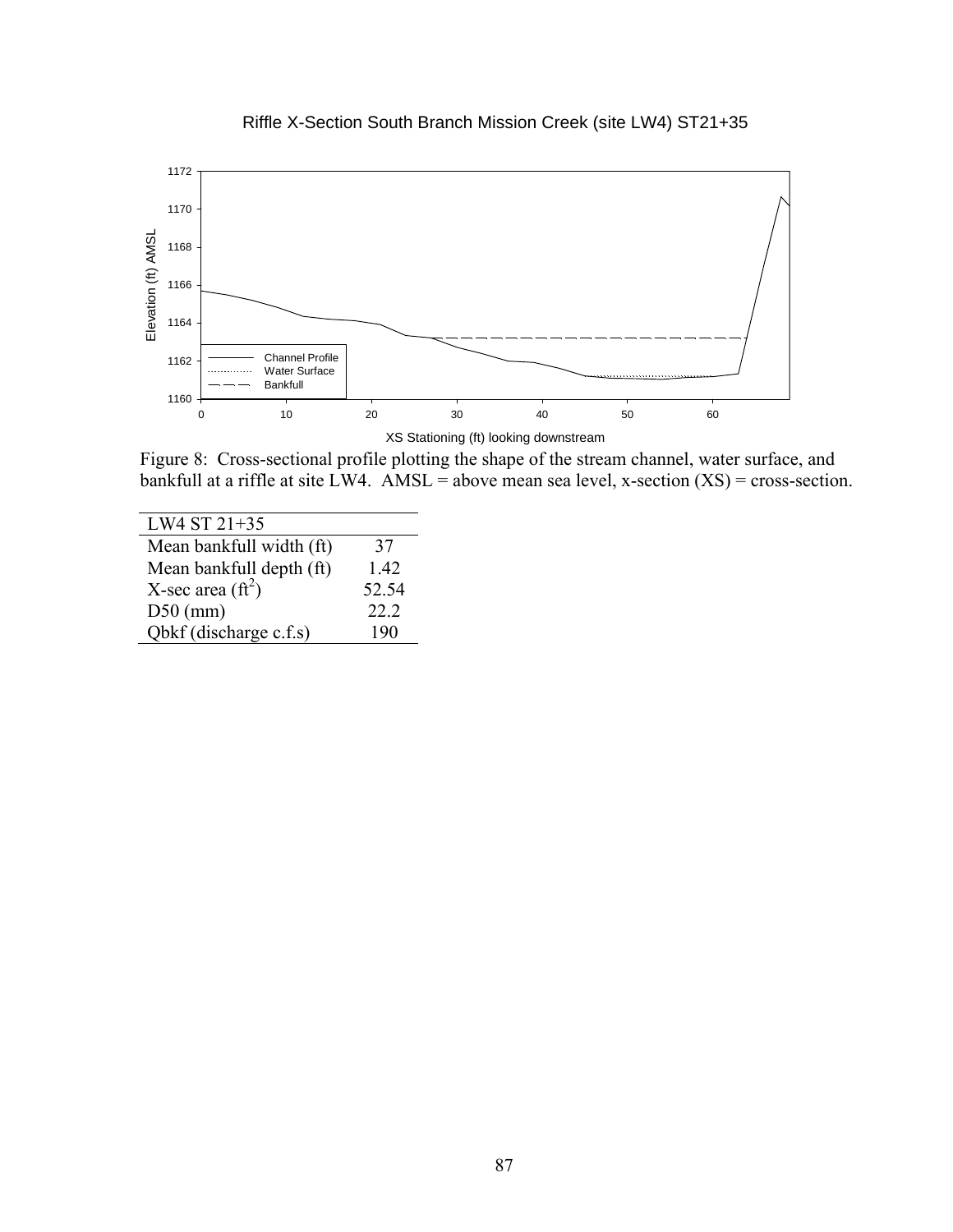

Riffle X-Section West Branch Mill Creek (site LW5) ST6+55

Figure 9: Cross-sectional profile plotting the shape of the stream channel, water surface, and bankfull at a riffle at site LW5. AMSL = above mean sea level, x-section  $(XS)$  = cross-section.

| LW5 ST 6+55                |       |
|----------------------------|-------|
| Mean bankfull width (ft)   | 116.8 |
| Mean bankfull depth (ft)   | 2.78  |
| X-sec area $(\text{ft}^2)$ | 324.7 |
| $D50$ (mm)                 | 59.3  |
| Qbkf (discharge c.f.s)     | 1500  |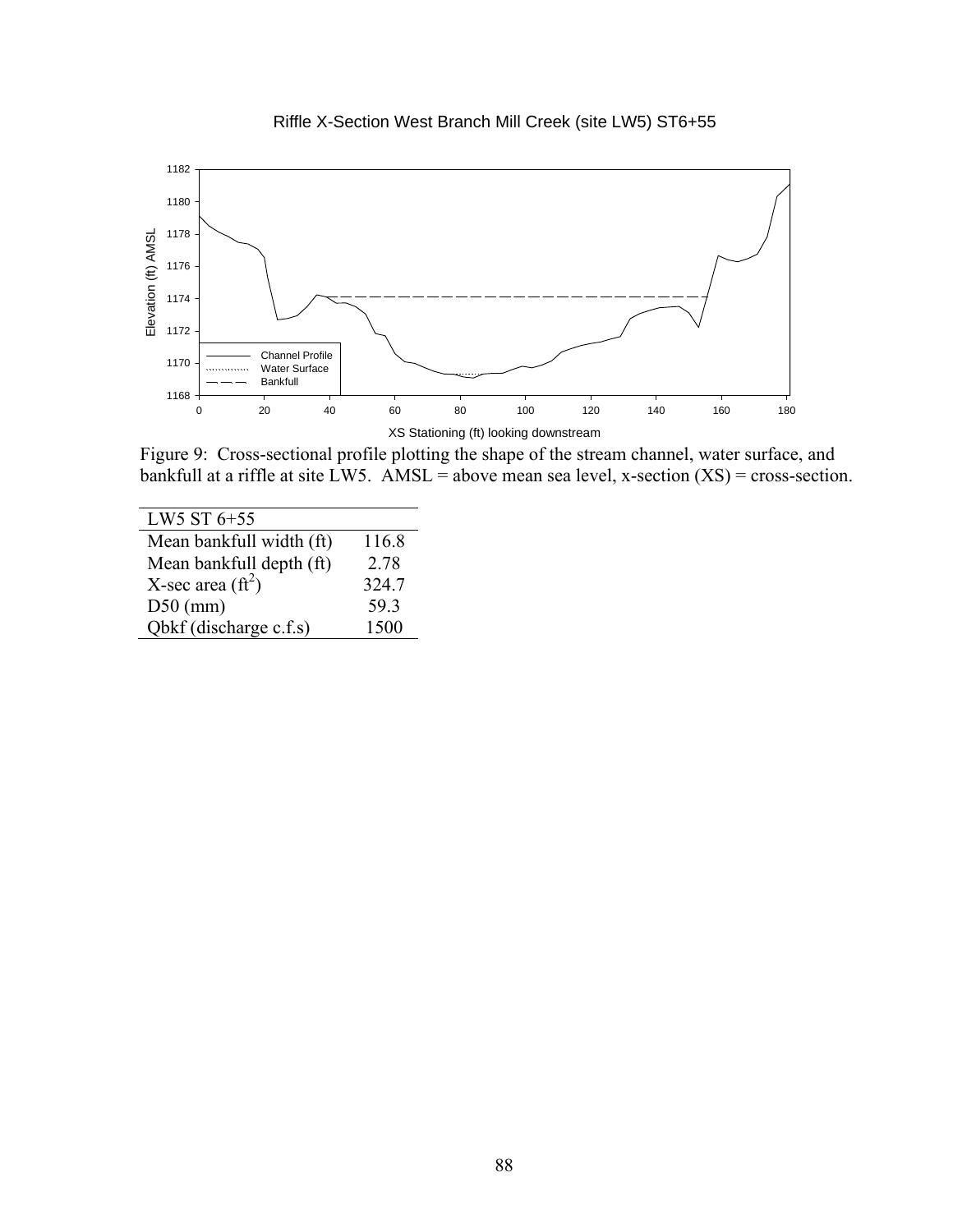



 Figure 10: Cross-sectional profile plotting the shape of the stream channel, water surface, and bankfull at a riffle at site LW5. AMSL = above mean sea level, x-section  $(XS)$  = cross-section.

| LW5 ST 12+78               |        |
|----------------------------|--------|
| Mean bankfull width (ft)   | 107.2  |
| Mean bankfull depth (ft)   | 2.95   |
| X-sec area $(\text{ft}^2)$ | 316.24 |
| $D50$ (mm)                 | 38.5   |
| Qbkf (discharge c.f.s)     | 1500   |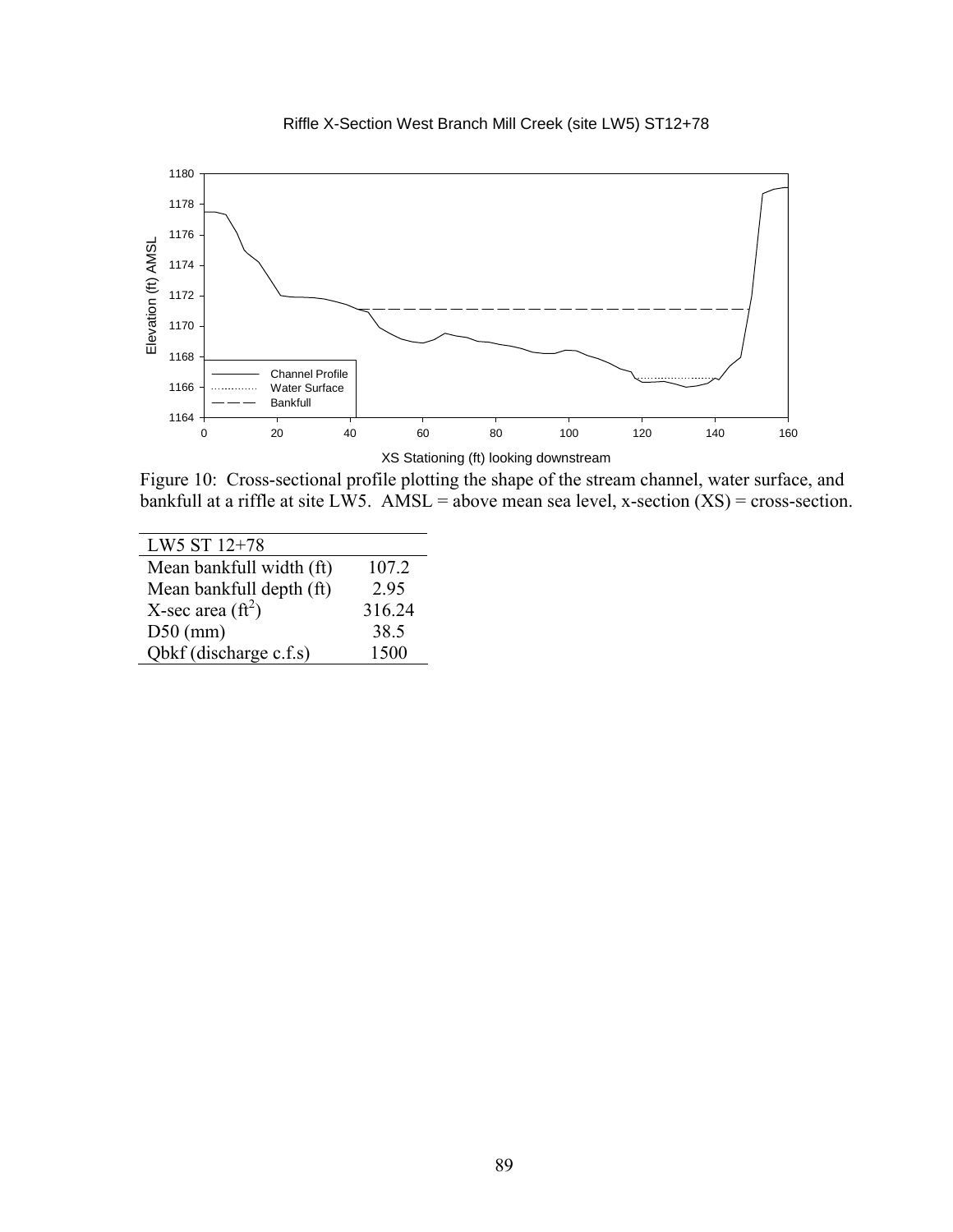

Riffle X-Section West Branch Mill Creek (site BC1) ST4+96

Figure 11: Cross-sectional profile plotting the shape of the stream channel, water surface, and bankfull at a riffle at site BC1. AMSL = above mean sea level, x-section  $(XS)$  = cross-section.

| <b>BC1 ST4+96</b>         |       |
|---------------------------|-------|
| Mean bankfull width (ft)  | 57.88 |
| Mean bankfull depth (ft)  | 2.03  |
| X-sec area $({\rm ft}^2)$ | 117.5 |
| $D50$ (mm)                | 54.5  |
| Qbkf (discharge c.f.s)    | 430   |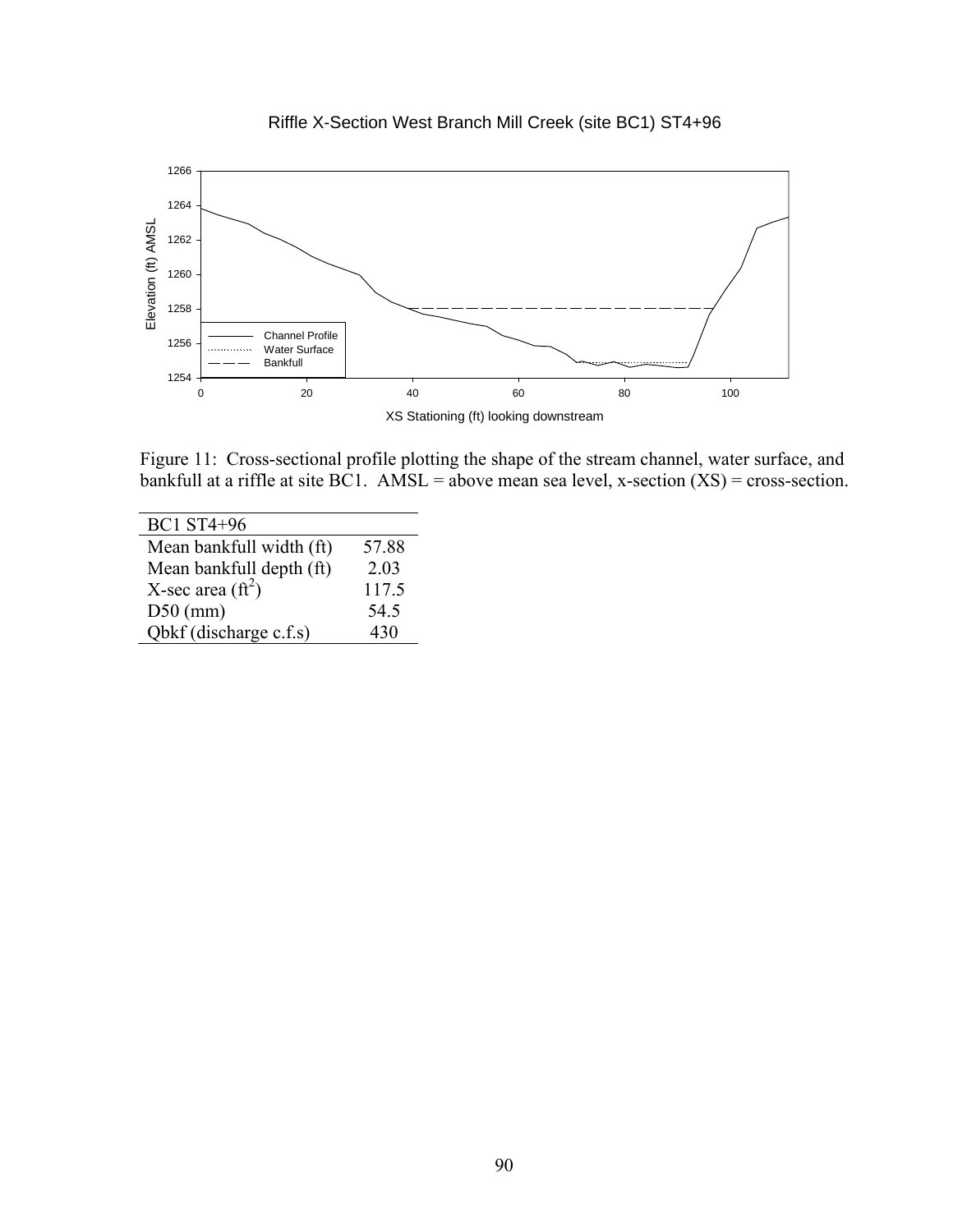

Riffle X-Section West Branch Mill Creek (site BC1) ST19+51

Figure 12: Cross-sectional profile plotting the shape of the stream channel, water surface, and bankfull at a riffle at site BC1. AMSL = above mean sea level, x-section  $(XS)$  = cross-section.

| BC1 ST 19+51             |        |
|--------------------------|--------|
| Mean bankfull width (ft) | 51     |
| Mean bankfull depth (ft) | 2.13   |
| X-sec area $(ft^2)$      | 108.63 |
| $D50$ (mm)               | 66.8   |
| Obkf (discharge c.f.s)   | 430    |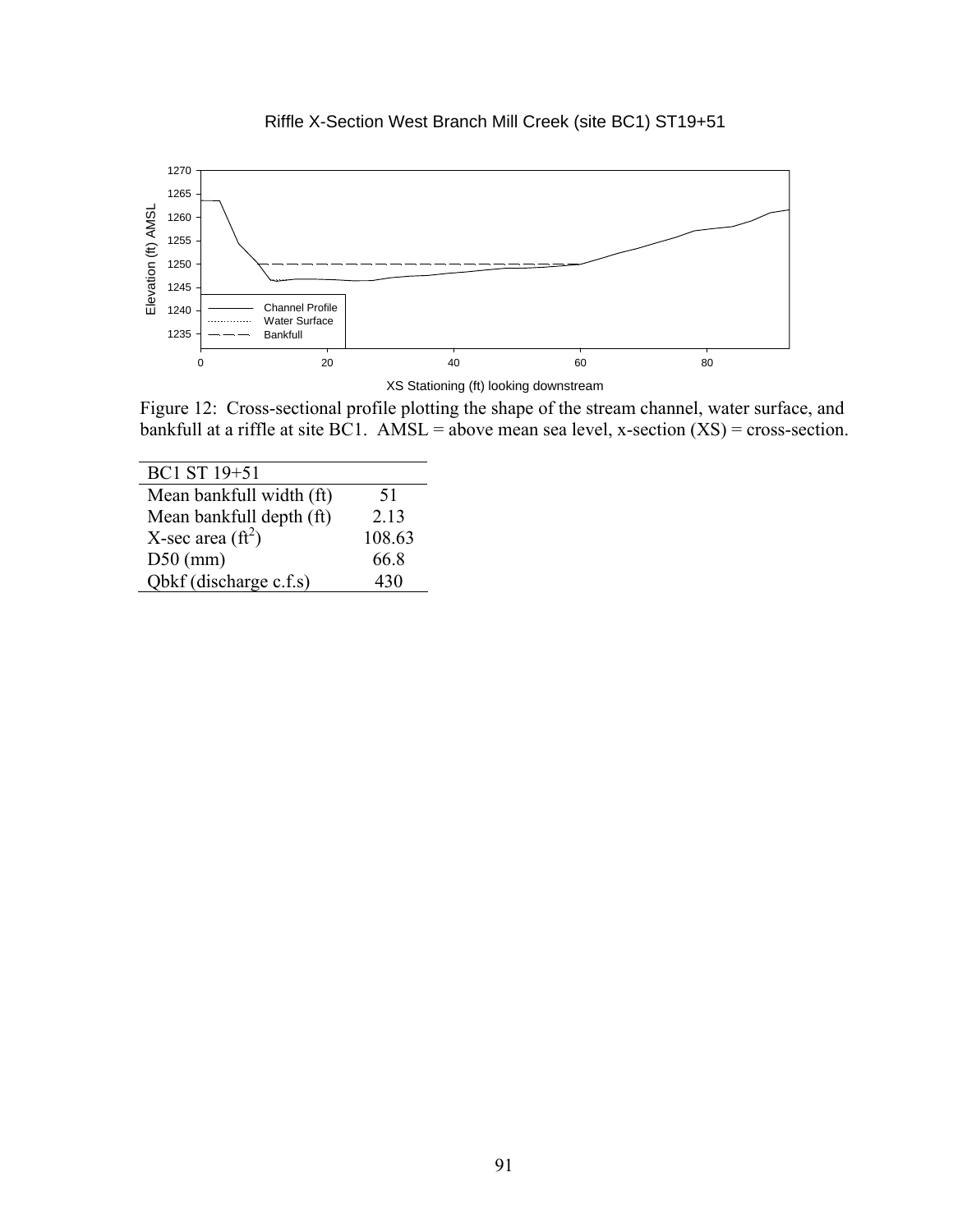



Figure 13: Cross-sectional profile plotting the shape of the stream channel, and bankfull at a riffle at site BC2. AMSL = above mean sea level, x-section  $(XS)$  = cross-section.

| BC2 ST 1+97               |       |
|---------------------------|-------|
| Mean bankfull width (ft)  | 38.98 |
| Mean bankfull depth (ft)  | 2.28  |
| X-sec area $({\rm ft}^2)$ | 88.87 |
| $D50$ (mm)                | 38.5  |
| Qbkf (discharge c.f.s)    | 350   |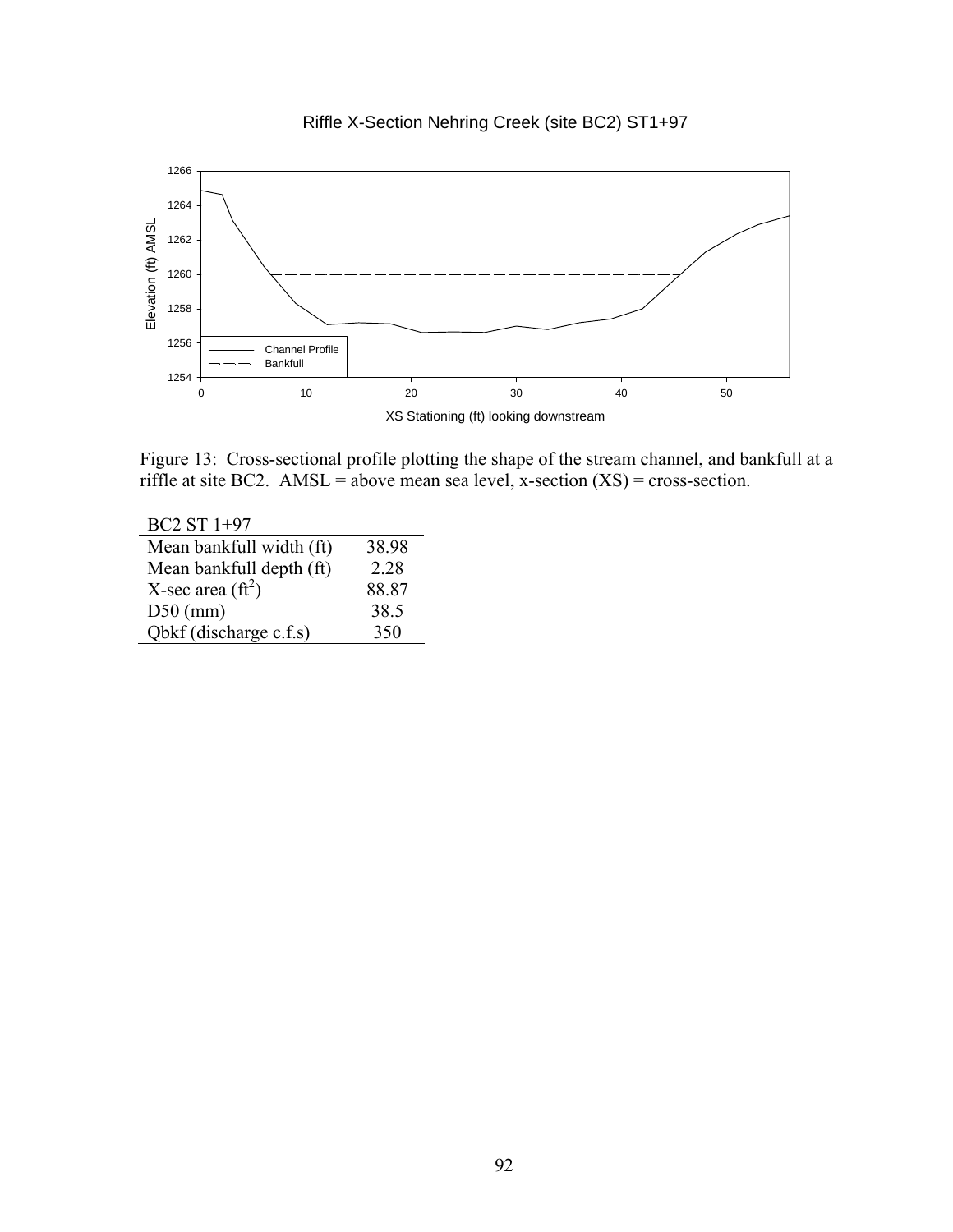



Figure 14: Cross-sectional profile plotting the shape of the stream channel, and bankfull at a riffle at site BC2. AMSL = above mean sea level, x-section  $(XS)$  = cross-section.

| BC2 ST 16+08              |       |
|---------------------------|-------|
| Mean bankfull width (ft)  | 40.78 |
| Mean bankfull depth (ft)  | 21    |
| X-sec area $({\rm ft}^2)$ | 85.6  |
| $D50$ (mm)                | 33.2  |
| Qbkf (discharge c.f.s)    | 350   |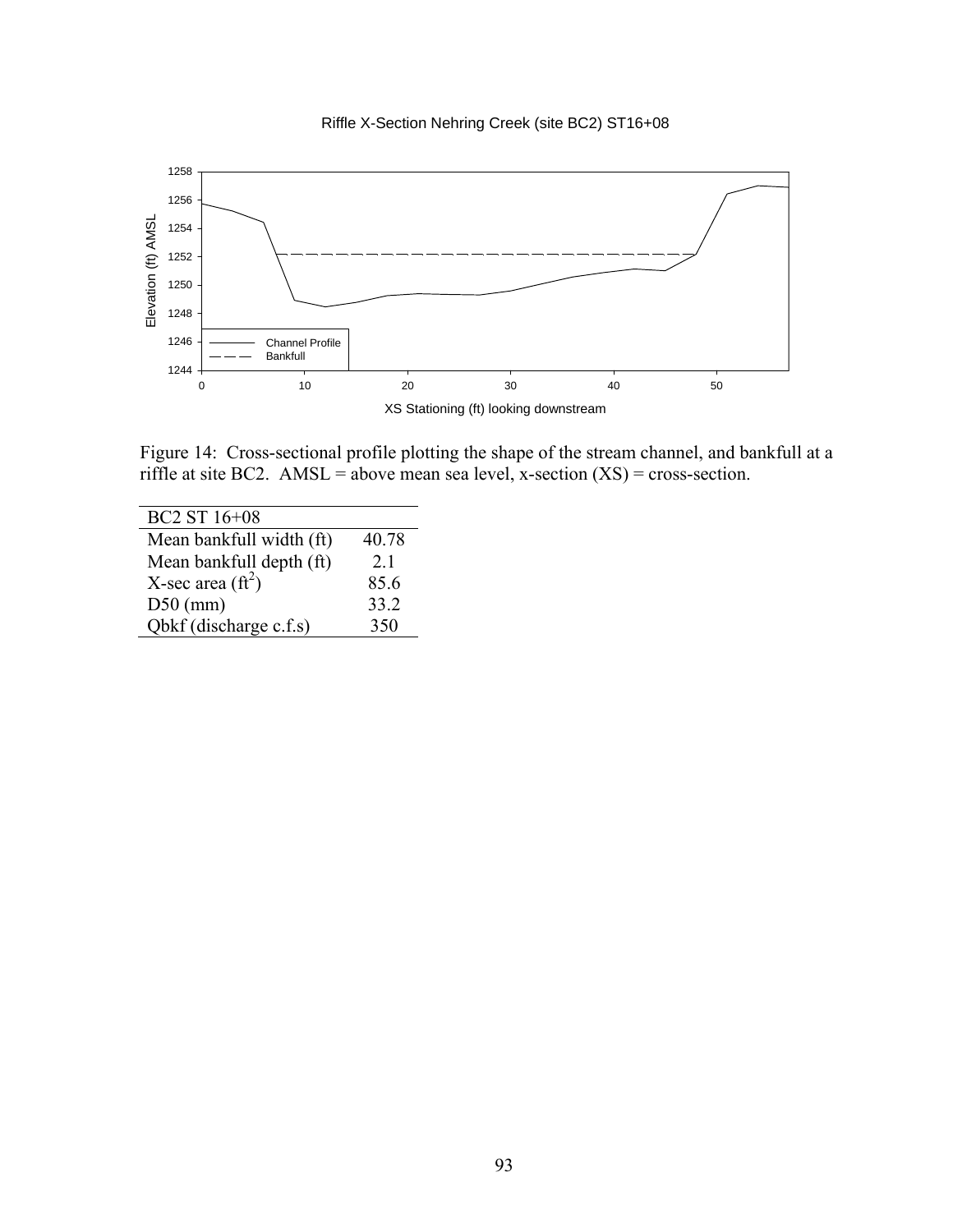



Figure 15: Cross-sectional profile plotting the shape of the stream channel, water surface, and bankfull at a riffle at site BC3. AMSL = above mean sea level, x-section  $(XS)$  = cross-section.

| BC3 ST 10+56               |       |
|----------------------------|-------|
| Mean bankfull width (ft)   | 33.97 |
| Mean bankfull depth (ft)   | 194   |
| X-sec area $(\text{ft}^2)$ | 65.9  |
| $D50$ (mm)                 | 35.7  |
| Obkf (discharge c.f.s)     | 280   |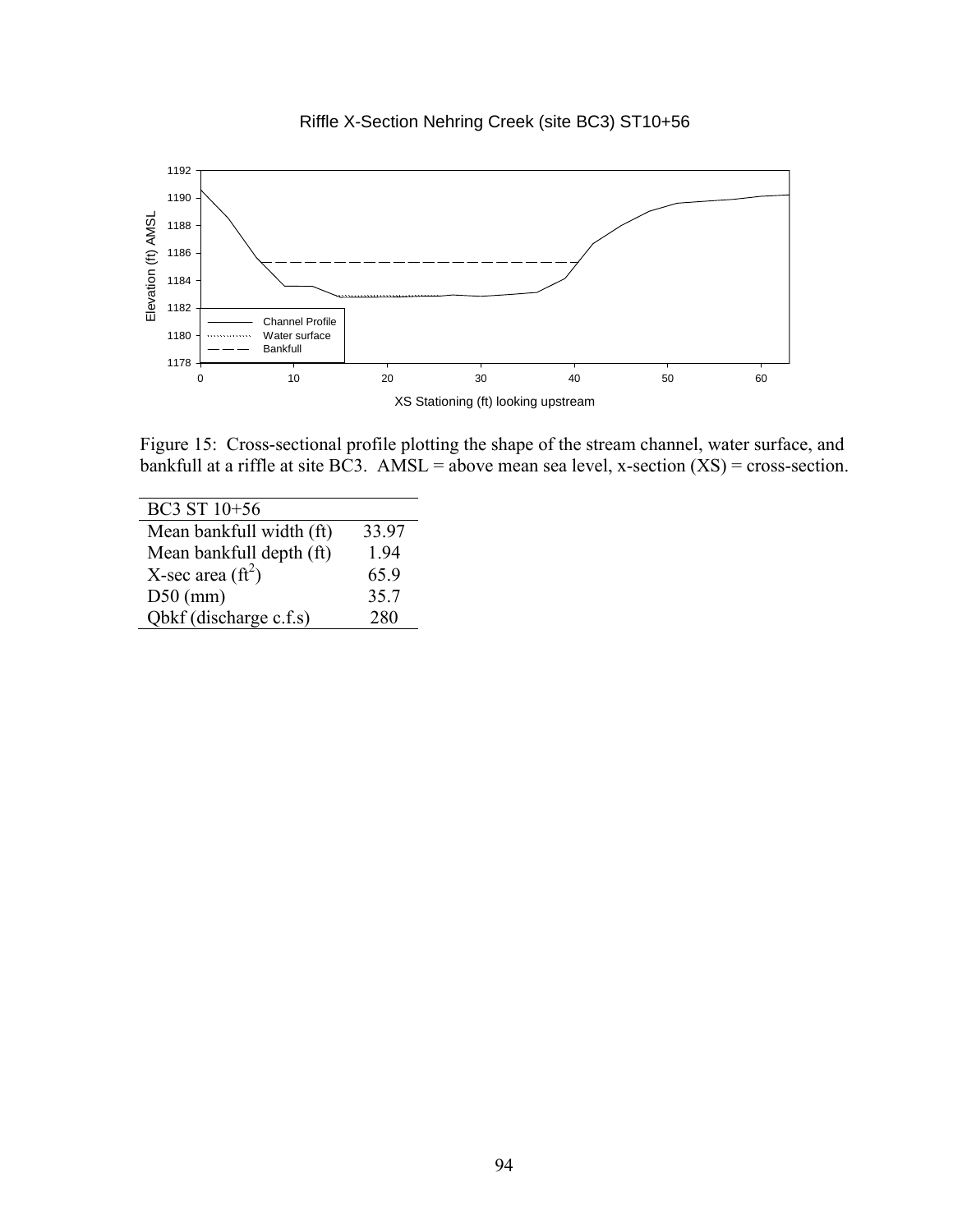



Figure 16: Cross-sectional profile plotting the shape of the stream channel, water surface, and bankfull at a riffle at site BC3. AMSL = above mean sea level, x-section  $(XS)$  = cross-section.

| BC3 ST 19+48              |       |
|---------------------------|-------|
| Mean bankfull width (ft)  | 41.3  |
| Mean bankfull depth (ft)  | 1.57  |
| X-sec area $({\rm ft}^2)$ | 64 84 |
| $D50$ (mm)                | 23.9  |
| Obkf (discharge c.f.s)    | 280   |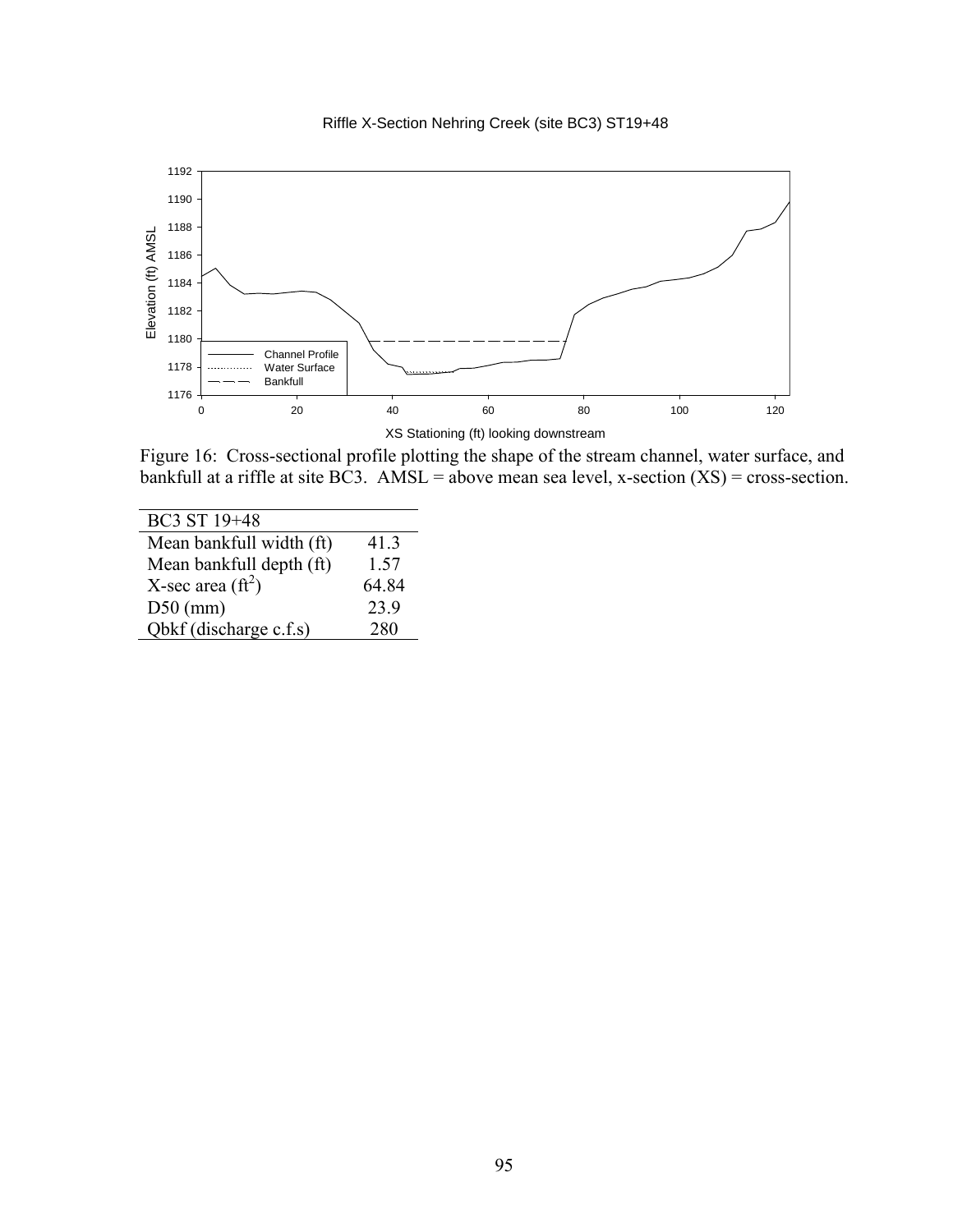

Riffle X-Section West Branch Mill Creek (site BC4) ST4+17

Figure 17: Cross-sectional profile plotting the shape of the stream channel, and bankfull at a riffle at site BC4. AMSL = above mean sea level, x-section  $(XS)$  = cross-section.

| BC4 ST 4+17               |       |
|---------------------------|-------|
| Mean bankfull width (ft)  | 34.87 |
| Mean bankfull depth (ft)  | 1.41  |
| X-sec area $({\rm ft}^2)$ | 49.17 |
| $D50$ (mm)                | 38.5  |
| Obkf (discharge c.f.s)    | 175   |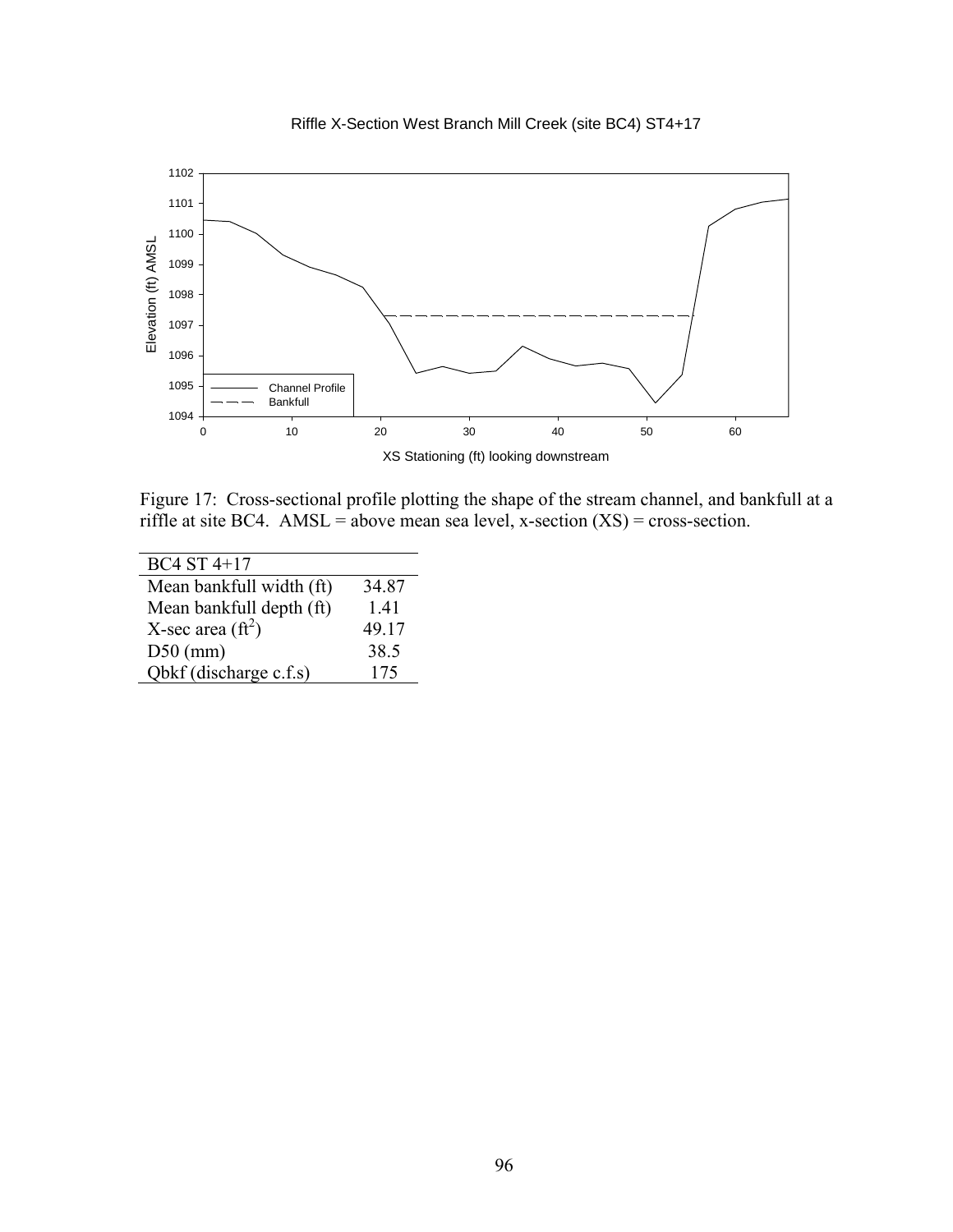

Riffle X-Section West Branch Mill Creek (site BC4) ST24+77

Figure 18: Cross-sectional profile plotting the shape of the stream channel, and bankfull at a riffle at site BC4. AMSL = above mean sea level, x-section  $(XS)$  = cross-section.

| BC4 ST 24+77              |       |
|---------------------------|-------|
| Mean bankfull width (ft)  | 42    |
| Mean bankfull depth (ft)  | 1.08  |
| X-sec area $({\rm ft}^2)$ | 45.36 |
| $D50$ (mm)                | 40.5  |
| Obkf (discharge c.f.s)    | 175   |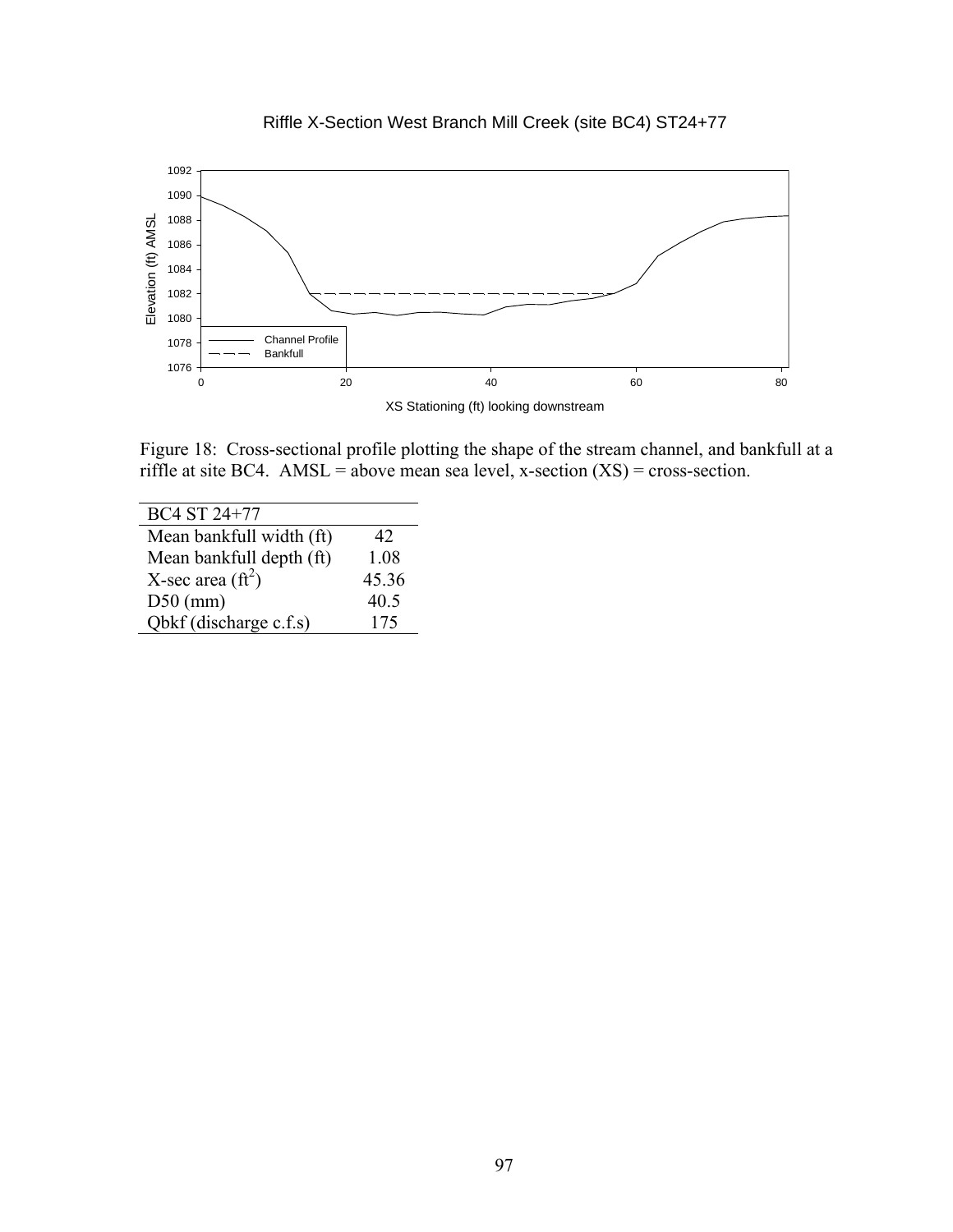



Figure 19: Cross-sectional profile plotting the shape of the stream channel, and bankfull at a riffle at site BC5. AMSL = above mean sea level, x-section  $(XS)$  = cross-section.

| BC5 ST 0+89               |       |
|---------------------------|-------|
| Mean bankfull width (ft)  | 54.82 |
| Mean bankfull depth (ft)  | 2.41  |
| X-sec area $({\rm ft}^2)$ | 132   |
| $D50$ (mm)                | 41.8  |
| Obkf (discharge c.f.s)    |       |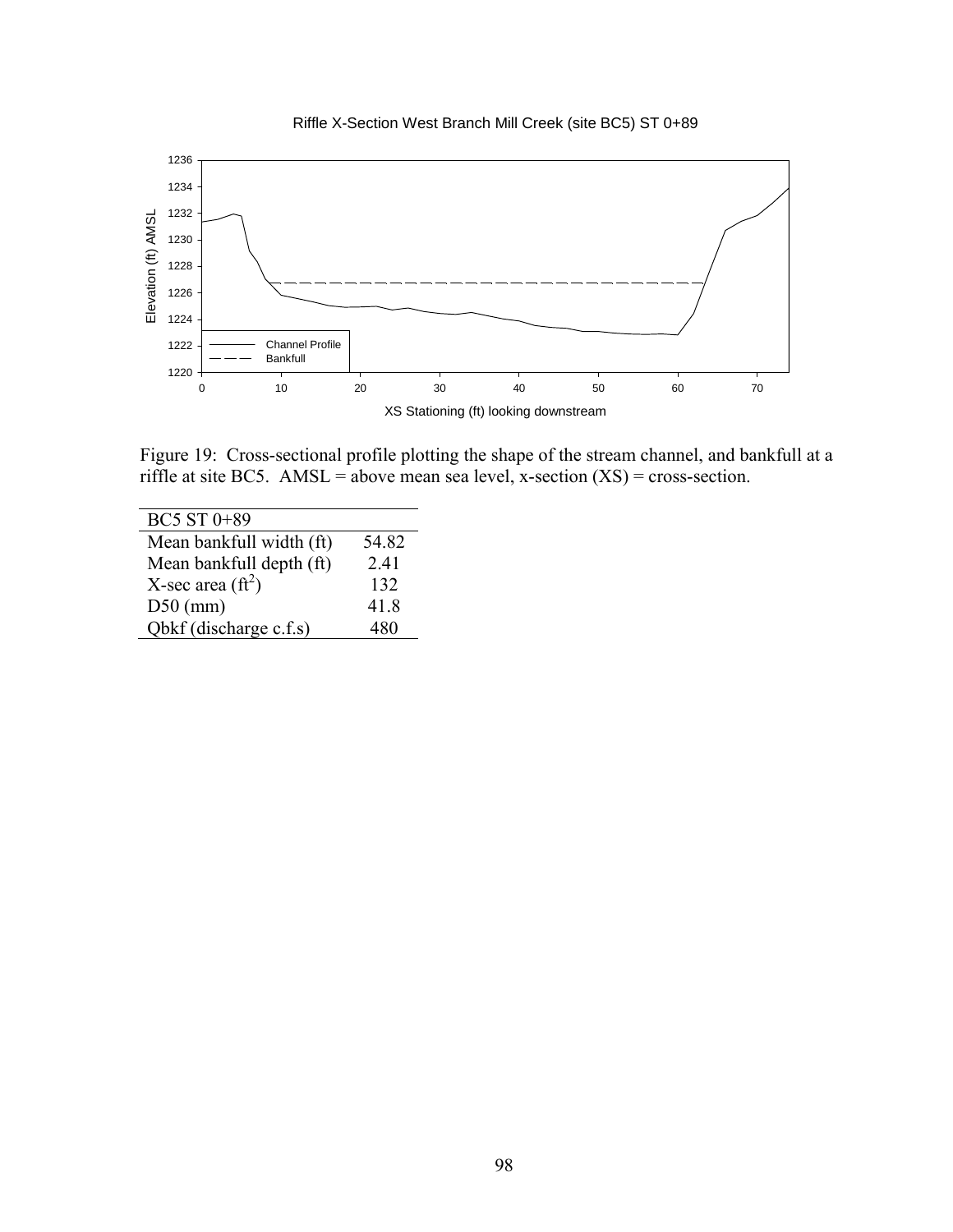



Figure 20: Cross-sectional profile plotting the shape of the stream channel, and bankfull at a riffle at site BC5. AMSL = above mean sea level, x-section  $(XS)$  = cross-section.

| BC5 ST 24+61              |       |
|---------------------------|-------|
| Mean bankfull width (ft)  | 57.68 |
| Mean bankfull depth (ft)  | 2.11  |
| X-sec area $({\rm ft}^2)$ | 121.7 |
| $D50$ (mm)                | 41.8  |
| Qbkf (discharge c.f.s)    | 480   |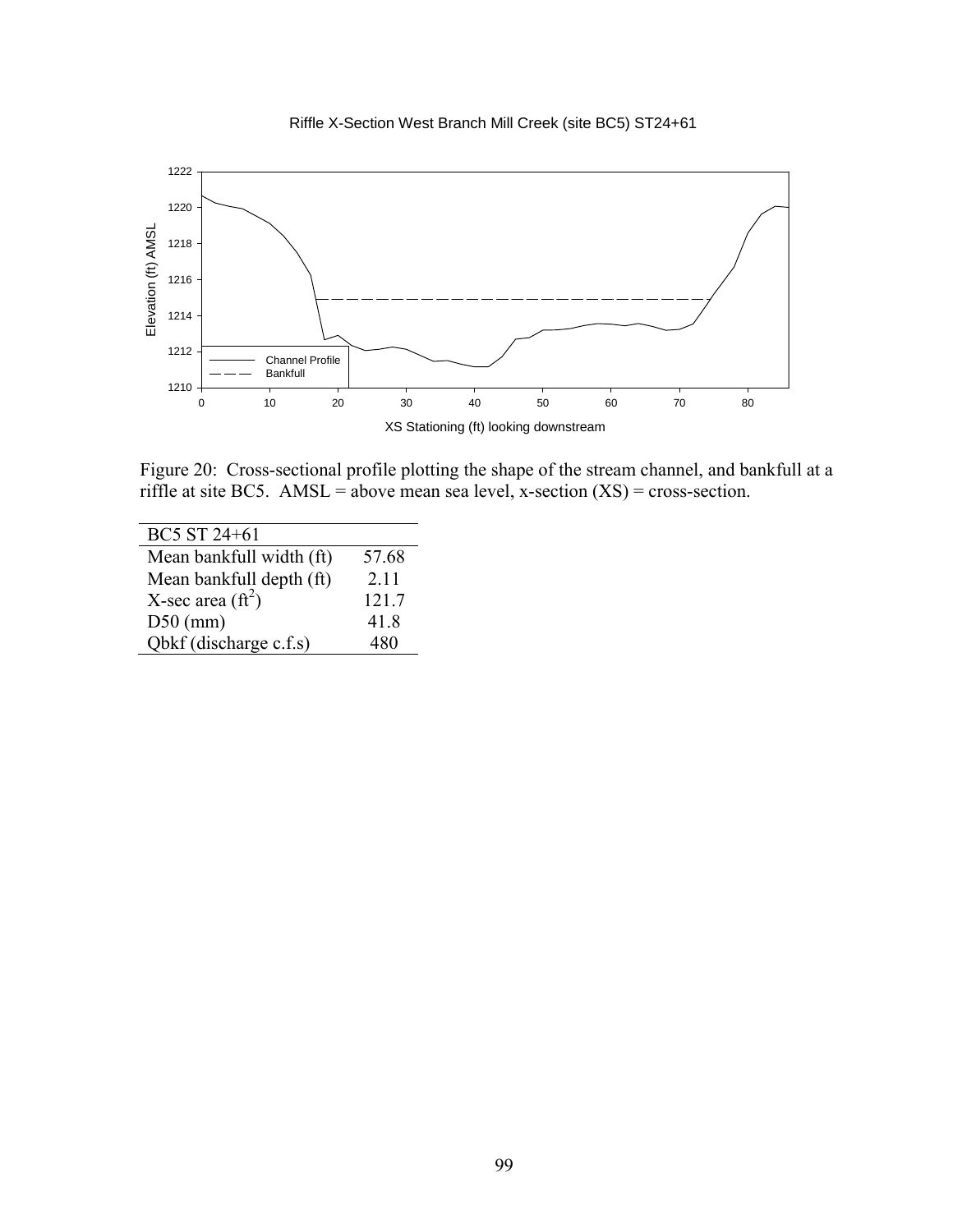



Figure 21: Cross-sectional profile plotting the shape of the stream channel, water surface, and bankfull at a riffle at site CC1. AMSL = above mean sea level, x-section  $(XS)$  = cross-section.

| CC1 ST 7+99               |       |
|---------------------------|-------|
| Mean bankfull width (ft)  | 22.1  |
| Mean bankfull depth (ft)  | 1.48  |
| X-sec area $({\rm ft}^2)$ | 32.71 |
| $D50$ (mm)                | 37.89 |
| Obkf (discharge c.f.s)    | 125   |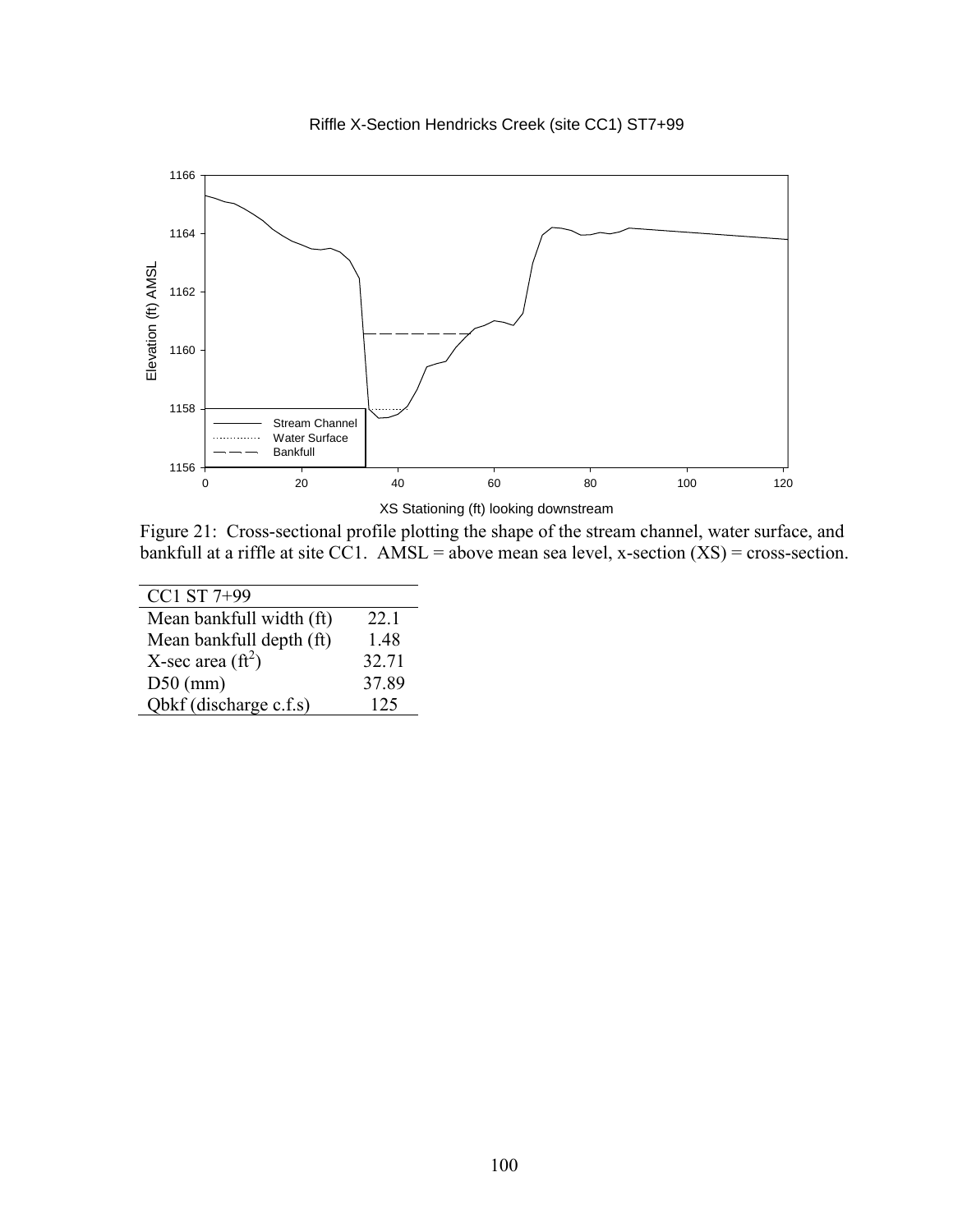

Riffle X-Section Hendricks Creek (site CC1) ST23+15

XS Stationing (ft) looking downstream

Figure 22: Cross-sectional profile plotting the shape of the stream channel, water surface, and bankfull at a riffle at site CC1. AMSL = above mean sea level, x-section  $(XS)$  = cross-section.

| $CC1 ST 23+15$             |       |
|----------------------------|-------|
| Mean bankfull width (ft)   | 26.41 |
| Mean bankfull depth (ft)   | 1.36  |
| X-sec area $(\text{ft}^2)$ | 35.92 |
| $D50$ (mm)                 | 53.55 |
| Qbkf (discharge c.f.s)     | 125   |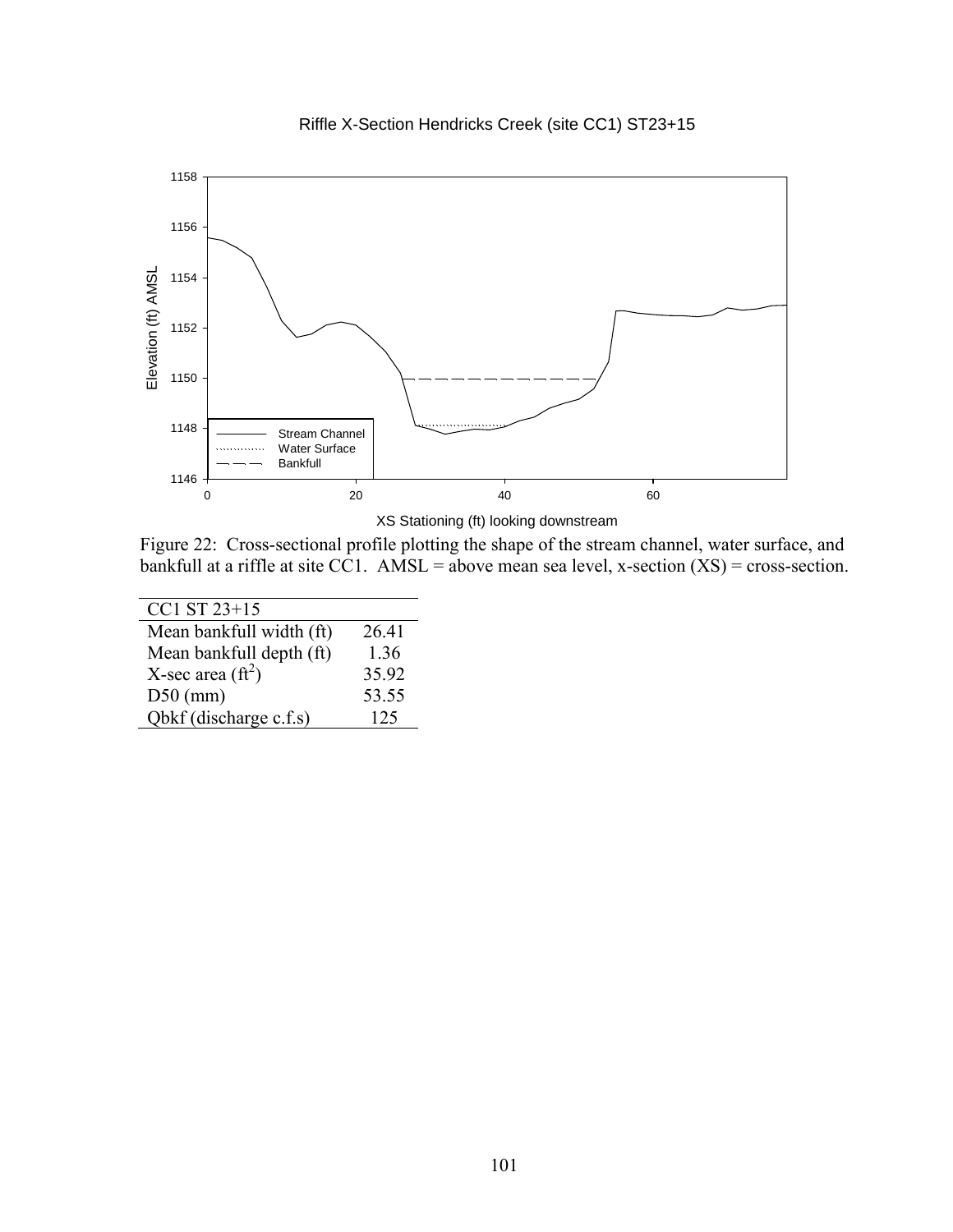

Riffle X-Section West Branch Mill Creek (site CC2) ST 6+20

Figure 23: Cross-sectional profile plotting the shape of the stream channel, water surface, and bankfull at a riffle at site CC2. AMSL = above mean sea level, x-section  $(XS)$  = cross-section.

| $CC2ST6+20$               |        |
|---------------------------|--------|
| Mean bankfull width (ft)  | 20.9   |
| Mean bankfull depth (ft)  | 1.07   |
| X-sec area $({\rm ft}^2)$ | 22.363 |
| $D50$ (mm)                | 41.75  |
| Qbkf (discharge c.f.s)    | 68     |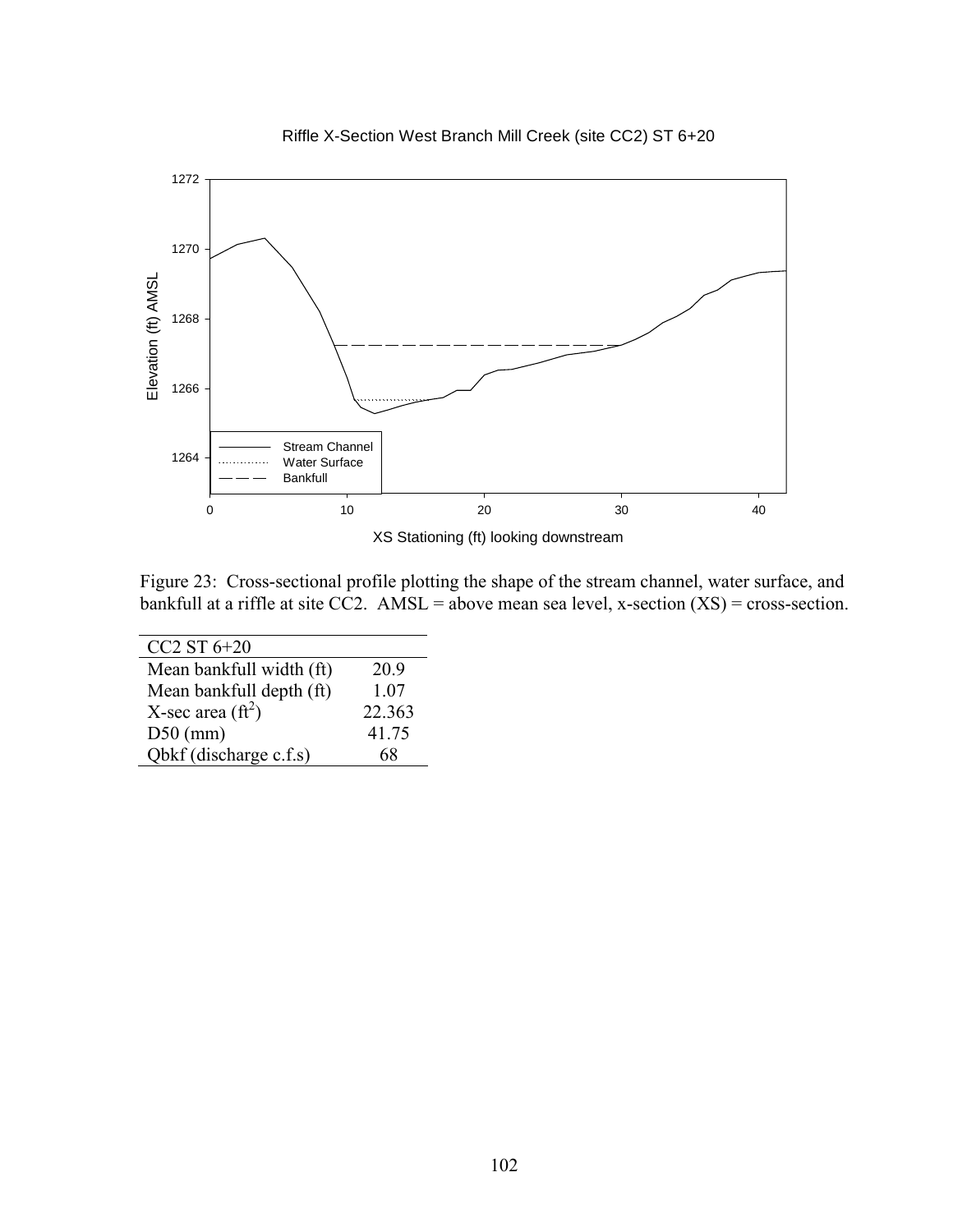



Figure 24: Cross-sectional profile plotting the shape of the stream channel, water surface, and bankfull at a riffle at site CC2. AMSL = above mean sea level, x-section  $(XS)$  = cross-section.

| CC <sub>2</sub> ST 12+97  |       |
|---------------------------|-------|
| Mean bankfull width (ft)  | 25.34 |
| Mean bankfull depth (ft)  | 0.74  |
| X-sec area $({\rm ft}^2)$ | 18.75 |
| $D50$ (mm)                | 45    |
| Obkf (discharge c.f.s)    | 68    |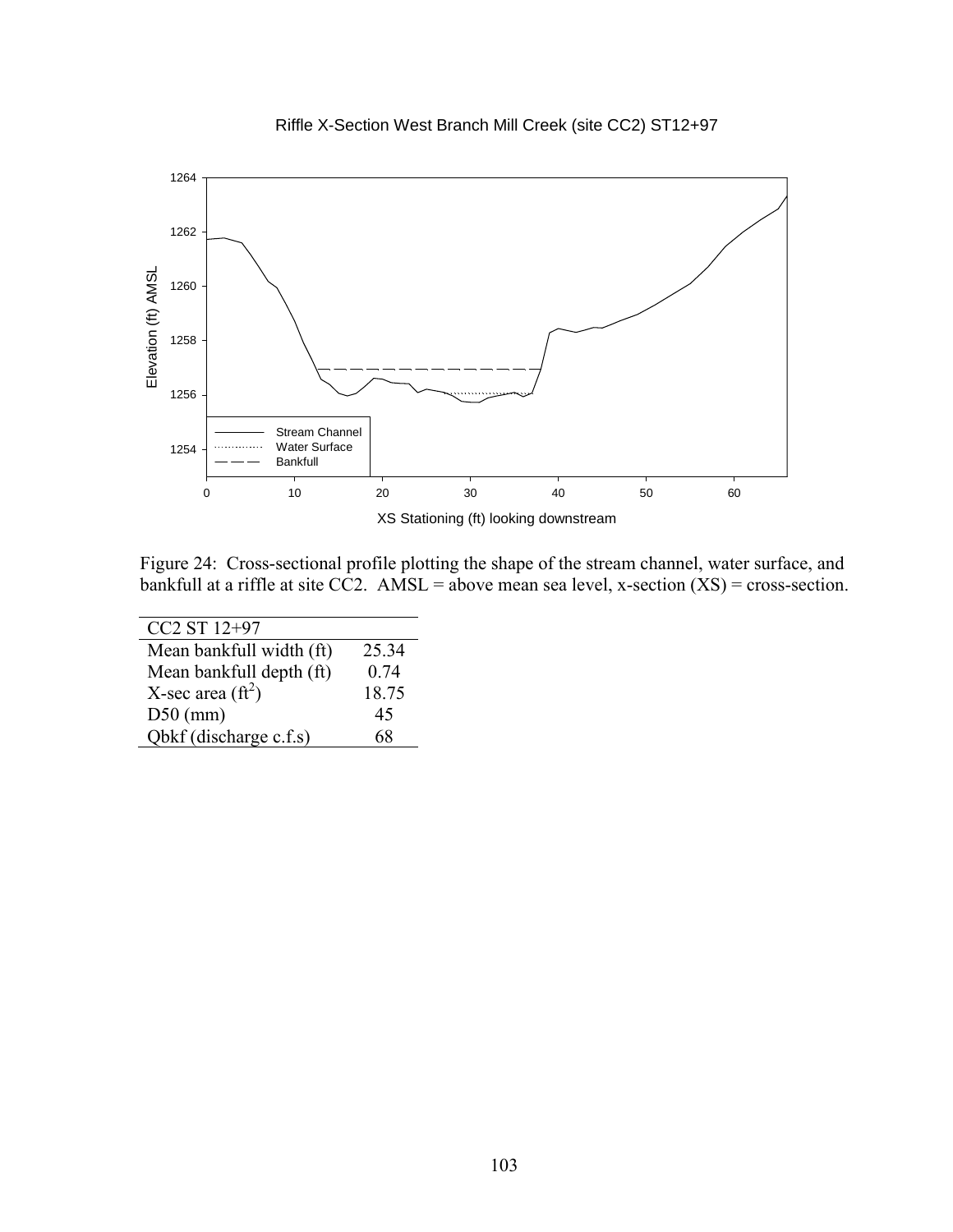**Appendix 4: Low-Water Crossing Road Cross-Sections**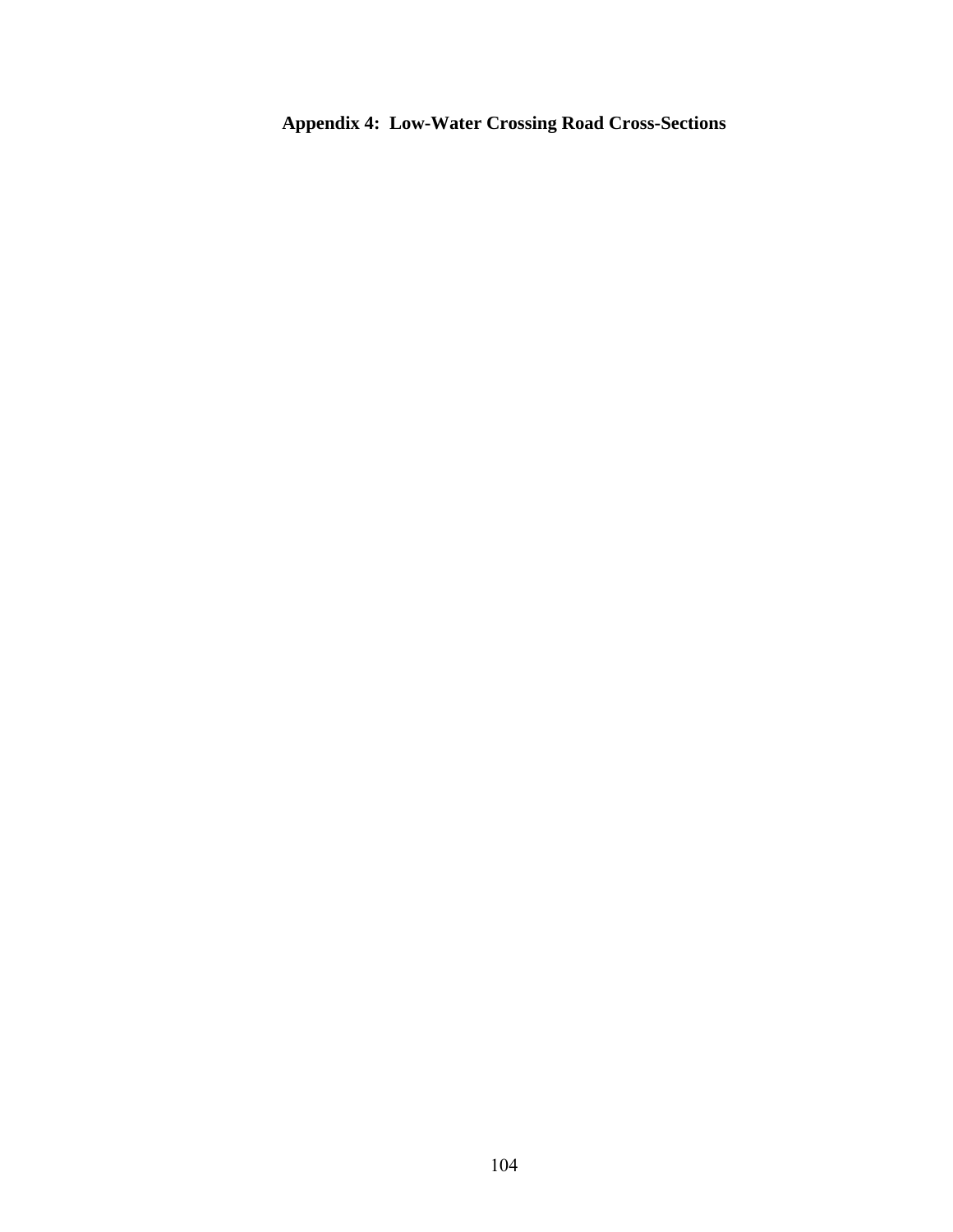Road Crossing X-Section Site LW1



Figure 1: Cross-sectional profile plotting the road surface of the low-water crossing over the stream channel and bankfull at site LW1. AMSL = above mean sea level, x-section  $(XS)$  = cross-section.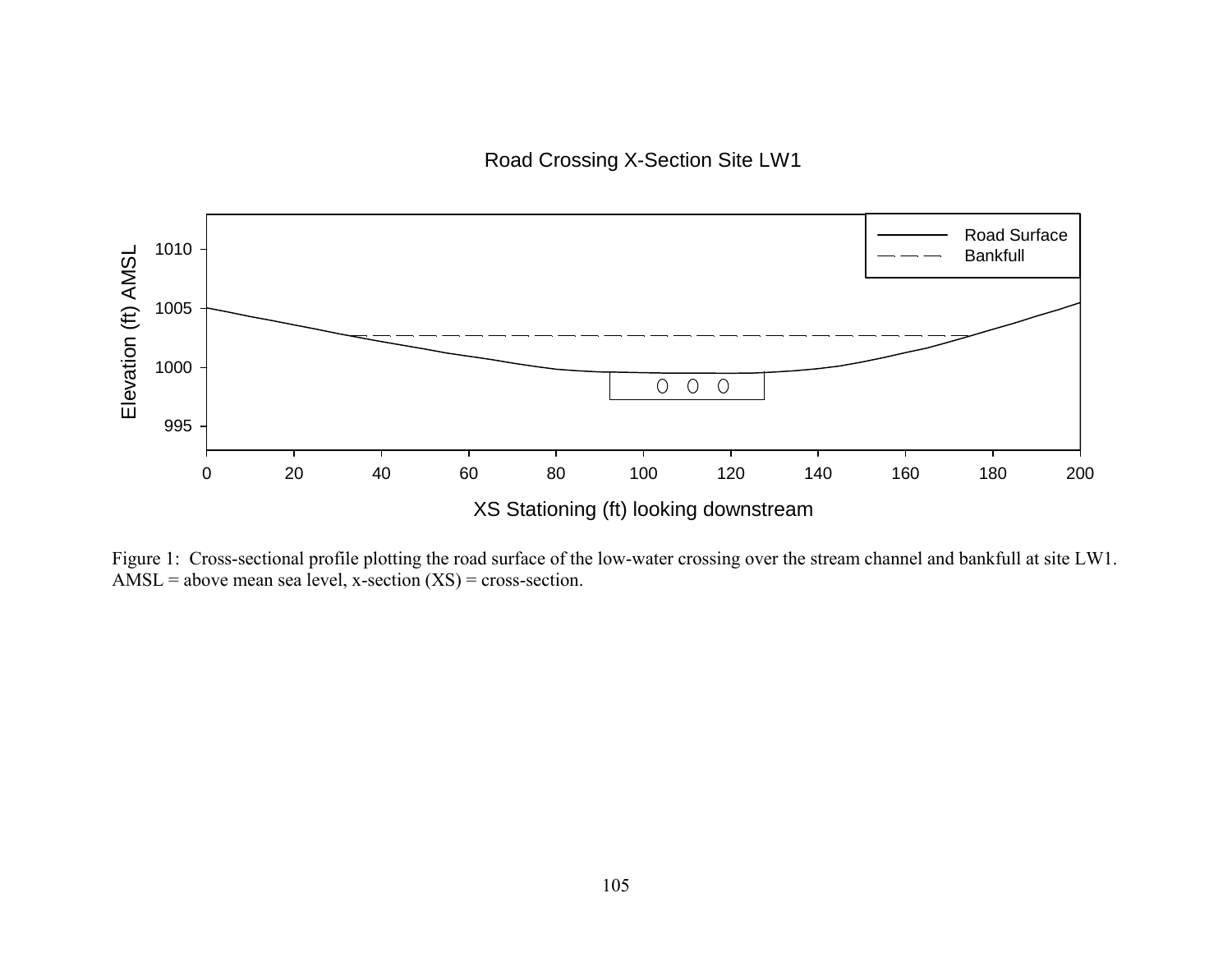

Figure 2: Cross-sectional profile plotting the road surface of the low-water crossing over the stream channel and bankfull at site LW2. AMSL = above mean sea level, x-section  $(XS)$  = cross-section.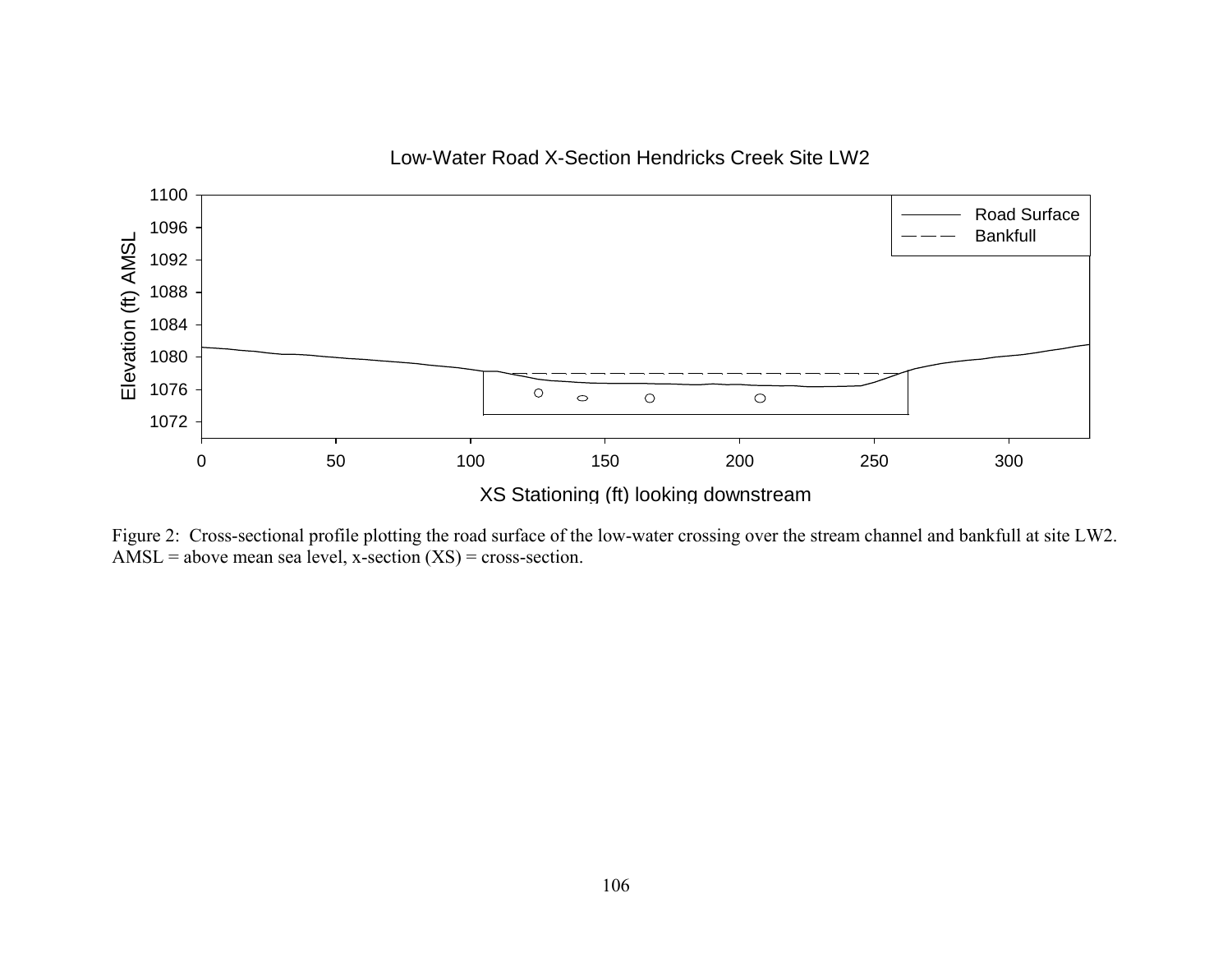Road Crossing X-Section Site LW3



Figure 3: Cross-sectional profile plotting the road surface of the low-water crossing over the stream channel and bankfull at site LW3. AMSL = above mean sea level, x-section  $(XS)$  = cross-section.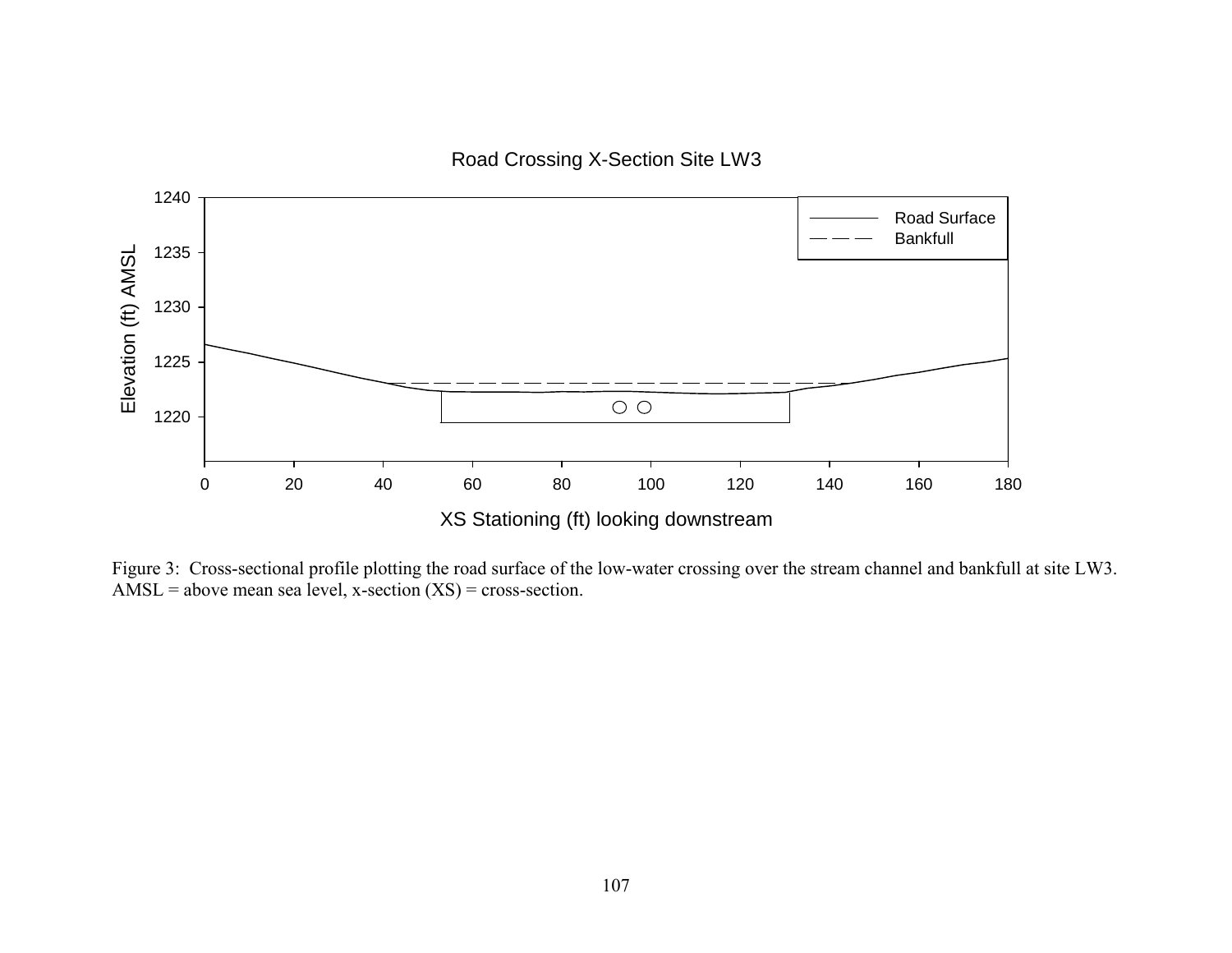Road Crossing X-Section Site LW4



Figure 4: Cross-sectional profile plotting the road surface of the low-water crossing over the stream channel and bankfull at site LW4. AMSL = above mean sea level, x-section  $(XS)$  = cross-section.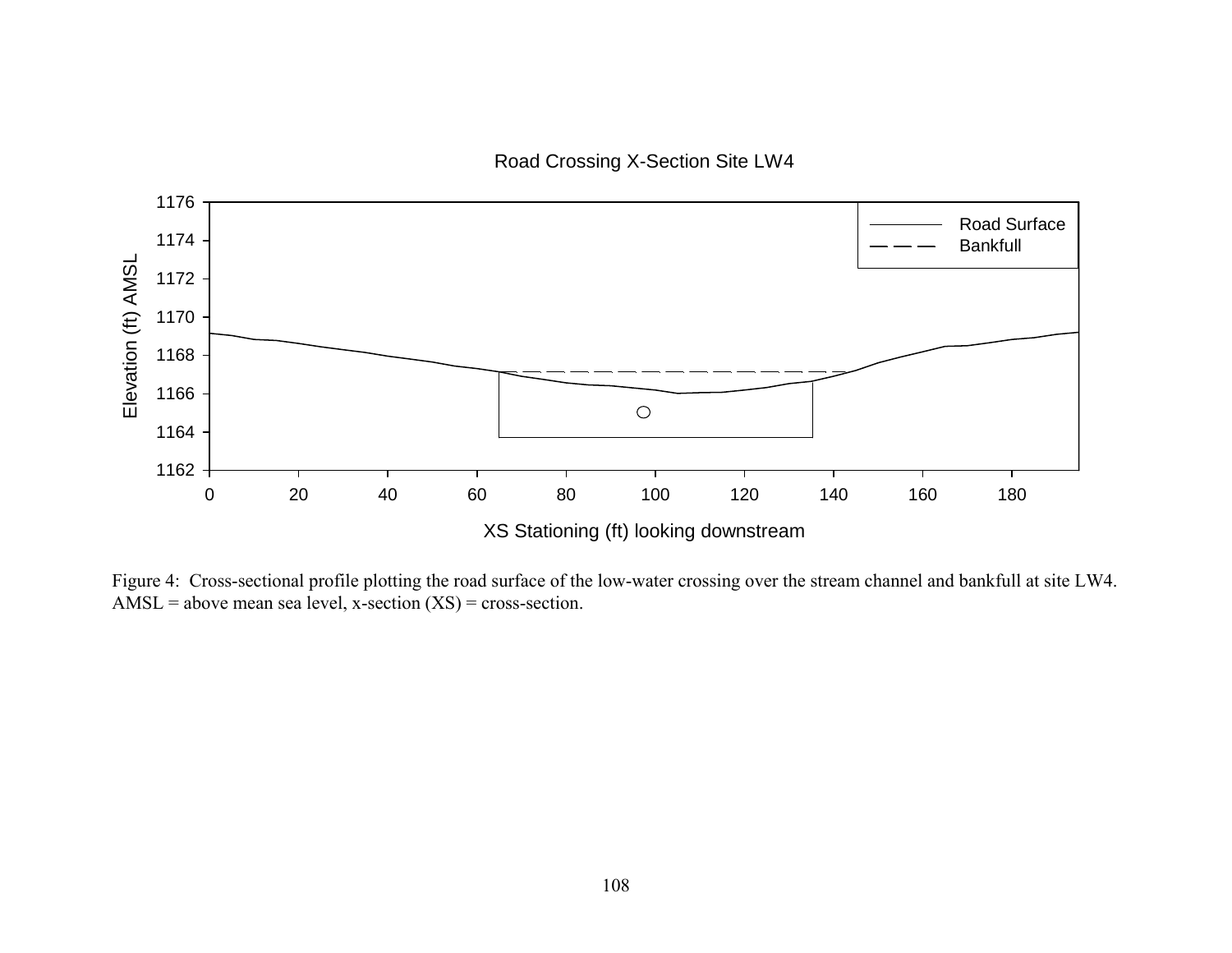Road Crossing X-Section Site LW5



Figure 5: Cross-sectional profile plotting the road surface of the low-water crossing over the stream channel and bankfull at site LW5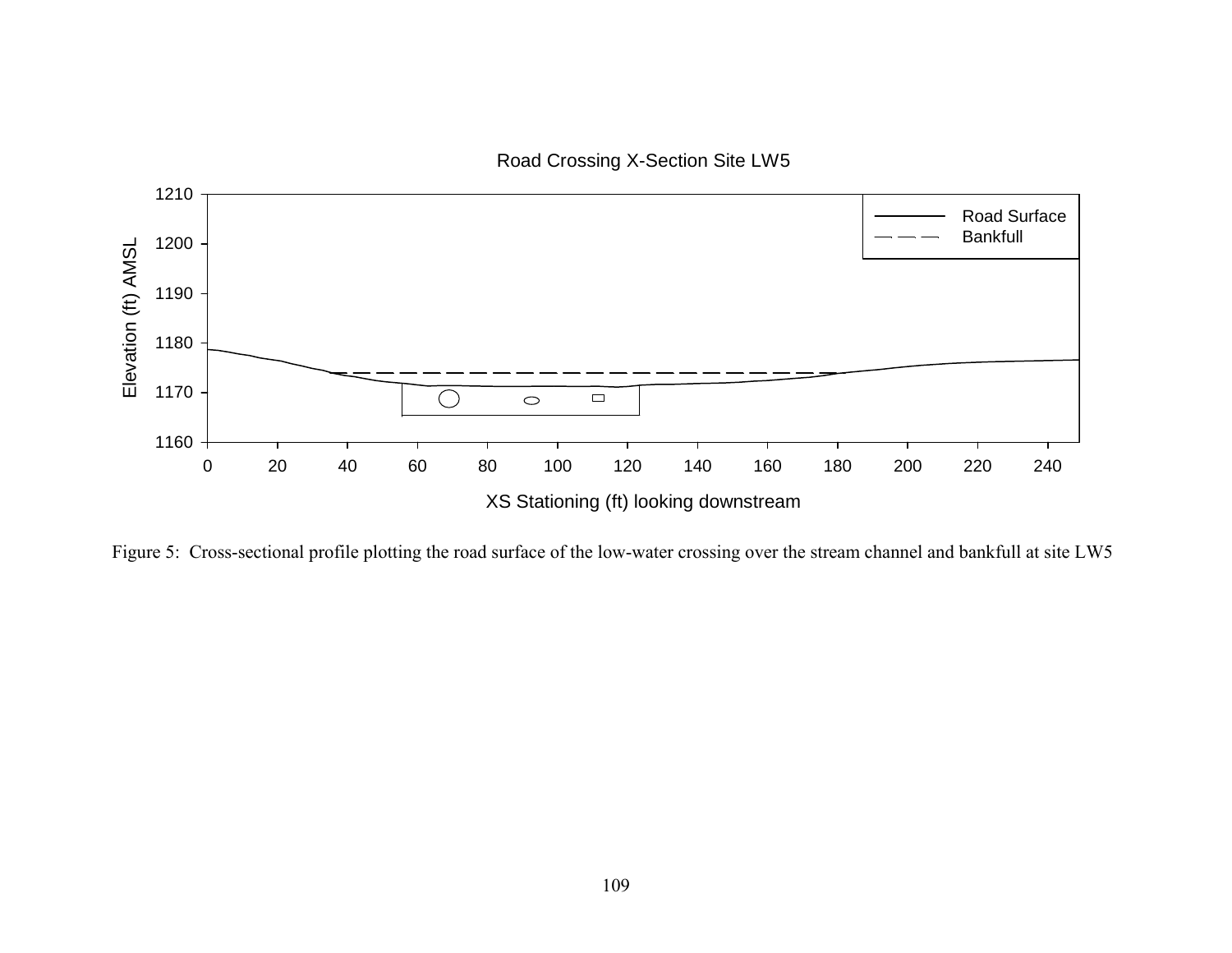**Appendix 5: Pebble Count Graphs**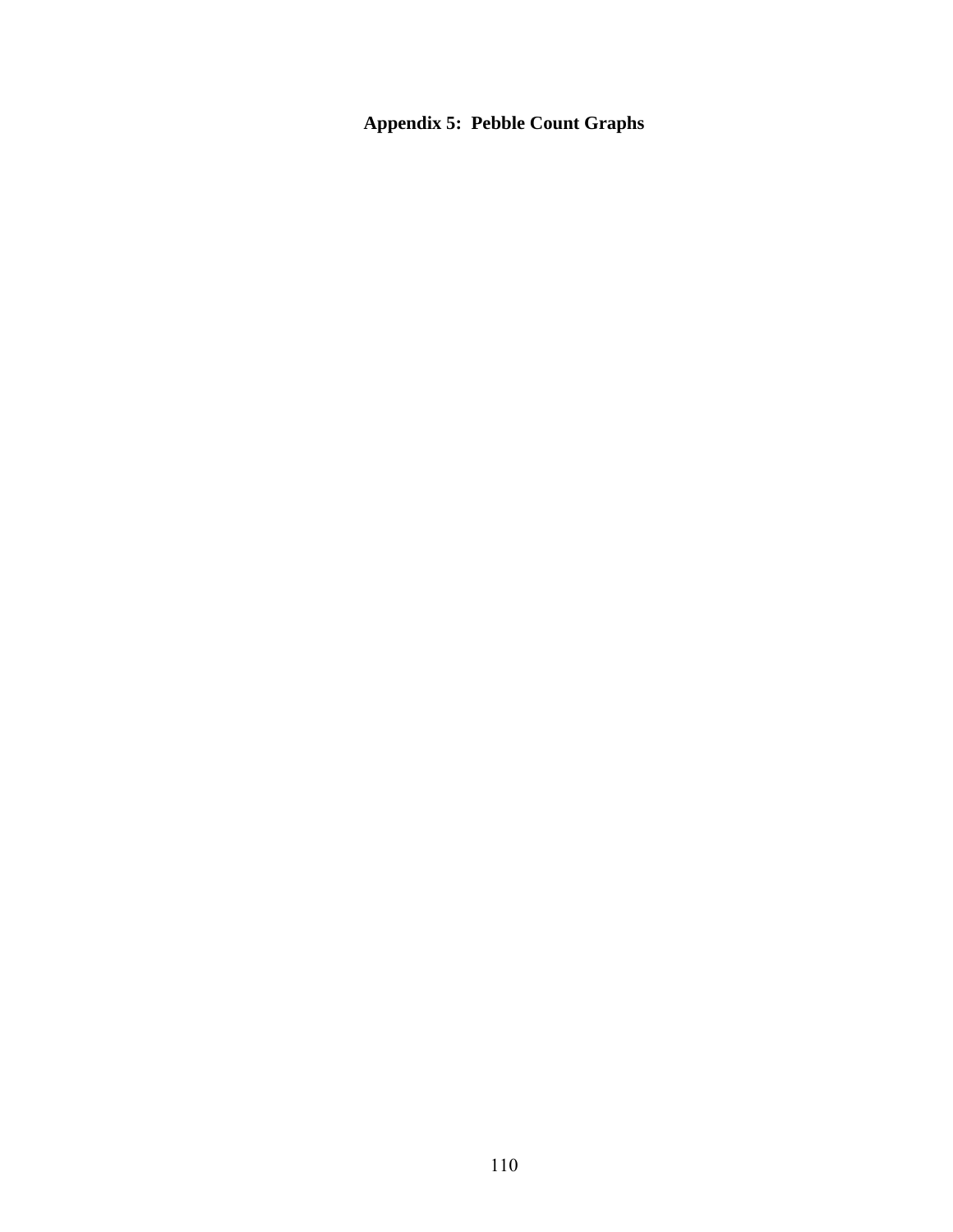LW1 Reach Pebble Count



Figure 1: Composition of streambed substrate from modified Wolman pebble counts (Harrelson et al., 1994). Substrate particles were measured on their intermediate axis with 100 random samples from pools and riffles over the entire surveyed reach at site LW1.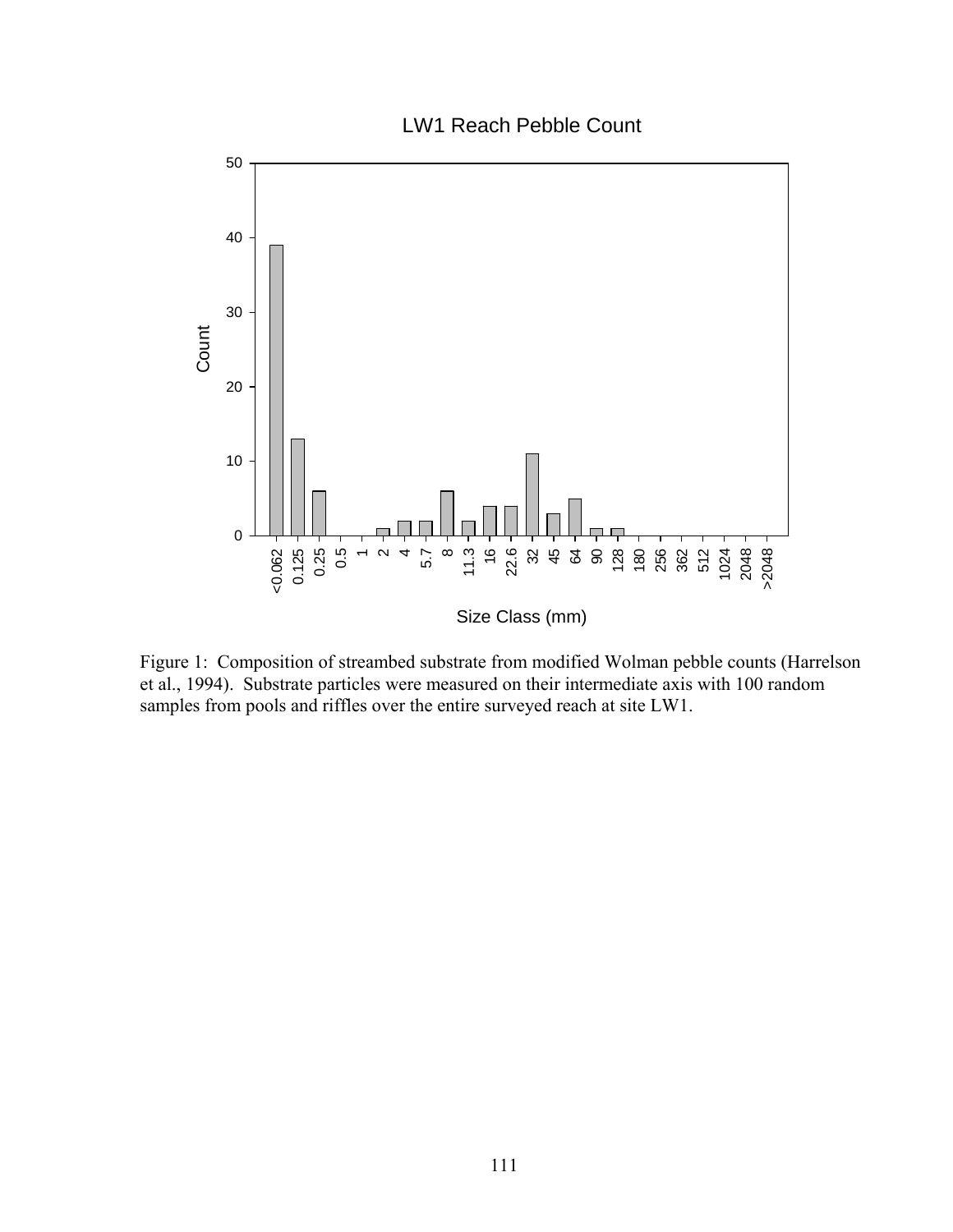LW1 Reach Pebble Count



Figure 2: Composition of streambed substrate from modified Wolman pebble counts (Harrelson et al., 1994). Substrate particles were measured on their intermediate axis with 100 random samples from pools and riffles over the entire surveyed reach at site LW1. D50 = median substrate size, at D84, 84% of samples fall below this size, D84 is often the maximum substrate size capable of being transported at bankfull flow.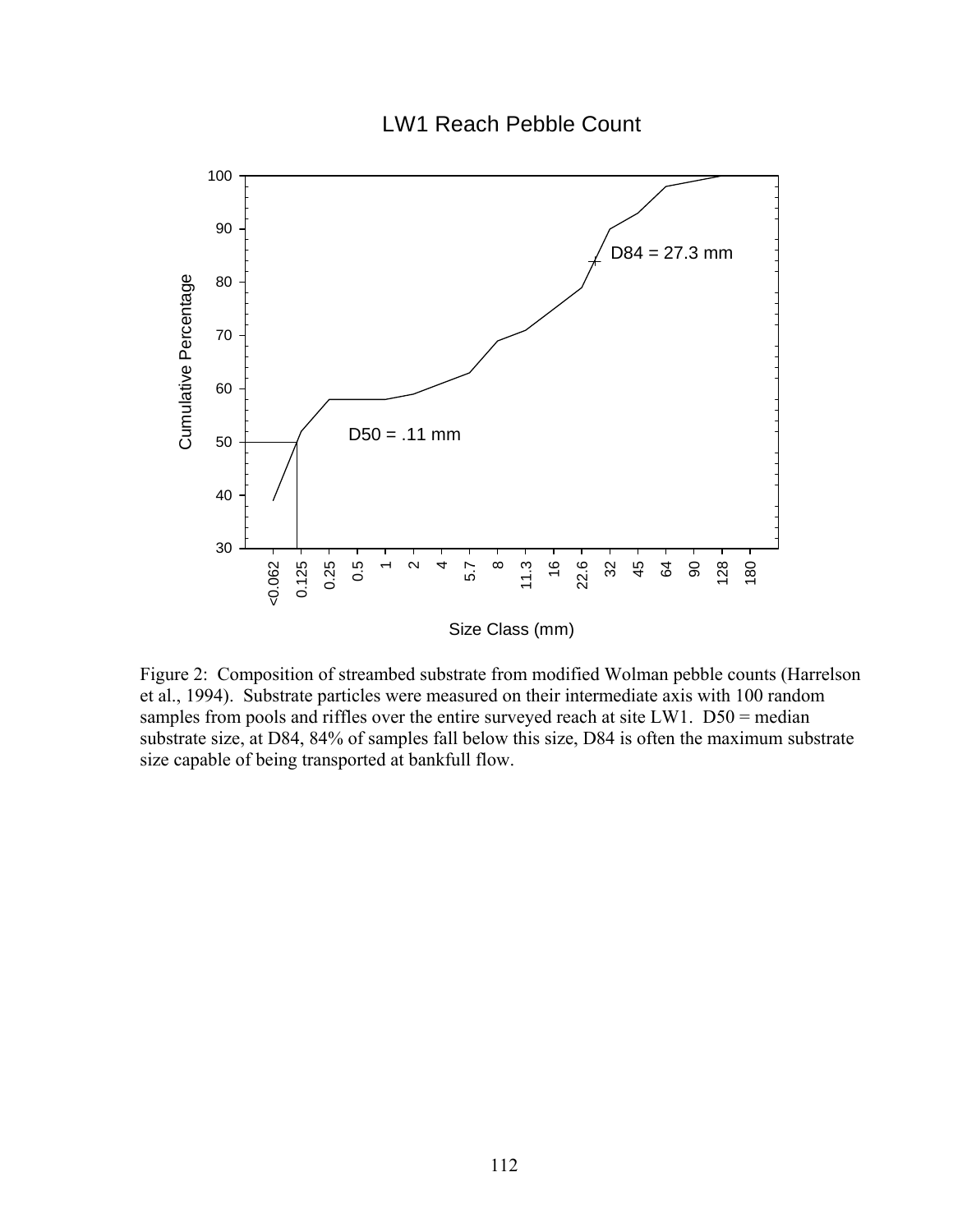#### LW1 XS ST10+89 Cumulative Pebble Count



Size Class (mm)

Figure 3: Composition of streambed substrate from modified Wolman pebble counts (Harrelson et al., 1994). Substrate particles were measured on their intermediate axis with 100 random samples from a riffle cross-section at site LW1.  $XS = cross-section, D50 = median$  substrate size, at D84, 84% of samples fall below this size, D84 is often the maximum substrate size capable of being transported at bankfull flow.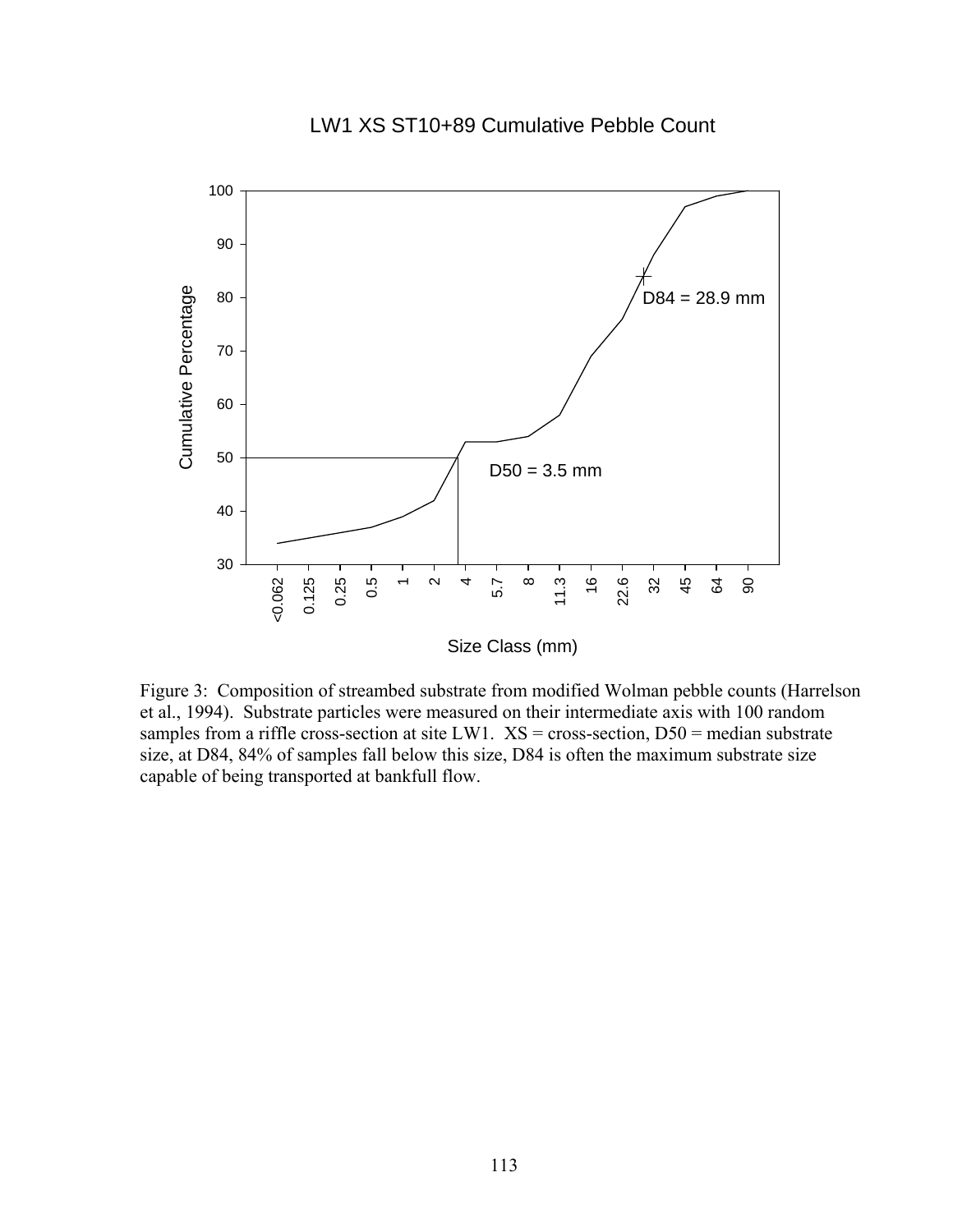# LW1 XS ST14+78 Cumulative Pebble Count



Size Class (mm)

Figure 4: Composition of streambed substrate from modified Wolman pebble counts (Harrelson et al., 1994). Substrate particles were measured on their intermediate axis with 100 random samples from a riffle cross-section at site LW1.  $XS = cross-section, D50 = median$  substrate size, at D84, 84% of samples fall below this size, D84 is often the maximum substrate size capable of being transported at bankfull flow.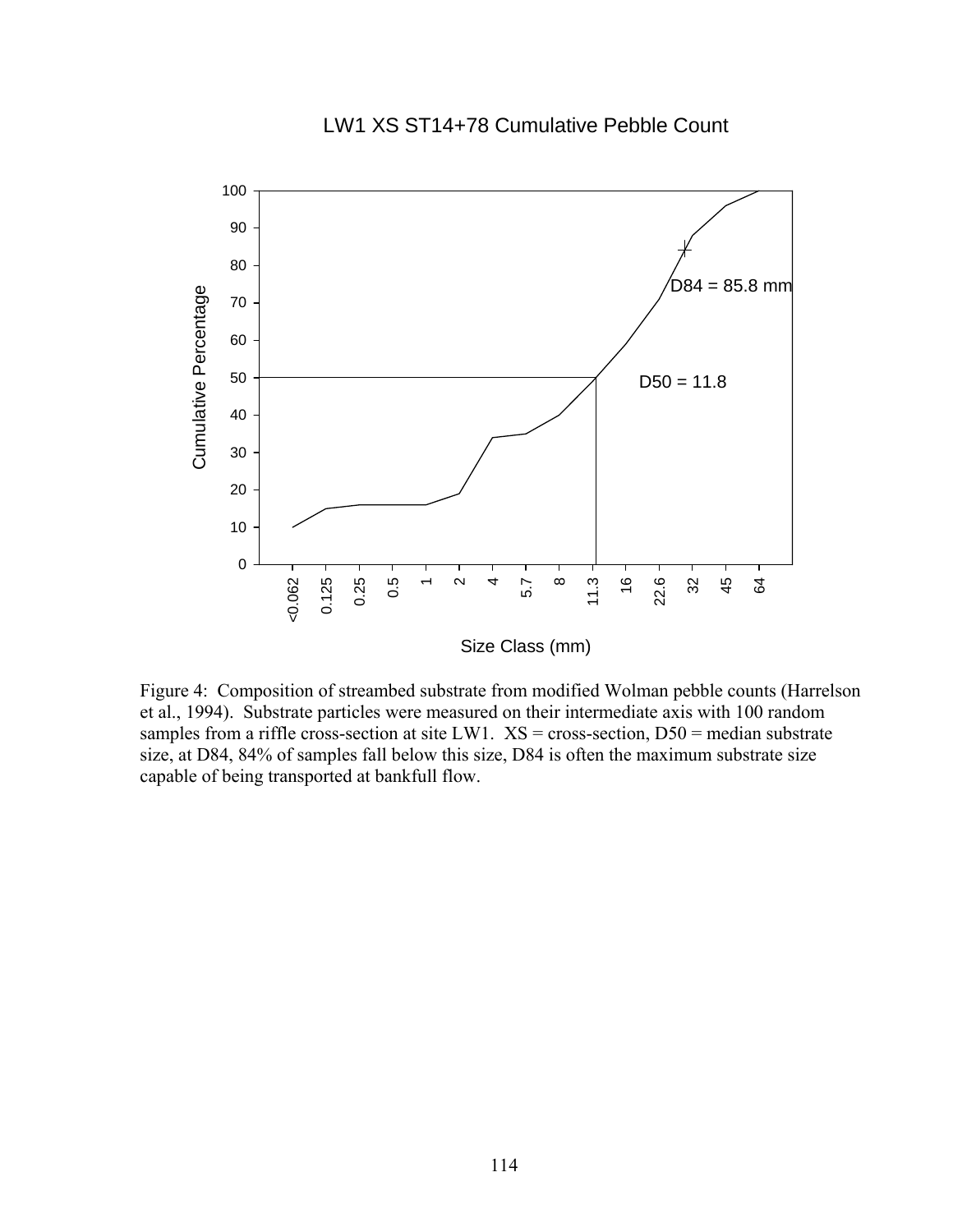LW2 Riffle XS Pebble Count ST 5+28



Figure 5: Composition of streambed substrate from modified Wolman pebble counts (Harrelson et al., 1994). Substrate particles were measured on their intermediate axis with 100 random samples from pools and riffles over the entire surveyed reach at site LW2.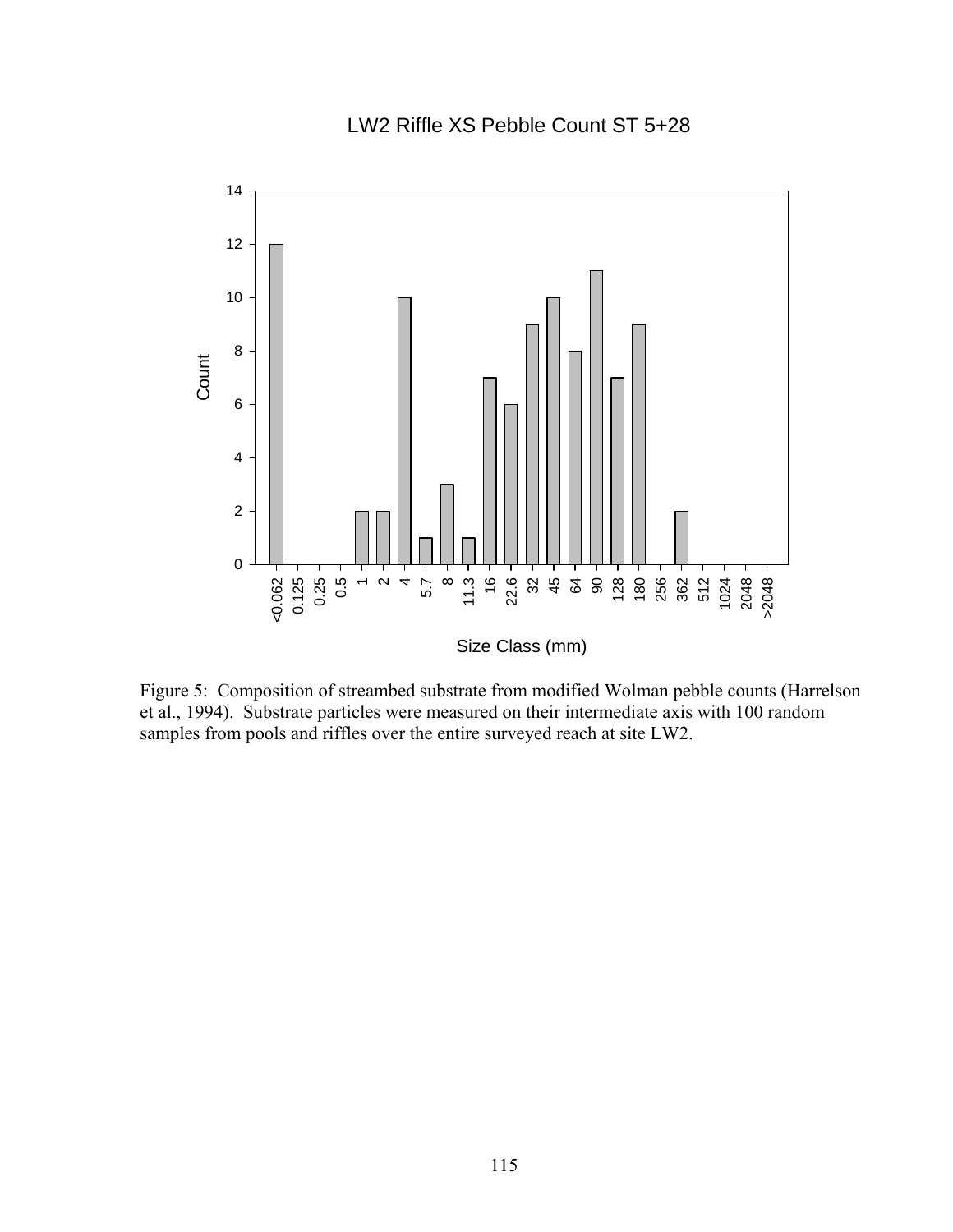## LW2 Reach Pebble Count



Figure 6: Composition of streambed substrate from modified Wolman pebble counts (Harrelson et al., 1994). Substrate particles were measured on their intermediate axis with 100 random samples from pools and riffles over the entire surveyed reach at site LW2. D50 = median substrate size, at D84, 84% of samples fall below this size, D84 is often the maximum substrate size capable of being transported at bankfull flow.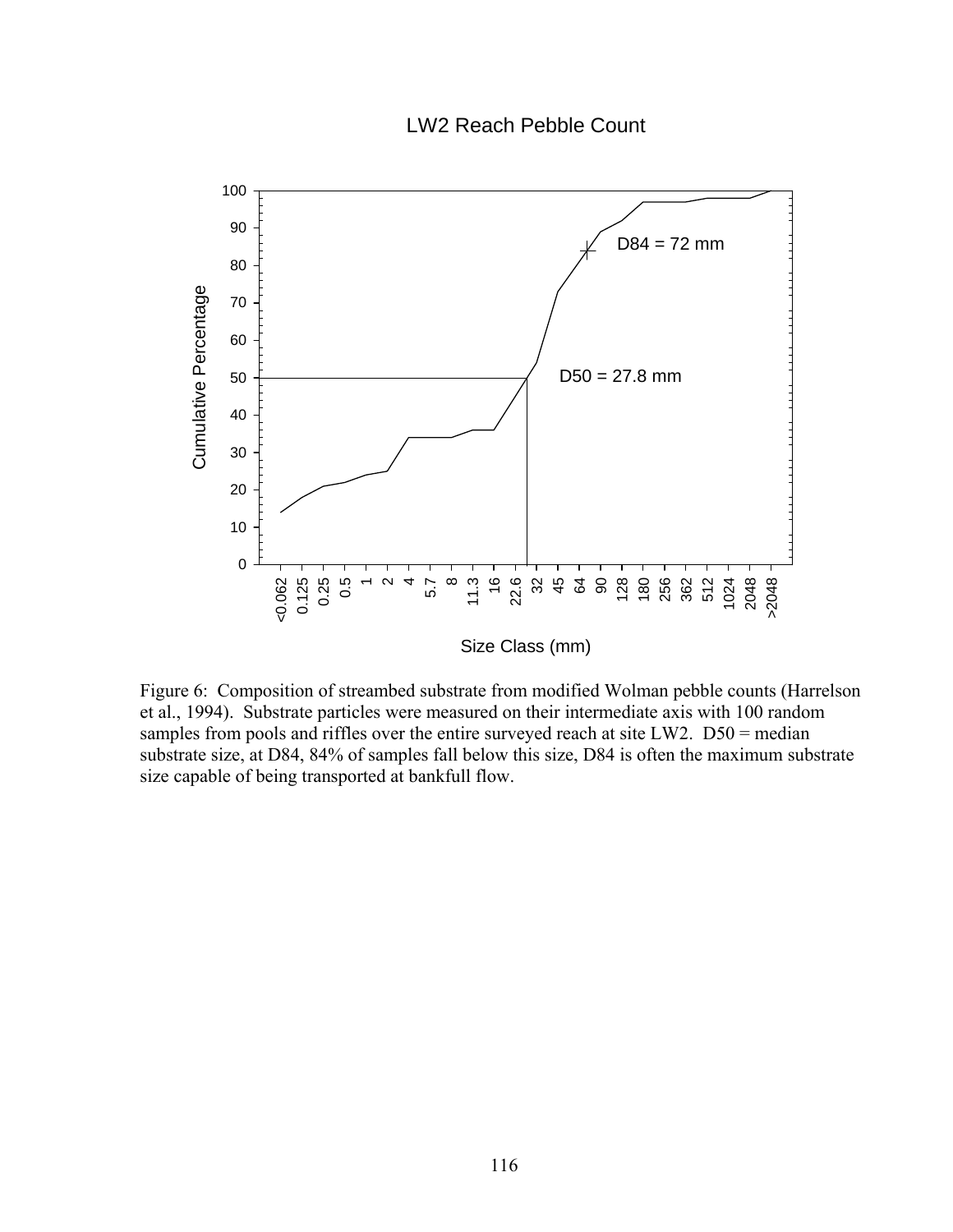### LW2 Riffle XS Pebble Count ST 5+28



Size Class (mm)

Figure 7: Composition of streambed substrate from modified Wolman pebble counts (Harrelson et al., 1994). Substrate particles were measured on their intermediate axis with 100 random samples from a riffle cross-section at site LW2.  $XS = cross-section, D50 = median$  substrate size, at D84, 84% of samples fall below this size, D84 is often the maximum substrate size capable of being transported at bankfull flow.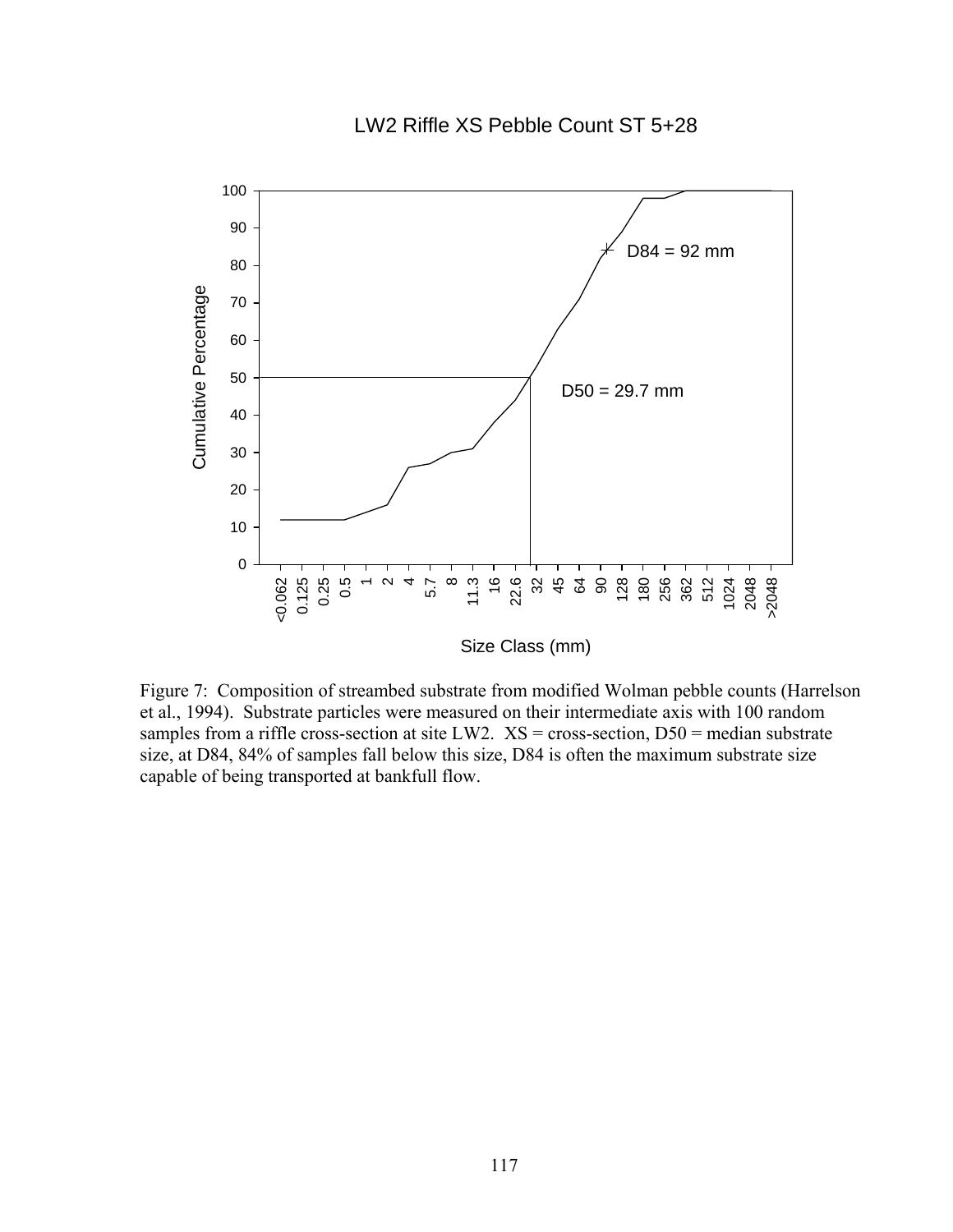# LW2 Riffle XS Pebble Count ST26+05



Figure 8: Composition of streambed substrate from modified Wolman pebble counts (Harrelson et al., 1994). Substrate particles were measured on their intermediate axis with 100 random samples from a riffle cross-section at site LW2.  $XS = cross-section, D50 = median$  substrate size, at D84, 84% of samples fall below this size, D84 is often the maximum substrate size capable of being transported at bankfull flow.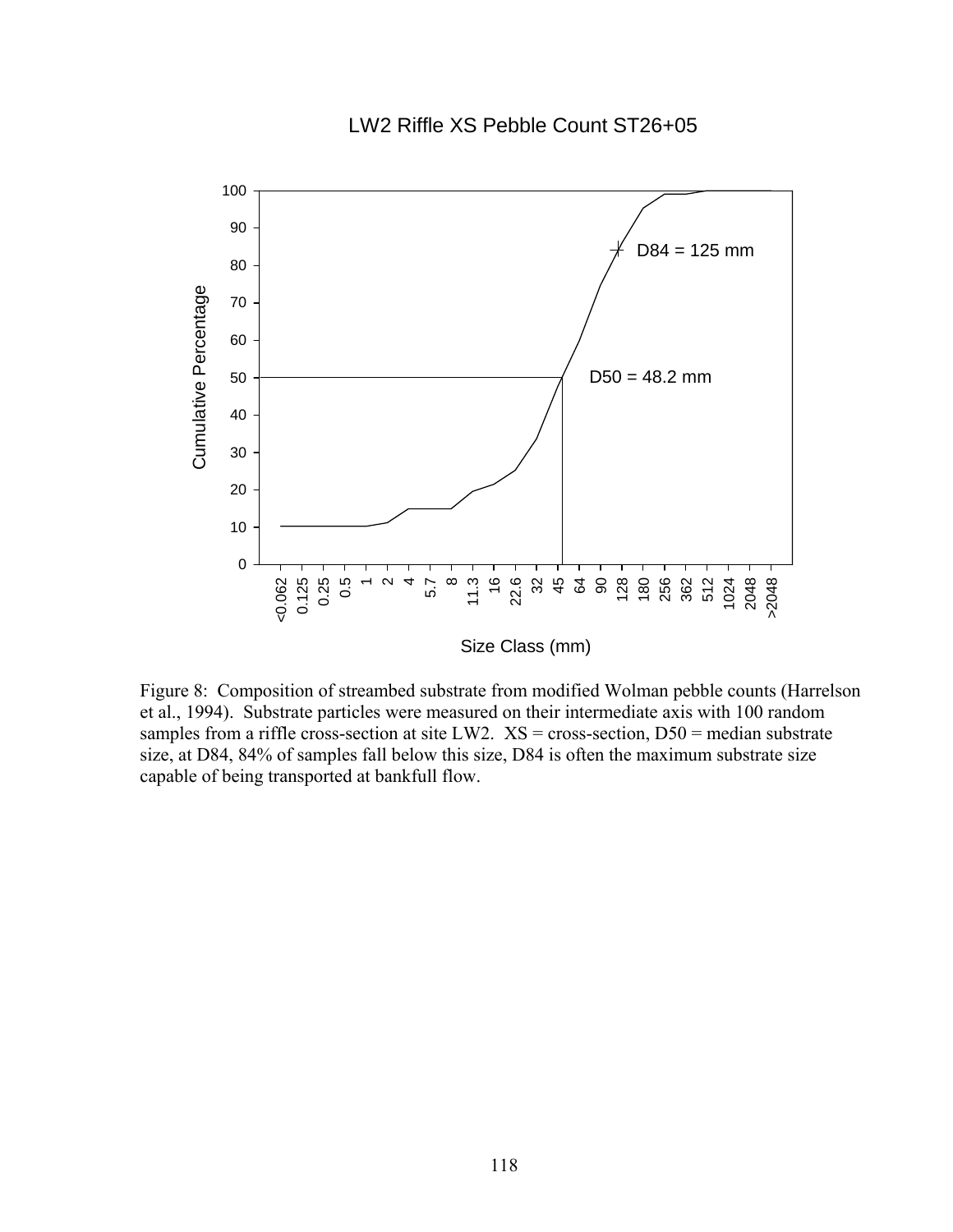LW3 Reach Pebble Count



Figure 9: Composition of streambed substrate from modified Wolman pebble counts (Harrelson et al., 1994). Substrate particles were measured on their intermediate axis with 100 random samples from pools and riffles over the entire surveyed reach at site LW3.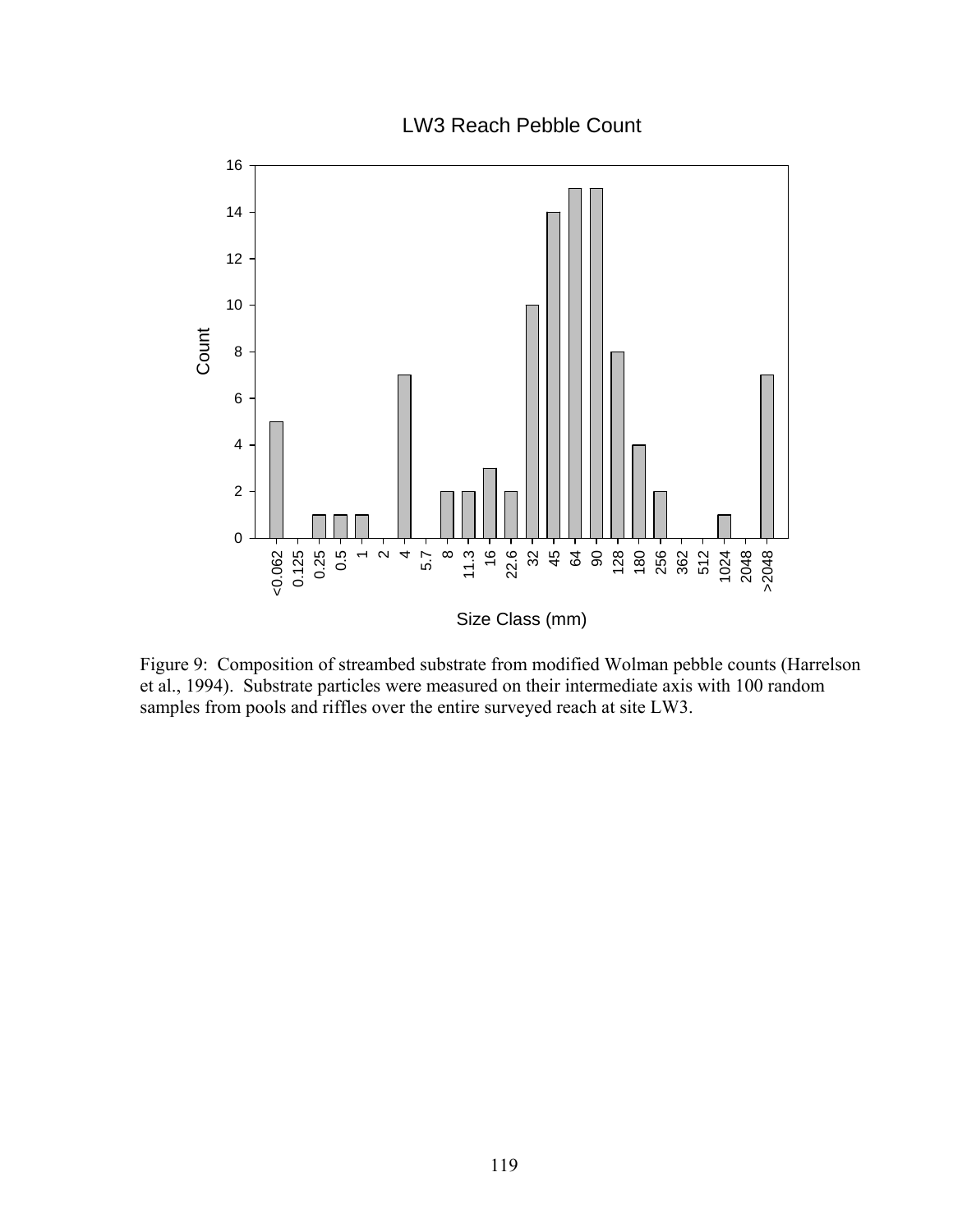

Figure 10: Composition of streambed substrate from modified Wolman pebble counts (Harrelson et al., 1994). Substrate particles were measured on their intermediate axis with 100 random samples from pools and riffles over the entire surveyed reach at site LW3. D50 = median substrate size, at D84, 84% of samples fall below this size, D84 is often the maximum substrate size capable of being transported at bankfull flow.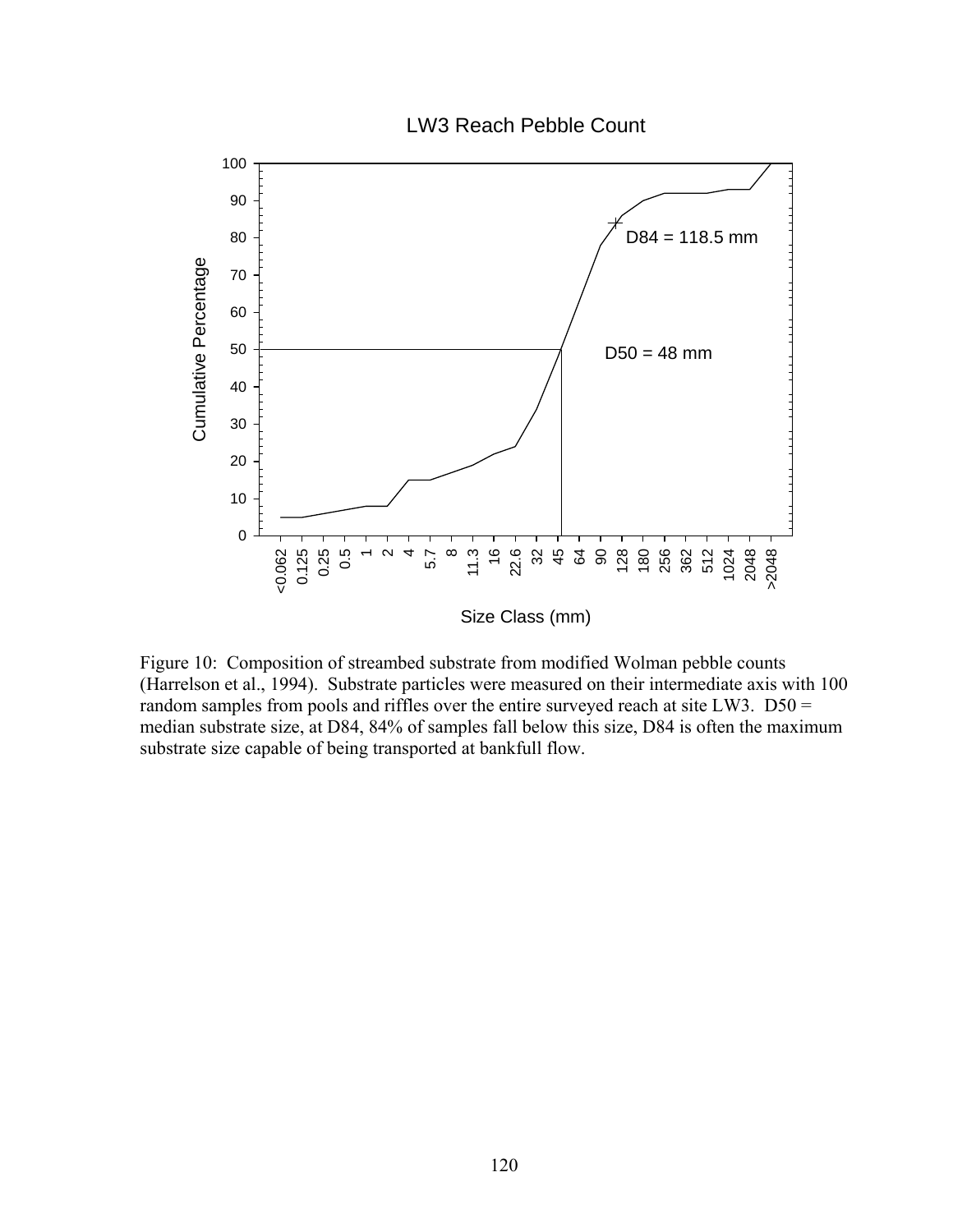# LW3 XS ST8+50 Cumulative Pebble Count



Size Class (mm)

Figure 11: Composition of streambed substrate from modified Wolman pebble counts (Harrelson et al., 1994). Substrate particles were measured on their intermediate axis with 100 random samples from a riffle cross-section at site LW3.  $XS = cross-section, D50 = median$ substrate size, at D84, 84% of samples fall below this size, D84 is often the maximum substrate size capable of being transported at bankfull flow.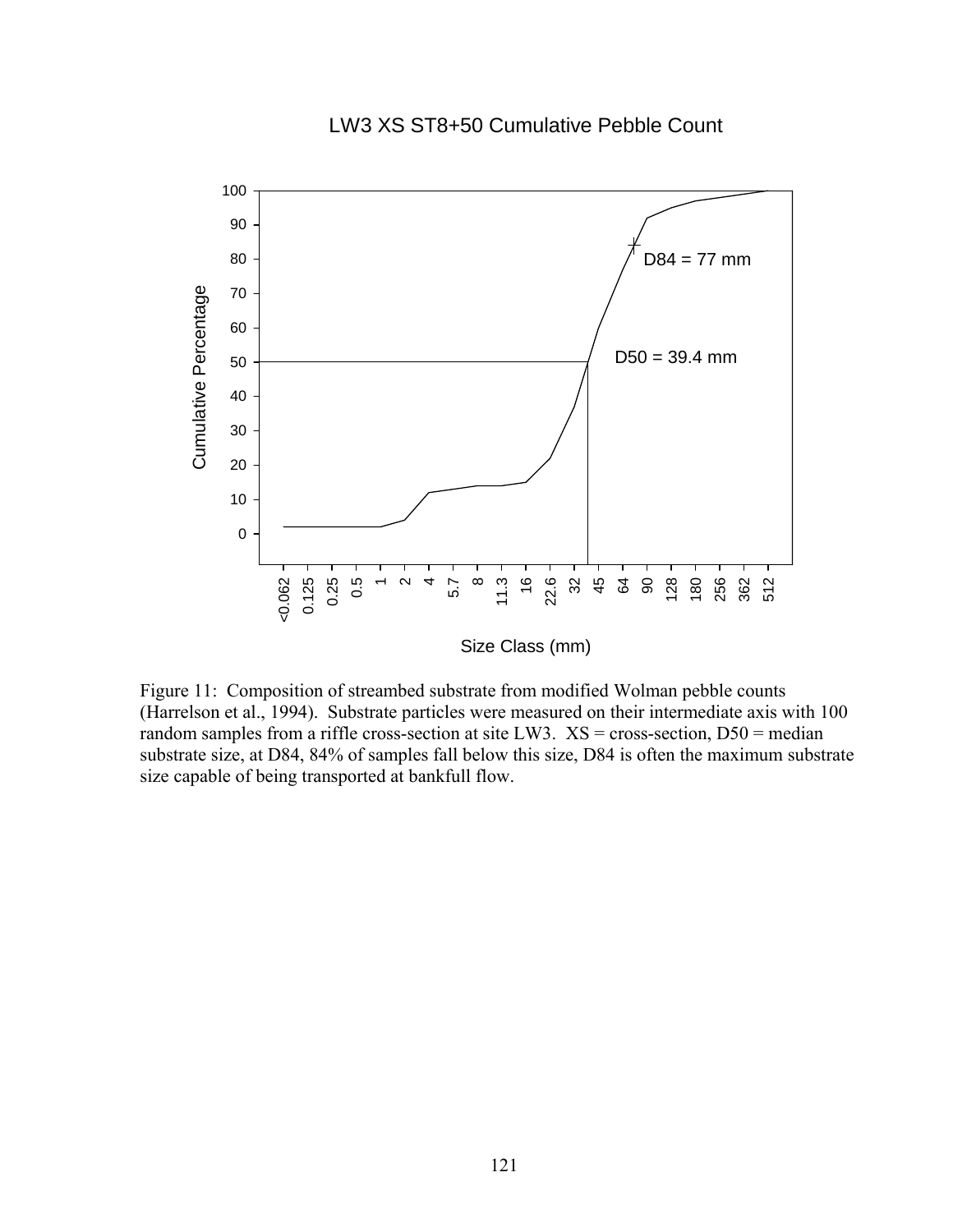### LW3 XS ST16+30 Cumulative Pebble Count



Figure 12: Composition of streambed substrate from modified Wolman pebble counts (Harrelson et al., 1994). Substrate particles were measured on their intermediate axis with 100 random samples from a riffle cross-section at site LW3.  $XS = cross-section, D50 = median$ substrate size, at D84, 84% of samples fall below this size, D84 is often the maximum substrate size capable of being transported at bankfull flow.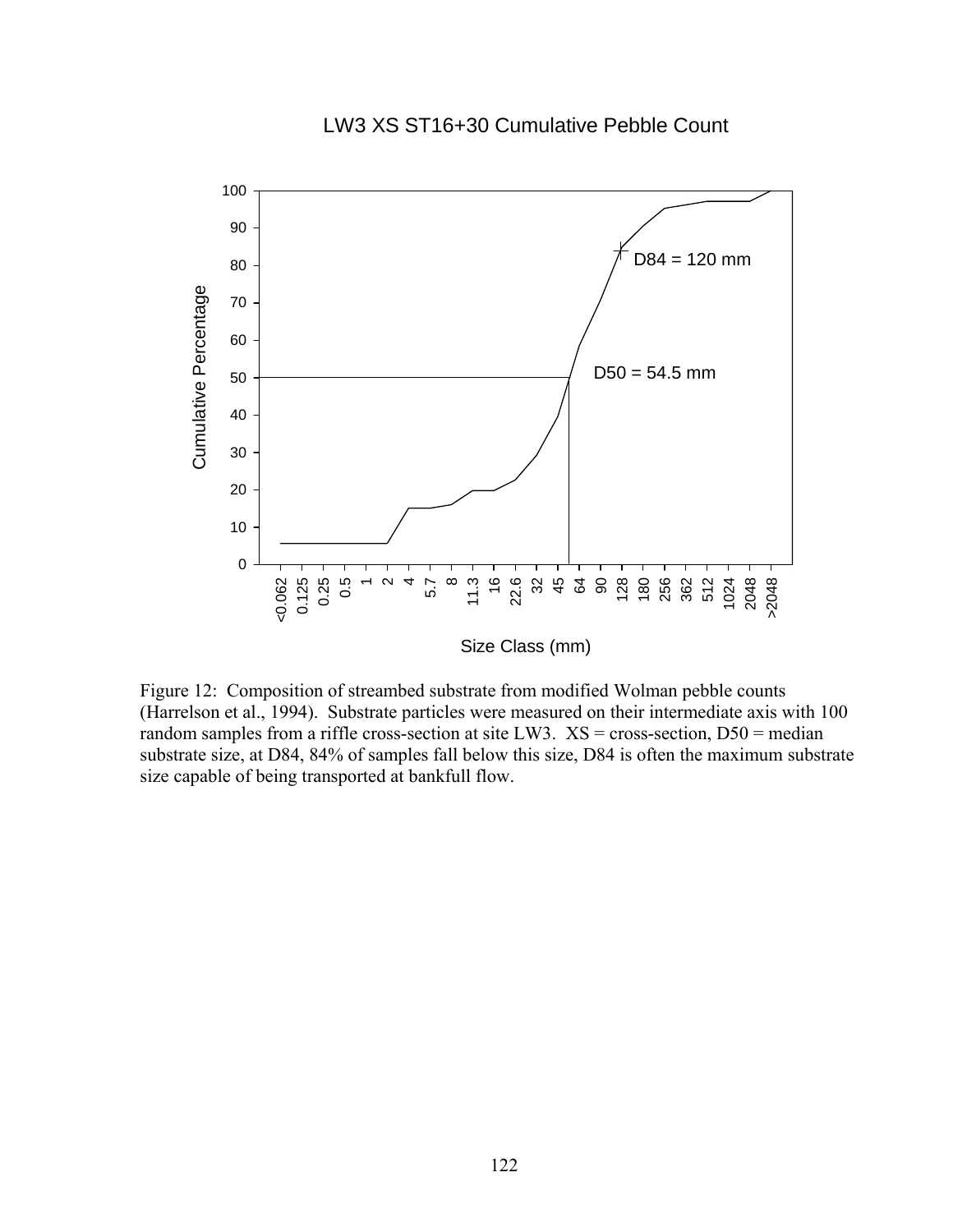LW4 Reach Pebble Count



Figure 13: Composition of streambed substrate from modified Wolman pebble counts (Harrelson et al., 1994). Substrate particles were measured on their intermediate axis with 100 random samples from pools and riffles over the entire surveyed reach at site LW4.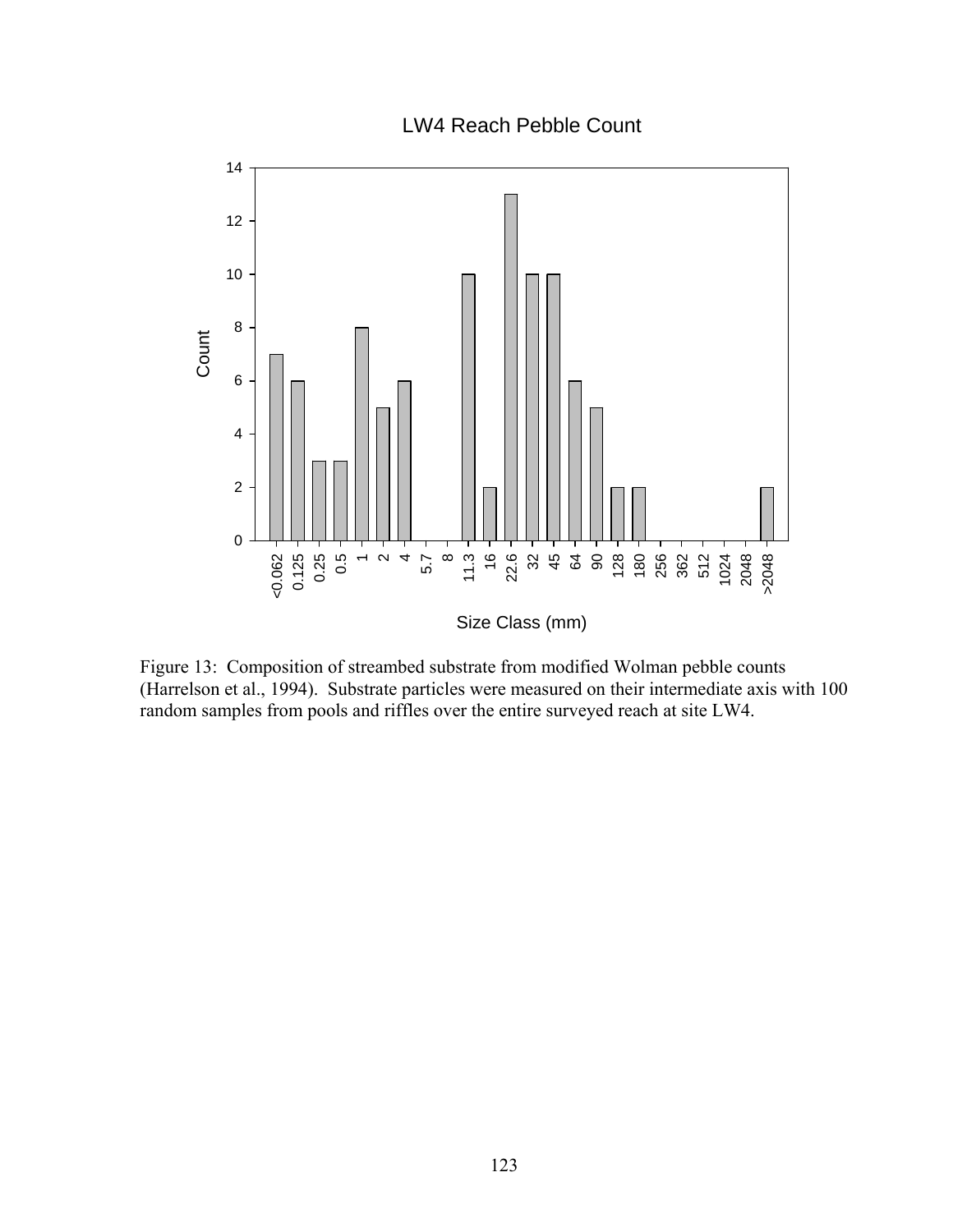



Figure 14: Composition of streambed substrate from modified Wolman pebble counts (Harrelson et al., 1994). Substrate particles were measured on their intermediate axis with 100 random samples from pools and riffles over the entire surveyed reach at site LW4. D50 = median substrate size, at D84, 84% of samples fall below this size, D84 is often the maximum substrate size capable of being transported at bankfull flow.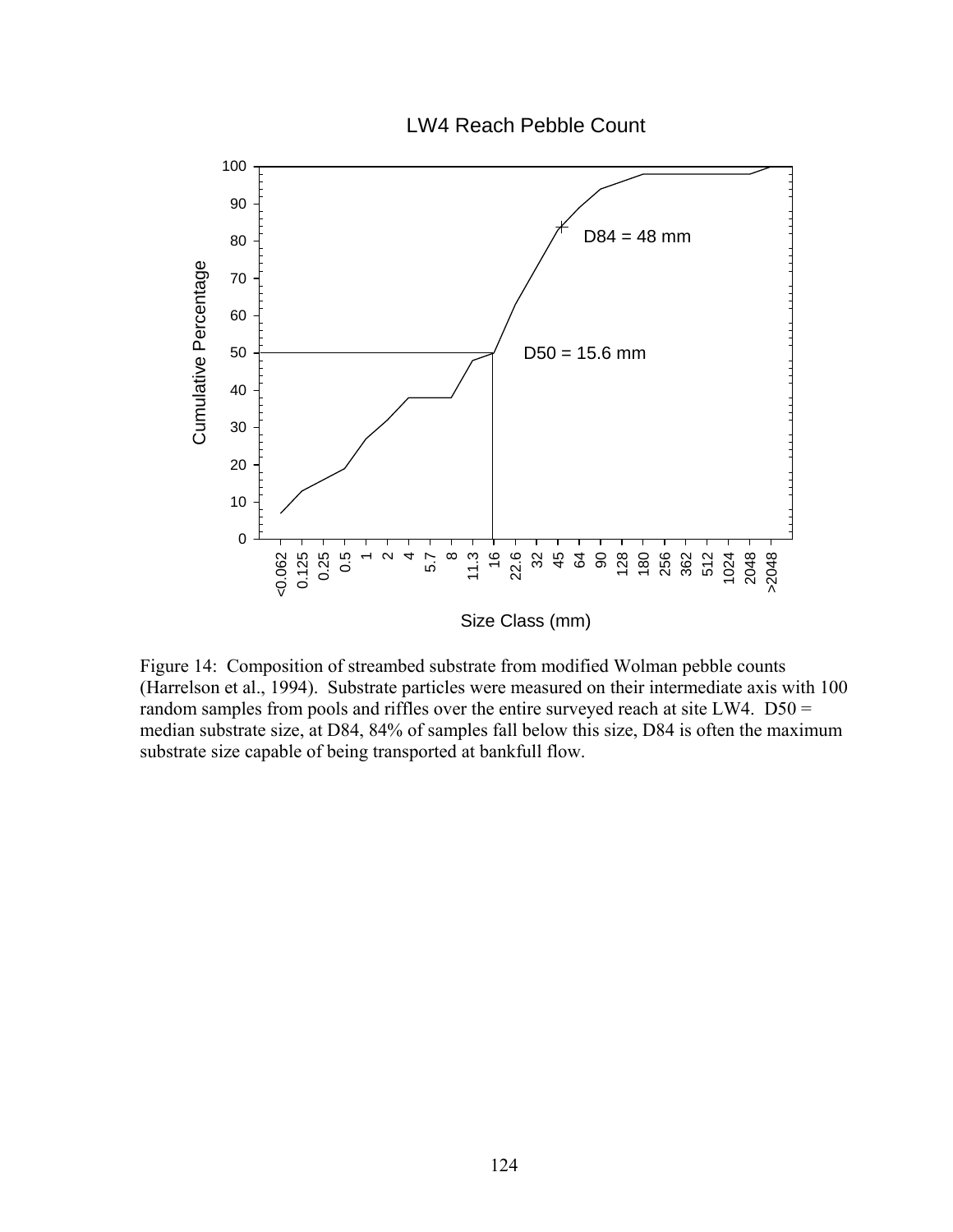# LW4 XS ST4+22 Cumulative Pebble Count



Figure 15: Composition of streambed substrate from modified Wolman pebble counts (Harrelson et al., 1994). Substrate particles were measured on their intermediate axis with 100 random samples from a riffle cross-section at site LW4.  $XS = cross-section, D50 = median$ substrate size, at D84, 84% of samples fall below this size, D84 is often the maximum substrate size capable of being transported at bankfull flow.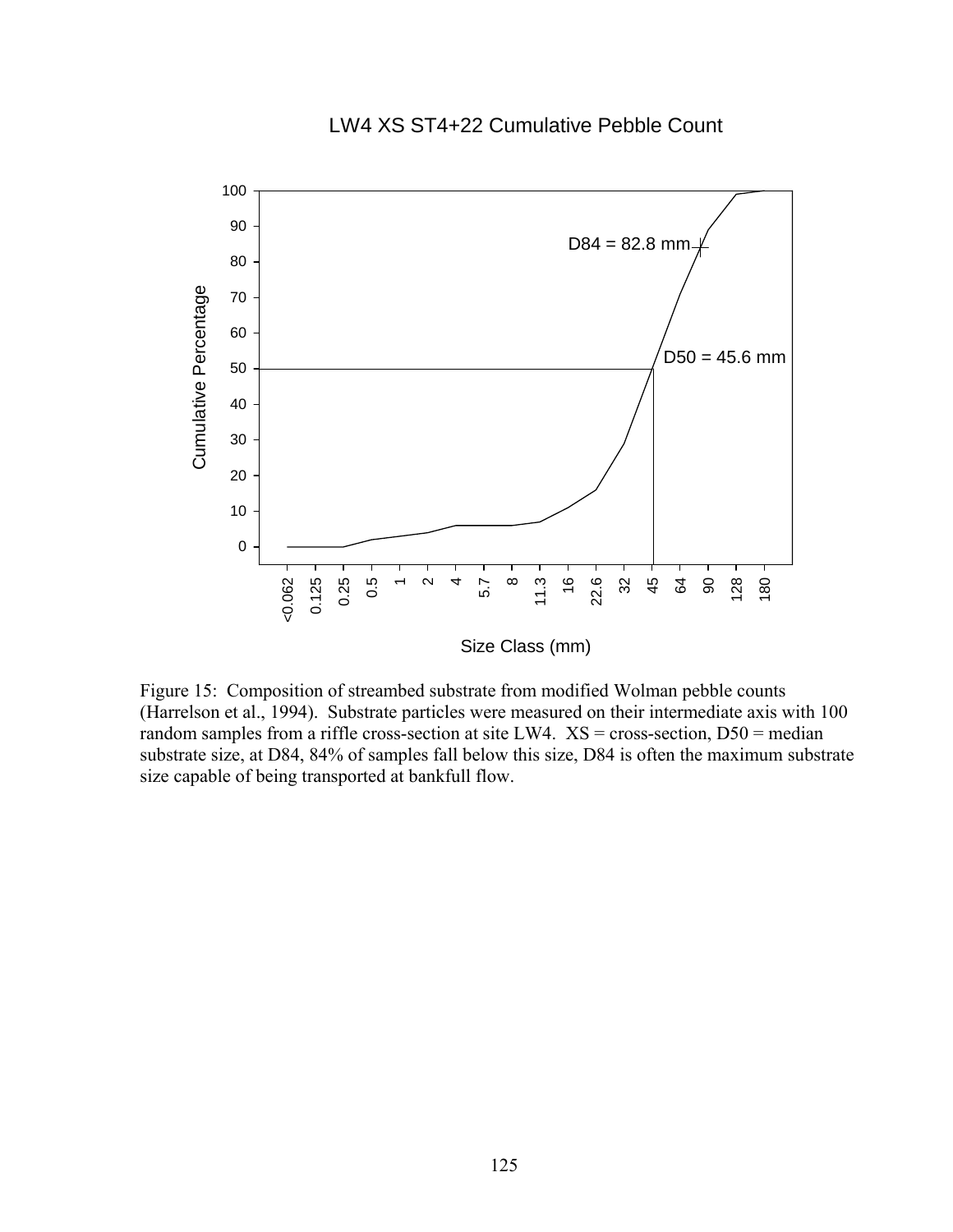#### LW4 XS ST21+35 Cumulative Pebble Count



Figure 16: Composition of streambed substrate from modified Wolman pebble counts (Harrelson et al., 1994). Substrate particles were measured on their intermediate axis with 100 random samples from a riffle cross-section at site LW4.  $XS = cross-section, DS0 = median$ substrate size, at D84, 84% of samples fall below this size, D84 is often the maximum substrate size capable of being transported at bankfull flow.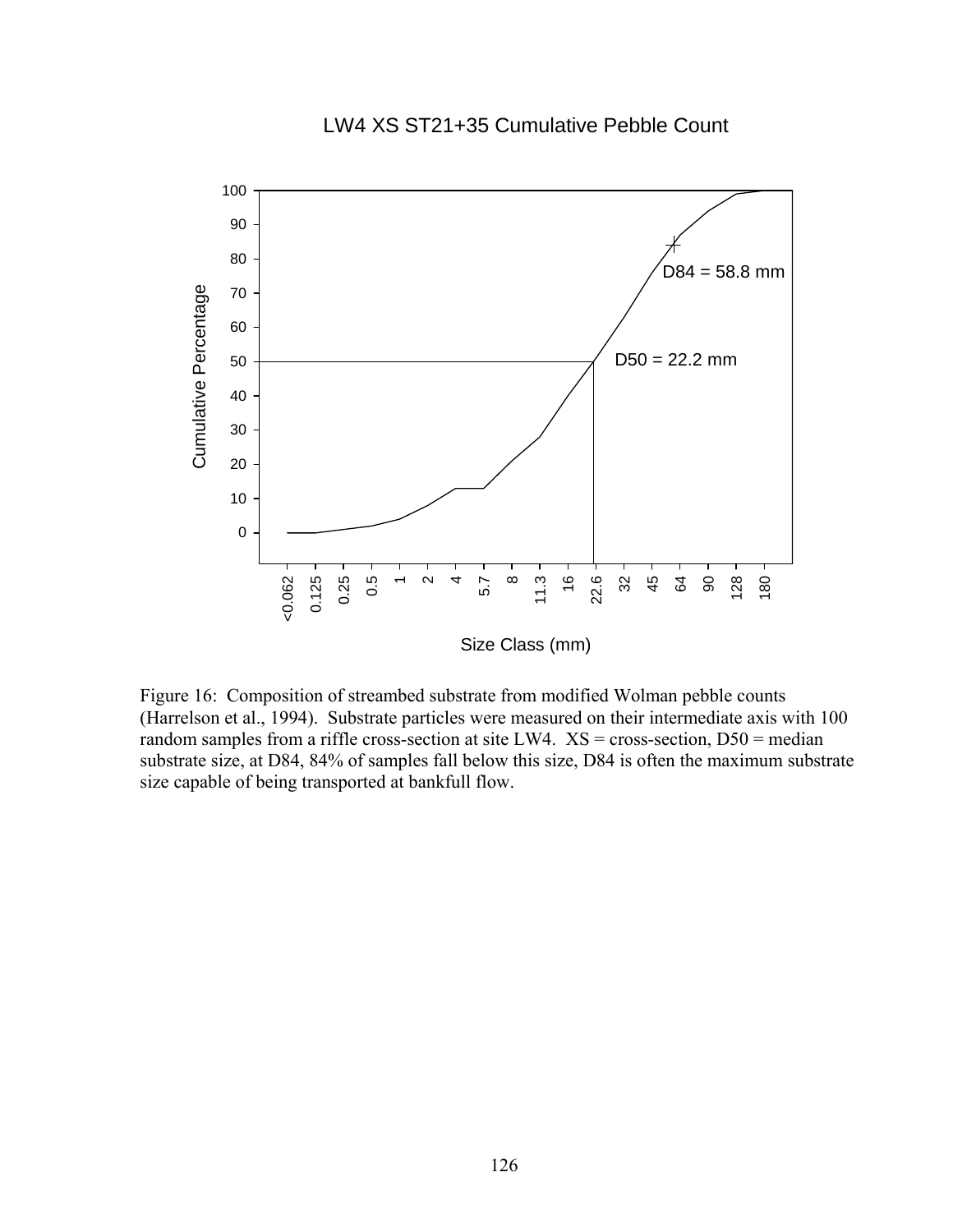LW5 Reach Pebble Count



Figure 17: Composition of streambed substrate from modified Wolman pebble counts (Harrelson et al., 1994). Substrate particles were measured on their intermediate axis with 100 random samples from pools and riffles over the entire surveyed reach at site LW5.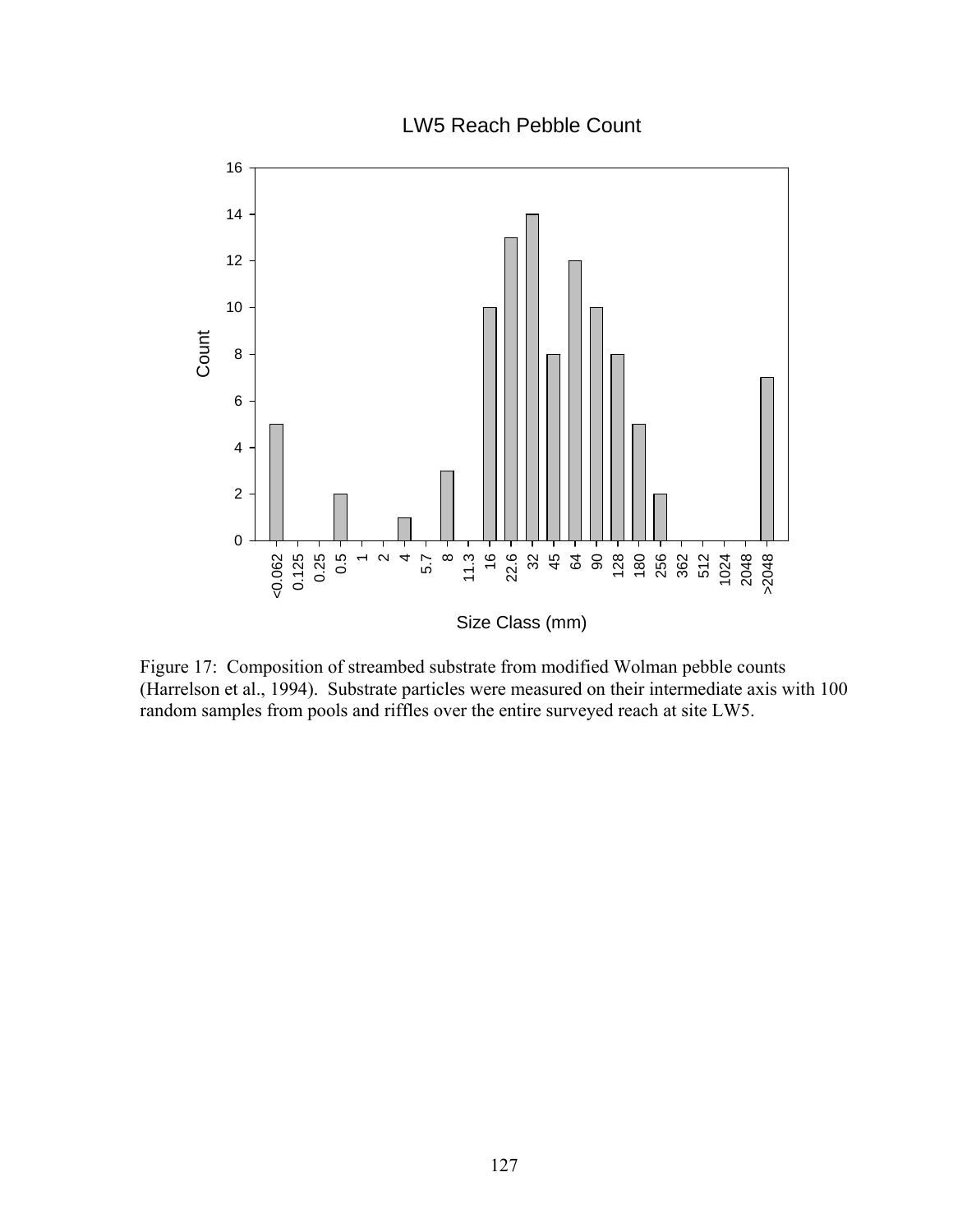

Figure 18: Composition of streambed substrate from modified Wolman pebble counts (Harrelson et al., 1994). Substrate particles were measured on their intermediate axis with 100 random samples from pools and riffles over the entire surveyed reach at site LW5. D50 = median substrate size, at D84, 84% of samples fall below this size, D84 is often the maximum substrate size capable of being transported at bankfull flow.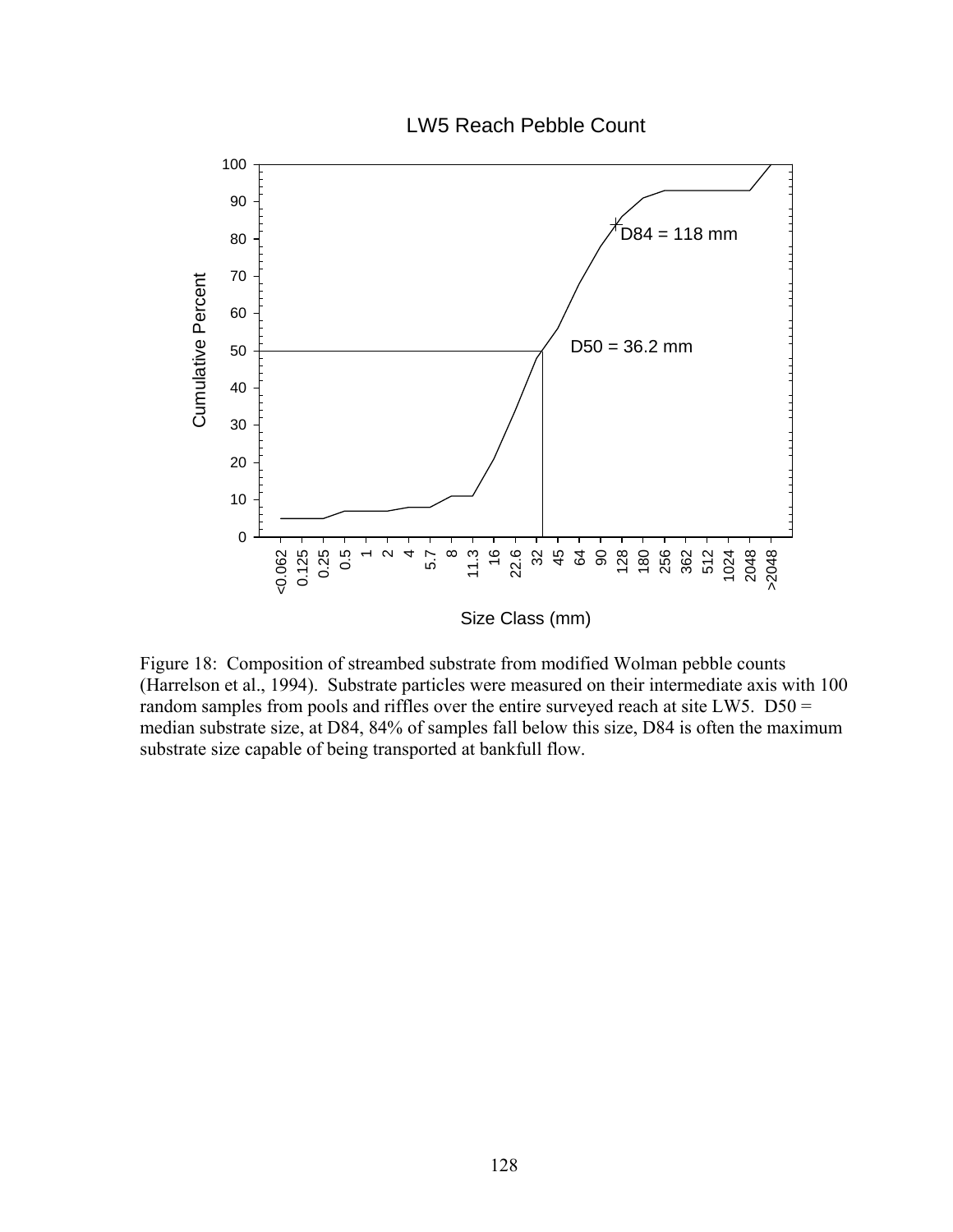# LW5 XS ST2+66 Cumulative Pebble Count



Figure 19: Composition of streambed substrate from modified Wolman pebble counts (Harrelson et al., 1994). Substrate particles were measured on their intermediate axis with 100 random samples from a riffle cross-section at site LW5.  $XS = cross-section, D50 = median$ substrate size, at D84, 84% of samples fall below this size, D84 is often the maximum substrate size capable of being transported at bankfull flow.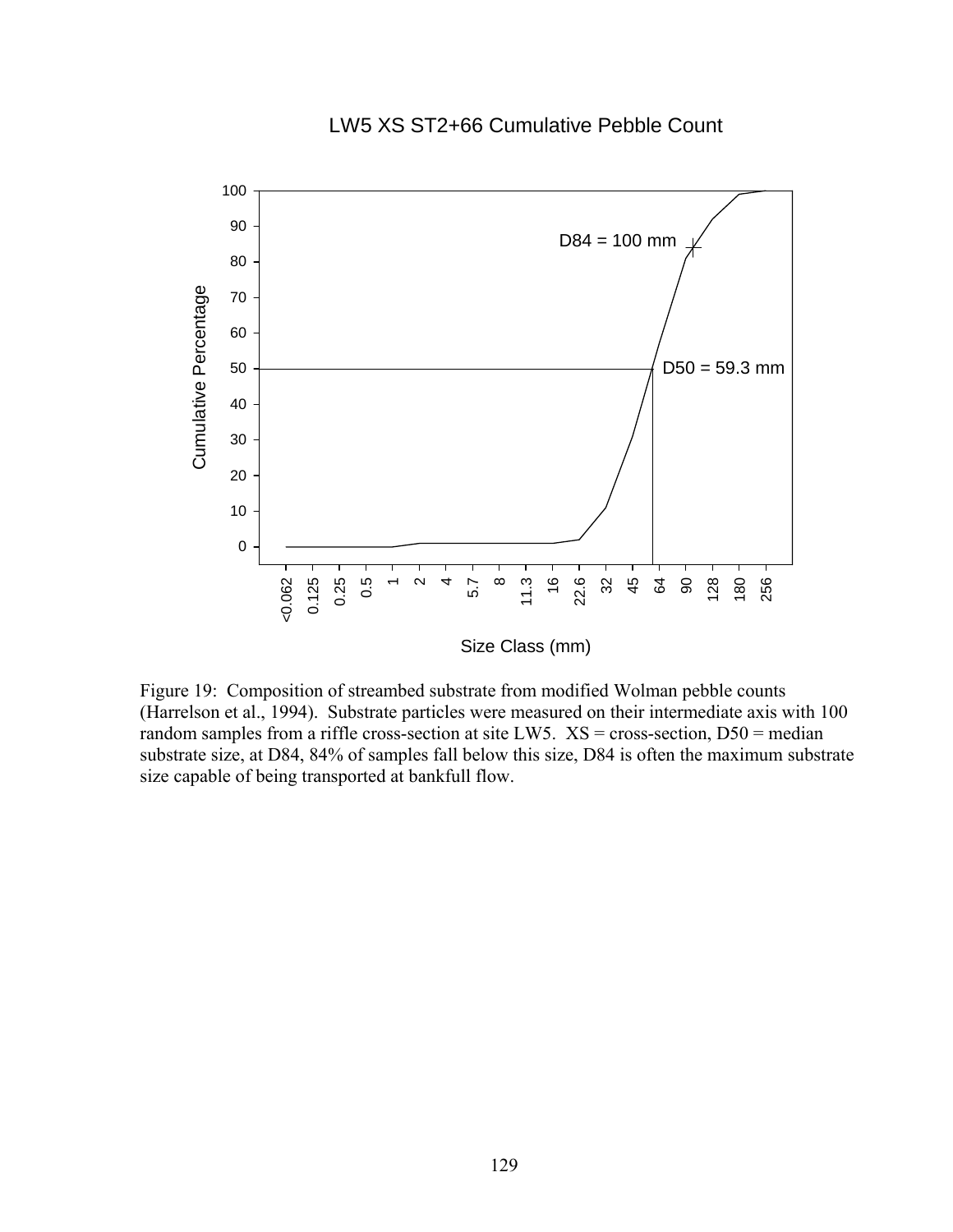# LW5 XS ST12+78 Cumulative Pebble Count





Figure 20: Composition of streambed substrate from modified Wolman pebble counts (Harrelson et al., 1994). Substrate particles were measured on their intermediate axis with 100 random samples from a riffle cross-section at site LW5.  $XS = \text{cross-section}, D50 = \text{median}$ substrate size, at D84, 84% of samples fall below this size, D84 is often the maximum substrate size capable of being transported at bankfull flow.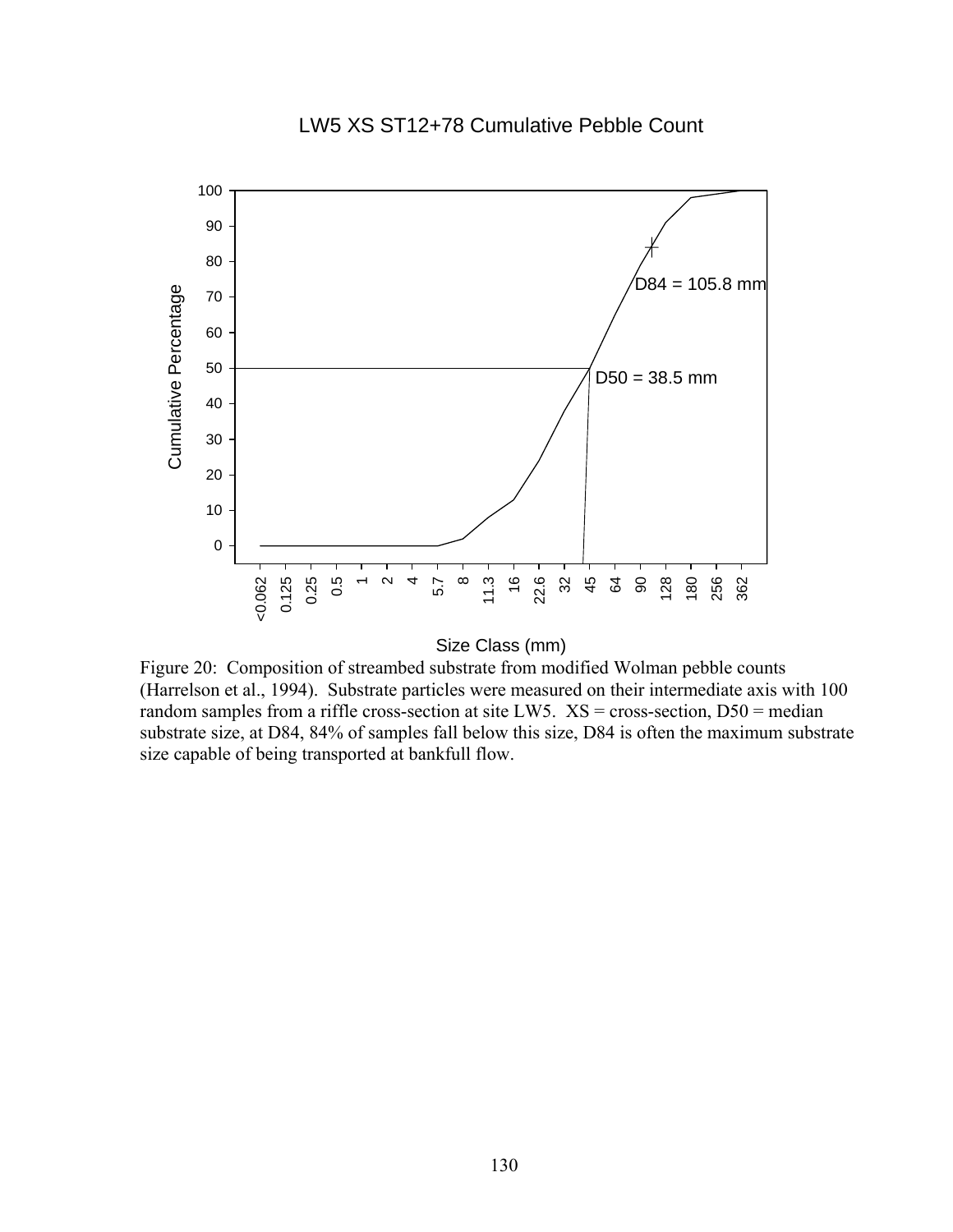BC1 Reach Pebble Count



Figure 21: Composition of streambed substrate from modified Wolman pebble counts (Harrelson et al., 1994). Substrate particles were measured on their intermediate axis with 100 random samples from pools and riffles over the entire surveyed reach at site BC1.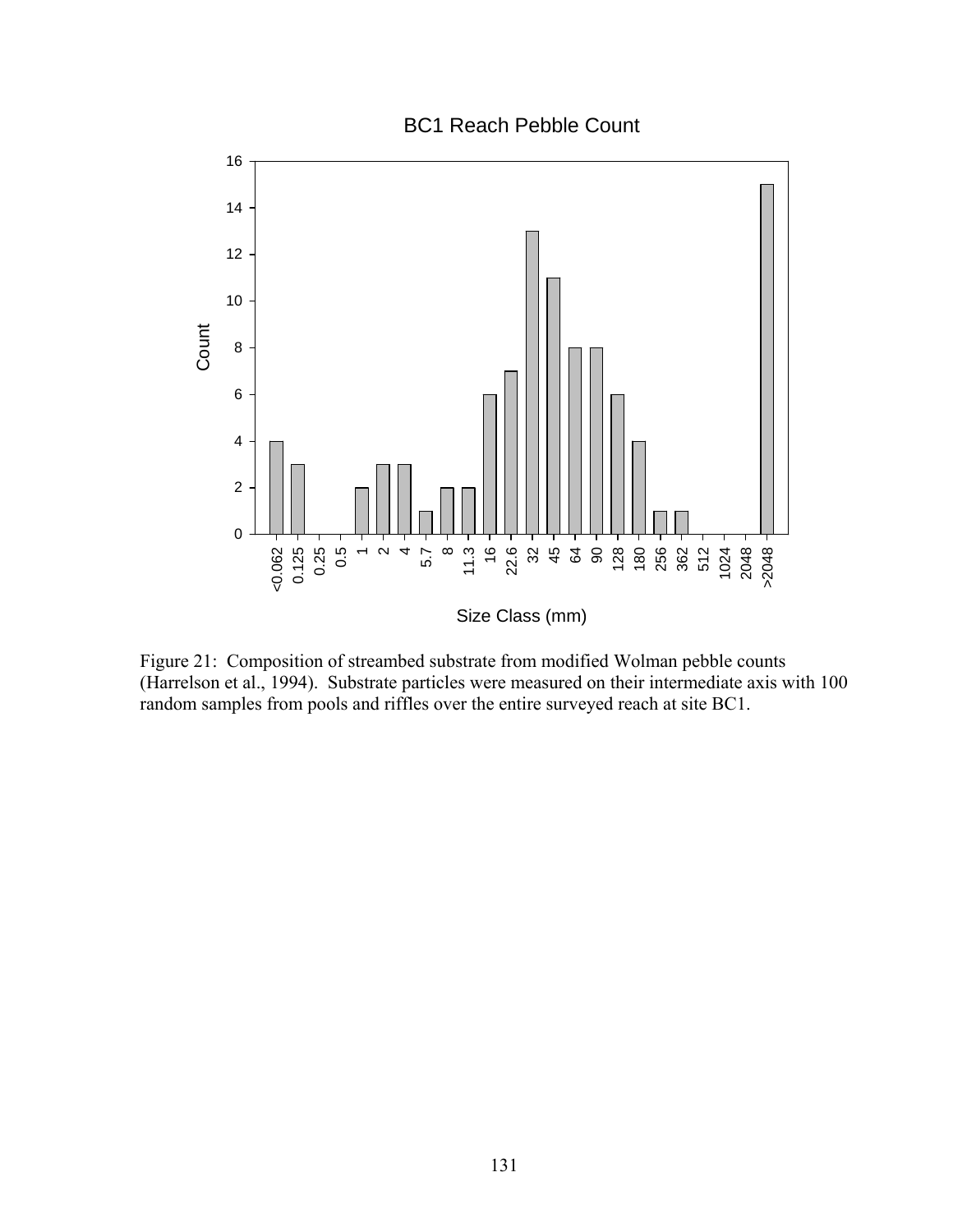

Figure 22: Composition of streambed substrate from modified Wolman pebble counts (Harrelson et al., 1994). Substrate particles were measured on their intermediate axis with 100 random samples from pools and riffles over the entire surveyed reach at site BC1. D50 = median substrate size, at D84, 84% of samples fall below this size, D84 is often the maximum substrate size capable of being transported at bankfull flow.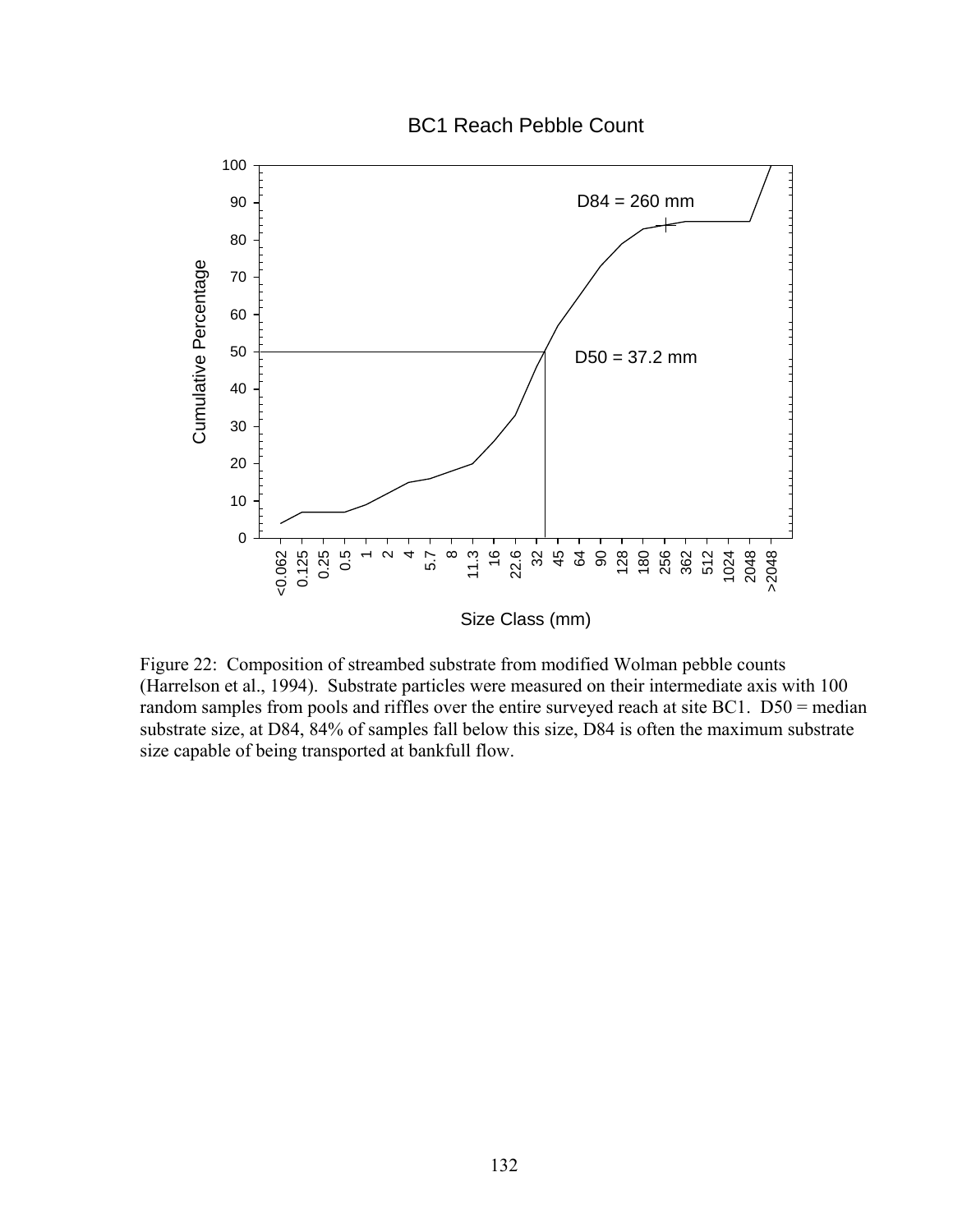### BC1 XS ST4+69 Cumulative Pebble Count



Figure 23: Composition of streambed substrate from modified Wolman pebble counts (Harrelson et al., 1994). Substrate particles were measured on their intermediate axis with 100 random samples from a riffle cross-section at site BC1.  $XS = cross-section, D50 = median$ substrate size, at D84, 84% of samples fall below this size, D84 is often the maximum substrate size capable of being transported at bankfull flow.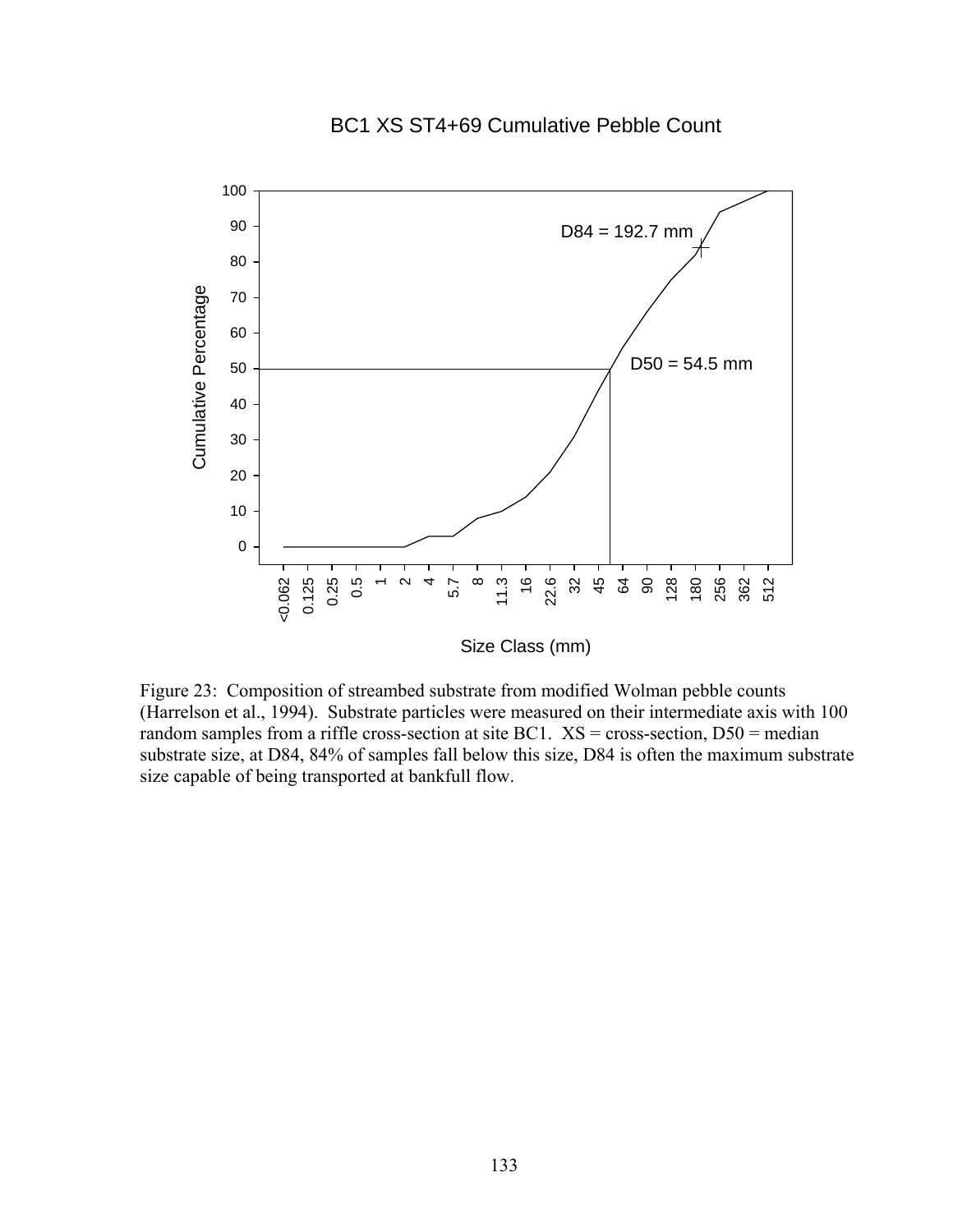# BC1 XS ST19+51 Cumulative Pebble Count



Figure 24: Composition of streambed substrate from modified Wolman pebble counts (Harrelson et al., 1994). Substrate particles were measured on their intermediate axis with 100 random samples from a riffle cross-section at site BC1.  $XS = cross-section, D50 = median$ substrate size, at D84, 84% of samples fall below this size, D84 is often the maximum substrate size capable of being transported at bankfull flow.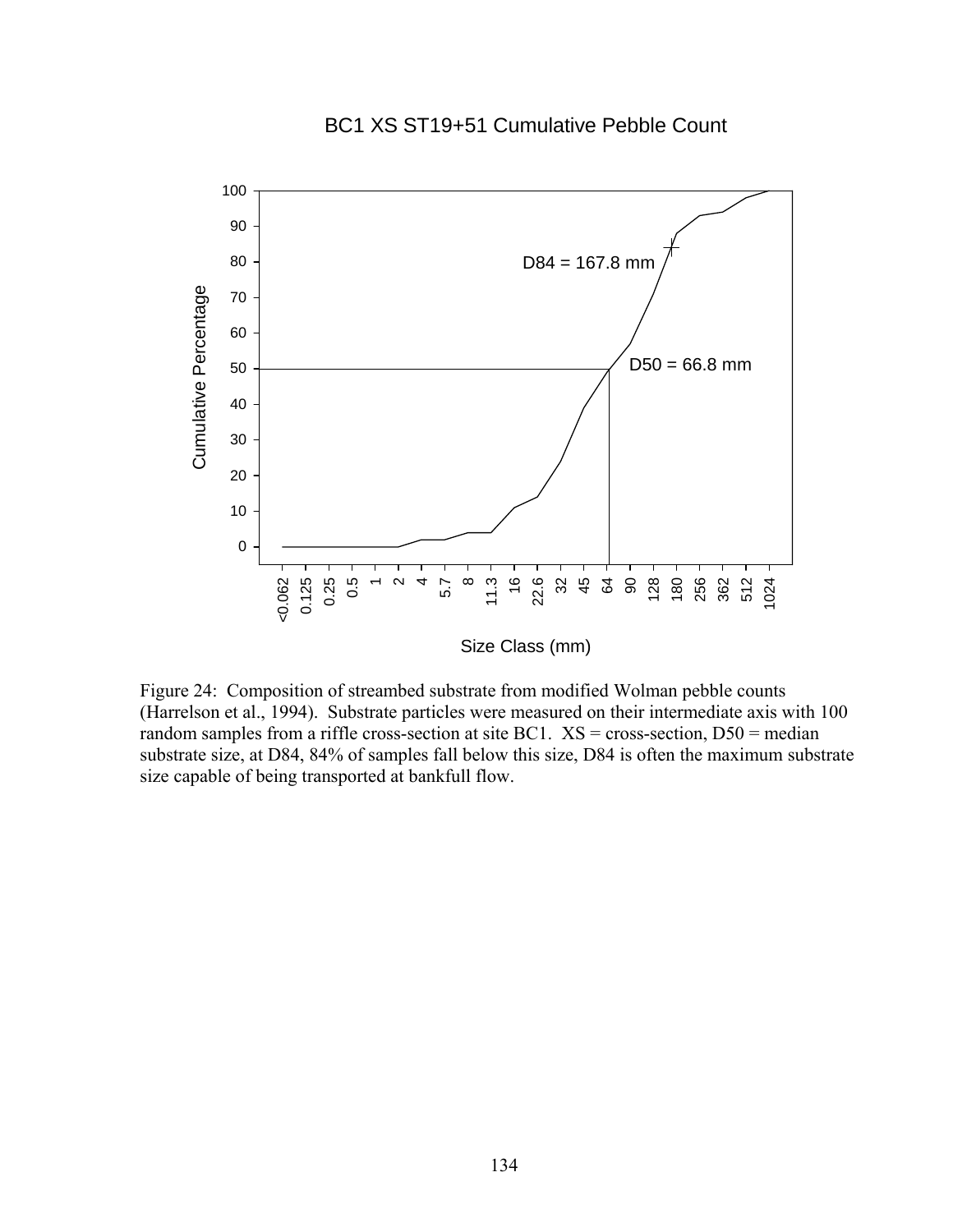BC2 Reach Pebble Count



Figure 25: Composition of streambed substrate from modified Wolman pebble counts (Harrelson et al., 1994). Substrate particles were measured on their intermediate axis with 100 random samples from pools and riffles over the entire surveyed reach at site BC2.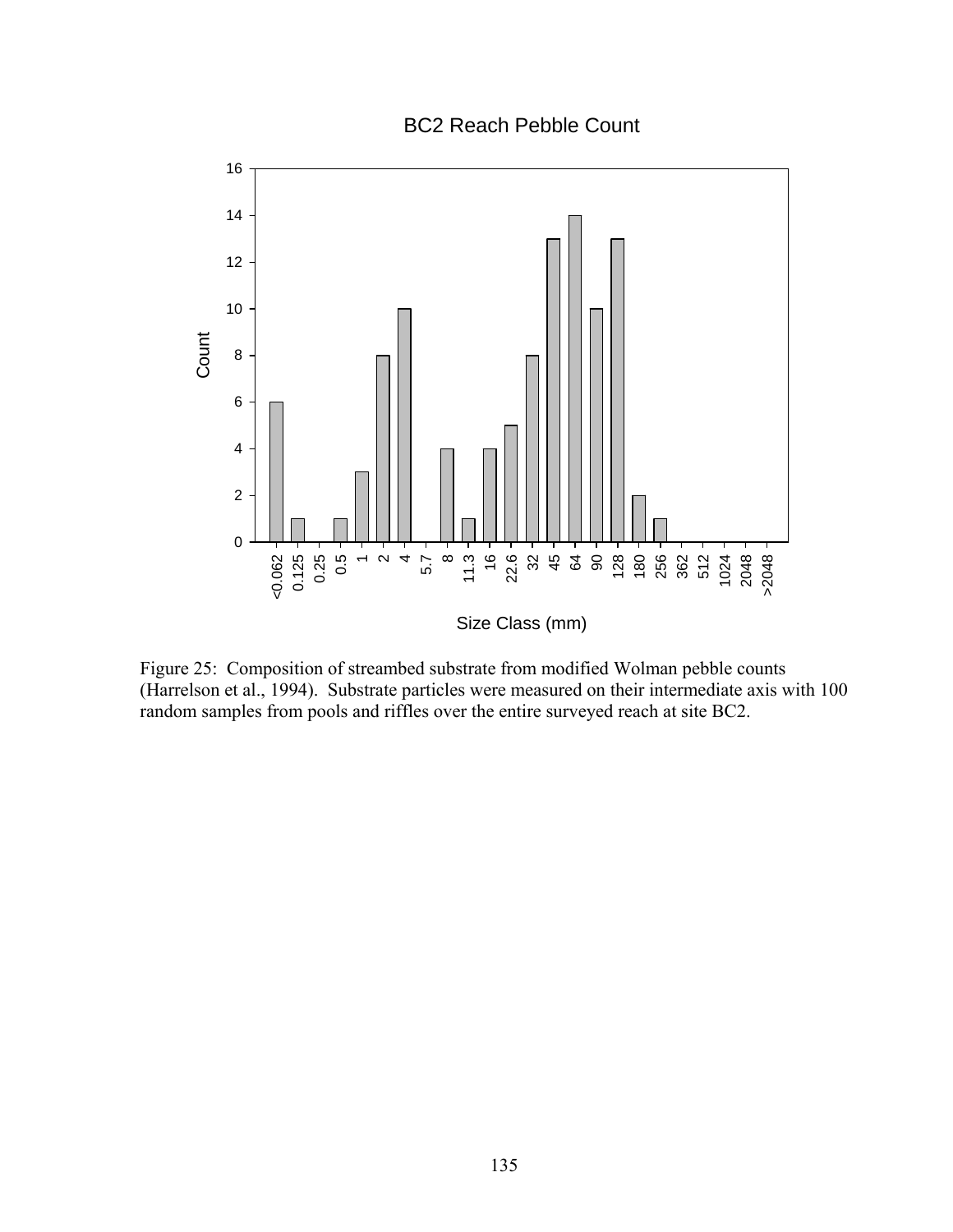#### **BC2 Reach Pebble Count**



Figure 26: Composition of streambed substrate from modified Wolman pebble counts (Harrelson et al., 1994). Substrate particles were measured on their intermediate axis with 100 random samples from pools and riffles over the entire surveyed reach at site BC2. D50 = median substrate size, at D84, 84% of samples fall below this size, D84 is often the maximum substrate size capable of being transported at bankfull flow.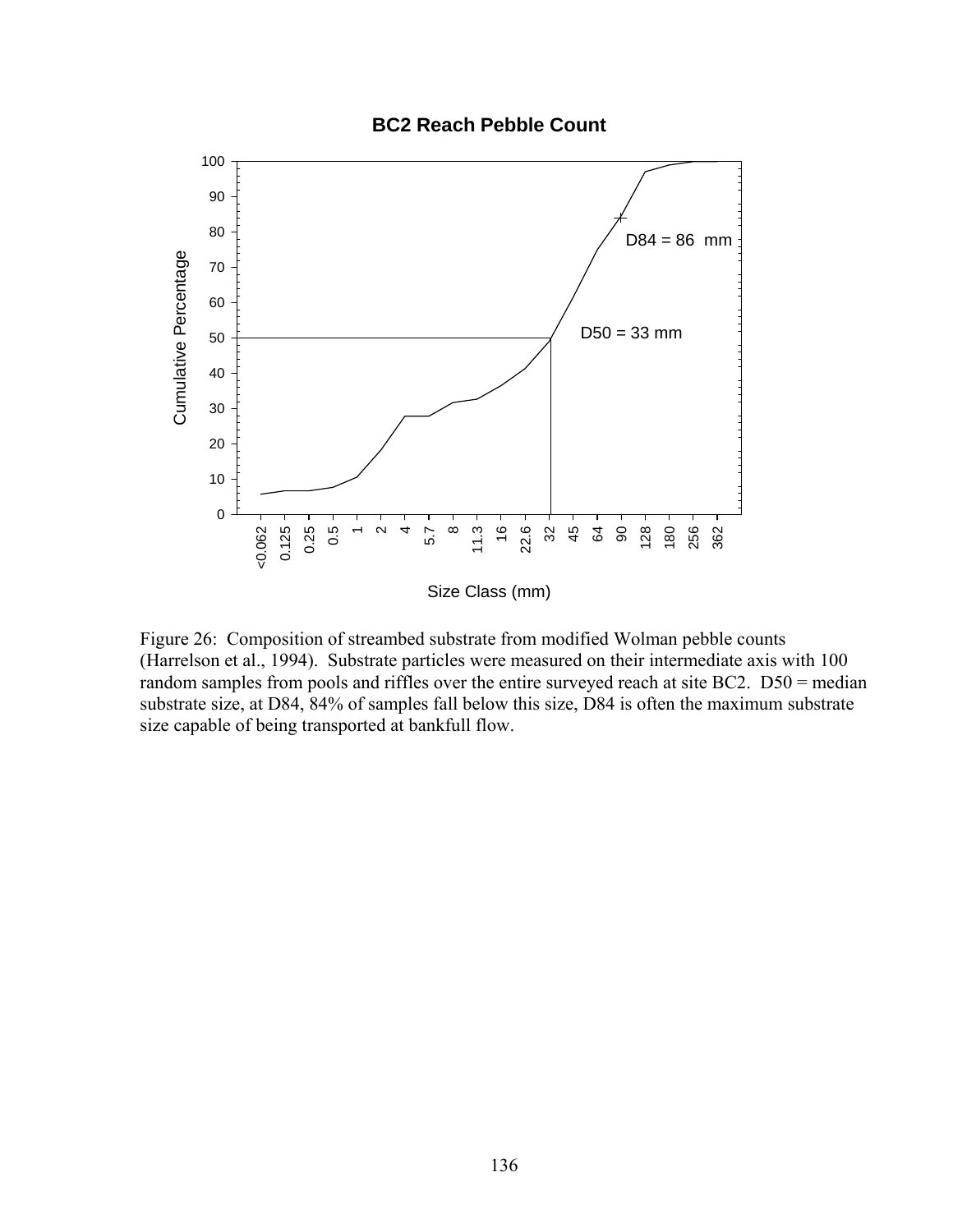# BC2 XS ST1+97 Cumulative Pebble Count



Figure 27: Composition of streambed substrate from modified Wolman pebble counts (Harrelson et al., 1994). Substrate particles were measured on their intermediate axis with 100 random samples from a riffle cross-section at site BC2.  $XS = cross-section, D50 = median$ substrate size, at D84, 84% of samples fall below this size, D84 is often the maximum substrate size capable of being transported at bankfull flow.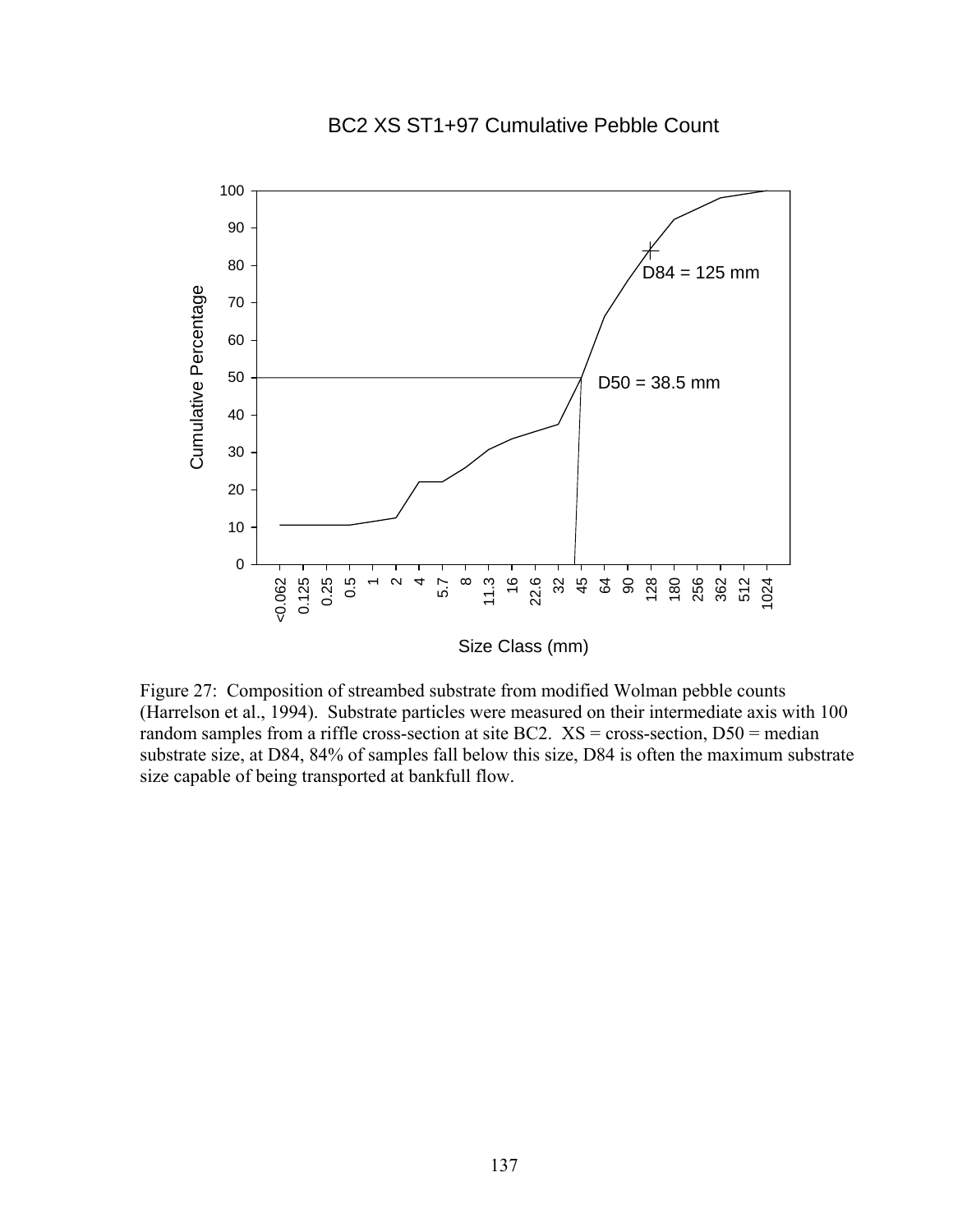## BC2 XS ST16+08 Cumulative Pebble Count



Size Class (mm)

Figure 28: Composition of streambed substrate from modified Wolman pebble counts (Harrelson et al., 1994). Substrate particles were measured on their intermediate axis with 100 random samples from a riffle cross-section at site BC2.  $XS = cross-section, D50 = median$ substrate size, at D84, 84% of samples fall below this size, D84 is often the maximum substrate size capable of being transported at bankfull flow.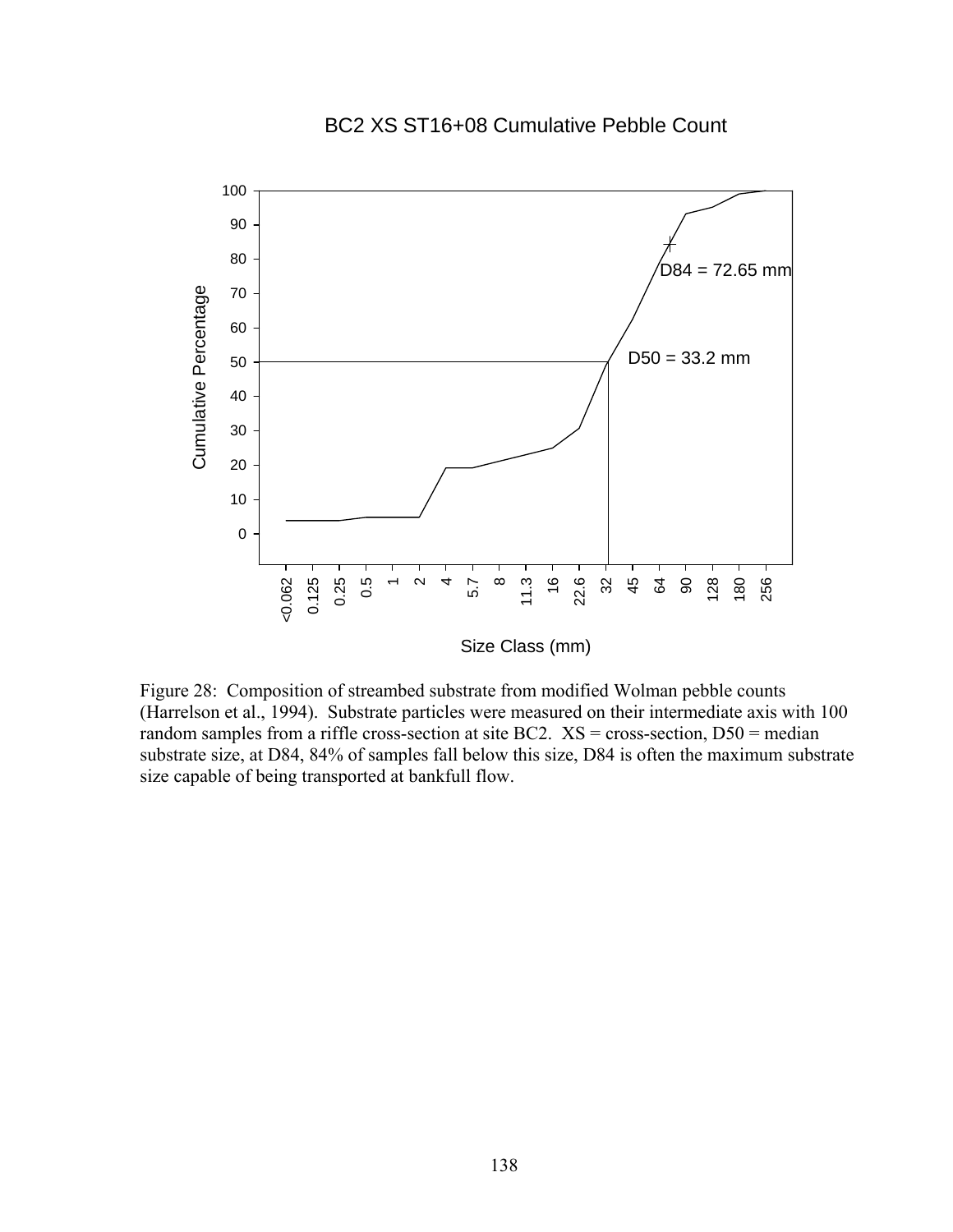BC3 Reach Pebble Count



Figure 29: Composition of streambed substrate from modified Wolman pebble counts (Harrelson et al., 1994). Substrate particles were measured on their intermediate axis with 100 random samples from pools and riffles over the entire surveyed reach at site BC3.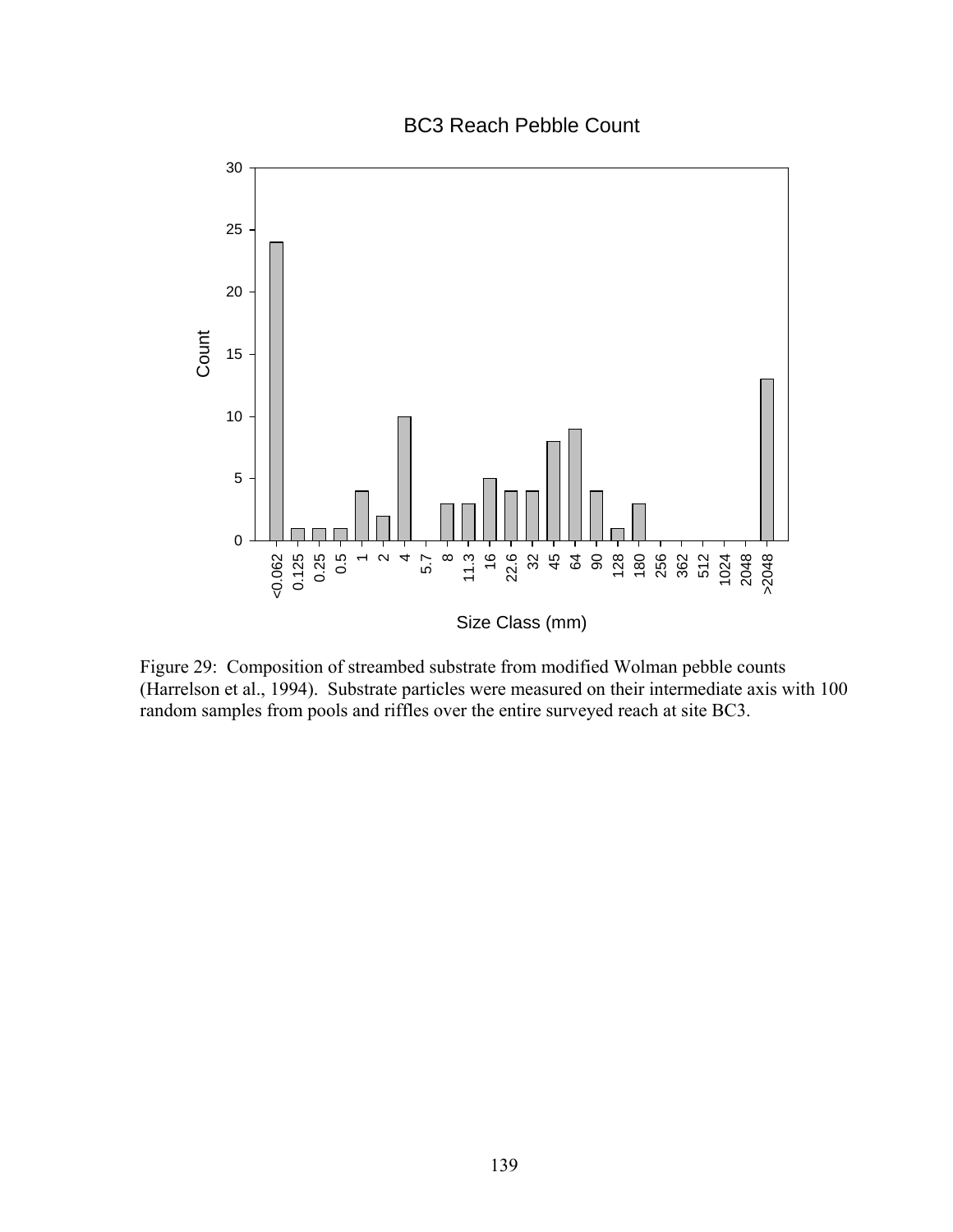BC3 Reach Pebble Count



Figure 30: Composition of streambed substrate from modified Wolman pebble counts (Harrelson et al., 1994). Substrate particles were measured on their intermediate axis with 100 random samples from pools and riffles over the entire surveyed reach at site BC3. D50 = median substrate size, at D84, 84% of samples fall below this size, D84 is often the maximum substrate size capable of being transported at bankfull flow.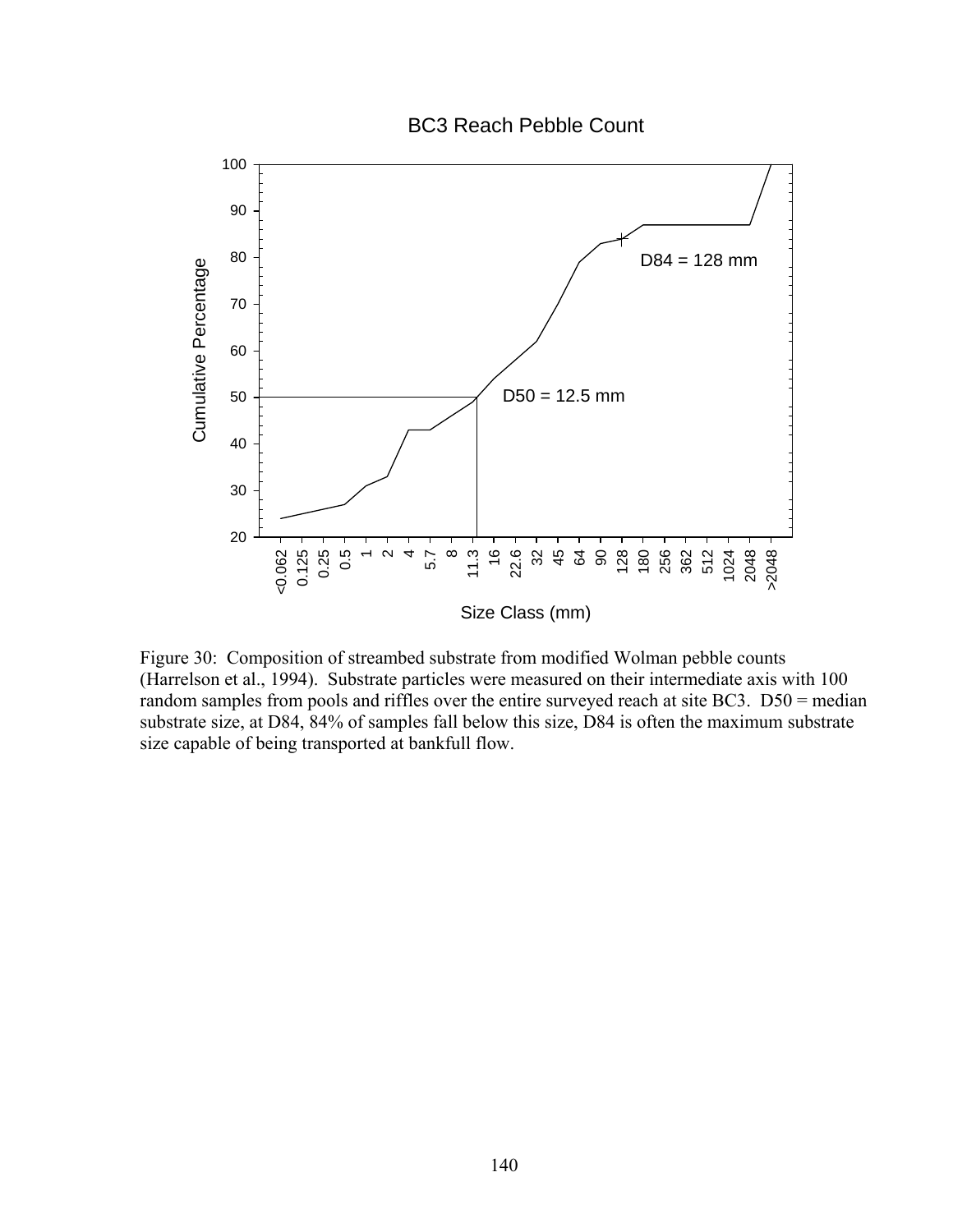## BC3 XS 10+56 Cumulative Pebble Count



Figure 31: Composition of streambed substrate from modified Wolman pebble counts (Harrelson et al., 1994). Substrate particles were measured on their intermediate axis with 100 random samples from a riffle cross-section at site BC3.  $XS = \text{cross-section}, DS0 = \text{median}$ substrate size, at D84, 84% of samples fall below this size, D84 is often the maximum substrate size capable of being transported at bankfull flow.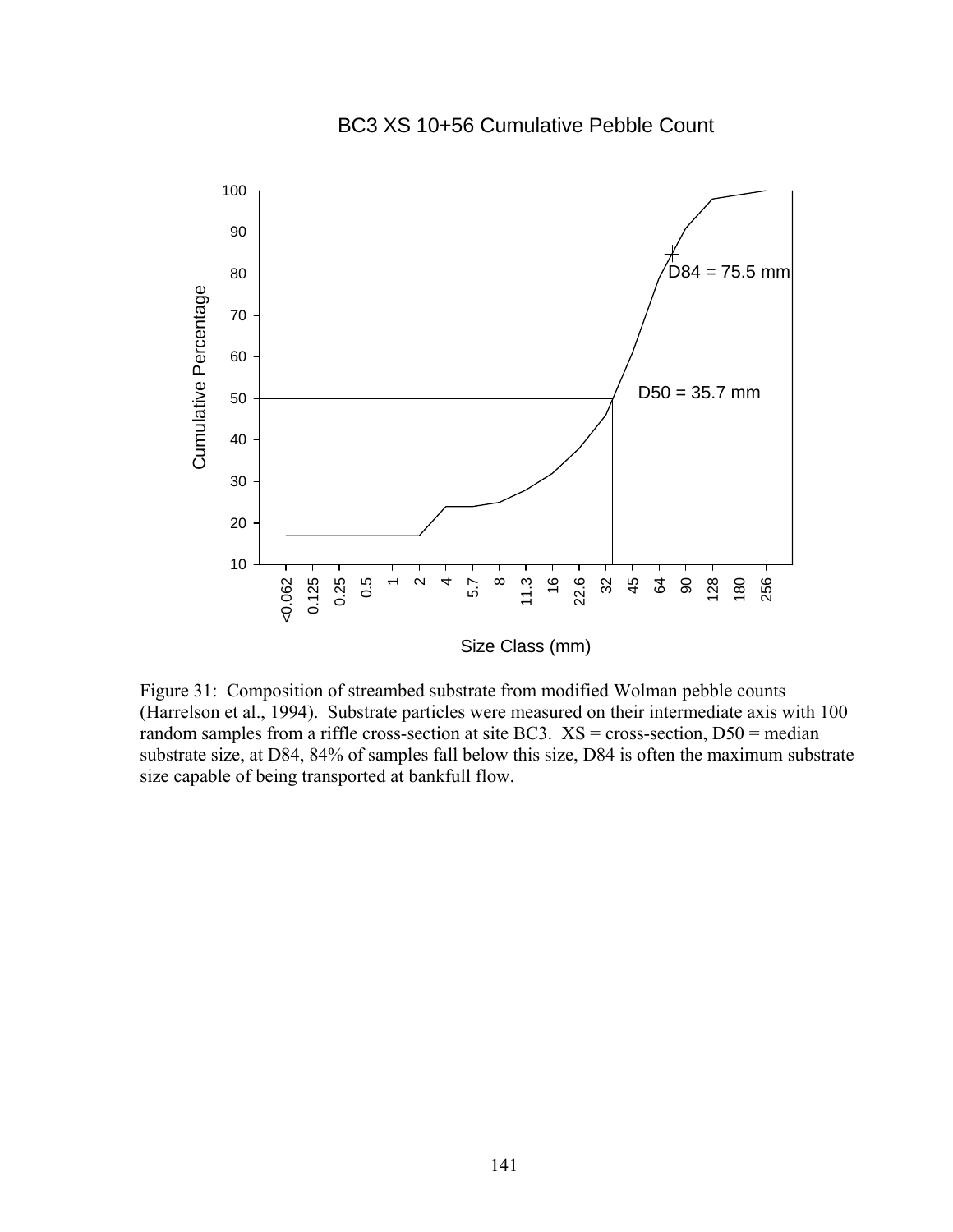#### BC3 XS 19+48 Cumulative Pebble Count



Figure 32: Composition of streambed substrate from modified Wolman pebble counts (Harrelson et al., 1994). Substrate particles were measured on their intermediate axis with 100 random samples from a riffle cross-section at site BC3.  $XS = \text{cross-section}, DS0 = \text{median}$ substrate size, at D84, 84% of samples fall below this size, D84 is often the maximum substrate size capable of being transported at bankfull flow.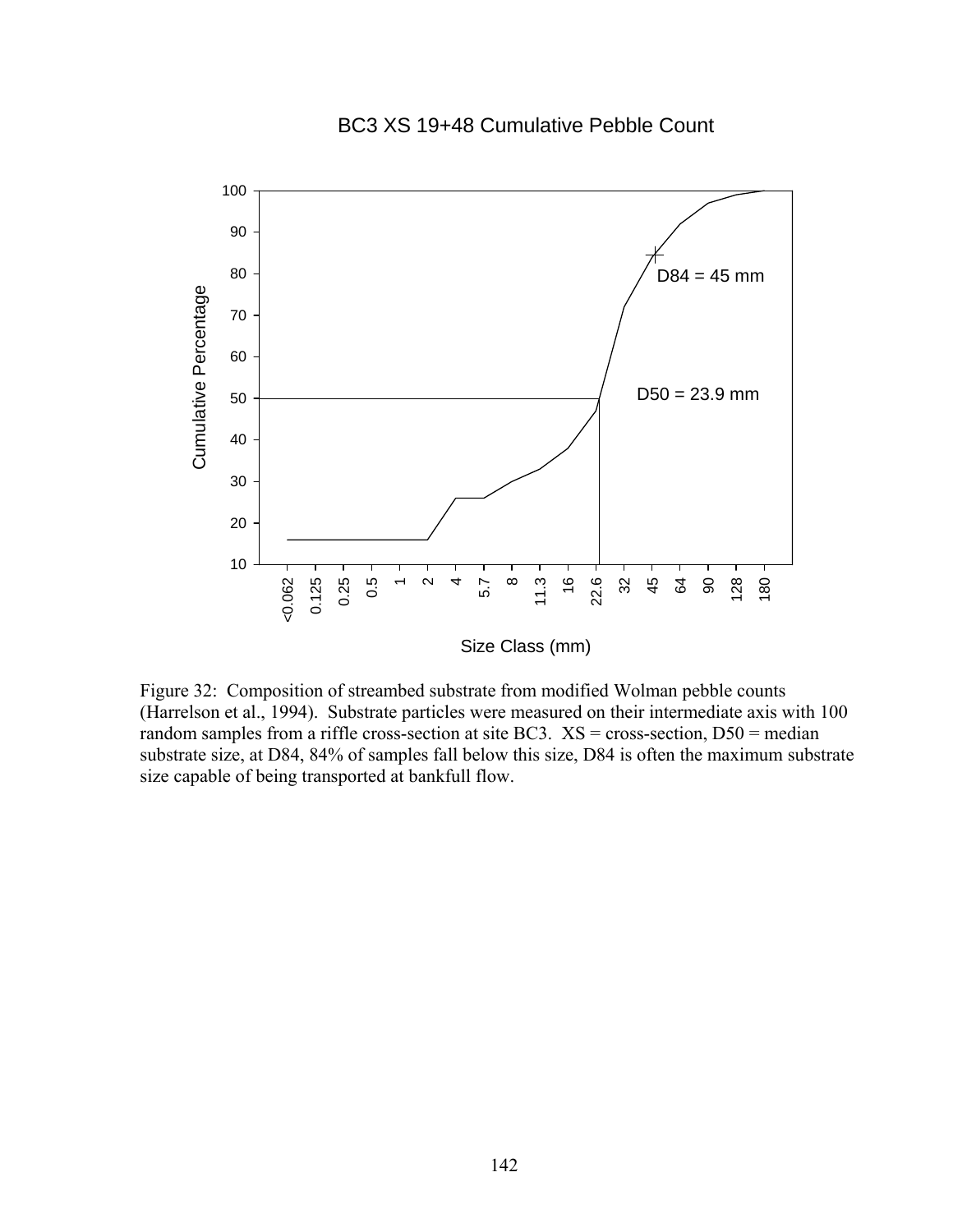BC4 Reach Pebble Count



Figure 33: Composition of streambed substrate from modified Wolman pebble counts (Harrelson et al., 1994). Substrate particles were measured on their intermediate axis with 100 random samples from pools and riffles over the entire surveyed reach at site BC4.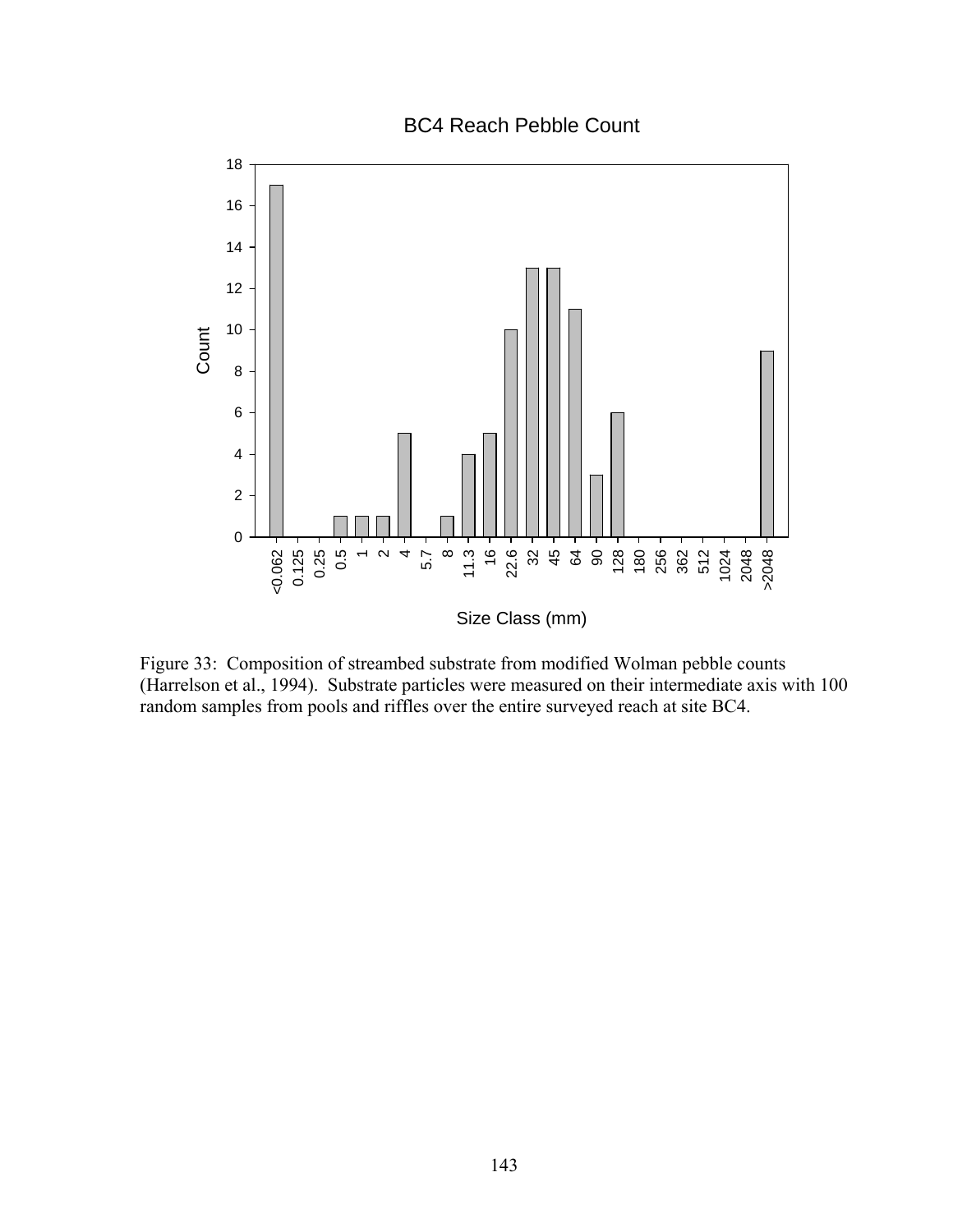BC4 Reach Pebble Count



Figure 34: Composition of streambed substrate from modified Wolman pebble counts (Harrelson et al., 1994). Substrate particles were measured on their intermediate axis with 100 random samples from pools and riffles over the entire surveyed reach at site BC4. D50 = median substrate size, at D84, 84% of samples fall below this size, D84 is often the maximum substrate size capable of being transported at bankfull flow.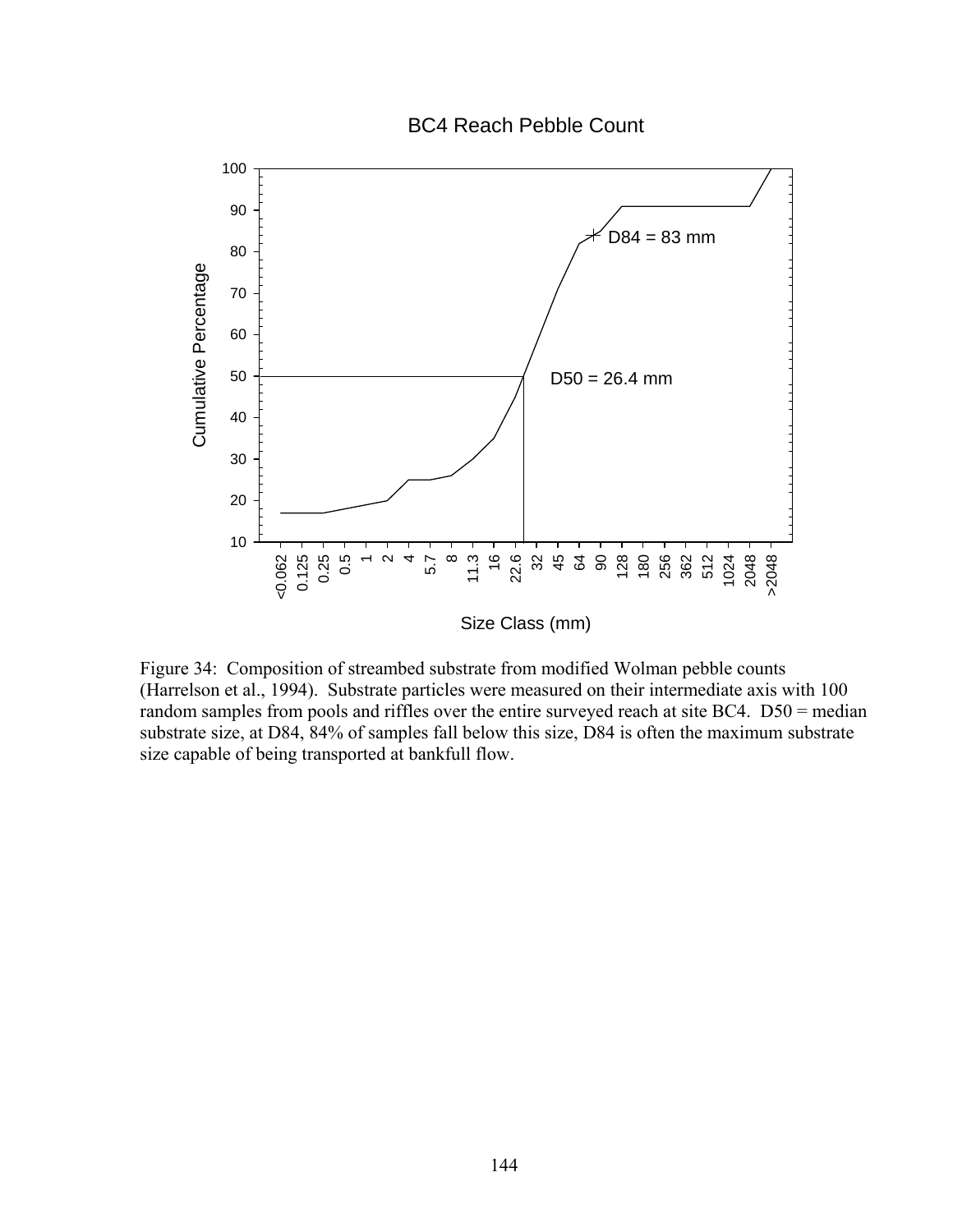#### BC4 XS ST4+17 Cumulative Pebble Count



Size Class (mm)

Figure 35: Composition of streambed substrate from modified Wolman pebble counts (Harrelson et al., 1994). Substrate particles were measured on their intermediate axis with 100 random samples from a riffle cross-section at site BC4.  $XS = cross-section, D50 = median$ substrate size, at D84, 84% of samples fall below this size, D84 is often the maximum substrate size capable of being transported at bankfull flow.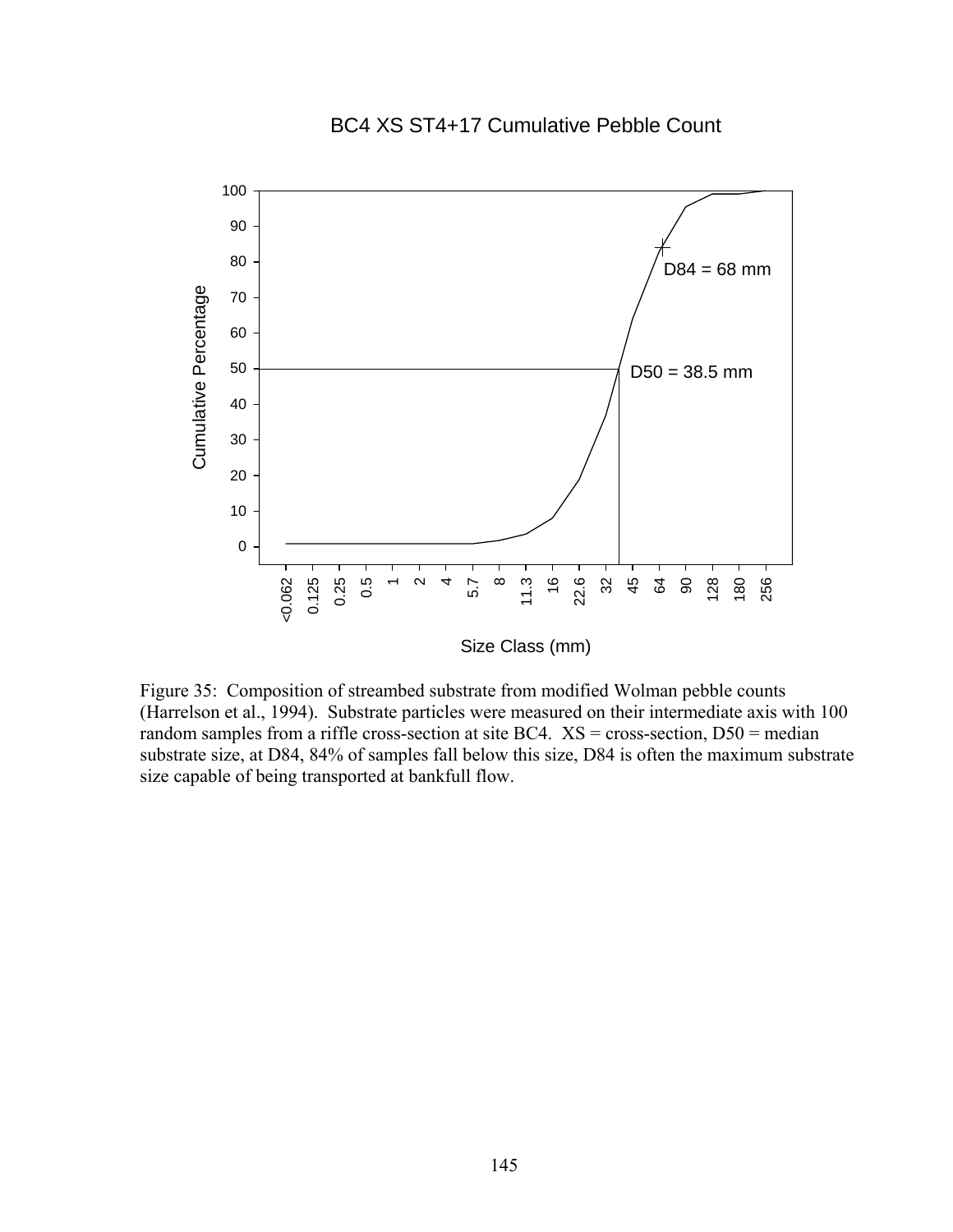# BC4 XS ST24+77 Cumulative Pebble Count



Figure 36: Composition of streambed substrate from modified Wolman pebble counts (Harrelson et al., 1994). Substrate particles were measured on their intermediate axis with 100 random samples from a riffle cross-section at site BC4.  $XS = cross-section, D50 = median$ substrate size, at D84, 84% of samples fall below this size, D84 is often the maximum substrate size capable of being transported at bankfull flow.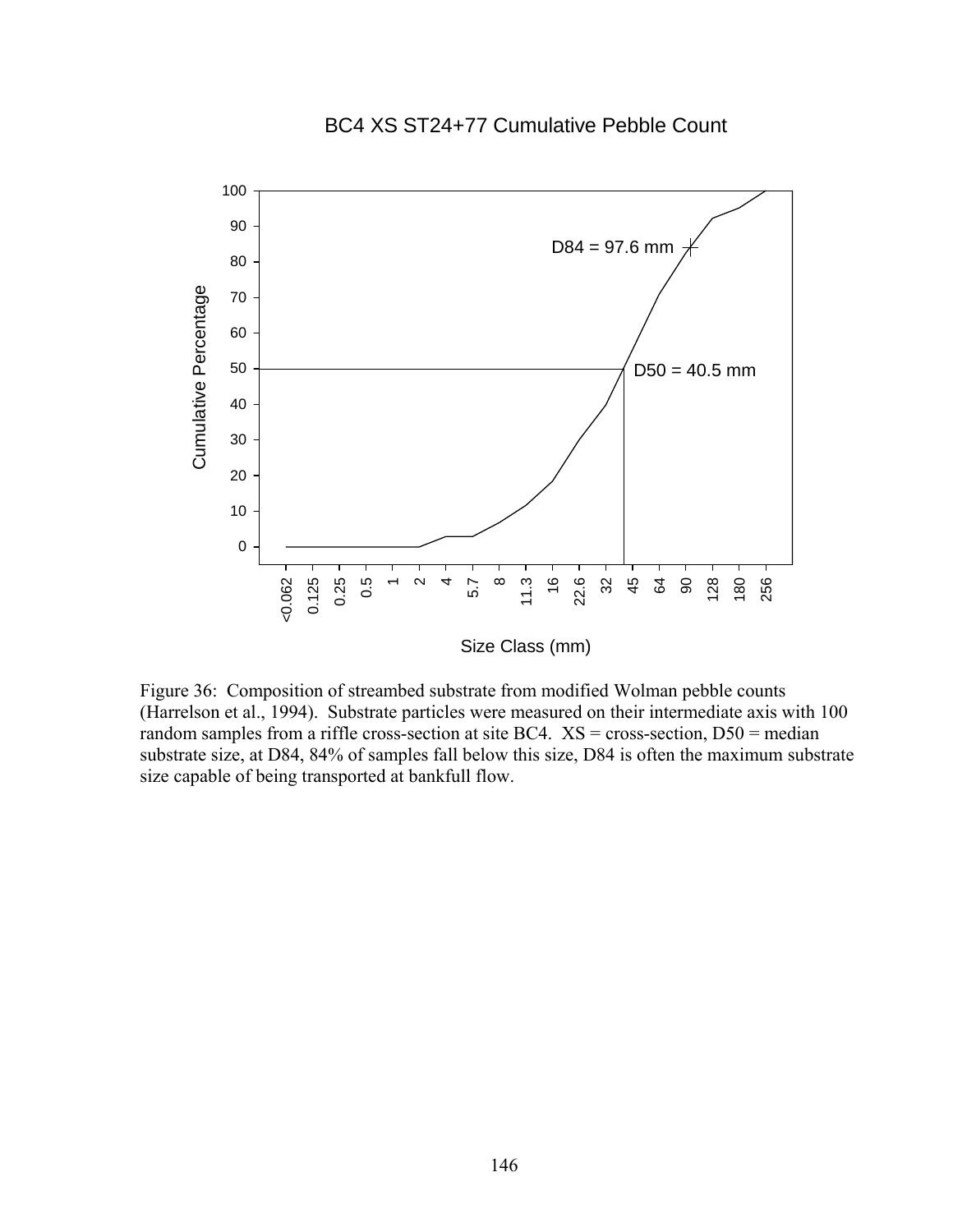BC5 Reach Pebble Count



Figure 37: Composition of streambed substrate from modified Wolman pebble counts (Harrelson et al., 1994). Substrate particles were measured on their intermediate axis with 100 random samples from pools and riffles over the entire surveyed reach at site BC5.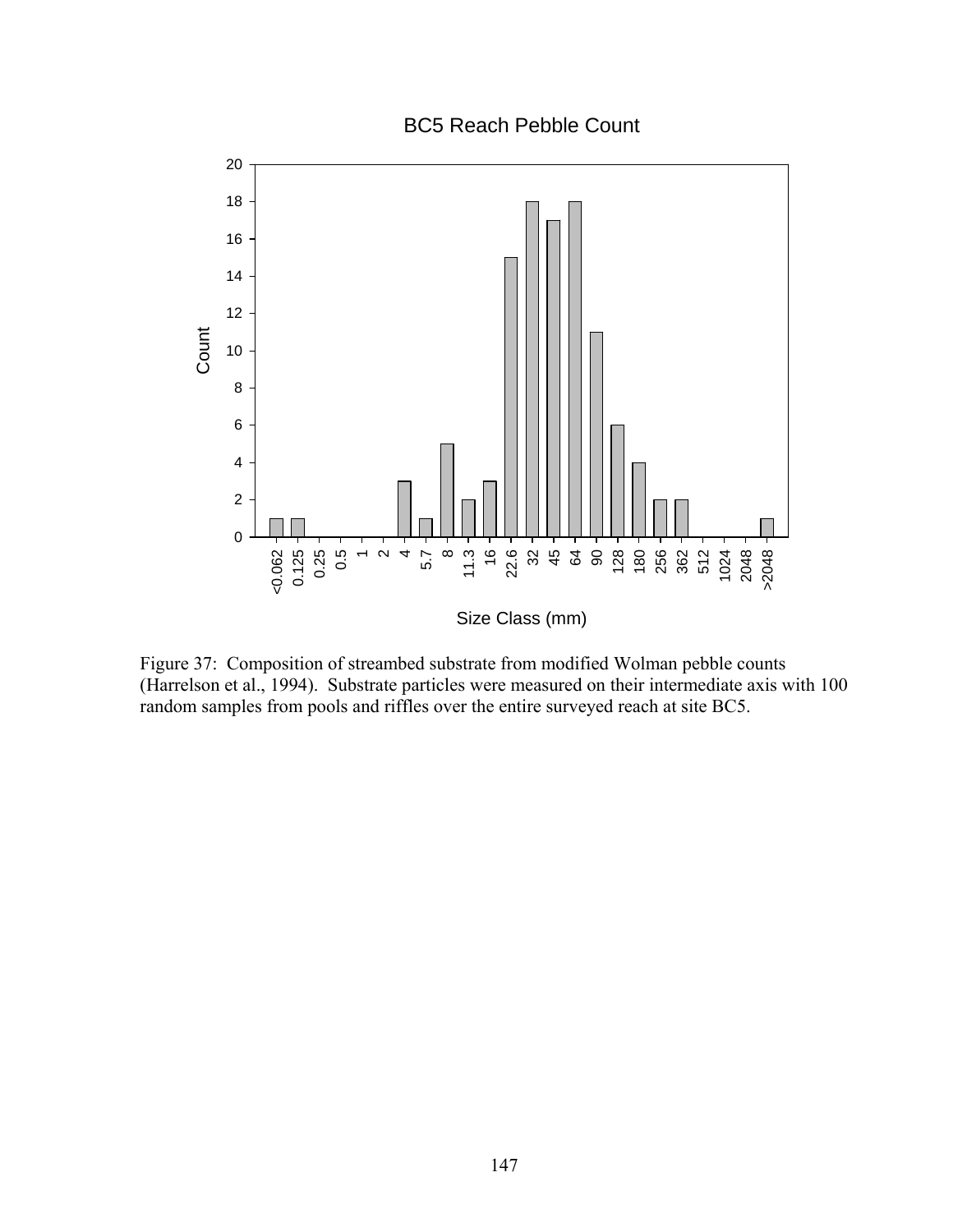BC5 Reach Pebble Count



Figure 38: Composition of streambed substrate from modified Wolman pebble counts (Harrelson et al., 1994). Substrate particles were measured on their intermediate axis with 100 random samples from pools and riffles over the entire surveyed reach at site BC5. D50 = median substrate size, at D84, 84% of samples fall below this size, D84 is often the maximum substrate size capable of being transported at bankfull flow.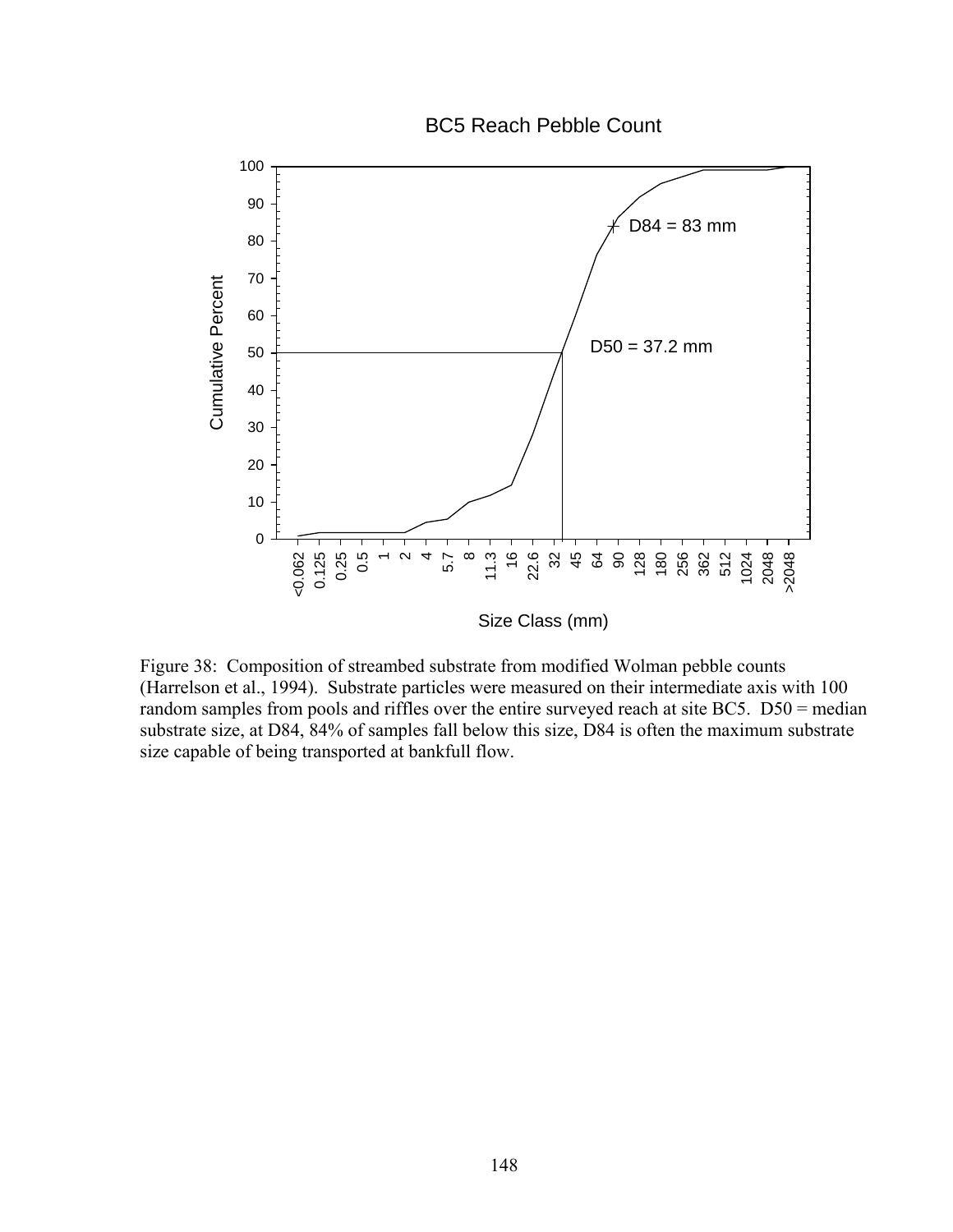# BC5 XS ST0+89 Cumulative Pebble Count



Size Class (mm)

Figure 39: Composition of streambed substrate from modified Wolman pebble counts (Harrelson et al., 1994). Substrate particles were measured on their intermediate axis with 100 random samples from a riffle cross-section at site BC5.  $XS = \text{cross-section}, DS0 = \text{median}$ substrate size, at D84, 84% of samples fall below this size, D84 is often the maximum substrate size capable of being transported at bankfull flow.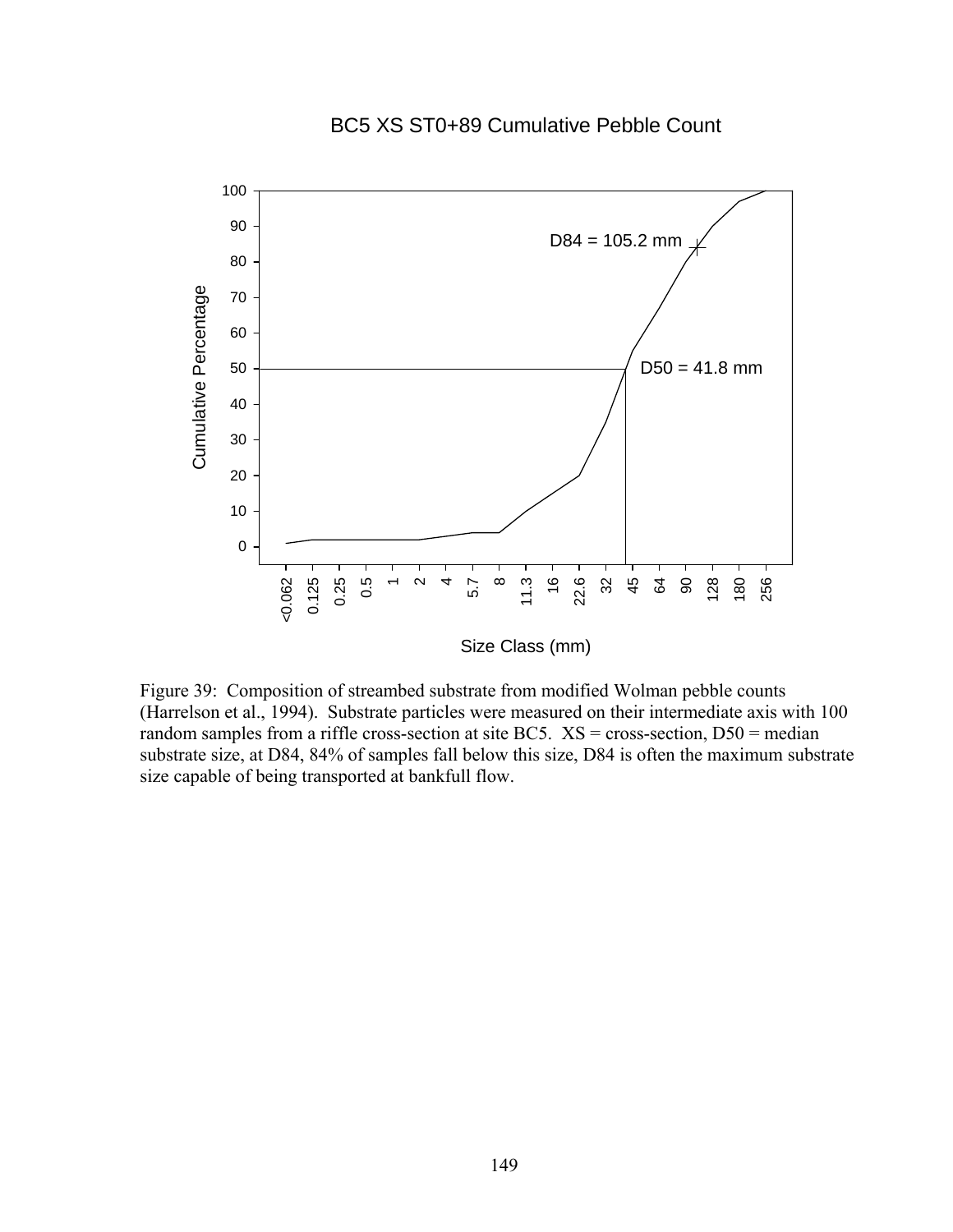# BC5 XS ST23+61 Cumulative Pebble Count



Figure 40: Composition of streambed substrate from modified Wolman pebble counts (Harrelson et al., 1994). Substrate particles were measured on their intermediate axis with 100 random samples from a riffle cross-section at site BC5.  $XS = \text{cross-section}, DS0 = \text{median}$ substrate size, at D84, 84% of samples fall below this size, D84 is often the maximum substrate size capable of being transported at bankfull flow.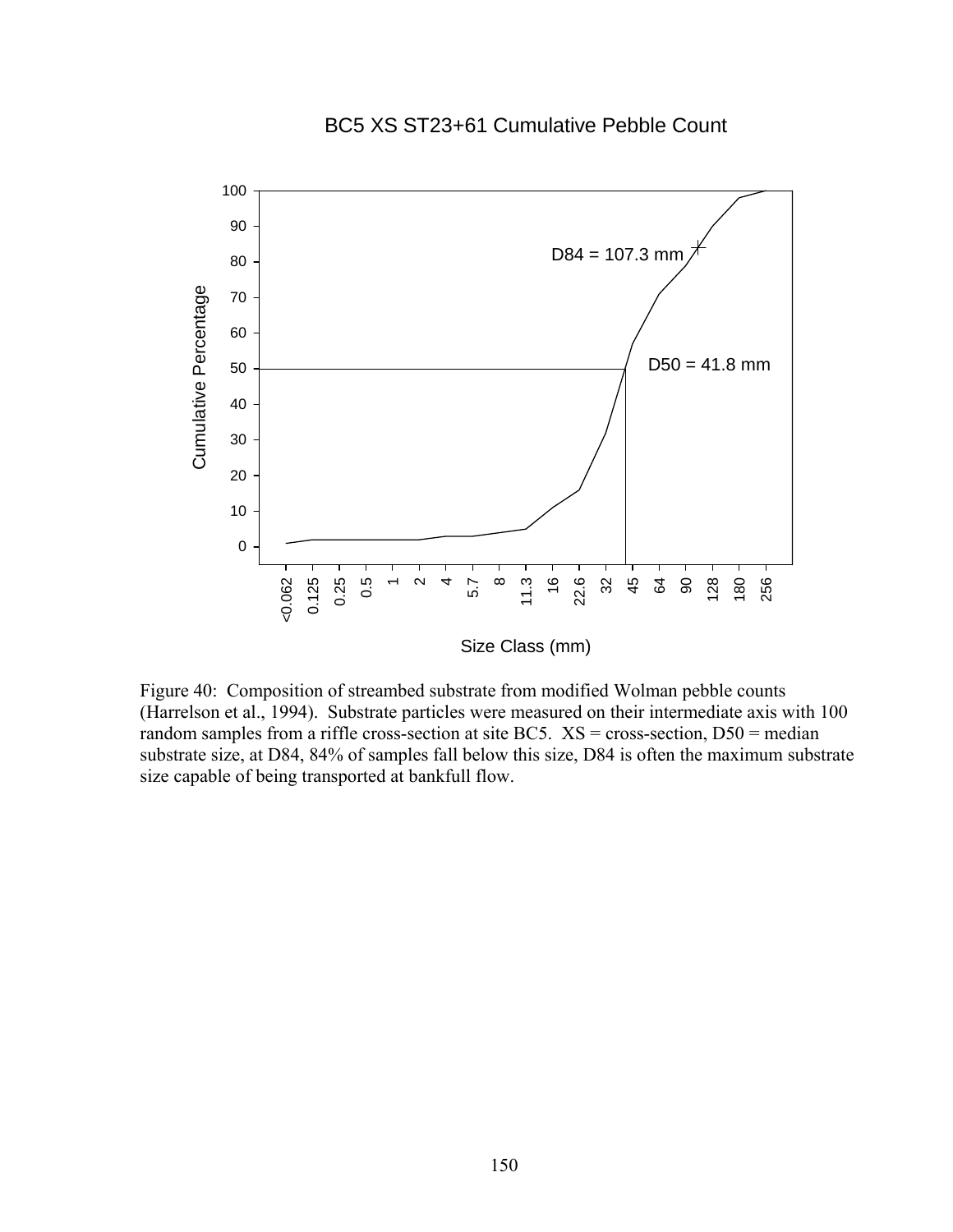# CC1 Reach Pebble Count



Figure 41: Composition of streambed substrate from modified Wolman pebble counts (Harrelson et al., 1994). Substrate particles were measured on their intermediate axis with 100 random samples from pools and riffles over the entire surveyed reach at site CC1.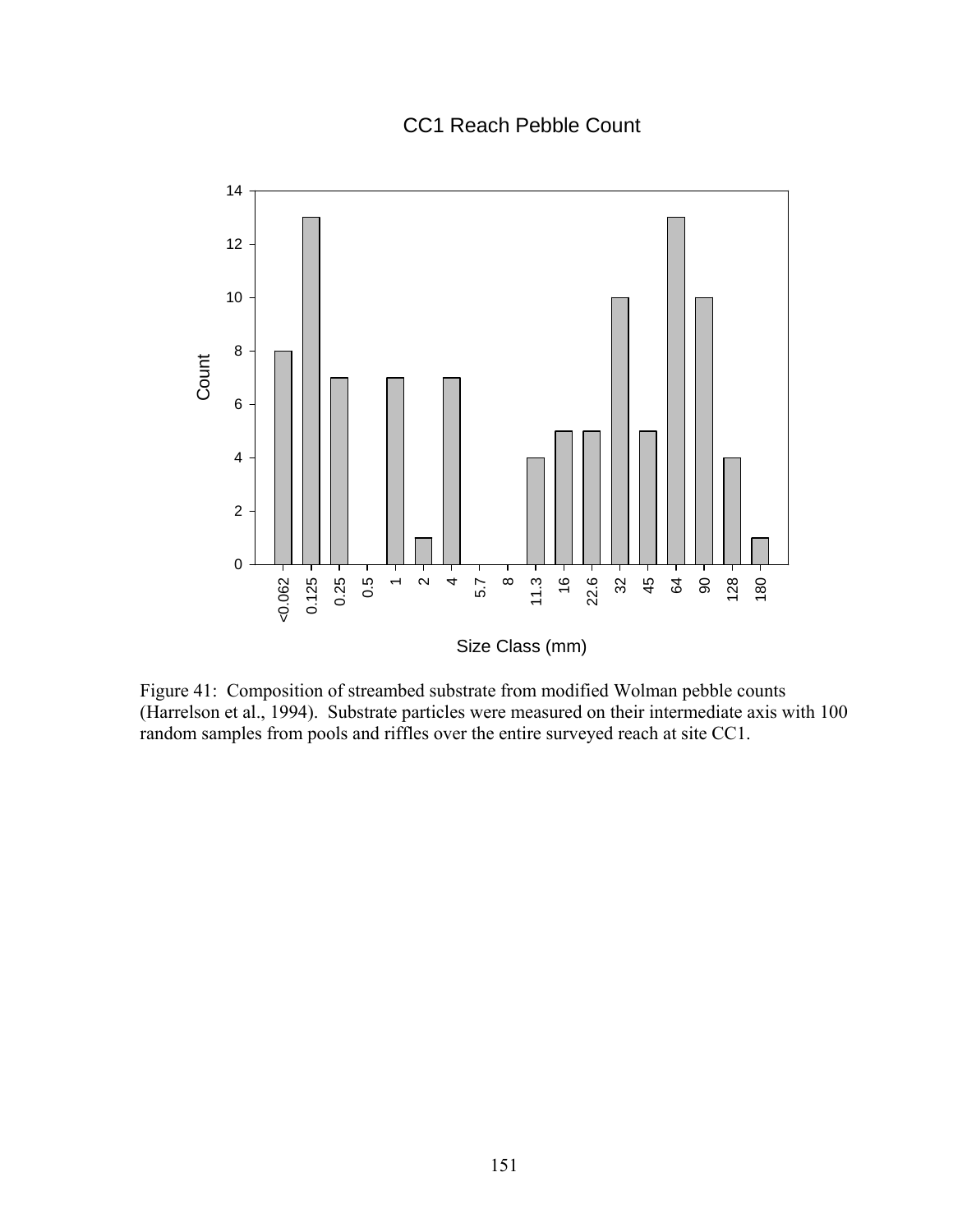# CC1 Cumulative Reach Pebble Count



Figure 42: Composition of streambed substrate from modified Wolman pebble counts (Harrelson et al., 1994). Substrate particles were measured on their intermediate axis with 100 random samples from pools and riffles over the entire surveyed reach at site CC1. D50 = median substrate size, at D84, 84% of samples fall below this size, D84 is often the maximum substrate size capable of being transported at bankfull flow.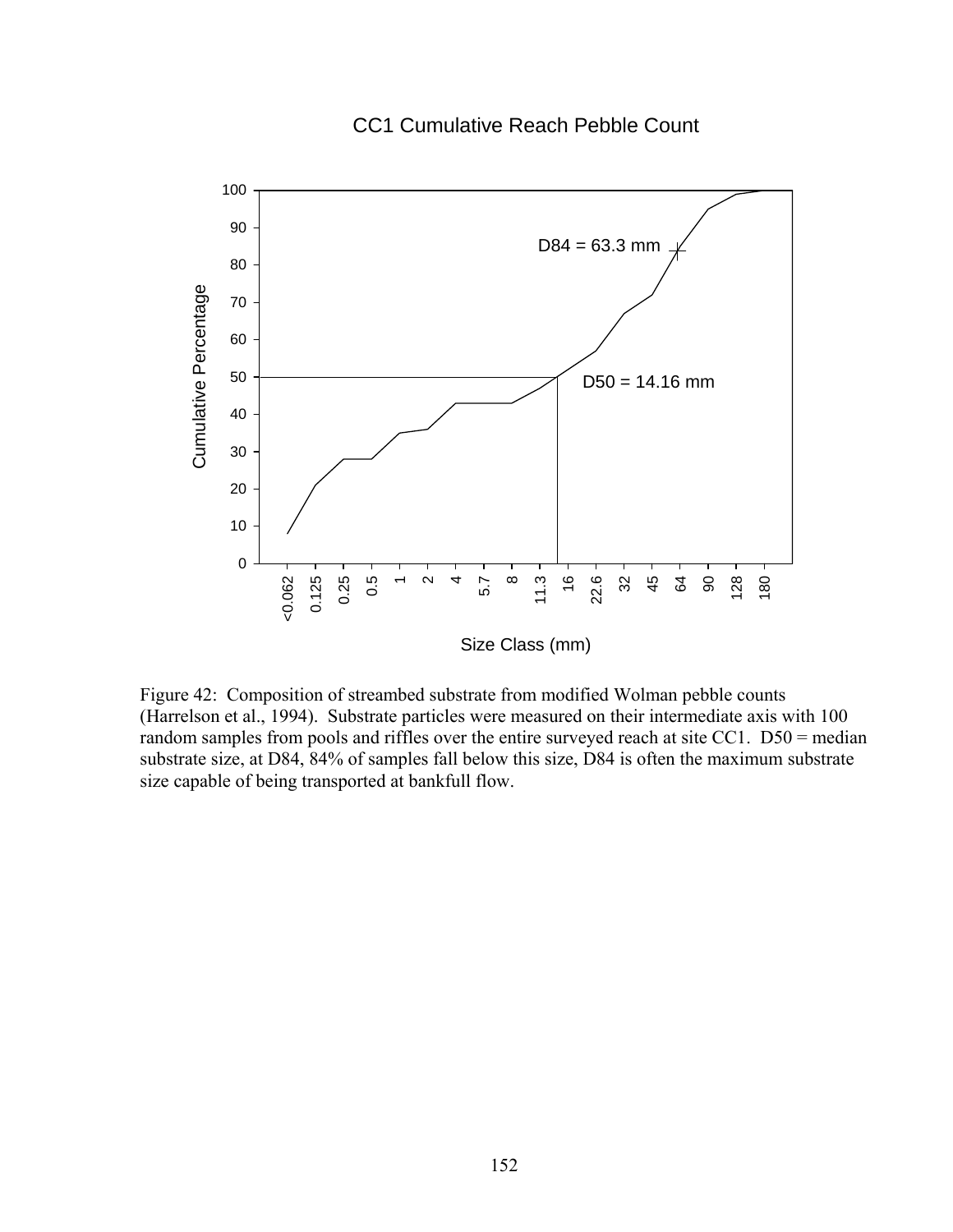# CC1 XS ST 7+99 Cumulative Pebble Count



Figure 43: Composition of streambed substrate from modified Wolman pebble counts (Harrelson et al., 1994). Substrate particles were measured on their intermediate axis with 100 random samples from a riffle cross-section at site CC1.  $XS = cross-section, DS0 = median$ substrate size, at D84, 84% of samples fall below this size, D84 is often the maximum substrate size capable of being transported at bankfull flow.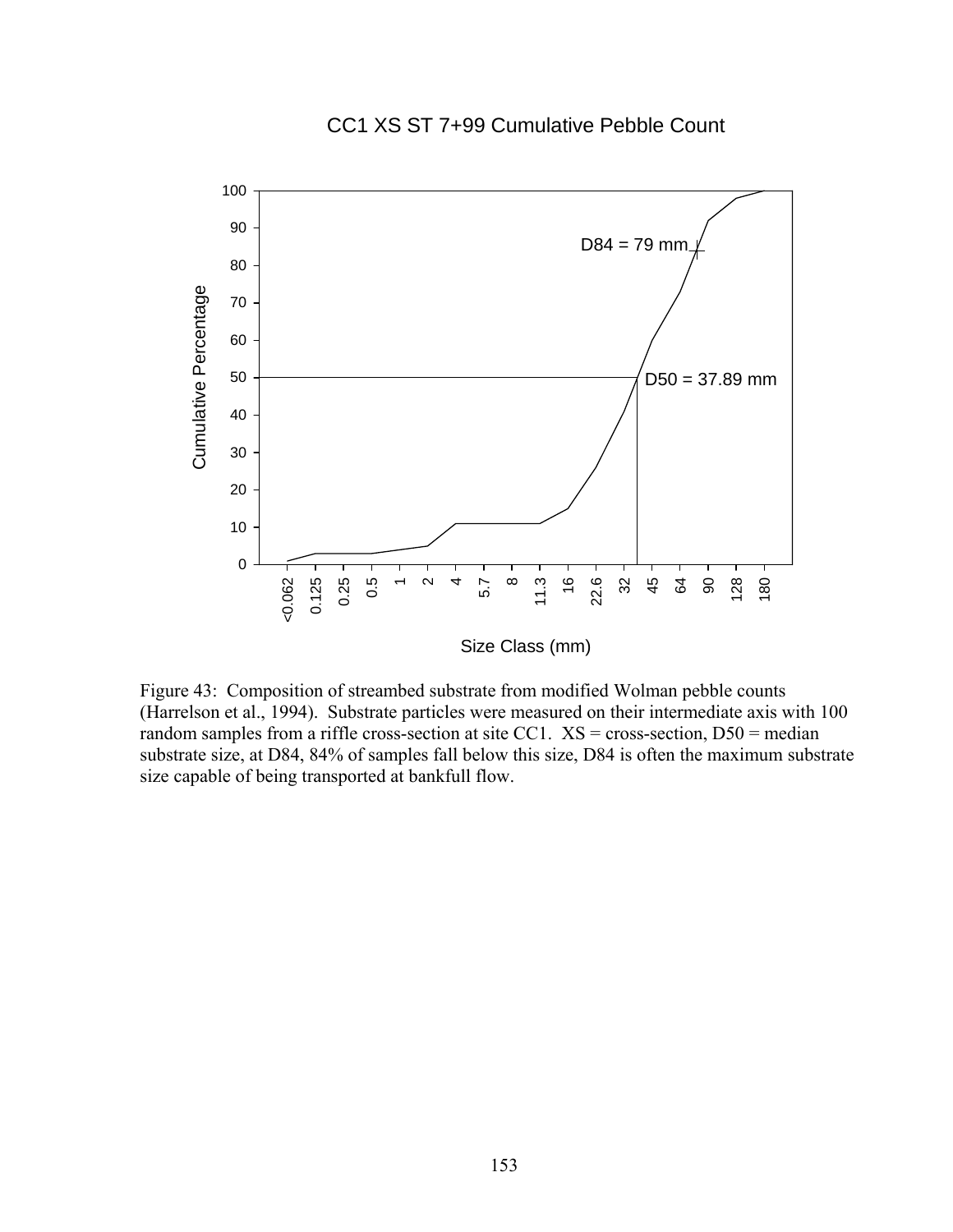# CC1 XS ST 23+15 Cumulative Pebble Count



Figure 44: Composition of streambed substrate from modified Wolman pebble counts (Harrelson et al., 1994). Substrate particles were measured on their intermediate axis with 100 random samples from a riffle cross-section at site CC1.  $XS = cross-section, DS0 = median$ substrate size, at D84, 84% of samples fall below this size, D84 is often the maximum substrate size capable of being transported at bankfull flow.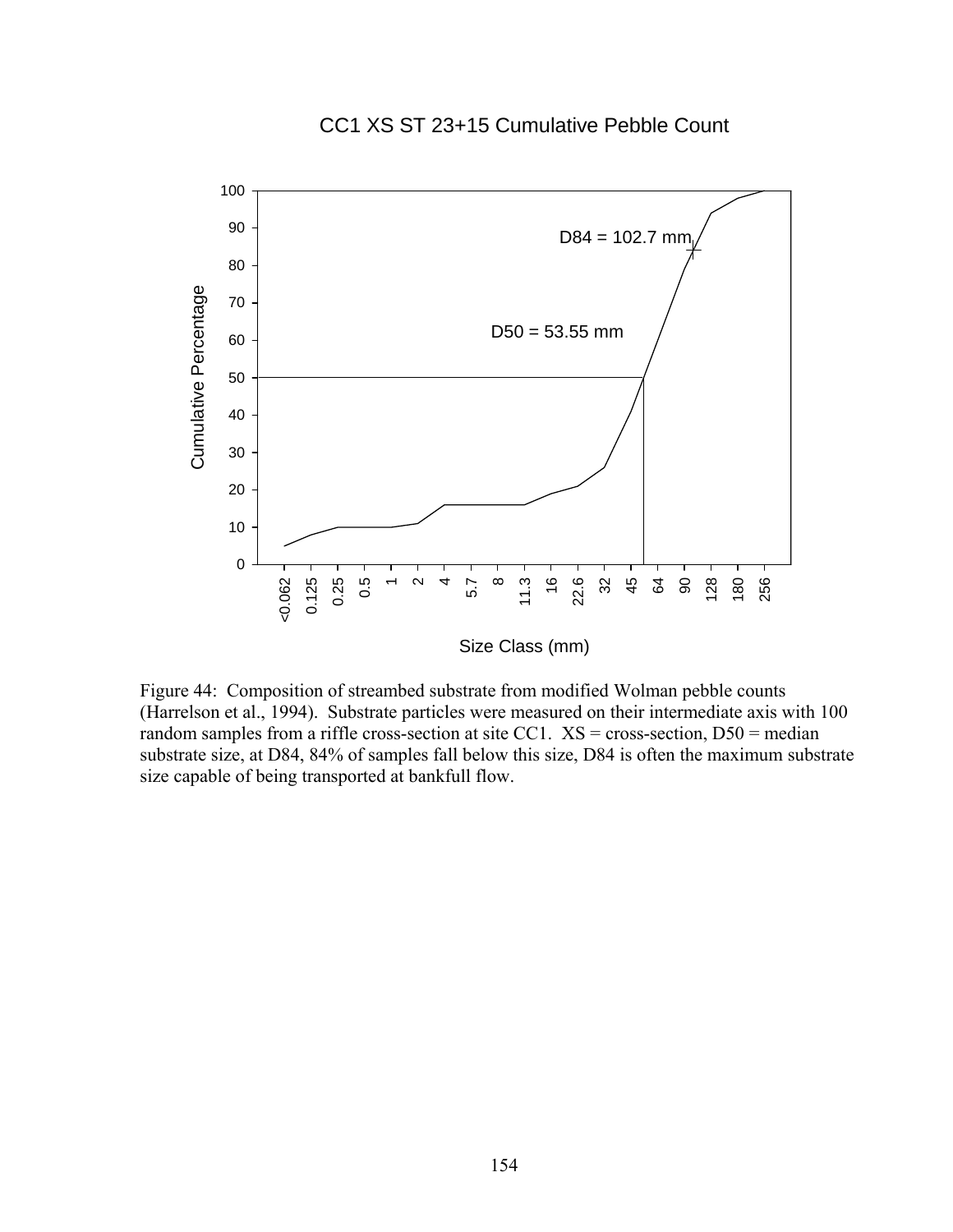CC2 Reach Pebble Count



Figure 45: Composition of streambed substrate from modified Wolman pebble counts (Harrelson et al., 1994). Substrate particles were measured on their intermediate axis with 100 random samples from pools and riffles over the entire surveyed reach at site CC2.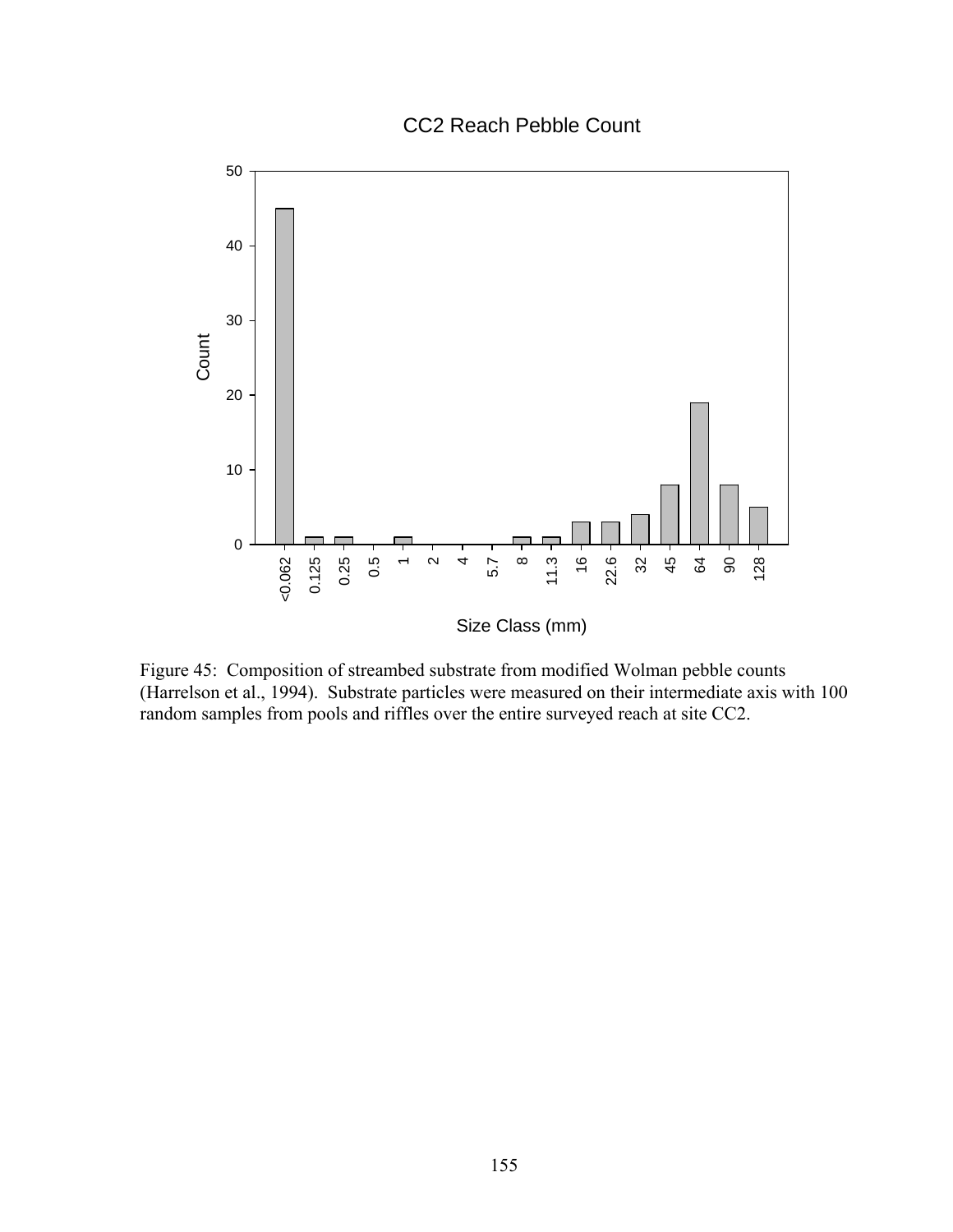#### CC2 Cumulative Reach Pebble Count



Figure 46: Composition of streambed substrate from modified Wolman pebble counts (Harrelson et al., 1994). Substrate particles were measured on their intermediate axis with 100 random samples from pools and riffles over the entire surveyed reach at site CC2. D50 = median substrate size, at D84, 84% of samples fall below this size, D84 is often the maximum substrate size capable of being transported at bankfull flow.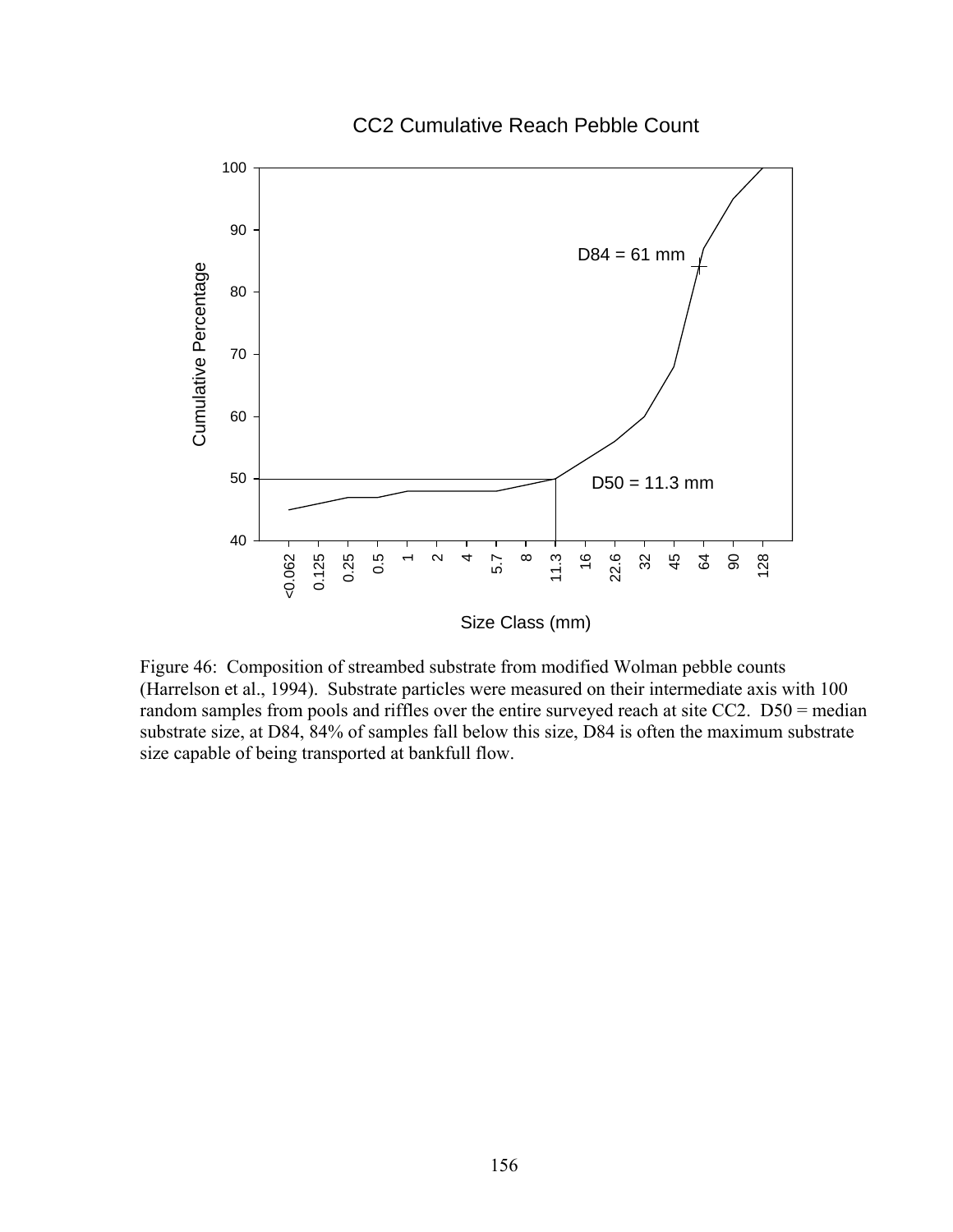#### 100 90  $D84 = 72.2$  mm 80 Cumulative Percentage Cumulative Percentage 70 60 50  $D50 = 41.75$ 40 30 20 10 0 16 22.6 32 0.25 0.5 11.3 <0.062 0.125  $\infty$ 5.7  $\scriptstyle\sim$ 445 64 90 128 180  $\overline{\phantom{a}}$

## CC2 XS ST6+20 Cumulative Pebble Count

Size Class (mm)

Figure 47: Composition of streambed substrate from modified Wolman pebble counts (Harrelson et al., 1994). Substrate particles were measured on their intermediate axis with 100 random samples from a riffle cross-section at site CC2.  $XS = cross-section, D50 = median$ substrate size, at D84, 84% of samples fall below this size, D84 is often the maximum substrate size capable of being transported at bankfull flow.